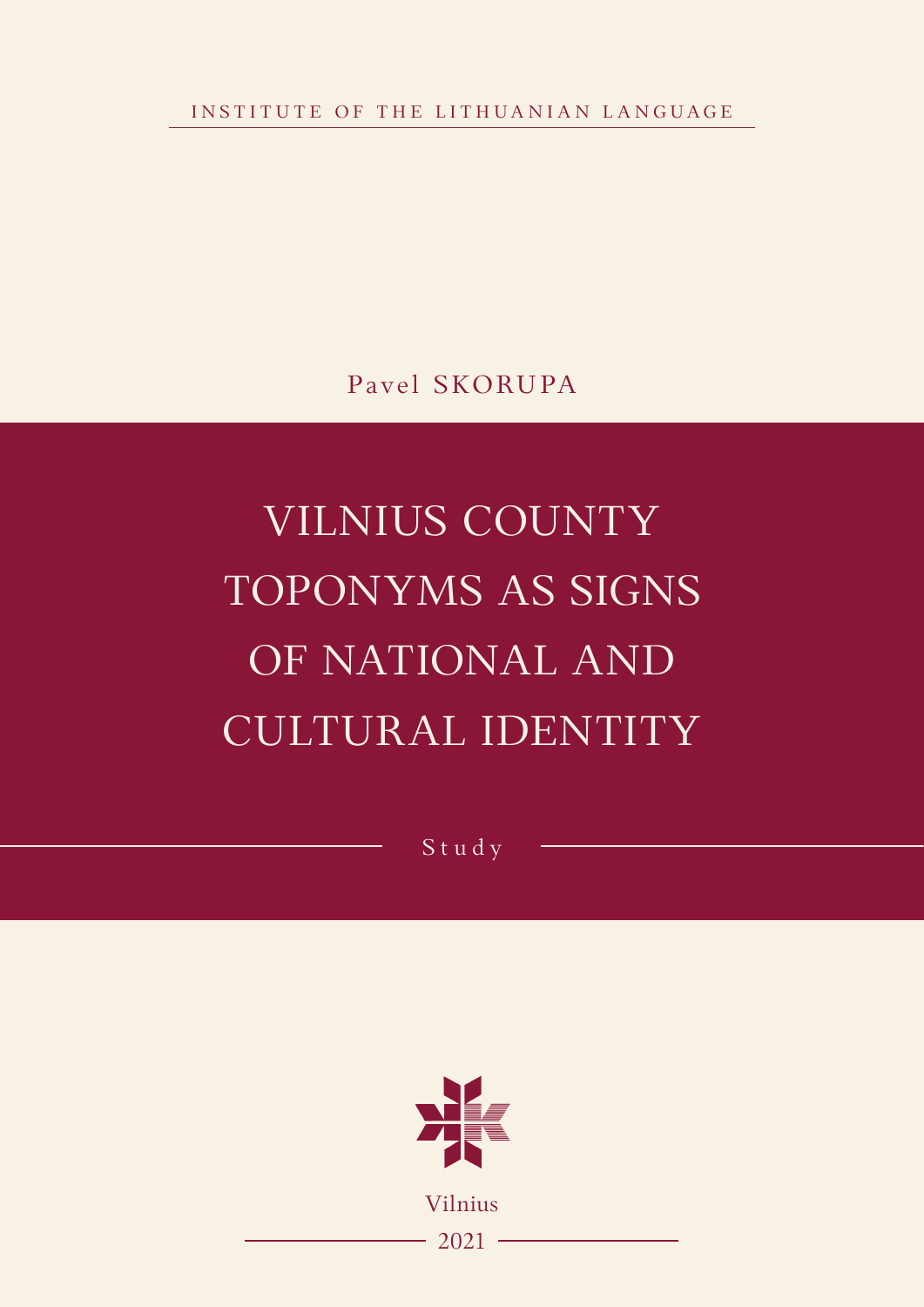Mokslo studija apsvarstyta Lietuvių kalbos instituto Baltų kalbų ir vardyno tyrimų centro 2021 m. gruodžio 21 d. posėdyje (protokolas Nr. 8.) ir patvirtinta išleisti Lietuvių kalbos instituto Mokslo tarybos 2021 m. gruodžio 29 d. posėdyje (protokolas Nr. MT-11).

#### Recenzentės:

prof. habil. dr. Rūta PETRAUSKAITĖ (Vytauto Didžiojo universitetas) dr. philol. Sanda RAPA (Latvijos universitetas, Latvių kalbos institutas)

Leidinio bibliografinė informacija pateikiama Lietuvos nacionalinės Martyno Mažvydo bibliotekos Nacionalinės bibliografijos duomenų banke (NBDB).

ISBN 978-609-411-306-2

DOI doi.org/10.35321/e-pub.18.vilnius-county-toponyms

© Pavel Skorupa, 2021

© Lietuvių kalbos institutas, 2021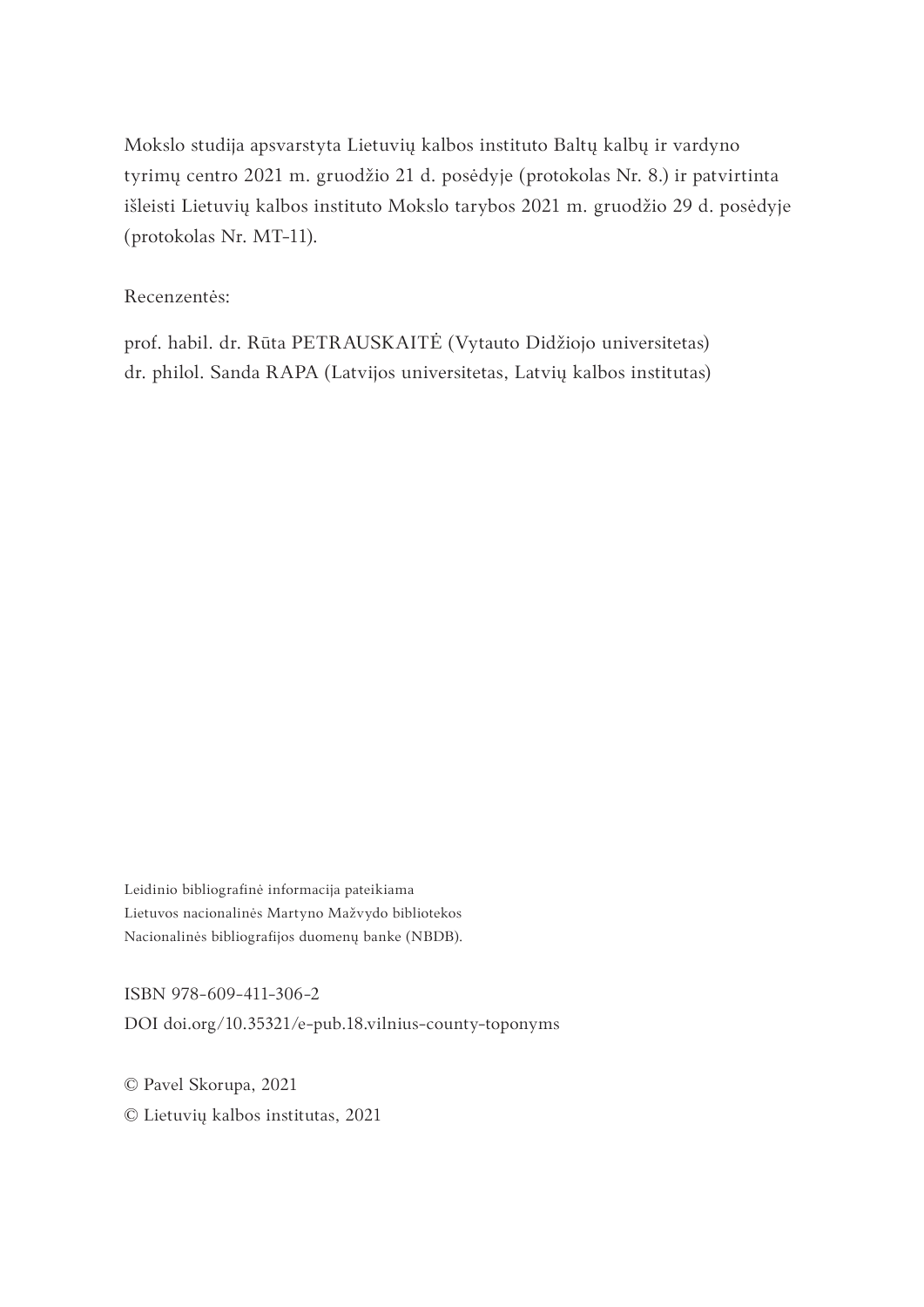## CONTENTS

## [INTRODUCTION](#page-3-0) ... 4

[1. THE CONCEPT OF NATIONAL \(ETHNIC\) AND CULTURAL IDENTITY](#page-5-0) ... 6

# [2. THE ROLE OF TOPONYMS AS LANGUAGE SIGNS IN](#page-8-0)

## [CULTURAL AND ETHNIC IDENTITY NARRATIVE](#page-8-0) ... 9

- [2.1. Toponyms as the Linguistic-Cultural Aspect of Identity](#page-8-0) ... 9
- [2.2. Toponyms as Footprints of a Nation's History](#page-10-0) ... 11
- [2.3. Vilnius County: A General Historical and Cultural Overview](#page-11-0) ... 12

## [3. TOPONYM SOURCES AND RESEARCH METHODS](#page-15-0) ... 16

# [4. THE LAYER OF NATIONAL AND CULTURAL](#page-21-0)

# [IDENTITY IN THE SEMANTICS OF TOPONYMS](#page-21-0) ... 22

- [4.1. Toponyms Reflecting Topographical Relief Features](#page-23-0) ... 24
- [4.2. Toponyms Reflecting Flora](#page-29-0) ... 30
- [4.3. Toponyms Reflecting Fauna](#page-34-0) … 35
- [4.4. Toponyms Reflecting Cultural Realia](#page-38-0) … 39
- [4.5. Toponyms Reflecting Nation's Historical Facts and Circumstances](#page-41-0) ... 42
- [4.6. Toponyms Reflecting People](#page-47-0) ... 48

## [5. FINAL REMARKS](#page-51-0) … 52

[CONCLUSIONS](#page-54-0) ... 55

- [SUMMARY IN LITHUANIAN](#page-56-0) ... 57
- [TOPONYM SOURCES](#page-59-0) ... 60

[REFERENCES](#page-61-0) ... 62

[ABBREVIATIONS](#page-71-0) ... 72

## [TOPONYM INDEX](#page-72-0) ... 73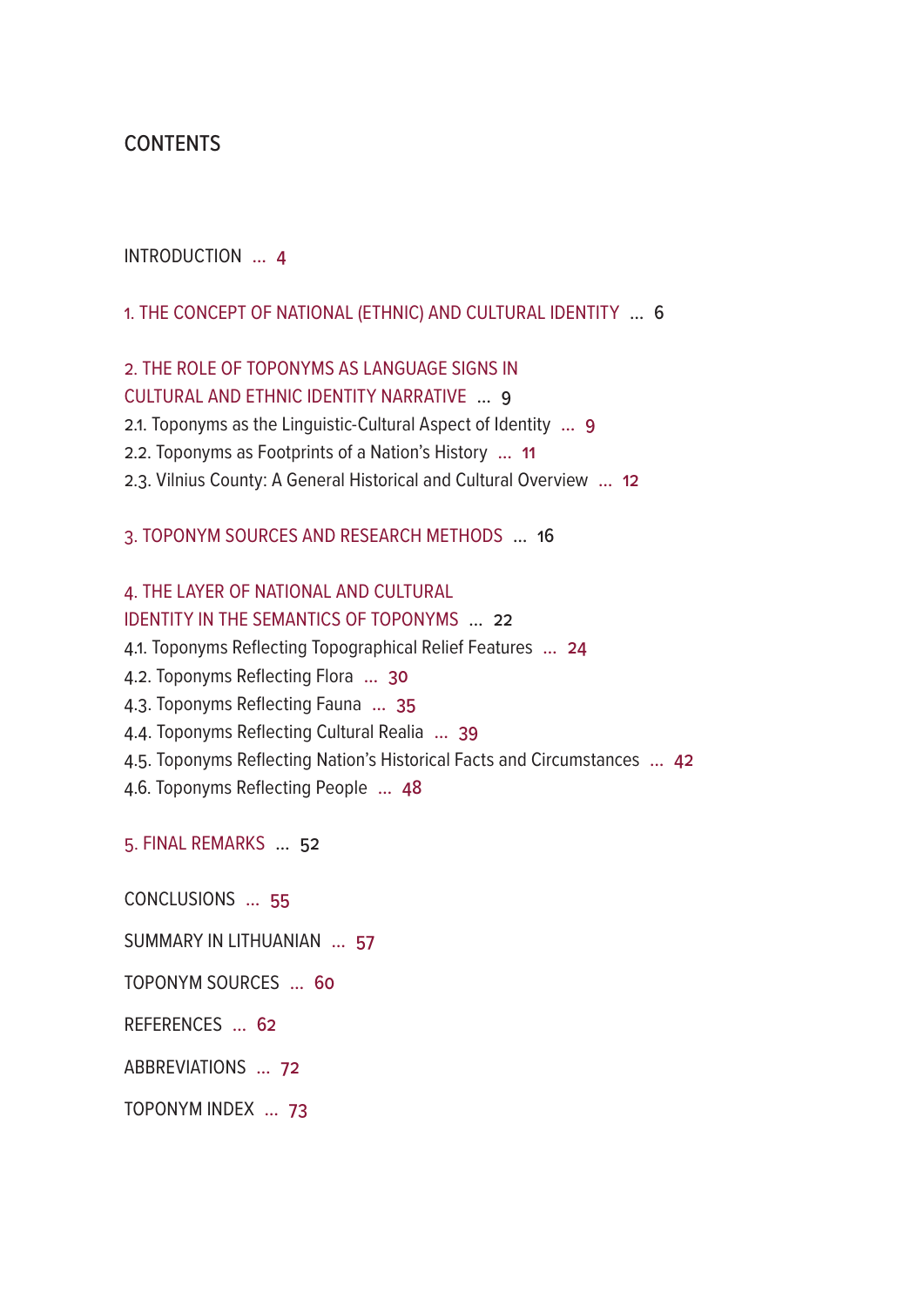## <span id="page-3-0"></span>INTRODUCTION

Any nation, as a separate ethnic group, forms and exists in the history of mankind as a complex and permanent social entity influenced by its unique internal ties, such as common territory, language, behavioral patterns, customs, religion, self-perception, etc. that have been developing over a long period. The history of a nation and the daily values cherished by a community play an important role in shaping the ethnic (national) identity. Every nation or ethnic community leaves its footprint in history in the form of various relics, testimonies, and symbols. Toponyms may undoubtedly be considered the (un)written testimonies and even symbols as they are an integral part of the life and history of the man and the nation, as well as a significant component of identity. The national-cultural component in the semantic structure of the toponym itself indicates its national identity, reflects the historical, territorial, and natural-geographical features of human life (Gataullin, Fatykhova 2018: 217; Khokhlova, Zamorshchikova, Filipova 2018: 276). Thus, we believe, that toponyms are an important source of information about peoples and ethnic communities, the areas in which they live, their culture, everyday life, language, historical events, landscape characteristics in the past and present. In many cases the analysis of place names helps to get information about a particular country or region: 1) the category of place, 2) the position of the named objects in space, 3) qualitative characteristics of the named object (evaluation, smell, color, shape, size, etc.), 4) vegetation (typical flora), 5) animal life (fauna), 6) the type of territory and its physiography, 7) hydrology, 8) soil, 9) economics (e. g., farming, hunting, etc.), 10) history, ethnonyms, man and society (place names refer to certain historical events, personalities, etc.), 11) places of worship.

Although studies of toponyms, including the whole onomasticon of any nation, are primarily the object of linguistic research, these studies are linked to many other sciences, such as cognitive linguistics, anthropology, ethnolinguistics, etc. The current study is an attempt to analyze the semantics of the selected present-day Vilnius County toponymy (both settlement and non-settlement names, esp. hydronyms) to identify both national resp. ethnic and cultural meanings encoded in them. This also leads to the complexity and novelty of the current study, as Vilnius County toponyms resp. hydronyms and oikonyms have not yet been studied through the prism of national, ethnic, and cultural identity.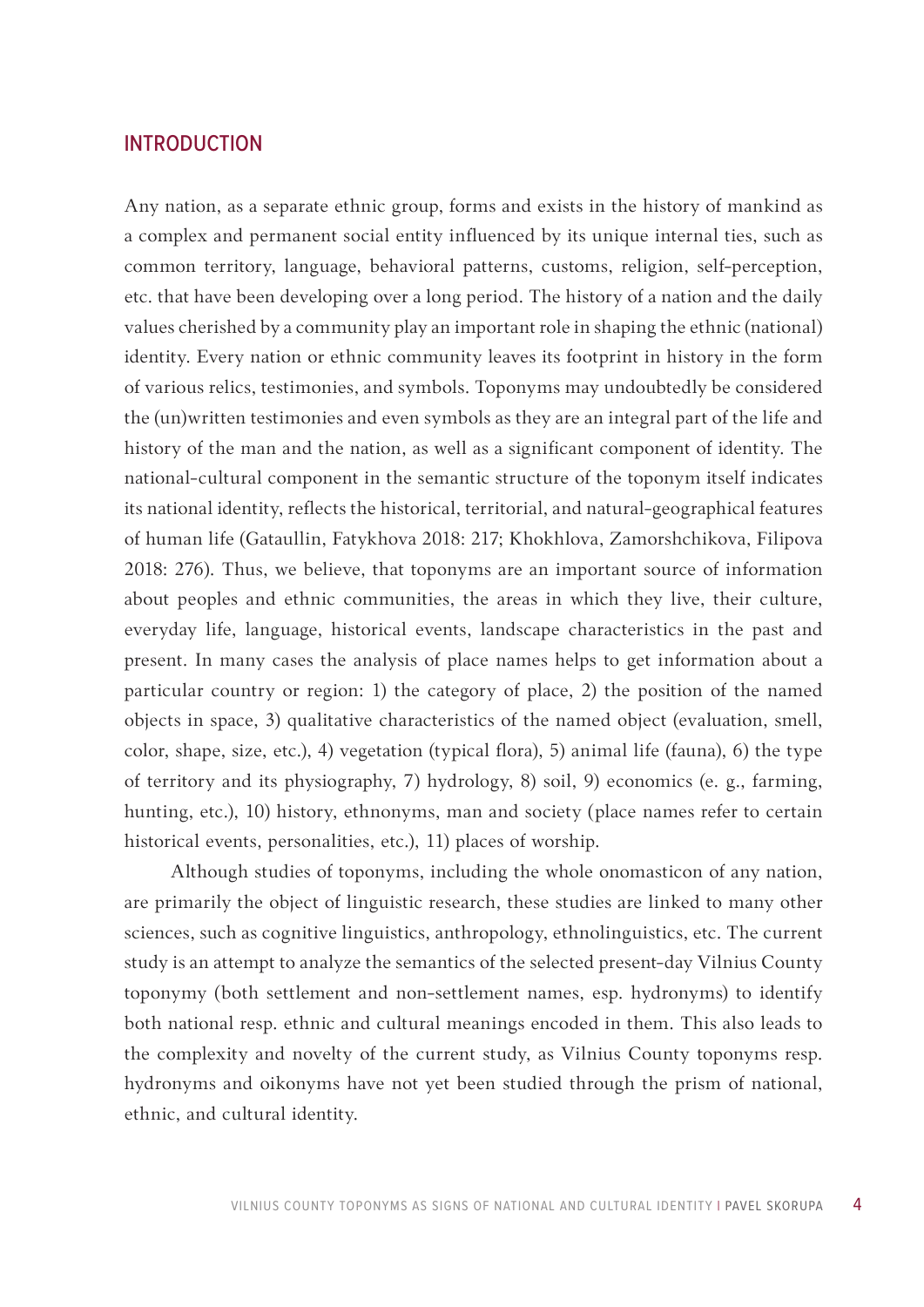#### INTRODUCTION

To realize the core aim of the research, the following analytical and empirical tasks have been set concerning the research object:

1) to define the concepts of national resp. ethnic and cultural identity and to distinguish the key identity-forming factors;

2) to discuss the role of language (contacts) in the cultural and national identity narrative and to highlight the role of toponyms as linguistic units in its formation;

3) to analyze the substrate of ethnic and cultural identity in the semantics of the selected present-day Vilnius County toponyms.

Toponyms (both settlement and non-settlement names) for the current study were collected from several electronic, printed and manuscript sources, including, but not limited to road signs, historical and modern maps, municipal websites, official documents, catalogues, and archives of the Institute of the Lithuanian Language Research Center of Baltic Languages and Onomastics. The analysis is based on both traditional and Cognitive Onomastics research theories and methodology.

The study consists of five chapters and conclusions. The first chapter is focused on the concepts and aspects of national resp. ethnic and cultural identity. The second chapter presents the overview of the role of toponyms as language signs in cultural and ethnic identity narrative, i.e., the linguistic-cultural aspect of toponyms in identity shaping and their relation to the nation's history. In the third chapter, the toponym sources and key terminology are outlined, and the research methodology is shaped. The fourth chapter presents the analysis and categorization of the selected present-day Vilnius County toponyms, disclosing the layer of national and cultural identity in their semantics. The fifth chapter presents some final remarks and the generalization of the key ideas.

The research was carried out at the Research Center of Baltic Languages and Onomastics of the Institute of the Lithuanian Language under the supervision of the academic advisor, a full member of the Lithuanian Academy of Sciences Prof. Dr. Habil. Grasilda Blažienė, whose support and priceless advice the author sincerely appreciates. The author is also grateful to the reviewers – Prof. habil. dr. Rūta Petrauskaitė (Vytautas Magnus University, Lithuania) and Dr. philol. Sanda Rapa (Latvian Language Institute of the University of Latvia, Latvia) – for their invaluable, constructive comments that added much to the improvement of this work.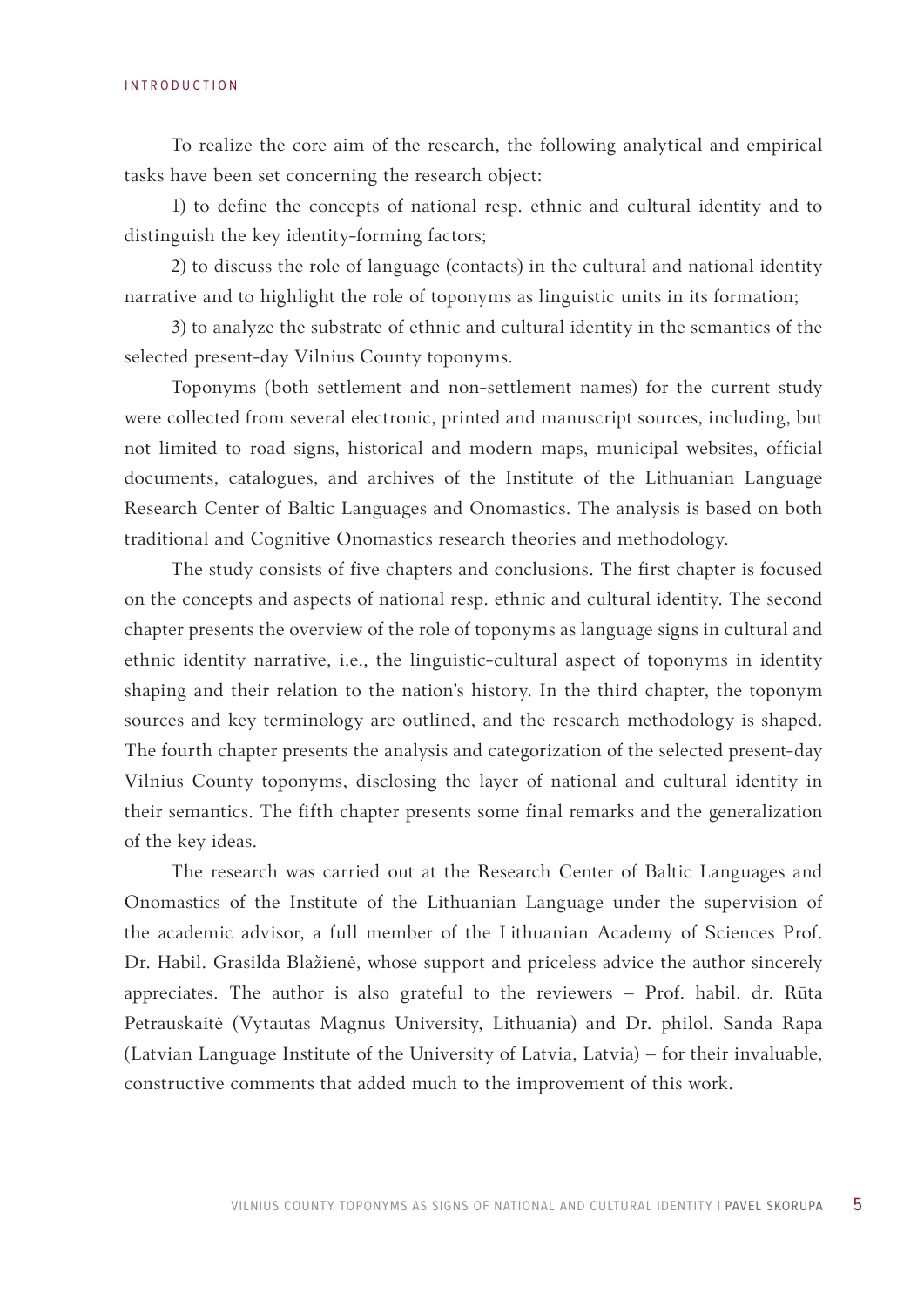# <span id="page-5-0"></span>1. THE CONCEPT OF NATIONAL (ETHNIC) AND CULTURAL IDENTITY

Ethnic and cultural identities are inseparable from each other. Ethnos does not exist without its own culture. On the other hand, culture cannot be abandoned when dealing with ethnic subjects, as it is the cumulative deposit of various experiences and beliefs, values and attitudes, knowledge and meanings, hierarchies, religion, understanding about the material and immaterial world, concepts of the universe, as well as material objects and possessions acquired in the course of generations. Each ethnic community has its cultural characteristics that are relevant to local contexts and are defined historically.

Talking about ethnic identity, according to Wsevolod W. Isajiw (1993: 410), one should start from the concept of an ethnic group. The scholar defines the ethnic group as "a community-type group of people who share the same culture or to descendants of such people who may not share this culture but who identify themselves with this ancestral group" (Isajiw 1993: 411). This concept is primary and is related to ethnicity, which should be considered a collective phenomenon. The researcher distinguishes the following external and internal aspects of ethnicity, ethnic group, and ethnic identity related to observed cultural and social behavior: speaking the ethnic language and practicing ethnic traditions; belonging to personal ethnic networks; participation in an ethnic institutional, voluntary organization, events; images, as well as ideas, attitudes and feelings common to an ethnic group (Isajiw 1993: 413).

Valeriy Atshkasov (1999: 52) argues that ethnicity and ethnic (national) identity are determined by objective factors, i.e., territory, language, religion, state, home, religion, traditions materialized in culture, and basic models of everyday behaviour, aesthetic and ethical norms, etc. These factors, in a subjective form, perform the function of a symbol or marker of ethnic identity that allows distinguishing one's ethnic (national) community "we/us" from others – "they/them". Ethnic identity is closely related to the concept of national identity, which occurs when a person perceives the commonality of culture, history, a language with a certain group of people (Petkova 2005: 44). Often small nations and/or national minorities that do not have their states combine their regional ethnic identity with a much broader national identity related to the political nation resp. state. This leads to the "dual" identities, which are especially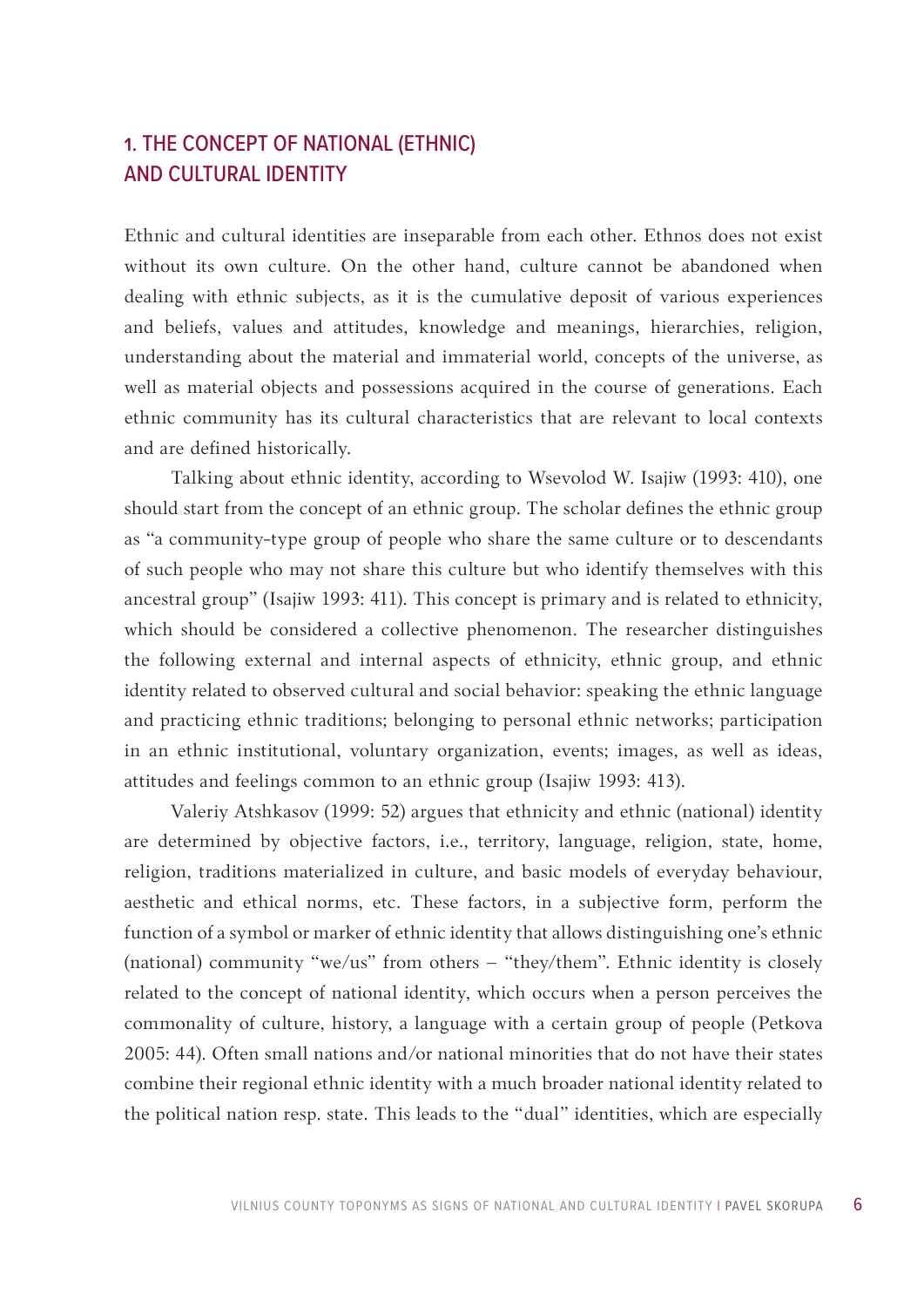evident in assimilated state borders. As "nation" and "national identity" encompass territorial, economic, and cultural unity through language, religion, traditions, etc., they are broader concepts than "nationality". Therefore, for instance, in the case of Lithuania, "nation" is defined by the ethnonym "Lithuanians". Meanwhile, nationality is the concept of determining the unity of origin, i.e., belonging to an ethnic group. Consequently, a Pole or Russian, or any other member of ethnic minorities, who live in Lithuania, will never be Lithuanian by nationality, but they may belong to the Lithuanian nation.

When it comes to ethnicity and ethnic identity, one should bear in mind cultural factors that shape it, i.e., the cultural identity of an ethnic group. Culture is understood in the traditional anthropological sense as a phenomenon encompassing the whole way of life. Isajiw claims that: "culture does not necessarily mean simply a set of distinct everyday customs<...>[, but rather] refers to a unique historical group experience. Culture is in essence a system of encoding such experience into a set of symbolic patterns. It does not matter how different the elements of one culture are from another culture. A distinct culture is a manifestation of a group's distinct historical experience. Its product is a sense of unique peoplehood" (Isajiw 1993: 411). Thus, cultural identity is belonging to a certain cultural community.

Cultural identity is a complex, multifaceted concept that encompasses many elements. As maintained in Donna Starks et al. (2005: 2196), one's identity (national, ethnic, cultural) "involves a classification and categorization of the world around us which includes physical attributes, customs, cultural items and beliefs as well as language". Language is an important aspect of the formation of cultural and national identity. It is not only a means of verbal communication but also a tool to shape the personality, to determine thinking, mentality, worldview, religion, behavior, lifestyle, value system, and national character of its speakers. In addition, language promotes social integrity and acts as a mechanism for the inclusion and exclusion of others (Soleimani 2017: 2). From their birth, a person grows and develops under the influence of language, assimilating the language encoded culture, worldview, the model of cultural perception, and norms of behaviour. Verbal forms of self-expression determine not only the behavior of an individual, generation, group of people, or nation but also how they are perceived by members of other ethnic groups and cultures. Cultural differences are especially noticeable when interacting with people who speak another language.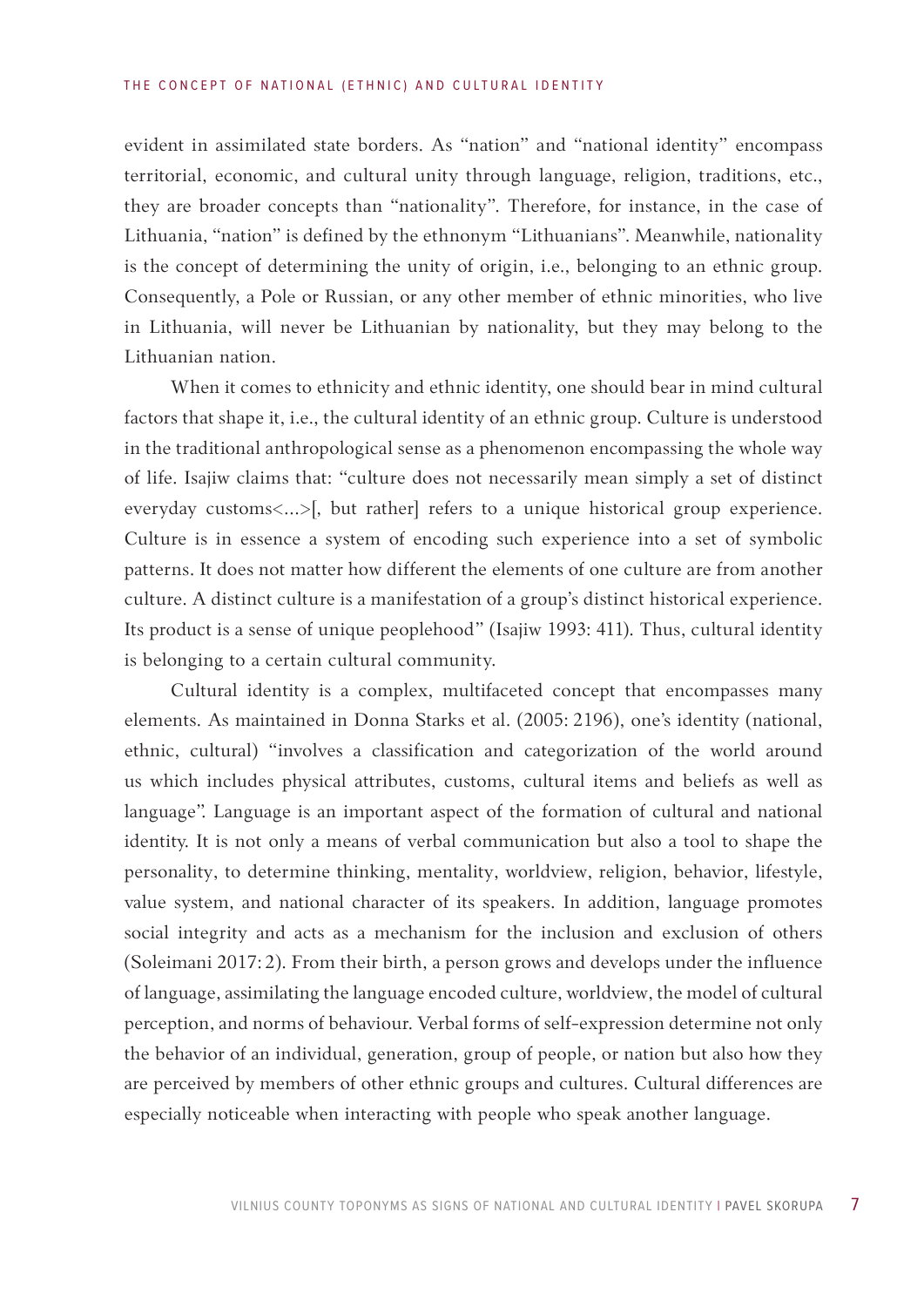#### THE CONCEPT OF NATIONAL (ETHNIC) AND CULTURAL IDENTITY

Pierre Bourdieu (1991: 220–221) considers language (words, dialect, accent) mental representations of regional or ethnic identity, i.e., symbols accommodating cultural meanings. It may be claimed that language may be viewed as a distinctive sign of a nation that helps to shape national identity, highlighting the distinctiveness or uniqueness of the national culture. In other words, a language may be considered a sign or symbol of nations and cultures. Such symbols are related to origin through the place of origin and thus draw symbolic boundaries between "insiders" and "strangers". The image of a "stranger" sets a boundary or points to a boundary zone on either side of which identities are formed (Bourdieu 1991: 222). This brings in another aspect of the formation of both ethnic and cultural identity: the territory or place of residence, as living in a certain region or area causes the feeling of attachment to it.

To sum up, ethnicity or ethnic resp. national identity is determined both by objective factors, such as territory, language, religion, state, traditions, material culture, basic patterns of daily behavior, aesthetic and ethical norms, etc., and subjective factors or symbols based on the opposition "we-they" and promote a sense of belonging to one's community sharing common origins and history, ideas about "mother tongue", "native land", etc. Whereas cultural identity refers to a person's belonging to a particular culture, which is realized through categorization of the environment through aspects, such as customs and traditions, cultural values, beliefs, and language. Language is a distinctive symbol of nations resp. cultures, perhaps the most important factor in shaping culture and cultural identity, determining the national character, and consolidating society.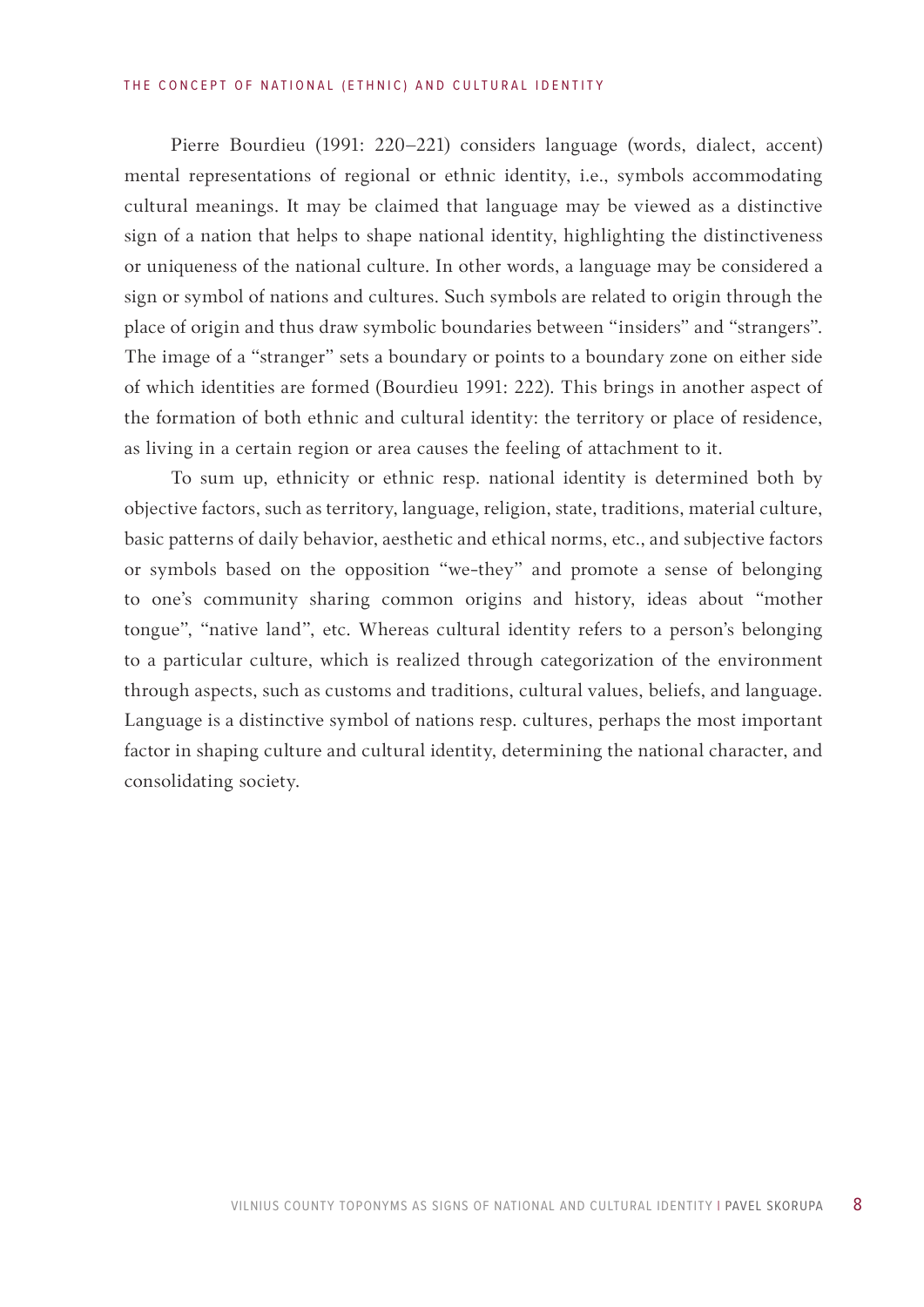# <span id="page-8-0"></span>2. THE ROLE OF TOPONYMS AS LANGUAGE SIGNS IN CULTURAL AND ETHNIC IDENTITY NARRATIVE

As mentioned above, language is not just a starting point for or a mediator of verbal communication. It is also closely related to perception and search for causes. Language does not only names entities but gives them meaning by placing them in a context. According to Aloyzas Gudavičius (2009: 85), the national specificity of word meanings is determined by the connections of the named object or phenomenon with the whole material and spiritual life of the nation, word-evoked associations, and images. This means that names of (in)tangible world objects or phenomena, such as birds, trees, household objects, or abstract, ephemeral phenomena of the spiritual world, will evoke different associations in the Lithuanian consciousness that will be related to certain traditions or customs, activities, relationships with other people, seasons, time of day, etc. Such associations will usually necessarily be different from the associations raised by the consciousness of representatives of other nationalities.

Through language, each community captures its perception of life resp. the reality establishes and restores values, which in turn promotes unity and acts as a mechanism for inclusion and exclusion, i.e., unites or separates people. Sara Soleimani (2017: 1) emphasizes the relationship between language and history, arguing that history is extremely important because it influences modern life and thinking through traditions, historical holidays, and holidays that are significant to the state and nation. Language and history contribute to the integrity of society and are a key factor in cultural influence, as they both are interrelated – on the one hand, history is conveyed through language, on the other hand, language develops throughout the history of a nation and changes depending on historical events.

# 2.1. Toponyms as the Linguistic-Cultural Aspect of Identity

Toponyms, like any other proper names or any other word, are a part of any language and have a grammatical structure and meaning (semantics), as they exist in human consciousness, i.e., in the mental lexicon (Karpenko, Golubenko 2015: 286). People use names to refer to persons, animals, buildings, forests, fields, rivers, mountains, roads, ponds, countries, cities, villages, etc. Being an integral part of language, onyms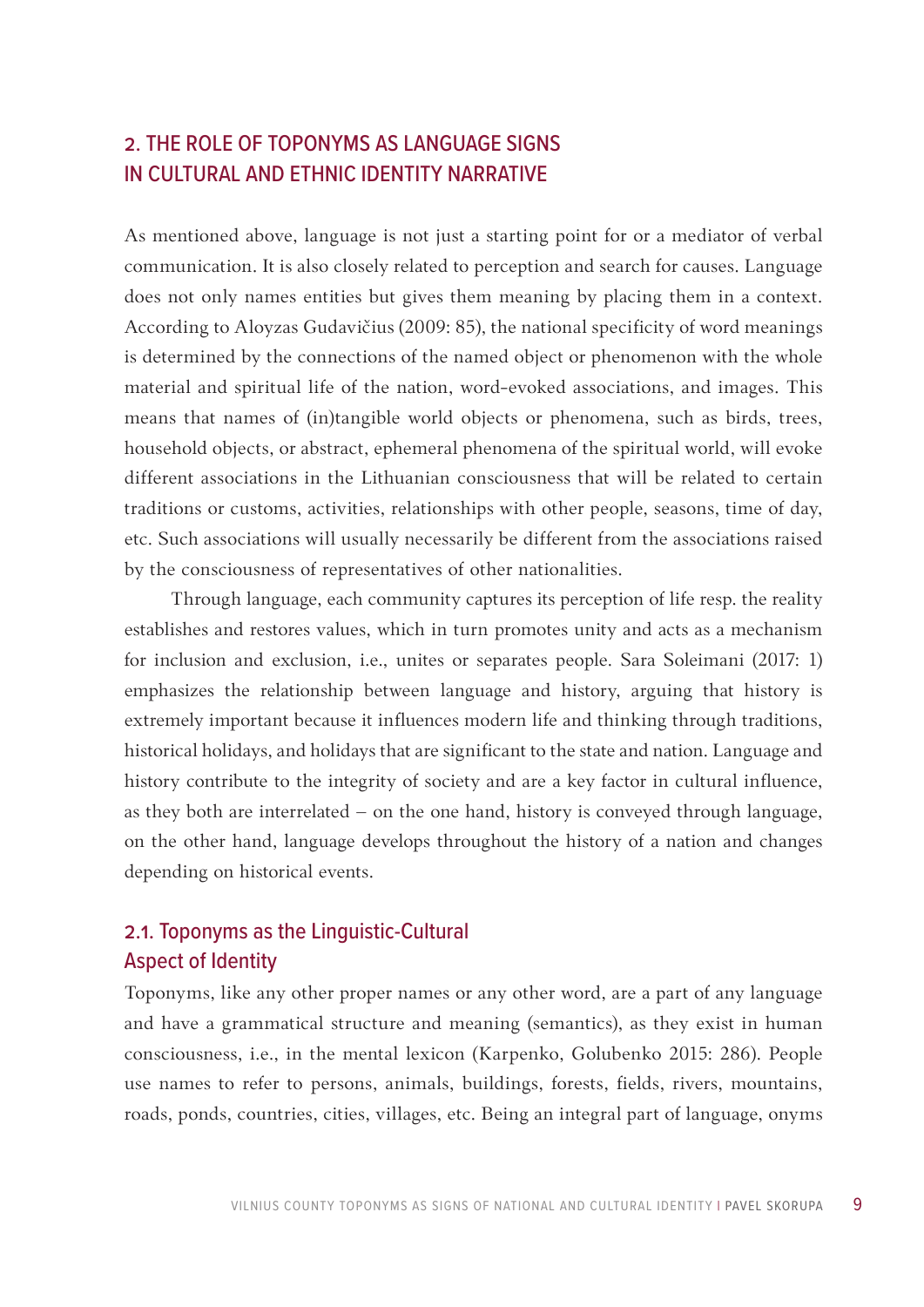resp. toponyms are also inseparable from both the individual and the community speaking that language. Toponyms perform not only a referential function, i.e., refer to a particular object, but also convey the cognitive, emotional, cultural, and social dimension of a place. The semantic and etymological analysis of toponyms makes it possible to trace their history, esp. in the case of settlements, as place names convey a wealth of information about the nature, culture, and people of a given area.

Place names and places "resonate with meanings. Besides the place names' function as indicators of specific localities, they also carry implications that people sense and decipher proceeding from their duties, background, and inspirations" (Alasli 2019: 6). This means that place names do both: denote a certain place and convey the characteristics resp. meanings associated with that place, relating both to certain individuals and social groups.

Paul Woodman (2014: 8) claims that people's desire to name places stems from the need to give them an identity, as this helps people to organize their lives, social structure, which is practically impossible to happen in an unnamed area. This means that toponyms help to preserve both individual and societal historical memory, which is always associated with a particular area, locality. By denominating a place, people give it an identity. Further, the scholar elaborates on the idea that giving the place a name resp. identity, that name can itself become the source of a person's identity and thus the relationship between toponymy and identity becomes a two-way process. Toponyms not only refer to a particular object in both the real and the imaginary world but are symbols that indicate the relationship between the user of a name and the object being named. For instance, when people live in a certain area (environment), knowing the names of that area establishes a close connection with it. Without knowing place names, their meanings, a personal connection with that place is impossible. According to Woodman, for instance, there is a strong connection between a toponym and a personal name, esp. in the Arab world, where toponyms strongly influence the identity of personal names, as: "It is common for a toponym – usually the name of the birthplace – to provide the final component of a person's name" (Woodman 2014: 18). Thus, one of the characteristics of toponyms is their ability to create a sense of belonging to a particular place, i.e., a person feels a part of a certain place by being there or when they were born there.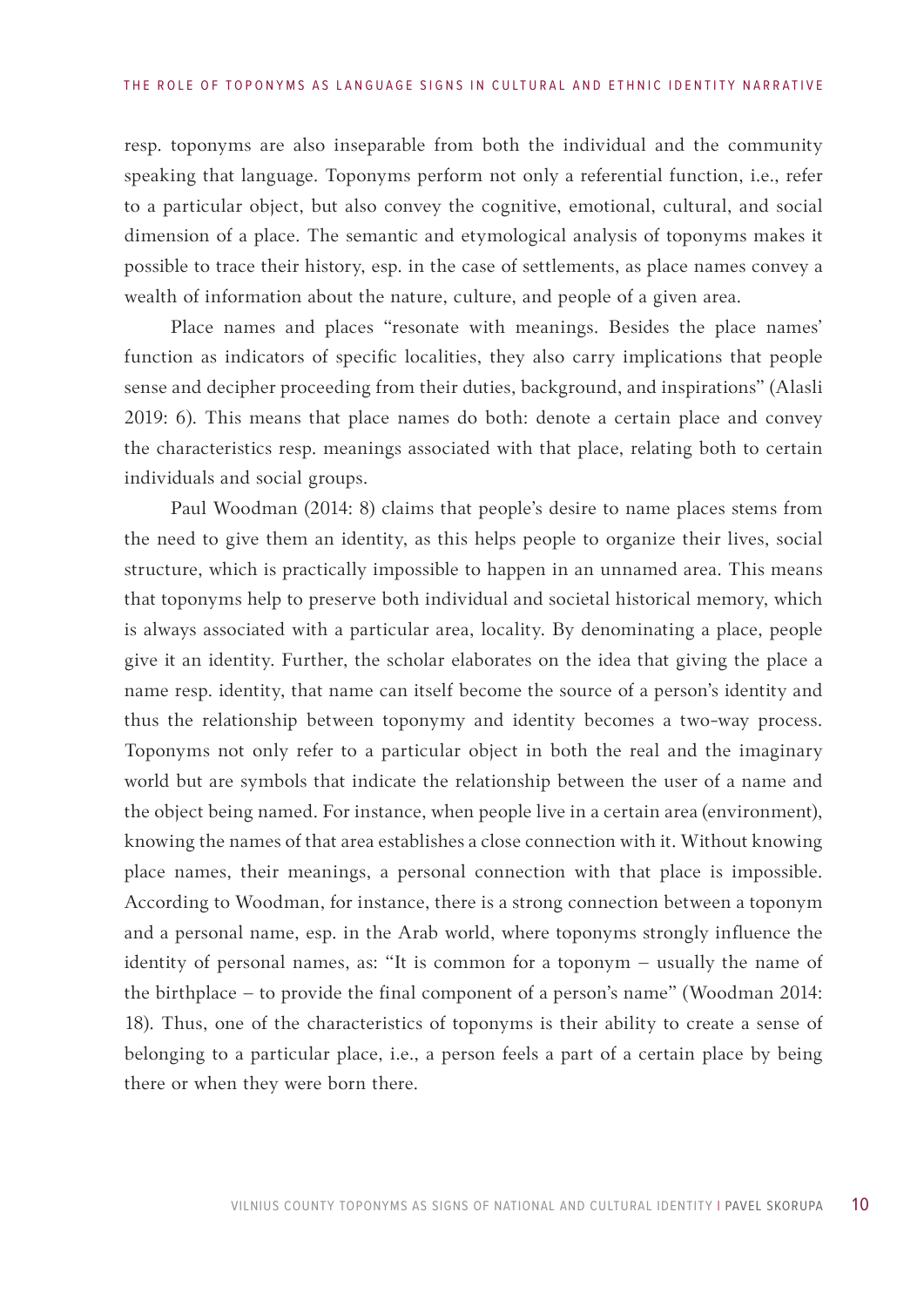# <span id="page-10-0"></span>2.2. Toponyms as Footprints of a Nation's History

The interrelation of onyms resp. toponyms and identity have been explored in many disciplines. Many onomasticians (Jurkštas 1985; Vanagas 1970, 1981a, 1988; Rutkowski 2011; Dacewicz, Abramowicz 2001; Dobrić 2010; Sjöblom 2011; Bölckei 2014; Slíz 2017; Sviderskienė 2016, 2017; and others) believe that names, and esp. toponyms, are not only linguistic but also geographical, historical, anthropological, ethnographic, etc. source of knowledge. It can be argued that toponyms are linguistic formations that both define an identifiable object and establish a close connection among the person resp. community, the identifiable object, and the name.

Toponyms, esp. hydronyms, are the oldest part of the cultural heritage and are "the uncut diamonds of the onomasticon" (Förstemann 1863: 31). Jürgen Udolph claims (2004: 328–329) that "river and lake names are often particularly old" and due to the size of the water bodies (esp. bigger/longer rivers of 100 km and more) they name, these names are far deeper rooted and are familiar in local languages than the names of settlements with 10 or 20 homesteads. Toponyms are orally passed down from generation to generation for hundreds or even thousands of years and esp. in the areas where they originated. Therefore, according to Wilhelm Leibniz (1881: 31), toponyms, esp. hydronyms, that date back to ancient times best reflect the ancient language and the ancient inhabitants. Being reflections of ancient times, toponyms are an important part of human cultural heritage<sup>1</sup>, because the Earth itself speaks to us through toponyms, i.e., through city, village, river, lake, swamp, forest, mountain, and other names (Būga 1961: 491).

Being a cultural heritage of any language, toponyms tell us about the history of places, regions, countries. Some toponyms, esp. oikonyms, are sometimes associated with certain historical events and/or people and, therefore, written or oral narratives resp. "myths" are created about them. Consequently, through the ability to "read" the history written in toponyms, echoes of the past can be heard, which strengthens a person's sense of belonging to a certain place or country. Toponyms themselves can be used to (re)create the historical landscape of the nation and may be examined

<sup>1</sup> See UNGENG Resolutions: VIII/9, 2002: Geographical names as cultural heritage; IX/4, 2007: Geographical names as intangible cultural heritage; etc.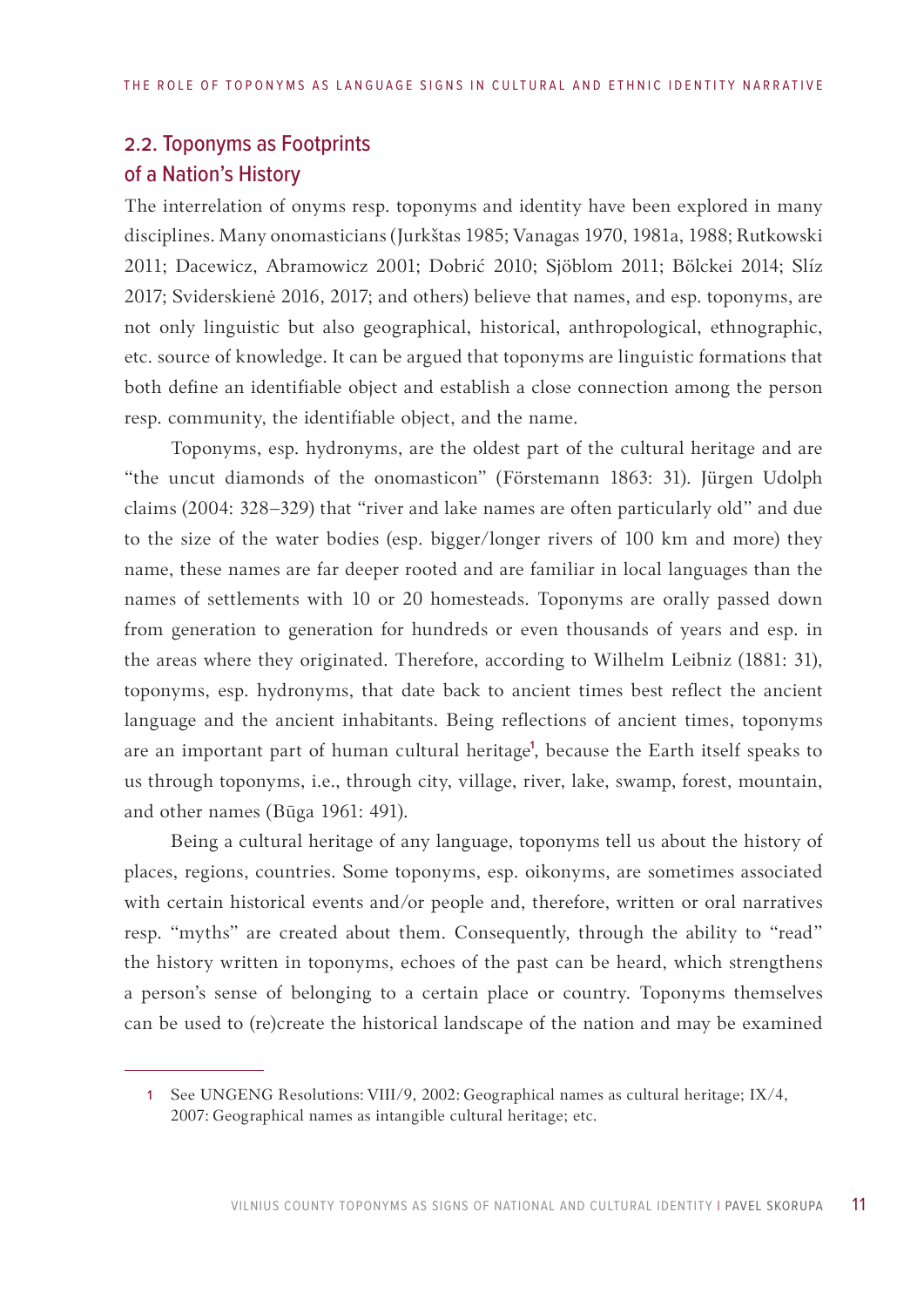<span id="page-11-0"></span>as a material of a great linguistic, cultural and historical value, which reflects the development of countries, nations, nationalities, thinking, as well as the perception of reality. Besides hydronyms, which are considered the oldest historical monuments of nations, there are much newer, younger monuments – names of most settlements, cities, streets, roads, fields, and other larger or smaller topo-objects that form the intangible heritage of a nation. Thus, the analysis of the etymology of toponyms, their linguistic, historical, cultural motivation, may help to reveal the terrain features, flora, the fauna of the area under investigation and may lead to certain discoveries in historical-cultural realia (social environment objects, phenomena, etc.) of a particular area or nation. This way place names build bridges between the present and the past, facilitating our understanding about what motivated the emergence of a particular place name indicating where people settled and what they did.

# 2.3. Vilnius County: A General Historical and Cultural Overview

It is not easy to examine the national aspect in toponyms from the perspective of traditional onomastics<sup>2</sup>, as this requires the identification of national connotations of toponyms. The role of the toponym in the formation of national identity is revealed by the analysis of the origin and meaning of the toponym (Saparov 2003: 195). Before diving into the analysis of the selected toponyms, which in our opinion, testify to certain aspects of the national identity and cultural diversity of Vilnius County, it is worth briefly reviewing the influence of the geopolitical and cultural situation on the development of Lithuanian toponymy from the historical perspective.

Today, there is no doubt that the onomasticon of any nation is not purely national. There is no larger nation that has not experienced any influence from linguistic, cultural, economic communication with neighboring nations and the historical-political development of the state. The land of the surviving Baltic languages (Lithuanian and Latvian) is now a small territory. Lithuania for a long time was surrounded by its immediate neighbors: Slavs (Belarussians, Poles, Russians),

<sup>2</sup> Under the term "traditional onomastics" we understand the etymological, typological and structural studies of proper names, which sometimes also include the analysis of the semantic aspect of onyms, According to Terhi Ainiala and Jan-Ola (2017: 3): "<…> onomastics traditionally has largely focused on the etymology and typology of names".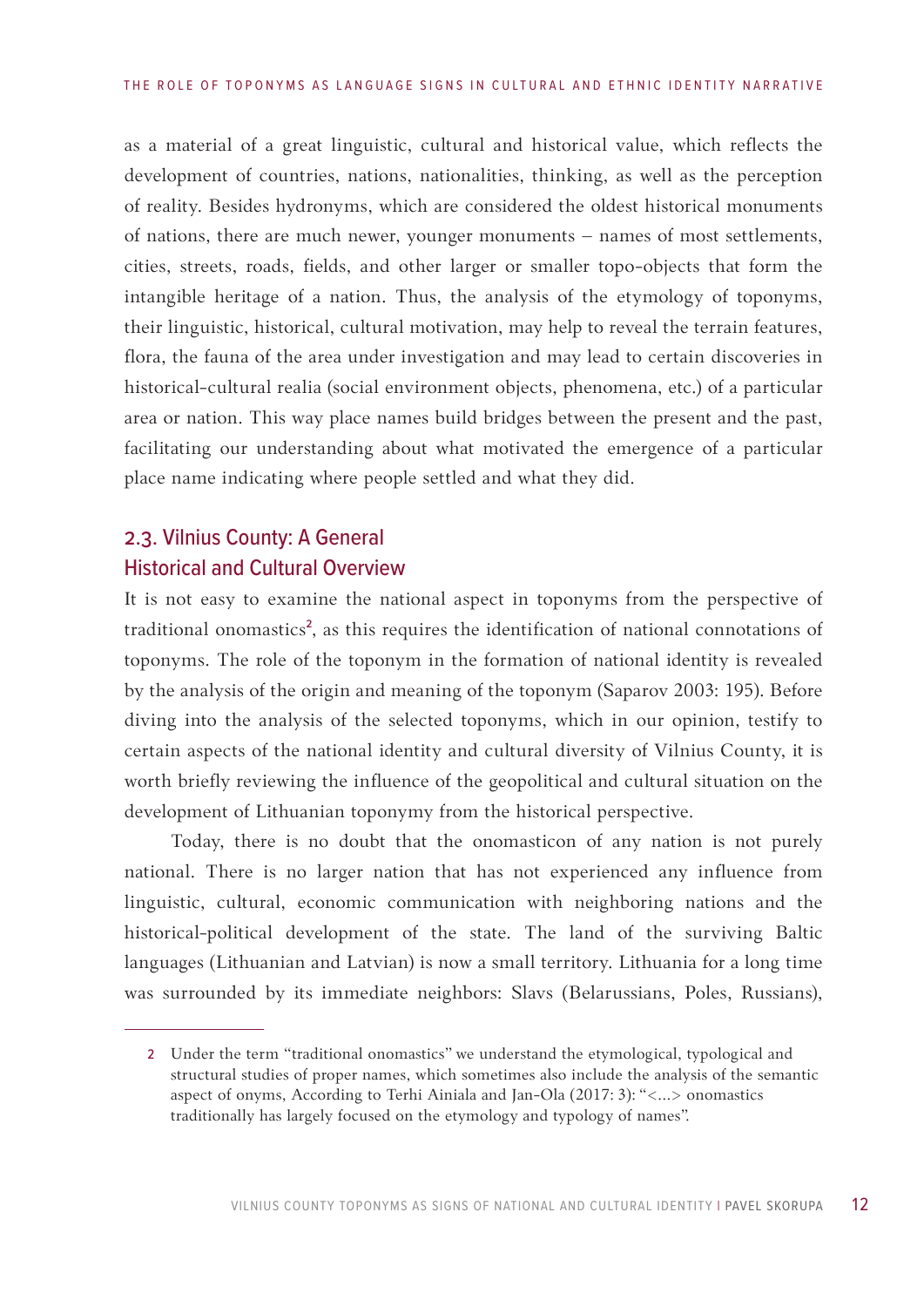Germans, Finno-Ugrians<sup>3</sup>. Moreover, Lithuania's historic lands as well as the present territory have long been home to representatives of various ethnic groups and cultures, who have left their footprint in the Lithuanian language, culture, and other spheres of life, including Lithuanian proper names. With the introduction of Christianity (1251– 1387) (cf., Muldoon 1997: 137–140, Vitkus 2001: 42–43, Zinkevičius 2011: 193ff.) and later the establishment of the Polish-Lithuanian Commonwealth (created after the Union of Lublin in 1569 and formally known as the Crown of the Kingdom of Poland and the Grand Duchy of Lithuania), names of foreign origin entered the Lithuanian anthroponymy and toponymy. Many Lithuanian proper names were impinged by Slavic languages, esp. Polish (Jurkštas 1985: 25–26, Zinkevičius 2011: 237ff.). During that period, the Lithuanian nobility often focused on Poland and other countries and often gave their places of residence names brought from abroad. The Polonization of the Lithuanian onomasticon continued for several centuries and was especially pronounced in Vilnius Region in the first half of the 20<sup>th</sup> c. when the region was annexed by Poland and was known as Wilno Voivodeship. After the dissolution of the Polish-Lithuanian Commonwealth Lithuania fell under the Russian Empire rule (1795–1918) and the process of Russification started and continued during the Soviet period (1944–1990). It is believed that during the period when Lithuania was fully under the Russian Empire, later, partially under the Polish influences (the annexation of Vilnius lands), and, eventually, for half of the century was occupied by the Soviet regime, toponyms of clear, explicit semantics suffered most as they were translated into Polish and later into Russian. Lithuanian place names of other regions were also

<sup>3</sup> Kazimieras Būga was probably the first to state that the ancient Lithuanians had contacts with the ancient Finns and, no doubt, with the Latvians, Slavs and other nations. Lithuanian contacts with the Finno-Ugric etc. (Finnish, Livonian, Estonian etc.) languages and cultures are not only traced in words of Lithuanian origin (see Būga 1961: 493–496), but also in Lithuanian hydronyms of Finno-Ugric origin, e.g., the two potamonyms *Kivė* are most probably of the Finnish origins and are derived from Finn. *kivi* 'stone', or the name of the lake and the corresponding name of the river *Jarà* may be derived from Finn. *järvi* 'lake' (Vanagas 1988: 86, 88). Also, the ancient Lithuanians had contacts with the Latvians, whom Būga (1961: 551; 737–738) originates from the lands of the present Vilnius region. This is evidenced by some Latvian toponyms that were brought by Latvian ancestors to the presentday Latvia, e.g., the Latvian toponym *Gaujiņu purvs* is derived from the Lithuanian river *the Gaujà*, or Lv. *the Neriņš* is derived from Lith. *the Neris* (Vanagas 1988: 5). The contacts of ancient Lithuanians with the Slavs are also evidenced by toponyms, e.g., *Vilija* and *Šumskas* originate from the ancient Volhynian *Велья* and *Шюмьскъ* (Būga 1961: 503).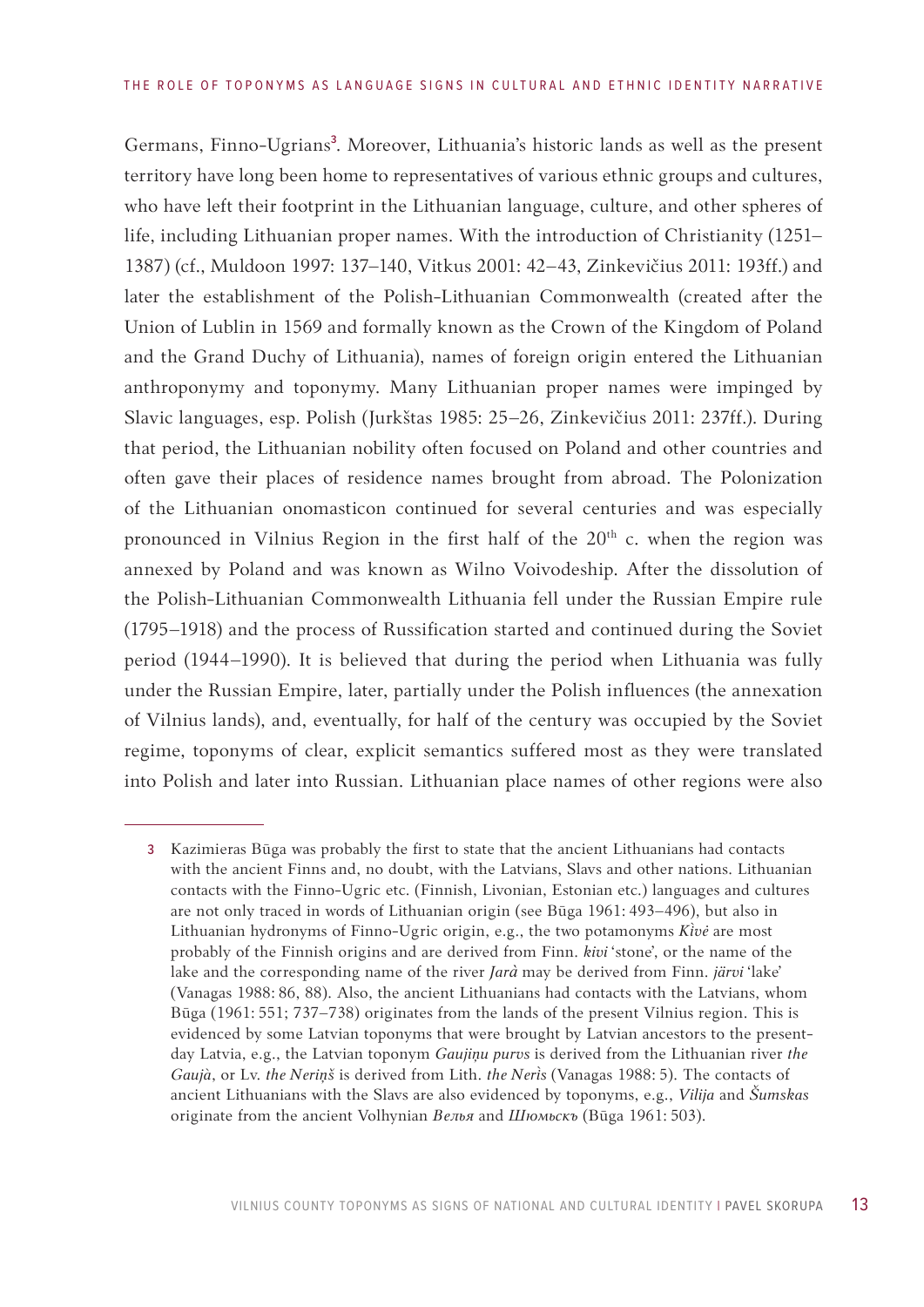Slavicized, Germanized, but remained healthier because they had the basis of the functioning Lithuanian language (cf. Jurkštas 1985: 5–7; 37–38, Zinkevičius 2011: 247ff.). Currently, the aspect of language and cultural contacts in Lithuanian onomastic research is addressed in the works of Laimutis Bilkis (2020a, 2020b), Grasilda Blažienė (2020, 2018, 2013, 2011, etc.)4, Kazimieras Garšva (2020a, 2020b, 2019, 1999, 1993, etc.), Darius Ivoška (2020a, 2020b, 2019a, 2019b, 2018, 2016), Dalia Kiseliūnaitė (2020) and others.

The result of centuries-long contacts are toponyms of non-Lithuanian origin, esp. Slavic (Belarussian, Polish, Russian), in the present-day Vilnius County that covers a big part (about one-third) of the interwar Western Vilnius Region, the territory in present-day Lithuania and Belarus that was originally inhabited by ethnic Baltic tribes. The fact that the Balts populated the territories well to the east and south-east of present-day Lithuania is evidenced in the works of Būga<sup>5</sup>, Zinkevičius (2011) as well as other onomasticians and linguists, and is verified by the archaeological research, cf. works of Eugenijus Jovaiša (2012, 2014, 2016, 2020a, 2020b, etc.) and other scholars.

Currently, Vilnius County6 marks the cultural and linguistic periphery inhabited by Lithuanians and rather big Slavic ethnic groups. In 2011, 23% of Vilnius County's population were Poles, 10% were Russians, 3% were Belarussians (LSD 2013 2). Throughout history, the numbers of the representatives of the mentioned ethnicities fluctuated significantly. The result of the centuries-long contacts and long-term multilingualism of the local population as well as a long, magnificent, and often turbulent history of this land among other things is a small number of still functioning

<sup>4</sup> Also see Bilkis *et al.* 2019: *Grasilda Blažienė – bibliografija*. Vilnius: Lietuvių kalbos institutas.

<sup>5</sup> In the territory of the present-day Belarus, there is a significant layer of Baltic toponyms, esp. hydronyms; also, certain aspects of the material culture, language, certain customs and beliefs can be traced. By far the biggest trace of the Balts in Belarus are toponyms as there are more Baltic (Lithuanian) names on the Belarusian border than those of Belarusian origins (see Būga 1961: 493–550).

<sup>6</sup> Vilnius County consists of 6 district municipalities, 1 municipality and 1 city municipality: Elektrėnai Municipality (El), Šalčininkai District Municipality (Šlčn D), Širvintos District Municipality (Šr D), Švenčionys District Municipality (Švčn D), Trakai District Municipality (Trak D), Ukmergė District Municipality (Ukm D), Vilnius City Municipality (V C), and Vilnius District Municipality (V D).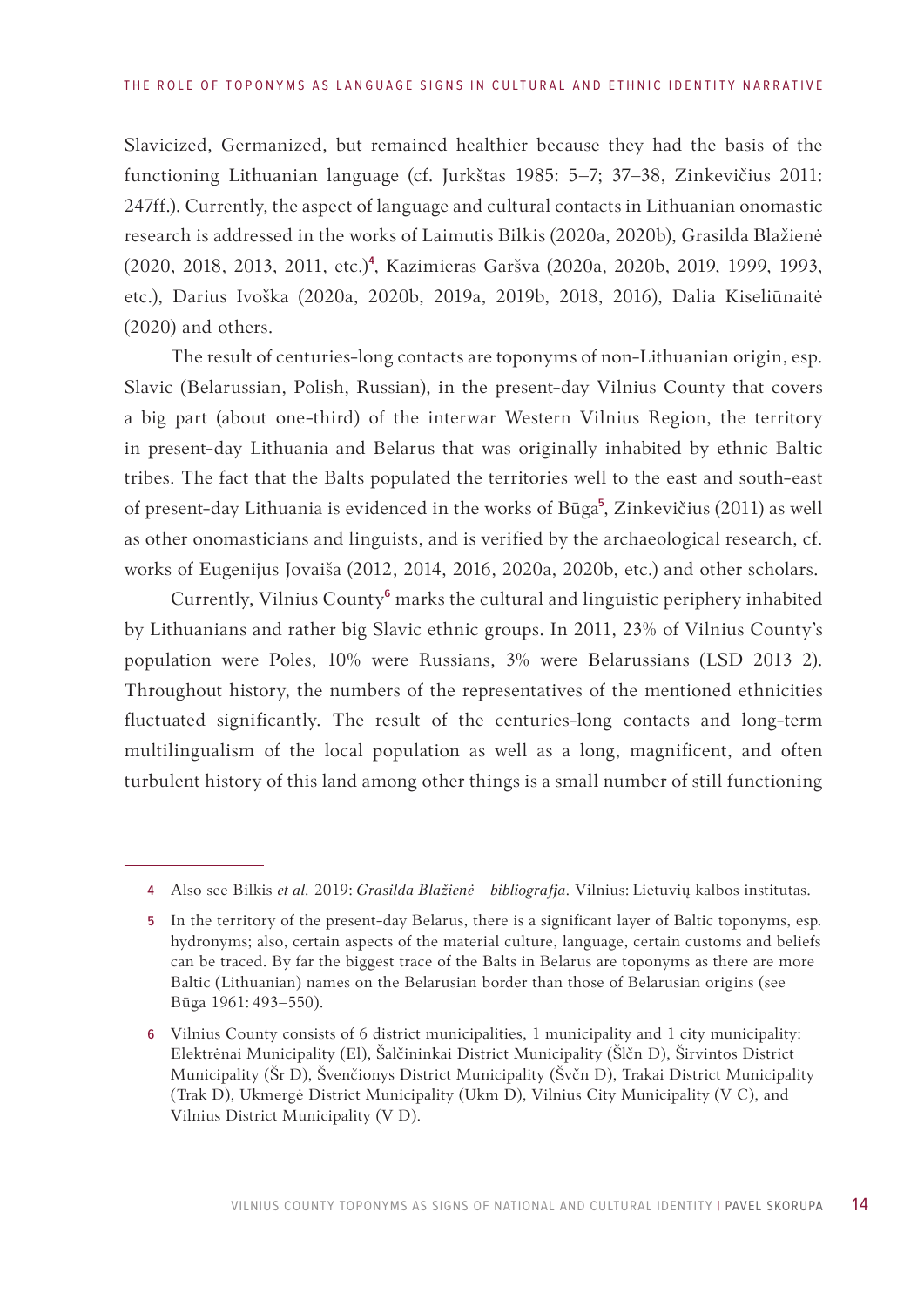toponyms of Slavic origin<sup>7</sup> (the most telling examples are presented in the sections of Chapter 4 along with toponyms that are autochthonous legacies, i.e., names of Baltic resp. Lithuanian origin). During the research 150 toponyms (12 potamonyms, 10 limnonyms, 128 oikonyms) of Slavic origin were identified in the corpus of 5126 currently officially functioning potamonyms, limnonyms, and oikonyms in Vilnius County. These non-autochthonous toponyms make only 2,92% of all the toponyms in the corpus.

<sup>7</sup> The entirety of names that reflect language contacts are presented in our forthcoming article "Footprints of Language Contacts in the Present-Day Vilnius County Hydronyms and Oikonyms: The Impact of Slavic Languages on Lithuanian Toponymy" (see Skorupa 2021b).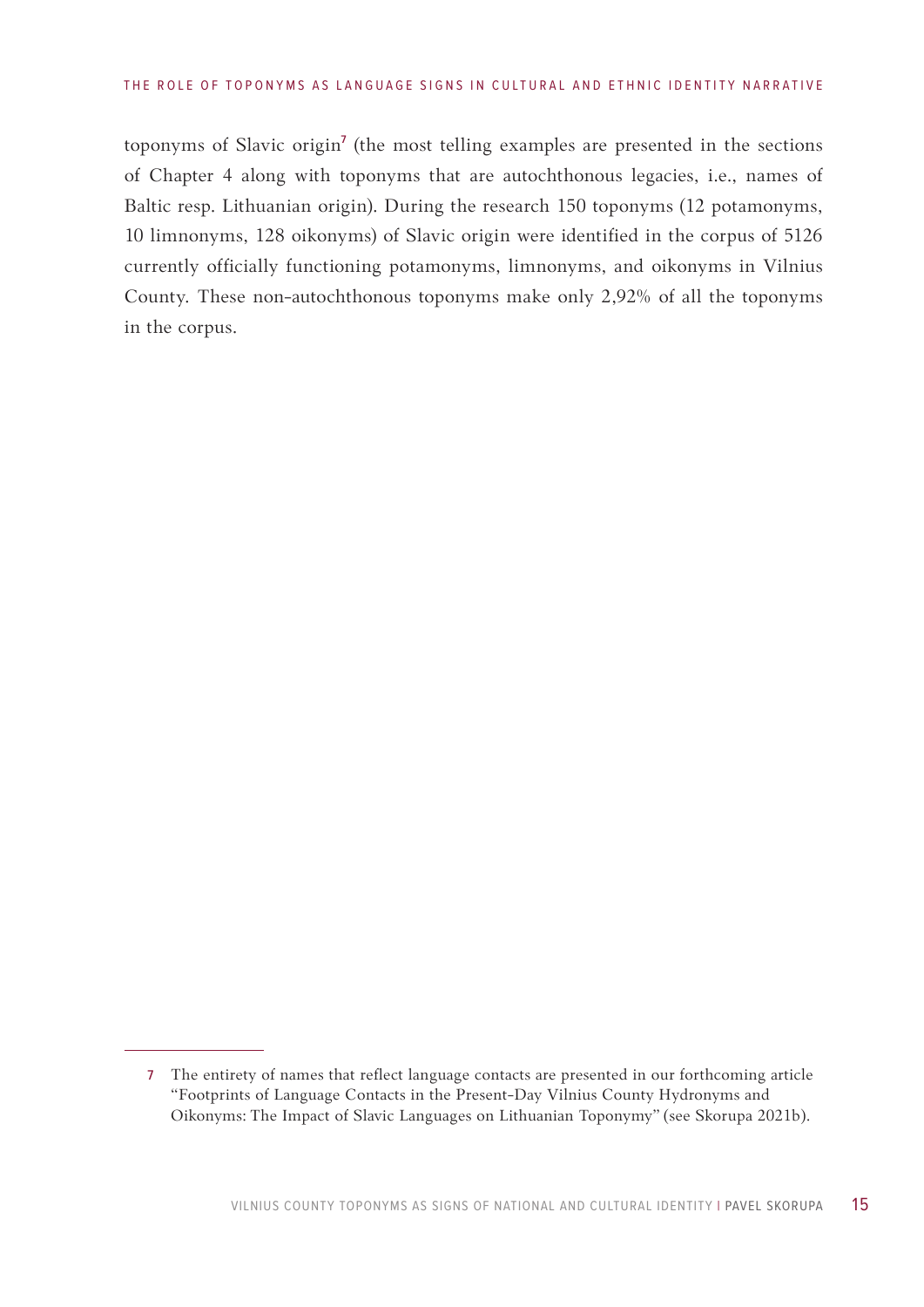# <span id="page-15-0"></span>3. TOPONYM SOURCES AND RESEARCH METHODS

The investigation is based on toponyms – proper names of the geographical objects, both settlement, and non-settlement names – and the actual data collected from several modern **electronic, printed and manuscript (archival) sources**: 1) Vilnius County municipalities' websites; 2) electronic catalogues<sup>8</sup>; 3) modern and historical (interactive) maps<sup>9</sup>; 4) scientific research on onomastics, etymology, history, etc.; 5) lexicographic sources (see References and Sources); 6) archival materials<sup>10</sup>. These materials complement each other, help to derive and substantiate sound etymological (including toponym motivation) versions, and form the basis of the research. Toponyms are investigated both synchronically and diachronically.

5126 place names currently officially functioning in the present-day Vilnius County were collected by the author in the period from 2018 to 2020. The corpus comprises 3900 settlement (city, town, village, railway stations with a settlement) names, 718 lake names, 362 river names (including streams), and 146 pond names. In the current study, each analyzed toponym is accompanied by references to the named objects (in subscript) and precise location, followed by the oldest form of the name (with the indication of the source) available to the author at the time of writing.

<sup>8</sup> esp. Gamtos katalogas. Lietuvos vandens telkiniai (hereinafter, GK; [http://ezerai.vilnius21.lt/\)](http://ezerai.vilnius21.lt/).

<sup>9</sup> The Rivers, Lakes and Ponds Cadaster of the Republic of Lithuania (Lith. Lietuvos Respublikos upių, ežerų ir tvenkinių kadastras; [https://uetk.am.lt;](https://uetk.am.lt/) hereinafter, UETK); Geoportal web site (hereinafter, GP; [https://www.geoportal.lt\)](https://www.geoportal.lt); the Russian Empire Map 1872 (hereinafter, REM1872; [https://mapire.eu/en/map/russia-1872/\)](https://mapire.eu/en/map/russia-1872/).

<sup>10</sup> The Catalogue of Lithuanian Place Names Written from the Living Language (hereinafter, LKIVK) of the Research Center of Baltic Languages and Onomastics at the Institute of the Lithuanian Language. LKIVK contains about 600 000 Lithuanian place names, which Kazimieras Būga began to collect in the beginning of the  $20<sup>th</sup>$  c. After the scholar's death, the State Archaeological Commission under the Ministry of Education and the Commission of Surnames and Place Names under the Ministry of the Interior proceeded with the work of collecting proper names from the living language (Alminauskis 1934). Later, the work was continued by the Toponymy Group (the Institute of the Lithuanian Language and Literature). The filing of the Lithuanian proper names was completed in the 1980's (Maciejauskienė 2002: 56–64). Today, the Catalogue serves the basis for the publication of the "Dictionary of Lithuanian Place Names" (Maciejauskienė 2001: 29ff.; 2002a: 102–117): the first, second, and third volumes of the dictionary were issued in 2008, 2014, and 2018, respectively. LKIVK serves a unique source for toponymy research.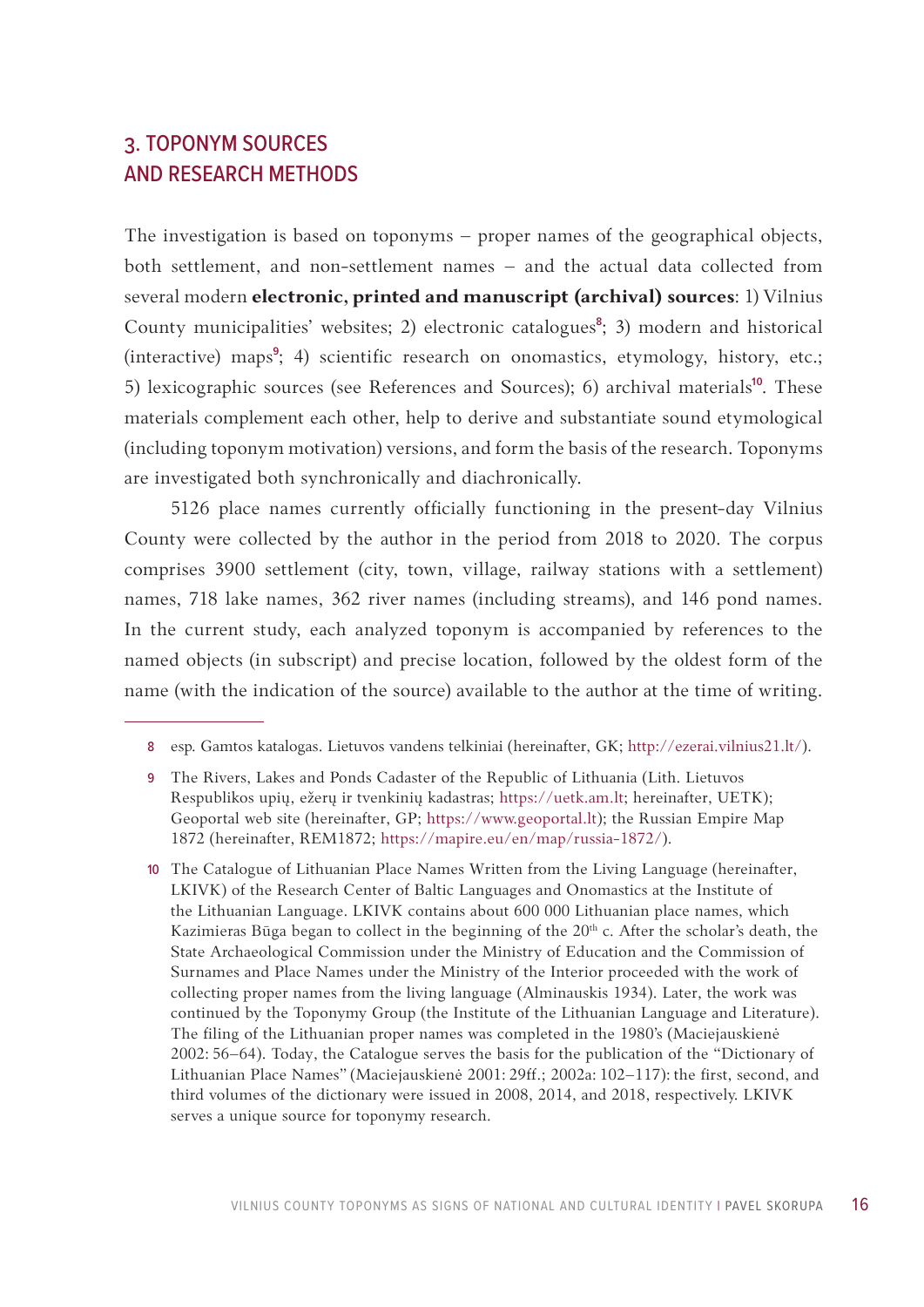In case there has been a certain change in the form of the analyzed name, all the available forms of the toponym are listed. The location and older forms are given in parenthesis. Only the current forms of analyzed toponyms are italicized, and, where possible, stressed.

All the toponyms analyzed in the current study make only a small part of the collected place names and are used for the illustration and reflection of the core aim and objectives of the current study in an attempt to identify the aspects of both national resp. ethnic and cultural meanings encoded in toponyms. Moreover, we believe, these aspects may only be traced in the toponyms with more or less transparent etymologies. Therefore, other names from the corpus will not be included in this work and will remain the object of research in the author's forthcoming dissertation, articles, conference reports, and other works.

The analysis is based on the integration of traditional and Cognitive Onomastics **scientific-theoretical research principles and methodologies** developed by Lithuanian and foreign onomasticians and linguists. The linguistic research and the identification of the composition of Vilnius County toponyms are based on works of Kazimieras Būga (1958, 1959, 1961), Aleksandras Vanagas (1970, 1981a, 1981b, 1988, 1996), Jonas Jurkštas (1985), Zigmas Zinkevičius (2007, 2008, 2012), Marija Razmukaitė (1998, 2002, 2003), Dalia Sviderskienė (2006a, 2006b, 2007, 2016, 2017), and others. Because toponyms are the result of human linguistic activities, they were once explicit and easy to associate with the generic words they were derived from (Vanagas 1970, 1988). Thus, the analysis of toponyms can provide valuable insights into the past of nations, their territories, ancestry; the species of extinct animals and plants and their distribution areas; about past landscape features, places of worship, etc. (Vanagas 1988: 5-6). To determine the origins and motivation of the selected toponyms, the structural-grammatical classification of water names (Vanagas 1970: 21–27) and the semantic classification of hydronyms (Vanagas 1981b: 19*–*120; 1988: 51*–*65) are applied in the current study. It is believed that both Vanagas' classifications can be easily applied to the study of all classes of toponyms (not just hydronyms).

Dalia Sviderskienė (2016, 2017) touched upon a cognitive aspect in the research of the regional Lithuanian toponymy's motivation. With reference to the semantic classification of hydronyms proposed by Vanagas (1981b, 1988), Sviderskienė categorizes the analyzed helonyms resp. toponyms into both explicit and obscure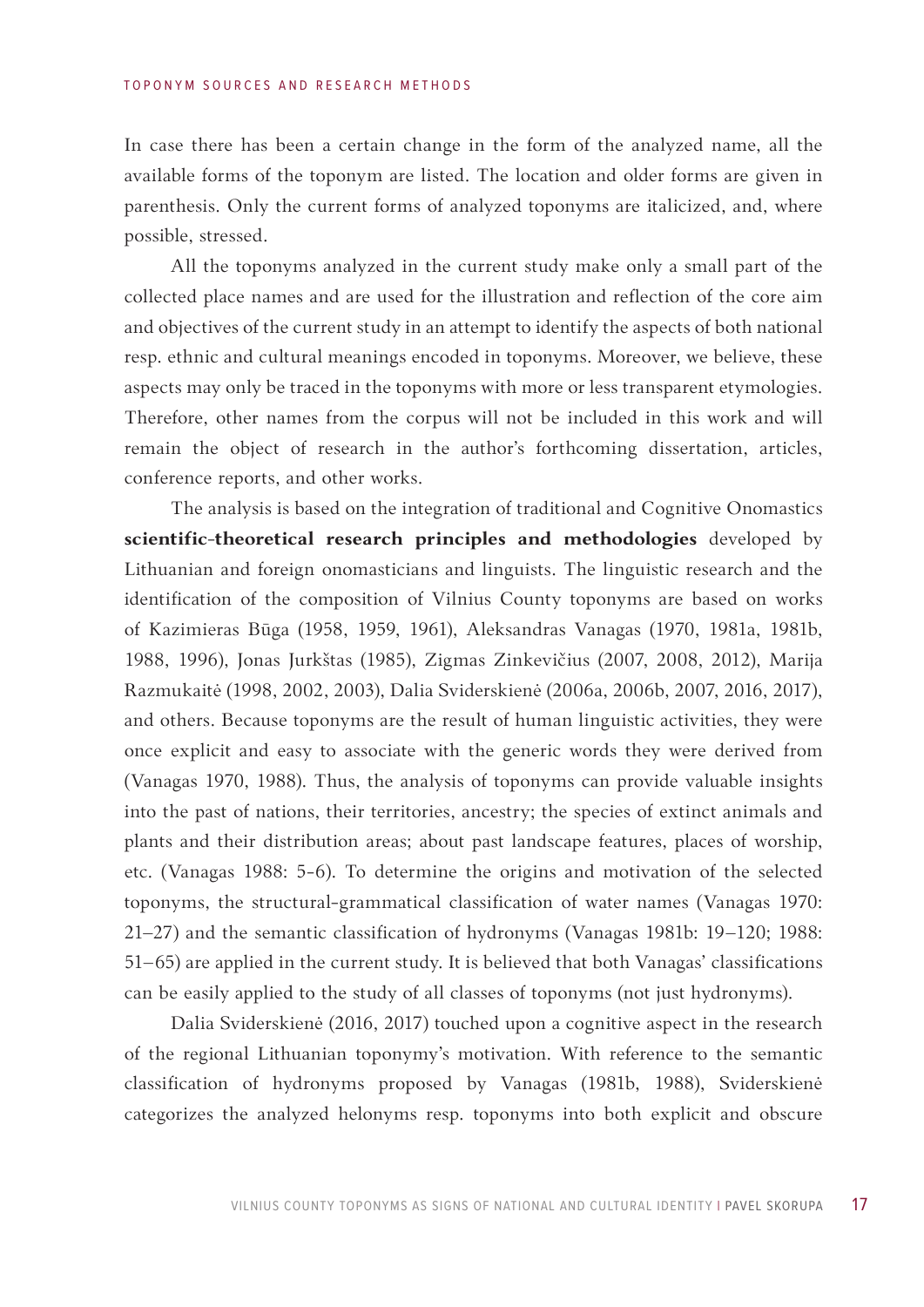motivation names, as well as into names that have multiple (interpreted) motivations, classifying toponyms of explicit motivation according to 1) properties of the objects (i.e. animal and plant names; physiographic features (bottom features, shape, function, spatial position or configuration), color; demonological motivation; water quality (viscosity, liquidity, substances in water), the physical state of the water); 2) relationship to other objects (i.e., possessivity and place motivation, environmental motivation); 3) the relationship with the person (belongingness, historical-cultural relations; names of anthroponymic origin); 4) situation or event-motivated toponyms; 5) micro-system<sup>11</sup> motivated toponyms (Sviderskienė 2016: 247–257). The analysis of obscure motivation toponyms is often aggravated by: 1) the lexical character of the base (root, or first component of the name) and its belonging to the appellative or anthroponymic class is not quite clear; 2) polysemy of the reference word (motivation can be interpreted by several meanings of the reference word); 3) lexemes of the same expression (form) with different meanings; 4) metaphoricity; 5) semantics of a complex nature (words in different languages can evoke different associations); 6) implicit assessment (usually associated with negative experiences, etc.) (ibid. 258–263).

The works of foreign scholars dedicated to the research of toponym semantics and linguistic motivation also have to be mentioned. These include, but are not limited to research carried out by Maria Biolik (1989), who dealt with the semantics of hydronyms; Laimutė Balode, who analyzed the semantics of hydronyms of taste (Balode 1993) and metaphorical Latvian hydronyms (Balode 2012); Russian researchers Irena Khokhlova, Lyudmila Zamorshchikova and Victoria Filipova (2018), who used methods of cognitive matrix modeling and statistical analysis, historical and geographical reconstruction to explain the motivation of Central Yakutian toponyms.

Since the emergence of toponyms, their main natural function has been the indication of a place (address), i.e., they were meant to provide information about the object itself and its relationship with other objects. Therefore, the representatives of

<sup>11</sup> The concept of micro-system in toponymy relates to place names that exist inside and are bound by the borders of a certain territory. Such toponyms correlate with each other, reflecting the relativity of the location of the objects they designate. This concept is often used in the studies of regional toponymy and oppositions in regional toponymy (cf. Korepanova 1973; Štěpán 2009; Ahundova 2011; Tkachenko, 2003, 2013, 2014; Sviderskienė 2016; Ilchenko and Isachuk 2016; Stachowski 2018; Gataullin and Fatykhova 2018, and others).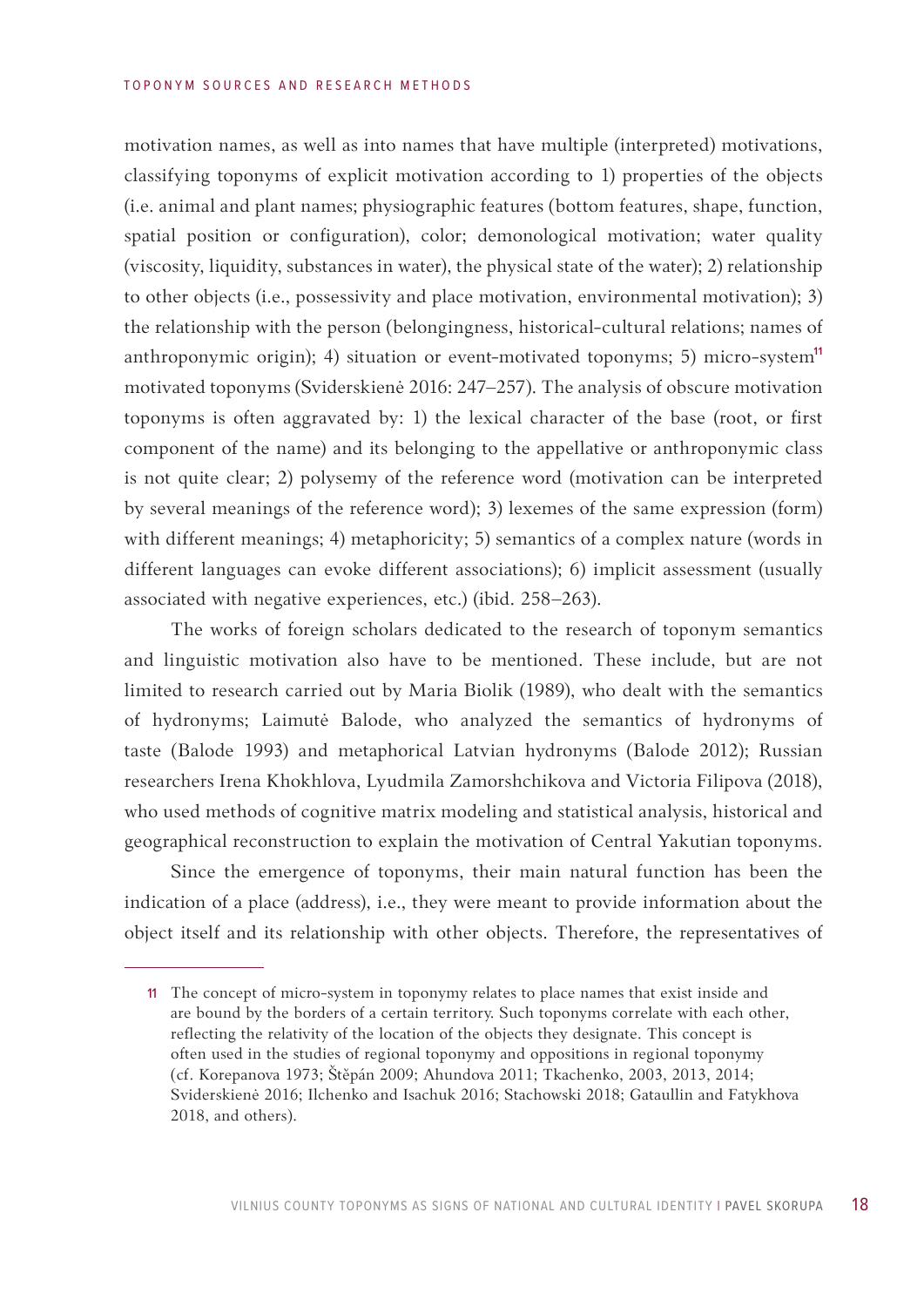#### TO PONYM SOURCES AND RESEARCH METHODS

many onomastic schools have been paying attention to the plethora of toponyms based on antonymic relationships and binary oppositions in different toponymic classes. The insights into colour symbolism in hydronyms were made by Aleksandra Superanskaja (1970); the motivation of toponym oppositions based on the correlation "upper-lower" were explored by Vera Kondrashina (1980); the psycholinguistic basis of binary oppositions in toponymy was analyzed by Gjulshen Ahundova (2011); the attempt to explain the origins of color oppositions with reference to mythopoetic symbolism, ethnocultural information, and identification of (ethnic) worldviews in toponymy was made by Gulnur Kh. Bukharova *et al*. (2016); both structural and semantic features of "coloured" toponyms, their polysemy and functions in both language, culture, and the national worldview were scrutinized by Ravil Gataullin and Lija Fatykhova (2018). The role of semantic binary oppositions in the formation of oikonyms and the development of the toponymic system was emphasized by Anna Korepanova (1973); Yevgeniy Tkachenko (2003, 2013, 2014) analyzed the structural-linguistic features of toponymic antonyms and metonymic relationships between different toponymic classes; structural and grammatical (antonymic) binominal settlement names were studied by Irina Hontsa (2014); binary oppositions and their structure were studied by Irina Ilchenko and Nastasiya Isachuk (2016); Kamil Stachowski (2018) explored differentiating markers (esp. qualifying adjectives of colour) in oppositions in various classes of toponyms and attempted to trace the ancient system of color symbolism<sup>12</sup>; Pavel Štěpán (2009) provided his insights into the antonymic semantic relationship in toponymy and pointed out both syntactic and semantic features of the oppositionforming elements. Toponym oppositions are characteristic of most Slavic and other territories. We believe, such nomination patterns are not only of great importance in the designation of geographical objects in Lithuanian territories but also play a key role in the formation of the national onomasticon, as such formal and semantic sequences of toponyms are formed taking into consideration both linguistic and extra-linguistic conditions in the area under investigation and may facilitate the identification of many motivating factors (geographical, linguistic, social, historical, etc.) that had led to the

<sup>12</sup> This system is believed to resemble Chinese and Turkish colour systems, which supposedly motivated the emergence of Slavic-origin onyms such as *White Russia*, *Black Russia*, and *Red Russia*.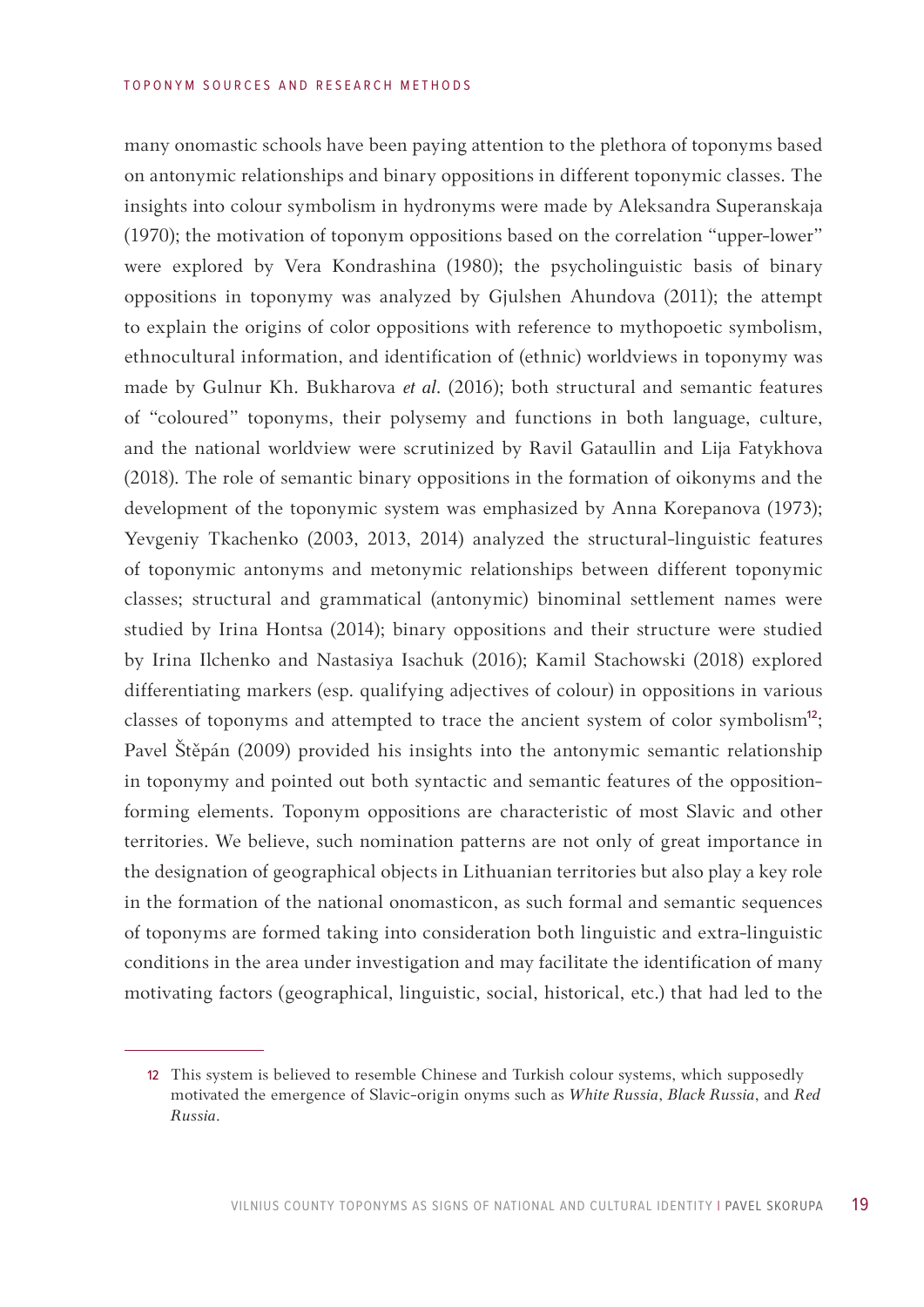origins of toponyms and may help to establish the principles of the nomination of toponymic units.

Onyms resp. toponyms belong to the lexical level of the language, therefore, it is important to discuss the meaning of the proper name issues. The particular attention to the problem of the meaning of onyms is paid by Willy Van Langendonck (2007, 2013, 2016, 2017), Richard Coates (2006, 2012, 2015, 2016), Antii Leino (2005, 2007), Paula Sjöblom (2011), Tehri Ainiala, Minna Saarelma, Paula Sjöblom (2016); the conceptualization of onyms is explored by Elena Karpenko and Lidiya Golubenko (2015), Olga Andriuschchenko, Gulnara Sujunova and Sofja Tkachiuk (2015). The problems of name categorization and prototyping were addressed in the works of Joana Szerszunowicz (2010), Paula Sjöblom (2011), Andrea Bölcskei (2014), and others. Silvio Brendler (2006, 2008, 2012, 2016) explored the problem of the origin and identity of names, emphasizing the issue of identity as an important factor in the study of Onomastics. The origin and identity of names as well as the cultural and social motivation of anthroponyms were studied by Andrea Bölcskei (2014) and Mariann Slíz (2017).

Cognitive Semantics theories make it possible to look at the Lithuanian proper names in terms of conceptual metaphor and metonymy. The theory of conceptual metaphor (CMT), developed by George Lakoff, Mark Johnson 2003 (1980), Zoltan Kövecses 2002, is one of the most established and recognized parts of Cognitive Semantics. The problem of conceptual metaphors in Onomastics are addressed by Nikola Dobrić (2010), Mariusz Rutkowski (2011), Katalina Reszegi (2012), Aunga Solomon (2018), and others. It was also observed that metonymy is not a rare phenomenon among proper names (Chaikina, Monzikova, Varnikova 2004; Bába 2011; Reszegi 2012; Thachenko 2013; Van Langendonck, Van de Velde 2016; Van Langendonck 2017). Two types of metonymic relationships are emerging in Onomastics research: first, the use of geographical names (geographical nomenclatural terms) for the nomination of topographic objects; second, the use of the existing toponyms for the nomination of other toponymic objects by the principle of analogy.

The analysis of present-day Vilnius County toponyms under the framework of the CMT can help understand their linguistic, cultural, social, historical, etc. motivation. Therefore, the aforementioned semantic classification of hydronyms by Vanagas will be applied in part, considering unmotivated toponyms as motivated by principles of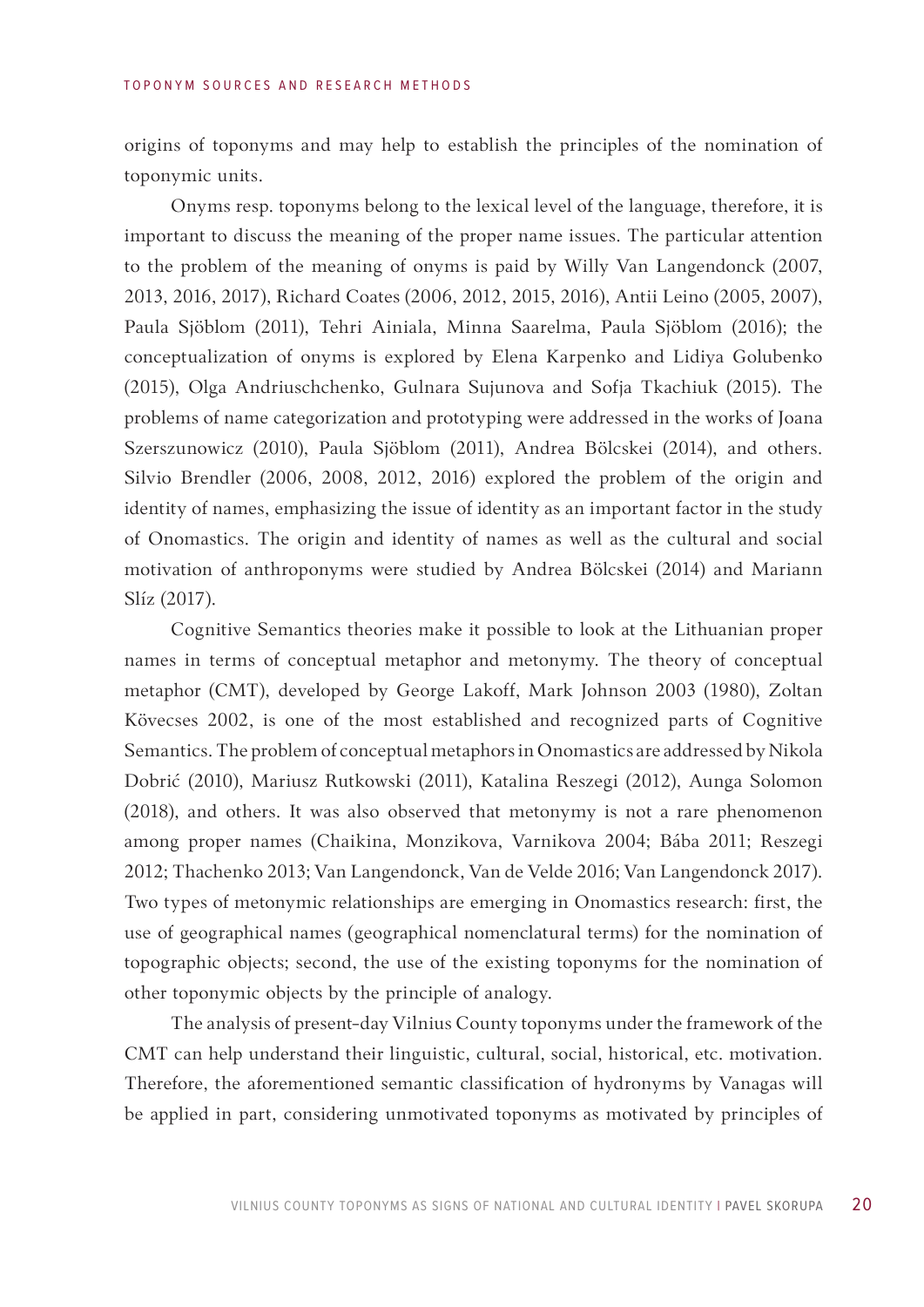conceptual metaphor and metonymy. Toponym (sub)classes are analyzed according to the concepts that motivated their origin, based on the conceptual metaphor model<sup>13</sup>, i.e., transfer of cognitive traits (concepts) from one domain to another (from appellatives to onyms): source domain (appellative)  $\rightarrow$  conceptual structure (cognitive trait)  $\rightarrow$  target domain (onym) (see Lakoff, Johnson 2003 (1980), Kövecses 2002, Dobrič 2010). The transfer of semantic and conceptual structures from one conceptual domain to another is of great importance for the creation of onymic prototypes: transferring the meaning of an appellative to an onym, or using a place name to designate a person. Moreover, it is noteworthy that the analysis of onyms under the framework of conceptual metaphor is not an etymological analysis but rather an attempt to determine how the conceptual structure of words has motivated and still motivates their creation (Dobrić 2010: 139– 141).

The following terms of Greek origin are used to maintain **the terminology system**14: *hydronym* – water body name (*potamonym* – river name; *limnonym –* lake/ pond name); *oikonym* – settlement name; *toponym* – place name (sometimes used in a restricted sense of inhabited places)<sup>15</sup>. Also, the following terms were used: *anthroponym* – a person's name, esp. surname; *phitolexeme* – a common name for a species of a plant; *zoolexeme* – a common name for a species of an animal.

<sup>13</sup> Note: the term 'metaphor' in Cognitive Linguistics theory differs from the stylistic tool used in Literature. In Cognitive Linguistics, metaphor refers to a semantic concept that reflects images that exist in human consciousness. And the process of metaphorization is based on the transfer of the meaning from the conceptual domain of the source to the target domain (Dobrić 2010: 138). Cf. Metaphors in the theory of traditional linguistics refer to the juxtaposition of unrelated meanings based on the similarity of some of their properties (Vaitkevičiūtė 2007: 705).

<sup>14</sup> Cf.: the International Council of Onomastic Sciences (ICOS) Onomastic Terminology and ICOS lists of Onomastic Terms at <https://icosweb.net/publications/onomastic-terminology/>; Подольская Наталия В. 1978: *Словарь русской ономастической терминологии*. Москва: Наука.

<sup>15</sup> Cf.: ICOS OT. We will use this term in its broader sense as a name of any geographical object, including but not limited to hydronyms, oikonyms, etc.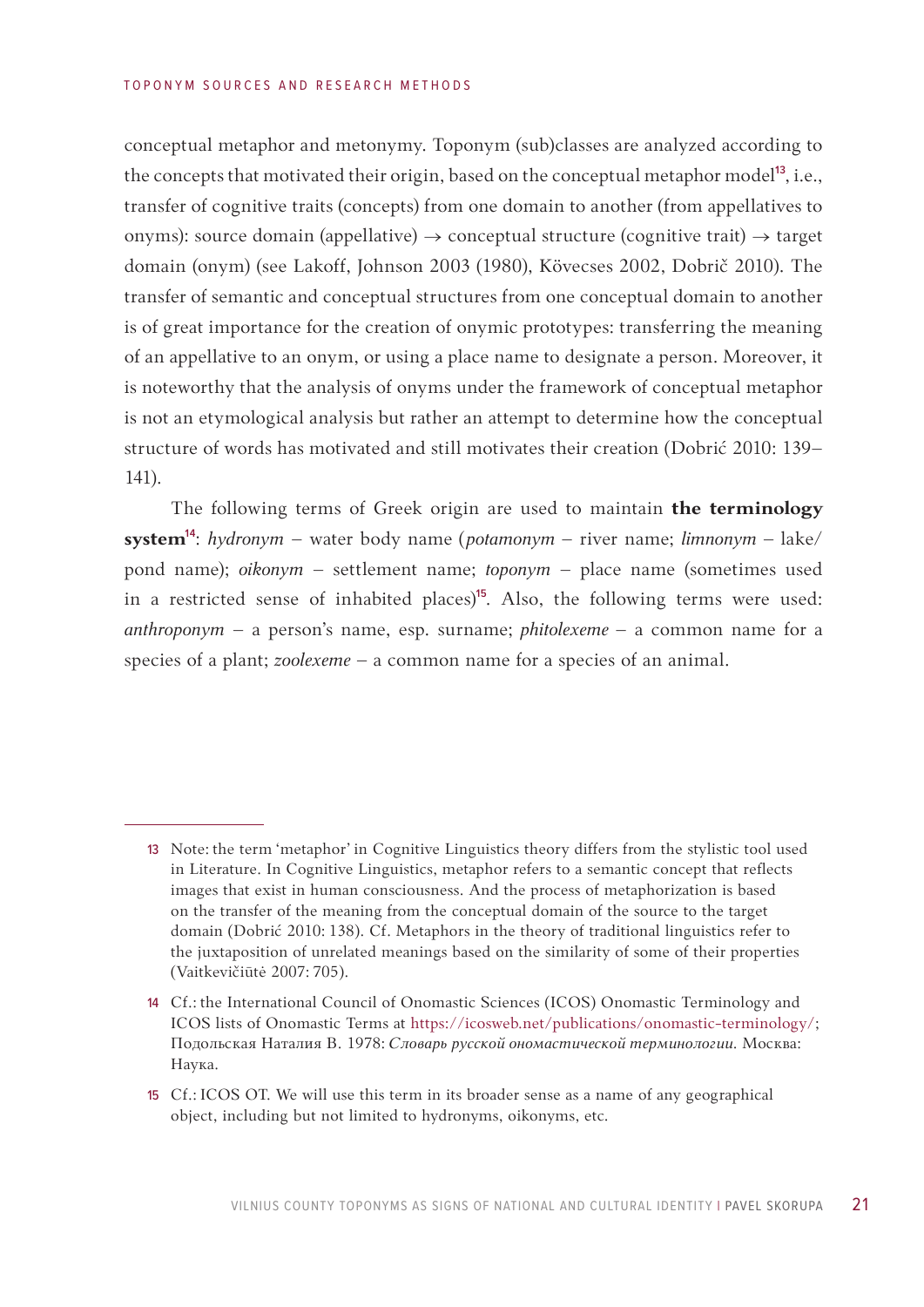# <span id="page-21-0"></span>4. THE LAYER OF NATIONAL AND CULTURAL IDENTITY IN THE SEMANTICS OF TOPONYMS

Toponyms are social symbols of belonging to a certain group and the more common names resp. toponyms there are, the stronger is the bond within the group. National and cultural identity is always related to a certain place, and the analysis of toponyms facilitates understanding the formation of identity through the prism of a place, as "place names hold the power of constructing social identities" through place identity and attachment to the place (Alasli 2019: 1–2). Knowledge of places and their names create a spirit of community, promotes a sense of belonging to a certain nation, as place names are a very important part of everyday life, language, individual and collective memory, as well as individual and collective identity. Arseny Saparov (2003: 179) claims that: "place-names are some of the most durable of national symbols. They can outlive most material artifacts of civilization. The material components of the cultural landscape may disappear or be destroyed, the civilization that created them may also disappear but its place-names will most probably survive". Therefore, toponyms are considered to be the most important symbols and features of national and territorial identity. Saparov believes that nations and/or ethnic groups are very sensitive to the preservation of their national landscape, especially when they manage to preserve their identity as a nation. And often it is only the national onomasticon resp. toponymy testifies that a certain territory belongs to a particular nation, as "most definitions of any ethnic community – tribe, nationality, nation necessarily mention the common living space of that ethnic group" (Saparov 2003: 179). National toponymy is formed in the native language of people living inside the boundaries of these common spaces resp. territories. Therefore, it is not surprising that toponyms are related to ideologies, especially when states use them as instruments for preserving the unity and uniqueness of the nation: to strengthen the moral right to live in a certain territory, to protect one's land from neighboring states' claims to it (Saparov 2003: 180).

Since toponyms hardly ever change, they can be considered a kind of social agreement. In the living language, such agreement is reflected in the use of the dialectical forms of place names. Often, residents of a certain area do not use the official forms of place names (indicated on road signs, maps, municipal websites; in official documents, etc.). For example, in the official sources of Vilnius County, as well as in other parts of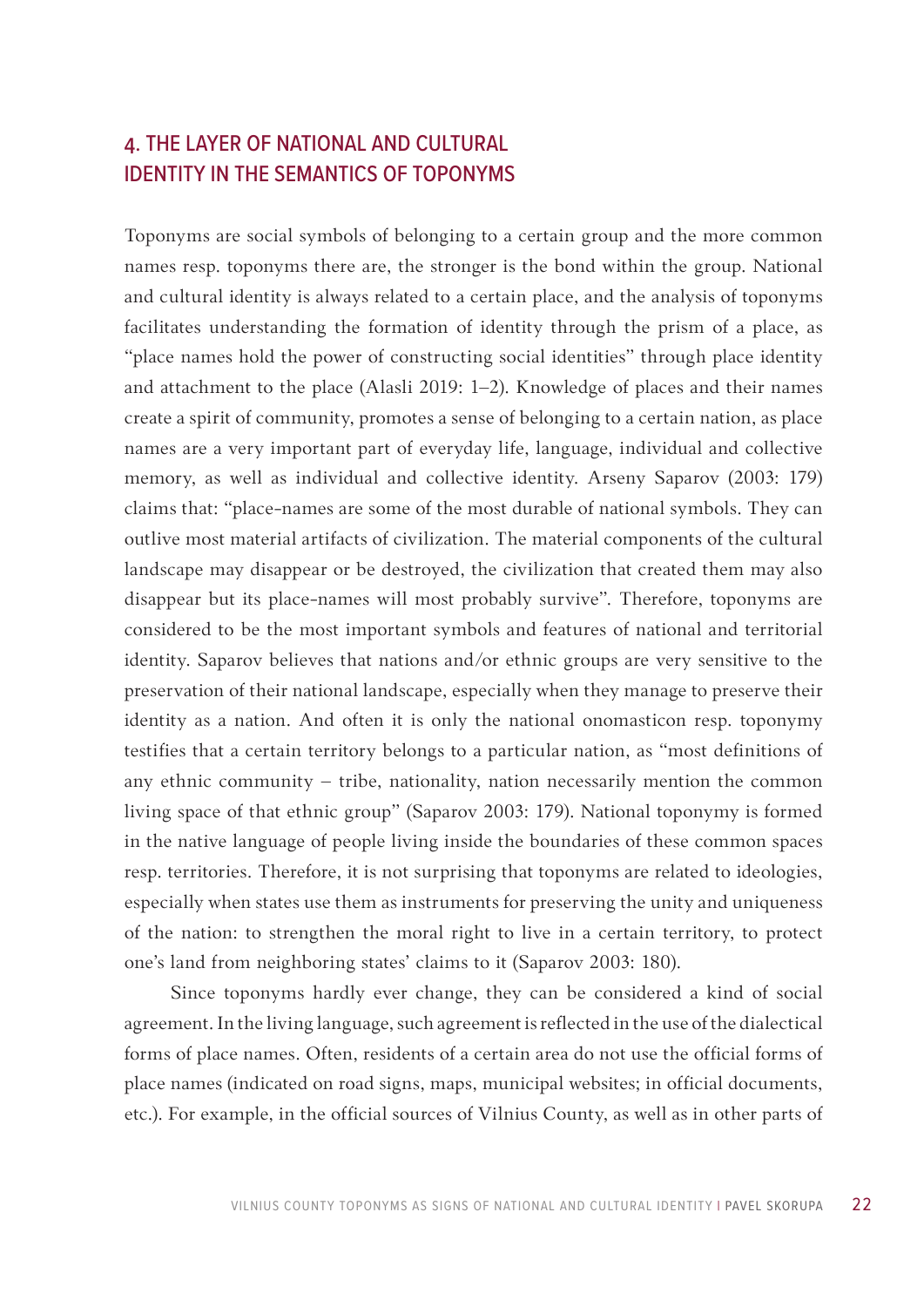Lithuania, numbers<sup>16</sup> are used as differentiating markers (hereinafter, DMs) to make a distinction between identical place names, as in limnonyms *Bražuõlės tvenkinỹs × Bražuõlės I tvenkinỹs × Bražuõlės II tvenkinỹs* (Bražuolėv, Trak D; the Bražuõlė stream)17*, Šačininkų I tvenkinỹs × Šačininkų II tvenkinỹs* (the *Šalčia*, Šalčininkai tn, Šlčn D)18, *Viesų̃ I tvenkinỹs × Viesų̃ II tvenkinỹs × Viesų̃ III tvenkinỹs* (Senosios Viesos v, the Viesa, Šr D)19, 20. The same can also be observed in the official forms of oikonyms, cf.:*,* 

- 16 The use of numbers in place names, esp. oikonyms, with the identical derivational lexemes is characteristic of the nomination patterns already since the 19<sup>th</sup> c. (cf. Tkachenko 2013, REM1872), and has become rather frequent since the beginning of the  $20<sup>th</sup>$  c. (Štěpán 2009: 915).
- 17 *Bražuõlės* pond is located in the northern part of Bražuõlė settlement and was formed after damming the B-2 stream (the Bražuõlė trib.) 0,43 km from its inflow into *Bražuõlės I* pond, which was formed by damming the Bražuõlė (the Neris trib.). *Bražuõlės II* was formed by damming an unnamed stream (the Bražuõlė trib.). All three pond names are Gen. case derivatives and are motivated by their location on or in the vicinity of the Bražuõlė stream or Bražuõlė village, thus, expressing the concept of possessivity and place: *Bražuõlės tvenkinỹs*, *Bražuõlės I tvenkinỹs*, *Bražuõlės II tvenkinỹs* ← *Bražuõl-ės* ← the pond on the Bražuõlė/ in the vicinity of Bražuõlė village. The number serves the DM of the identical names. The potamonym Bražuõlė (REM1872 Rus. р. Бражала) is most probably Lith. Suf -*uolė* that is used to derive names of property/characteristic holders (cf. DLKG 116) derivative from Lith. *bražė́ti* 'to scratch, sniff' and *bražúoti* 'shave, scrape'(LKŽe) (cf. Vanagas 1981a: 70) and may be motivated by the scratching, scraping sounds the river makes (Vanagas 1981b: 114), conveying the concept of sound: Lith. *bražė́ti*, *bražúoti* + -*uolė* → the river that makes scratching, scraping sounds → the *Bražuõlė*. The oikonym *Bražuõlė* (REM1872 Rus. Брожолы) is motivated by its location on the stream Bražuõlė and is a metonymic transposition of the potamonym and expressess the concept of possessivity (this is obvious from the historic name of the village): Bražuõlė ← the settlement on the Bražuõlė stream.
- 18 These two ponds in the center of *Šalčininkai* tn that form an opposition based on the use of number as post-modifier. The two water bodies are of artificial nature and were formed by damming *the Šalčià*. Their names are the Gen. case derivatives, expressed by the Lith. inflection *-ų*, from the oikonym *Šalčininkai*. Therefore, both pond names express the relationships of possessivity and origins: *Šačininkų I tvenkinỹs*, *Šačininkų II tvenkinỹs* ← the pond in *Šalčininkai*. The number serves the DM of the identical names.
- 19 *Viesų I tvenkinỹs, Viesų II tvenkinỹs* are located in Senõsios Viẽsos<sub>,</sub>; *Viesų III tvenkinỹs* is located outside the village. All the ponds were formed by damming the Viesa (the Širvinta trib.). pond names are Gen. case derivatives from the oikonym *Viẽsos* and are motivated by their location in the named village, thus, expressing the concept of possessivity and place: *Viesų I tvenkinỹs, Viesų II tvenkinỹs, Viesų III tvenkinỹs* ← (Senų̃jų) *Vies-ų̃* ← the pond in/in the vicinity of Senosios Viesos village. The number serves the DM of the identical names.
- 20 The third component of each name Lith. *tvenkinỹs* 'pond' indicates the geographical object that is named.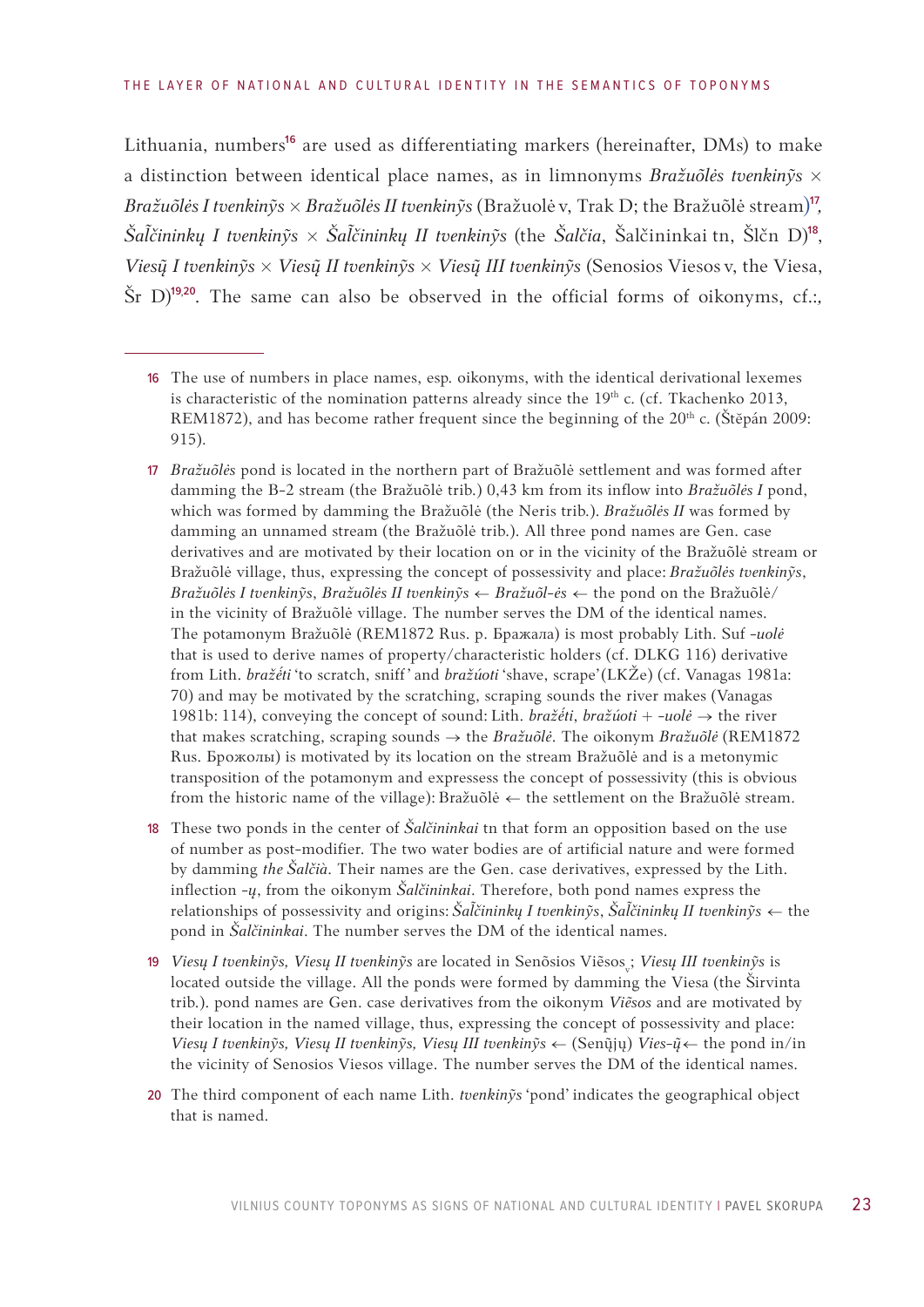<span id="page-23-0"></span>*Alẽšiškės I*. (Trak D; GSD 1974 639 Alešiškės<sub>,</sub>, GI1905 314 з. Олешишки, REM1872 Rus. з. Алеигишка) × Alešiškės II (Trak D)<sup>21</sup>, or *Nemenčinė*<sub>tn</sub> (V D; GSD1974 745 Nemenčinė<sub>tn</sub>, REM1872 Rus. м. Нѣменчинъ) *× Nemenčinė II* (V D)<sup>22</sup>, etc. It should be noted that numbers are not used by the locals. Thus, for instance, the villages *Alẽšiškės I* and *Alẽšiškės II* are both referred to as *Alẽšiškės* in the living language.

Vilnius County toponyms may be considered historical monuments that reflect a long, magnificent, and often turbulent history of this land, as they are affected not only by the cultural periphery – the interaction of different indigenous cultures and languages – but also by the long-term multilingualism of the local population. The author's insights on the footprints of national resp. ethnic and cultural identity in the semantics of the selected toponyms are presented in the sections of this chapter.

# 4.1. Toponyms Reflecting Topographical Relief Features

Most of Vilnius County toponyms emerged from and were motivated by characteristics of the areas, i.e., topographical relief features, they denote. Below are several examples from the hydronymy and oikonymy of the region that conceptualize its lowlands/ plains (sometimes swampy lands and bogs) and uplands, i.e., the hilly nature of the terrain. Such features are reflected in a relatively small part of hydronyms (only 25 limnonyms out of the total number of 718 lake names, and 14 potamonyms out of 362 river names) and oikonyms (51 out of 3900 settlement names) now functioning in Vilnius region.

<sup>21</sup> The first component of the oikonym *Alẽšiškės* is Lith. Suf -*iškės* derivative from the PN of Christian origin (cf. Razmukaitė 1998: 85), most probably from anthroponym Lith. *Aleša* ← Bel. *Oлеша*: *Aлексей*, Pol. *Olesza* (cf. Biryla 1966: 24–25, PDB). Therefore, it may be claimed that the settlement name is a metonymic transposition: *Alẽšiškės* ← *Aleš-a + -iškės* ← the settlement belonging to/established by *Aleša*. The DMs *I* and *II* in both oikonyms are a much recent addition: in the GI1905 314, 24 stedings (homesteads) with the name *Олешишки* are listed. Most probably by the end of the 20<sup>th</sup> c. the majority of these settlements have been either eliminated or reformed into settlements now known as *Alẽšiškės I*<sub>v</sub> and *Alẽšiškės II*<sub>v</sub>. The DMs were added to differentiate two (re)formed settlements with homogeneous names.

<sup>22</sup> *Nemenčnė* is a Lith. Suf -*inė* (an adjective derivational Suf for actions, their results or places of action (see Ambrazas 1993: 63, 95-96, 214ff.)) derived oikonym from the *Nemenčià* (the Neris trib.). Thus, the oikonyms are the metonymic transposition of the concept of place motivated by the potamonym  $N$ emenčià:  $N$ emenčinė  $(II) \leftarrow$  a settlement on *the Nemenčià*  $\leftarrow$  *the Nemenčià*.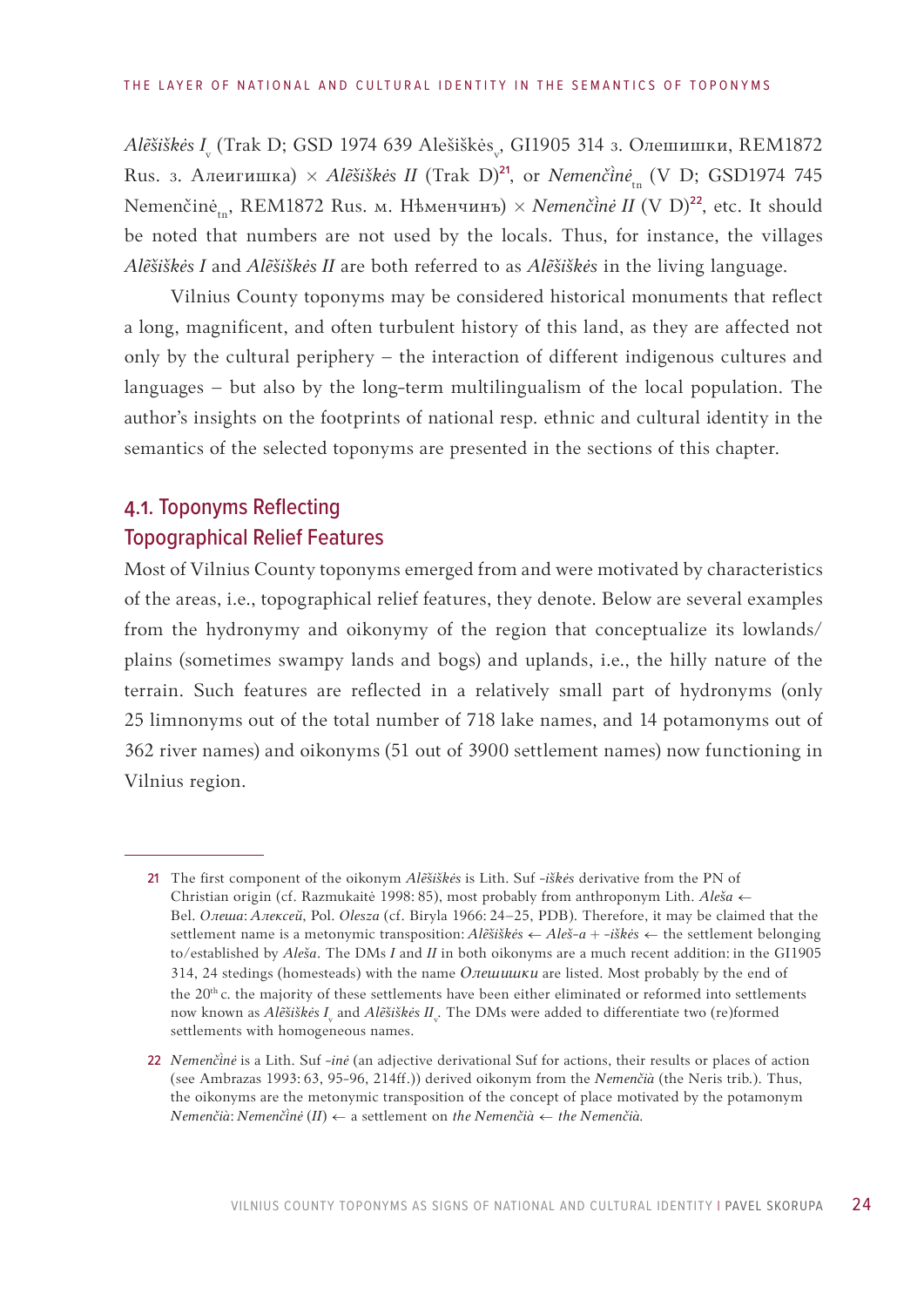#### 4.1.1. Toponyms Motivated by Marshy or Swampy Lands

These features of the topographic relief of Vilnius region territories are conceptualized in such hydronyms as *Kenavas* (Šlčn D; REM1872 Rus. Oз.[еро] Кернове). This limnonym is of Baltic origin (Vanagas 1981a: 153) and is derived from Lith. *kernavė* 'a viscous place in meadows, forests' (LKŽe) and may also be related to Lith. *kernà* 'a thickset, a place where something is grown up into a pile' (LKŽe). The name may have been motivated by the physiographic features of the areas around the lake. The shores of this water body are low and swampy, while the lake itself lies in Kernavas upland swamp. The name obviously presents a metonymic transposition of the concept of a swamp around the lake that has created a viscous area with dense vegetation: Lith. *pélkė / ker̃navė* (a swamp) → a swamp/swampy place → *Ker̃navas*. The river *Kernavė̃* (the Visinčia trib., Šlčn D; REM1872 Rus. Реч.[ка] Керновка) that flows from lake *Kenavas* through Rūdninkai forest near Kernavas swamp could have been similarly motivated, as the potamonym is obviously derived from the superior hydronym, i.e., Kernavas by means of Lith. Suf -ave (cf. Vanagas 1970: 104) and may be considered a metonymic transposition of the limnonym.

A similar meaning reflecting the swampy lowlands is conveyed by the potamonym *Krnė* (lake Asveja, V D), which is obviously of Baltic origin and is Lith. *f sg* inflection *-ė* derivative from and related to Lith. *kirna* 'water-washed tree or shrub roots on the river bank', 'bushy, wet place', 'place with fallen trees, scrap' (LKŽe), cf. Prus. *kirno* 'a bush' (Vanagas 1981a: 158). The stream flows through a very marshy area, esp. swampy are the upper and lower reaches: Palobinės swamp, Tumonių Balos swamp, Vaitkūnų I swamp, and Šaltupio swamp are the biggest. Therefore, the potamonym may belong to the group of hydronyms describing the area around them and is a metonymic transposition of the concept of a bushy wetland: Lith.  $\hat{k}$ *irn-a* + - $\hat{e}$   $\rightarrow$  the stream in the bushy, overgrown wetland  $\rightarrow$  the *Kirnė*.

## 4.1.2. Toponyms Motivated by Hilly Nature of the Area

The components of some compound settlement names can be used to learn about the natural elevations or lowlands they are located in. This most often is expressed by the correlation of either simple or pronominal qualitative adjectives indicating the relative vertical position of the topo-objects in space, cf. the correlation *áukštas* 'high' – *žẽmas* 'low' expressed by toponyms modified by the contraposition of *m*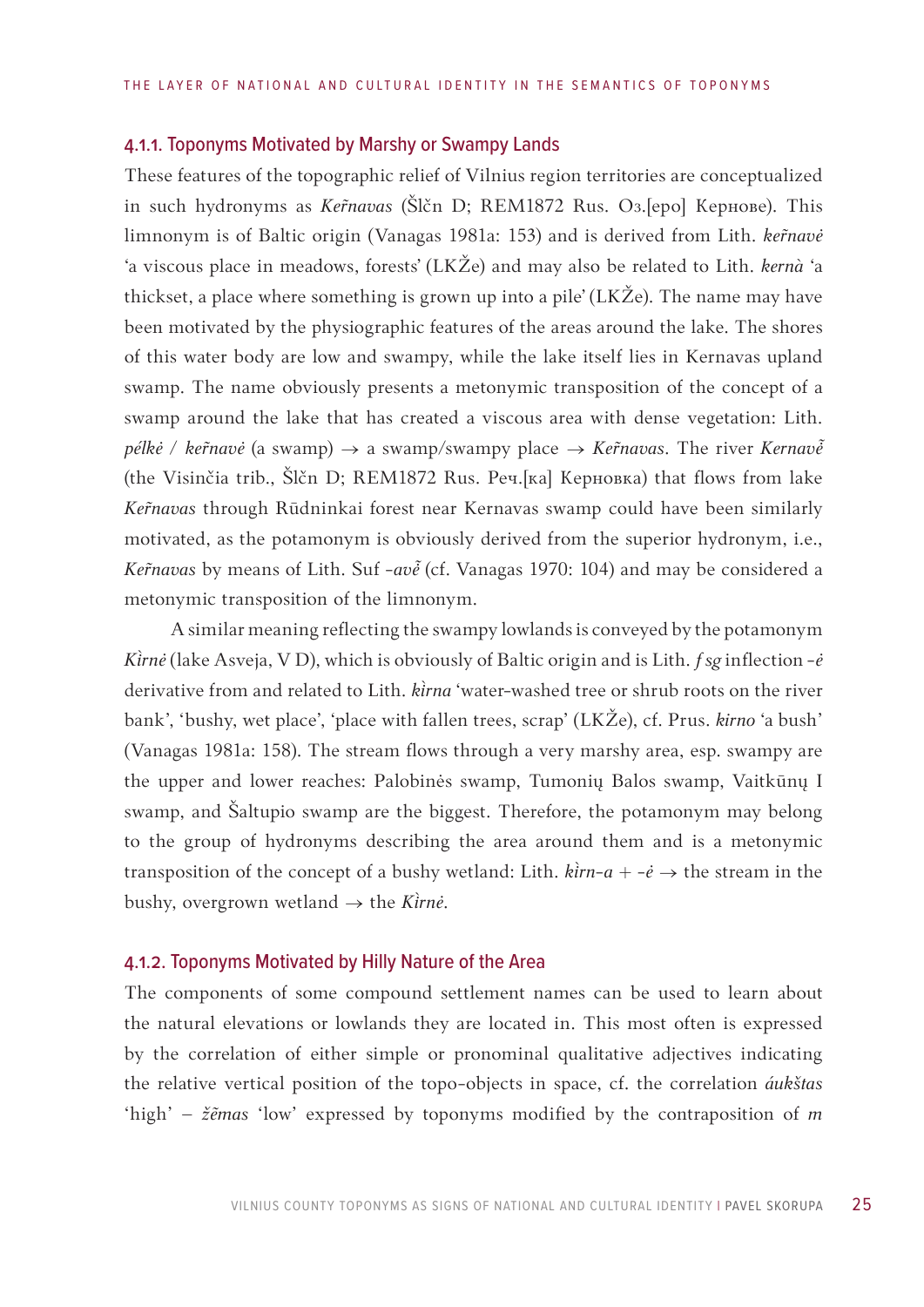*s aukštàsis* 'high' – *žemàsis* 'low' or *m pl aukštieji* 'the high; higher' – *žemieji* 'the low; lower'. This is especially obvious in several oikonym oppositions<sup>23</sup>, cf. the first component in the oikonyms: *Aukšteji Semeniùkai* (Trak D; GSD1974 648 Aukštieji Semeniukai<sub>v</sub>, GI1905 341 Rus. д. Семенюки-Горные, REM1872 Rus. Сойзе Мал. [ые]), which is located at 130 MSL in the hills above the Vilsa and the Neris valleys, and *Žemíeji Semeniùkai* (Trak D; GSD1974 649 Žemieji Semeniukai<sub>v</sub>, GI1905 341 Rus. д. Семенюки-Дольнiе, REM1872 Rus. Сойзе Бол.[ьшие]), located at 110 MSL at the hill foot in the valley of the Vilsa stream, 0,5 km away from *Aukšteji Semeniukai*24; or the second component in the limnonyms *Nẽvardas Áukštas* (V D), located at 164 MSL, on the natural elevation (plato), and *Nẽvardas Žẽmas* (V D), located at 157 MSL, in the Vilkiškių Swamp, at the hill foot 0,08 km to the south from *Nẽvardas Áukštas*<sup>25</sup>.

The hilly nature of the County's topographic relief is especially obvious in oikonyms based on the correlation of Lith. *kalninis* 'of the mountains/hills' - Lith.

- 24 The second component *Semeniùkai* in both oikonyms is most probably of anthroponymic origin derived by means of Lith. Suf -*iuk*- from either Lith. *Sẽ-menas*, *Sẽ-me-nas*, *Semẽnis* (Zinkevičius 2008: 114, 132, 239) or Slav. *Sem-en-iuk/Sem-en-iukas* (Zinkevičius 2012:  $269$   $\leftarrow$  Heb. Simeon. Thus, the second component of the oikonyms may be motivated by the concept of possessivity: (Aukštieji, Žemieji) Semeniukai → the settlement belonging to/ established by *Sẽ-menas*, *Sẽ-me-nas*, *Semẽnis, Sem-en-iuk/Sem-en-iukas.*
- 25 The component *Nẽvardas* in both names is a negative Lith. Pref *ne-* derivative most probably from the base *vard-*, which according to Vanagas (1981a: 362), has to be related with the hydronyms with bases *verd-* and *vird-.* Vanagas (ibid.) believes that all of them comprise three variants of etymologically single root – *vard-, verd-* and *vird-.* Such hydronyms can be derived from Lith. *verdẽnė, verdẽnis* 'a spring, source' (LKŽe), *virdùklis* 'a spring, whirlpool' (LKŽe) ← Lith. *virti (vérda, virė)* or *ver̃stis* 'to popple or bounce from dungeons (about a source)' (LKŽe). Thus, linguistic-cognitive motivation of the names *Nẽvardas Áukštas* and *Nẽvardas Žẽmas* may be interpreted as a metaphoric transposition of the concept of a spring/ source: Lith. *ne* + *var̃das* (*verdẽnis, verdùklis*) → the body of water that is not a spring, source → *Nẽvardas* (*Áukštas* and *Žẽmas*). These are the only hydronyms in Vilnius County the differentiating markers (Lith. *áukštas* 'high' – *žẽmas* 'low') of which indicate to their actual vertical position in space. *Nẽvardas Aũkštas* being positioned somewhat higher in space.

<sup>23</sup> To check the meaning and motivation of these opposition forming elements the extralinguistic data resp. geographical information, esp. the named object's relation to the neighbouring object (hills, valleys, rivers) and its position above the sea level (MSL – meters above sea level. In the current research, this information was obtained using object elevation measurement tools available on GP and UETK websites) was considered. Of course, it is unlikely that at the time of nomination the information about the position of the object above the sea level was known. People most probably simply considered the position of the object in relation to other neighbouring object in the specific location, regarding the relief of the given area.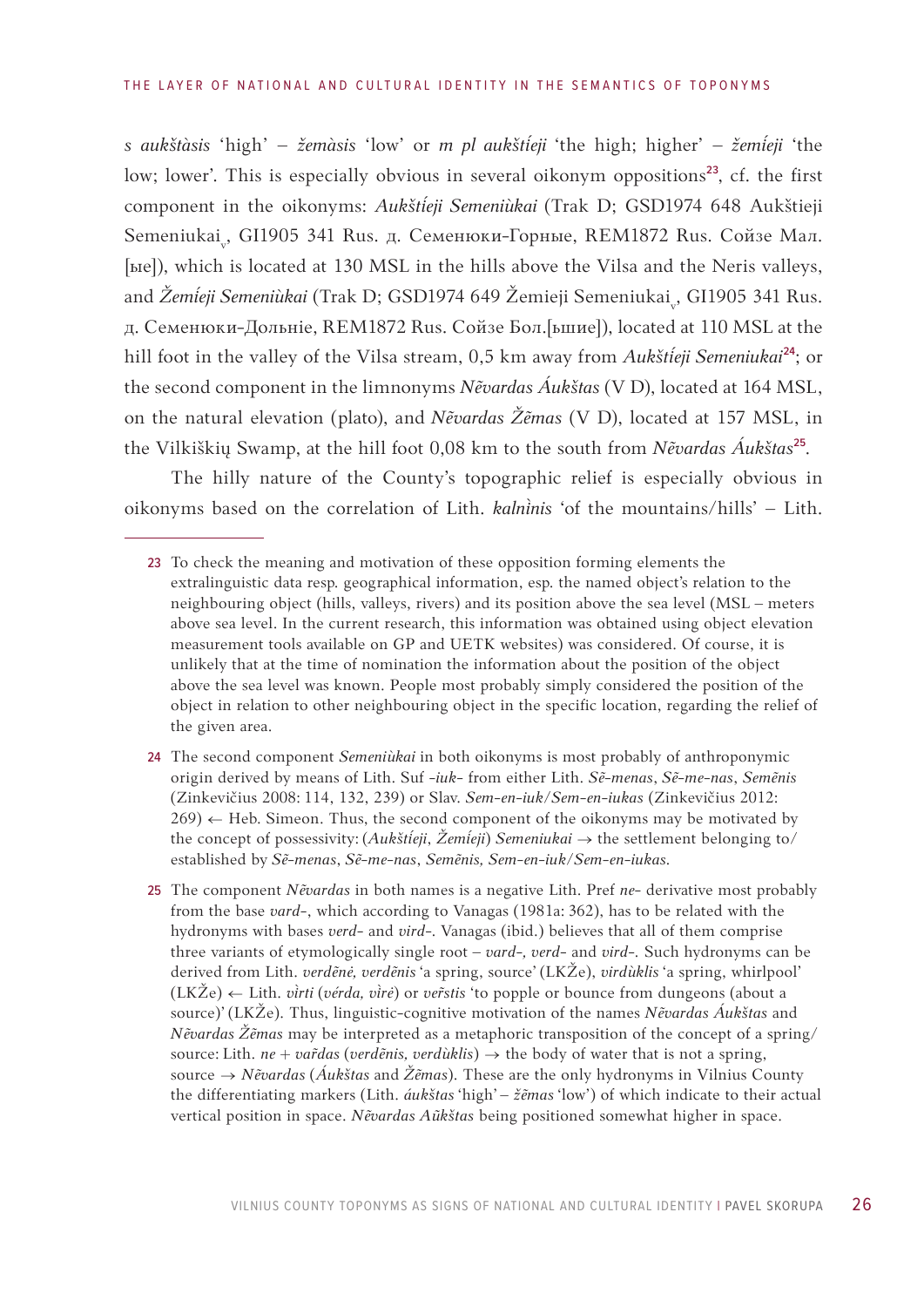*klòninis / klõninis* 'of the valleys' (← Lith. nomenclature terms *klónis* / *klõnis* 'a valley, dip, lowland, ravine' and *kálnas* 'a high natural ground elevation; hill, mountain'(LKŽe)) expressed by toponyms modified by the contraposition of *m pl kalniniai* 'of the mountains/hills' – Lith. *klõniniai* 'of the valleys' as in oikonyms *Jagėlónys* (El; GSD1974 202 Kalniniai Jagėlonys<sub>,</sub>, GI1905 339 Rus. з. Ягеляны-Горные, REM1872 Rus. Ягеляны Гурные), located at 135 MSL, in the hills above the Spengla valley, and *Klõniniai Jagėlónys* (El; GSD1974 202 Kloniniai Jagėlonys<sub>,</sub>, GI1905 339 Rus. д.[еревня] Ягеляны-Дальнiе, REM1872 Rus. Ягеляны), located at 121 MSL, at the hill foot in the Spengla valley, 0,6 km northwest of *Jagėlónys*<sup>26</sup>; or *Kalniniai Mijáugonys* (El; GSD1974 210 Kalniniai Mijaugonys<sub>v</sub>, GI1905 324 Rus. д. Милейганы-Горные, REM1872 Rus. Милейганы гурные), located at 92 MSL in the valley downstream the Prakusa, and *Klõniniai Mijáugonys* (El; GSD1974 202 Kloniniai Mijaugonys<sub>v</sub>, GI1905 324 Rus. д. Милейганы-Дольнiе, REM1872 Rus. Дальн.[ие] Милейганы)27, located at 121 MSL up the Prakusa stream; etc. It is observed in toponymy studies that these distinguishing adjectives in place names, esp. in oikonymy, usually indicate either 1) the position of the named object in relation to the river flow with the meaning either "located in the lower part of the river", i.e., downstream – close to the mouth of the river, or "located in the upper part of the river", i.e., upstream – close to the source of the river, or 2) the location of the object on the hill/mountain, or at the foot of the hill/mountain (cf. Kondrashina 1980, Tkachenko 2013, Ilchenko, Isachuk 2016). In either case, such oppositions are typical to the mountainous areas neighbouring

<sup>26</sup> The component *Jagėlónys* is most probably of anthroponymic origin derived by means of a Lith. Suf *-onys* from Lith. *Jagėla* (→ Lith. *Jógėlas* (*Jãgėlas*, *Jaglas*), *Jagėlónis*) (Zinkevičius 2008: 208, 347). Thus, the oikonym may be motivated by the concept of possessivity: (*Klõniniai*) *Jagėlónys →* the settlement belonging to/established by *Jagėlónis ← Jagėla*.

<sup>27</sup> The component *Mijáugonys* is most probably of anthroponymic origin derived by means of a Lith. Suf *-onys* from the blending of two anthroponyms Lith. *Migónis* (which relates to the spiritual qualities and was derived from Lith. *miẽgas* (sleep) 'physiological state of rest, when many physiological processes are weakened and consciousness is not fully or partially affected' (LKŽe; cf. Zinkevičius 2008: 584)) and Lith. *Jáuga* (*Jaugà*), *Jaugas* (Zinkevičius 2008: 310) → \**Mijáugonis, \*Mijáugas.* Thus, the oikonym may be motivated by the concept of possessivity: (*Kalnniai*, *Klõniniai*) *Mijáugonys →* the settlement belonging to/established by \**Mijáugonis, \*Mijáugas.* The form written in REM1872 Rus. Милейганы may relate the oikonym to old Lith. double-stemmed anthroponym *Milaganis* /*Ml-a-gainas* (Zinkevičius 2008: 88, 115, 221).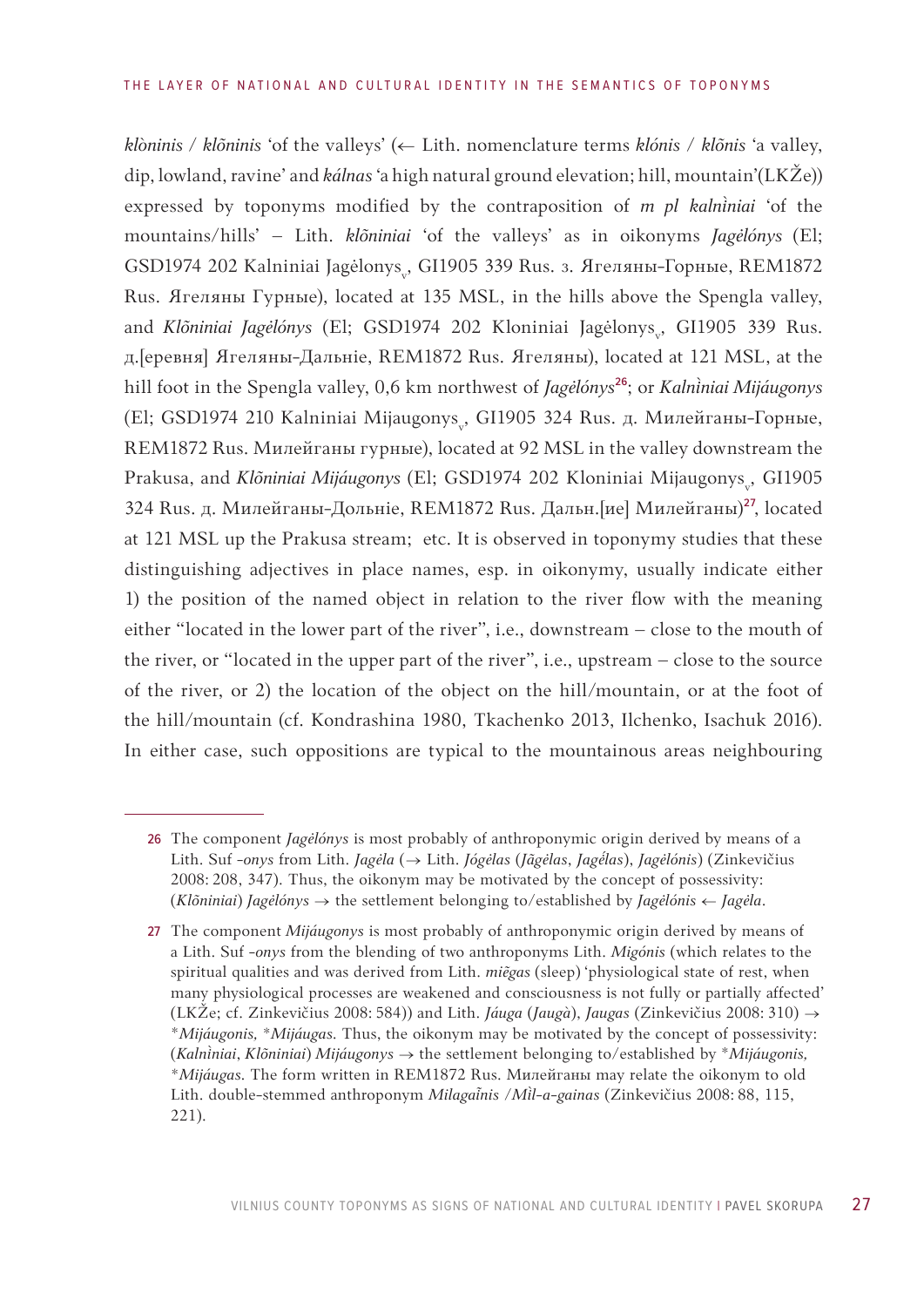lowlands and convey certain information about the relief of a given area.<sup>28</sup> The zeromarker of the unmodified names in oppositional pairs based on both simple and pronominal adjectives can be easily retrieved from the context of such oppositions.<sup>29</sup>

In some cases, the combination of the name components point to the settlement's position on a certain natural elevation, cf. several settlement names: *Antãkalnis* (Ukm D; GSD1974 666 Antakalnis<sub>,</sub> KGS1903 68 Rus. з., д. Антокольцы, REM1872 Rus. Антокольце) *× Antãkalnis I* (Ukm D; GSD1974 672 Antakalnis I<sub>v</sub>, KGS1903 68 Rus. стор. Антоколь 1, REM1872 Rus. Госп. д. Антоколь) *× Antãkalnis II*(Ukm D; GSD1974 672 Antakalnis II<sub>v</sub>, KGS1903 68 Rus. 3. Антоколь 2, REM1872 Rus. Ф.[ольварк] Антоколь) × *Antãkalnis III* (Ukm D; GSD1974 672 Antakalnis III<sub>v</sub>, REM1872 Rus. Ф. [ольварк] Антоколь Тавьяны) in opposition, as well as *Antakalnis*<sub>stead</sub> (El; GI1905 312 Rus. 3. Антоколь, REM1872 Rus. Антоколье), *Antãkalnis*<sub>v</sub> (Trak D; REM1872 Rus. Антоколь), and many more settlements of the same name across Lithuania are the Lith. Pref *ant*- derivatives from Lith. *kálnas* (a mountain/hill) 'a high ground elevation' (LKŽe). The Pref *ant*- 'on/atop' derivatives denote a place in itself on (above) an object designated by a reference noun (Ambrazas *et al*. 1994: 146). In this case, the designating noun is the Lith. nomenclature term *kálnas*. The Lith. inflection -*is* used to derive masculine gender nouns (cf. Ambrazas *et al*. 1994: 113 ff.). Therefore, the above oikonyms express the concept of a settlement (place) on/atop the hill:  $ant(a)$ - +  $kahn$ - + -*is* (on/atop+hill)  $\rightarrow$ the settlement on the hill/mountain  $\rightarrow$  *Antãkalnis* (*I*, *II*, *III*).

\*\*\*

There is also a rather big group of hydronyms and oikonyms that partly disclose certain information about the topographic relief of Vilnius County and form certain

<sup>28</sup> The analysis has shown that the qualitative simple and pronominal adjectives in the following oikonyms are motivated by the location (position) of the settlements and the modifying adjectives convey the following meanings: 1) Lith. *aukštàsis*/*aukšteji* 'high' ('upper') – "located on the hill/mountain", Lith. *žemàsis, žemíeji* 'low' ('lower') – "located at the foot of the hill/mountain"; 2) Lith. *aukštàsis*/*aukšteji* 'high' ('upper') – "located in the upper part of the river (upstream)", Lith. *žemàsis*, *žemíeji* 'low' ('lower') – "located in the lower part of the river (downstream)"; 3) Lith. *kalniniai* – "located on the hill/mountain", Lith. *klõniniai* – "located in the valley".

<sup>29</sup> Other oppositions of such type and the analysis of their semantics are described in Pavel Skorupa (2021a: 262–269).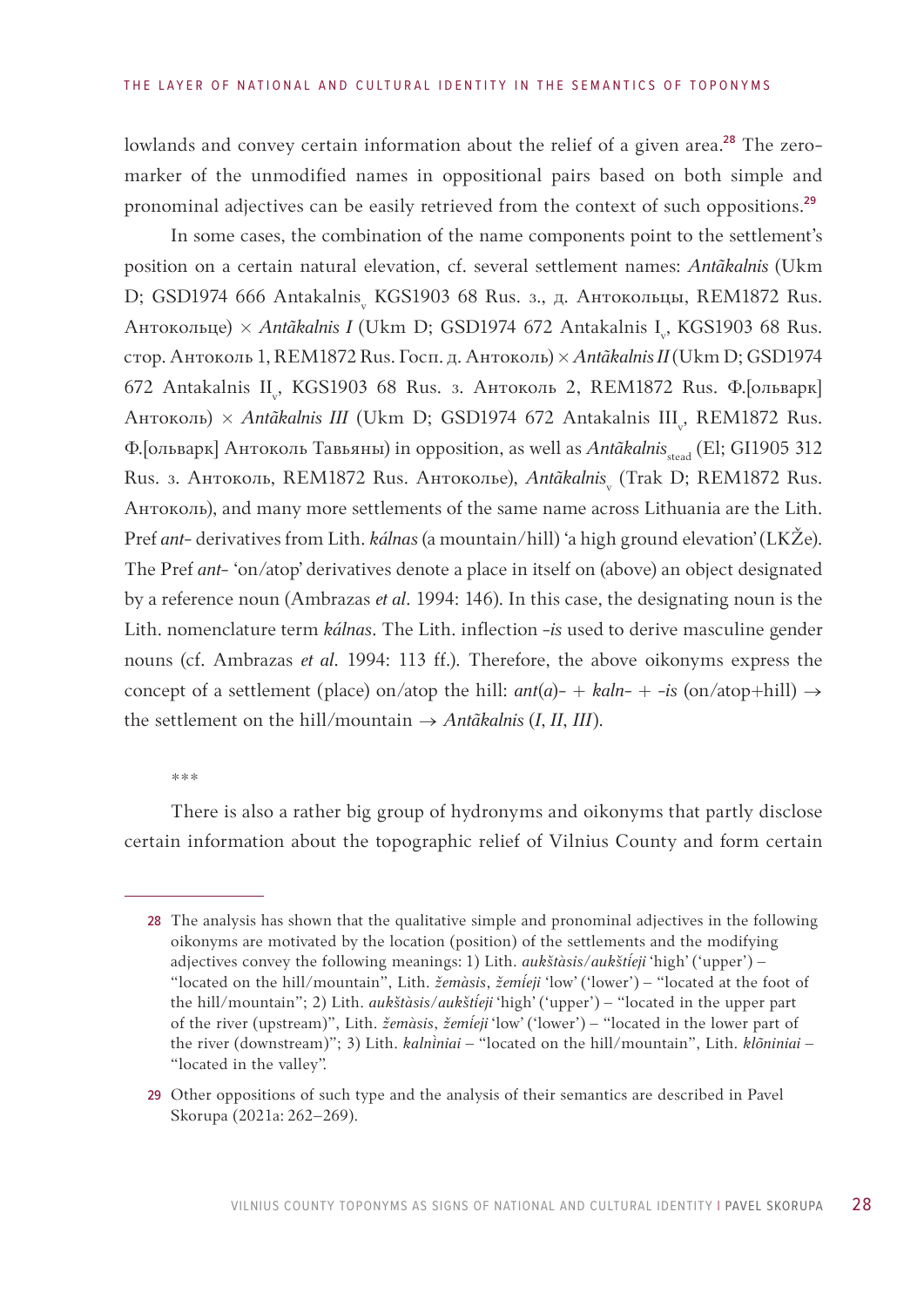toponymic micro-systems. One of the examples could be rivers *the Kenà* (the Vilnia trib., V D; REM1872 Rus. Р.[ека] Кѣна), *the Mažóji Kenà* (the Merkys trib., V D, Šlčn D) and *the Kenẽlė* (*Kinẽlė*) (the Kena trib., V D). These river names create two oppositions: *the Kenà × the Mažóji Kenà*; *the Kenà × the Kenẽlė*. The river *Kenà* gave name to several settlements (see below). *The Kenẽlė* is the Lith. DIM Suf -*ẽlė* derivative from the superior potamonym *Kenà*. The sources of *the Kenà* and *the Mažóji Kenà* are 6,6 km away from one another and both rivers flow in the opposite directions. *The Mažóji Kenà* is the name made by the principle of analogy from *the Kenà*, as the opposition of the former with qualificational adjective *mãžas* (*-à*) (small) 'of small dimensions; spare, sparse; slight, weak; less important' (LKŽe). Vanagas (1981a: 156) claimed that the name *Kenà* is derived from Lith.  $\text{k}in\tilde{e}$  'a raised place in a meadow, bog, or in water' or 'roots of trees and shrubs on the river bank (in water)' (LKŽe); also, from Lith. *kinis* 'a crust on the water; slough, marsh' or 'a small island in a river or lake; the area of the slough, marsh' (LKŽe). Therefore, the motivation for the name is quite confusing and can be interpreted in several ways as a transposition of the following concepts:  $kin\tilde{e}$  → a place (river (valley)) overgrown with trees and shrubs → the (*Mažóji*) *Kenà* (and the *Kinẽlė*); or *kinis*  $\rightarrow$  a crust on the water; a slough, marsh  $\rightarrow$  the (*Mažóji*) *Kenà* (and the *Kinẽlė*).

Several settlements are related to the above-mentioned potamonyms that create a certain micro-system: village *Kenà (Kinė̃)* (Kalveliai eld, V D; GI1905 67 Rus. д. Кѣна, REM1872 Rus. м.[естечко] Кѣна), village *Kenà* (Rukainiai eld, V D; GI1905 62 Rus. 3. Кѣна), village Pakenė̃ (Kalveliai eld, V D; GI1905 82 Rus. селение при ст.[анции] Кѣна), and the railway station with the settlement *Paken*  $\tilde{e}$  (Kalveliai eld, V D; GI1905 82 Rus. ст. Кѣна), as well as village *Užùkenė* (*Užùkinė*) (Rukainiai eld, V D; REM1872 Rus. д. Закѣнцы). The village *Kenà* (*Kin*) is located on the road Vilnius-Šumskas, near the railroad from Vilnius to Minsk, on both banks of *the Kenà* (approx. 1 km upstream *the Kenà* from its confluence with the Vilnia). The oikonym is motivated by the location of the village on the named river and is a transposition of the potamonym to settlement's name: *Kenà* (*Kině*) ← the settlement on *the Kenà*.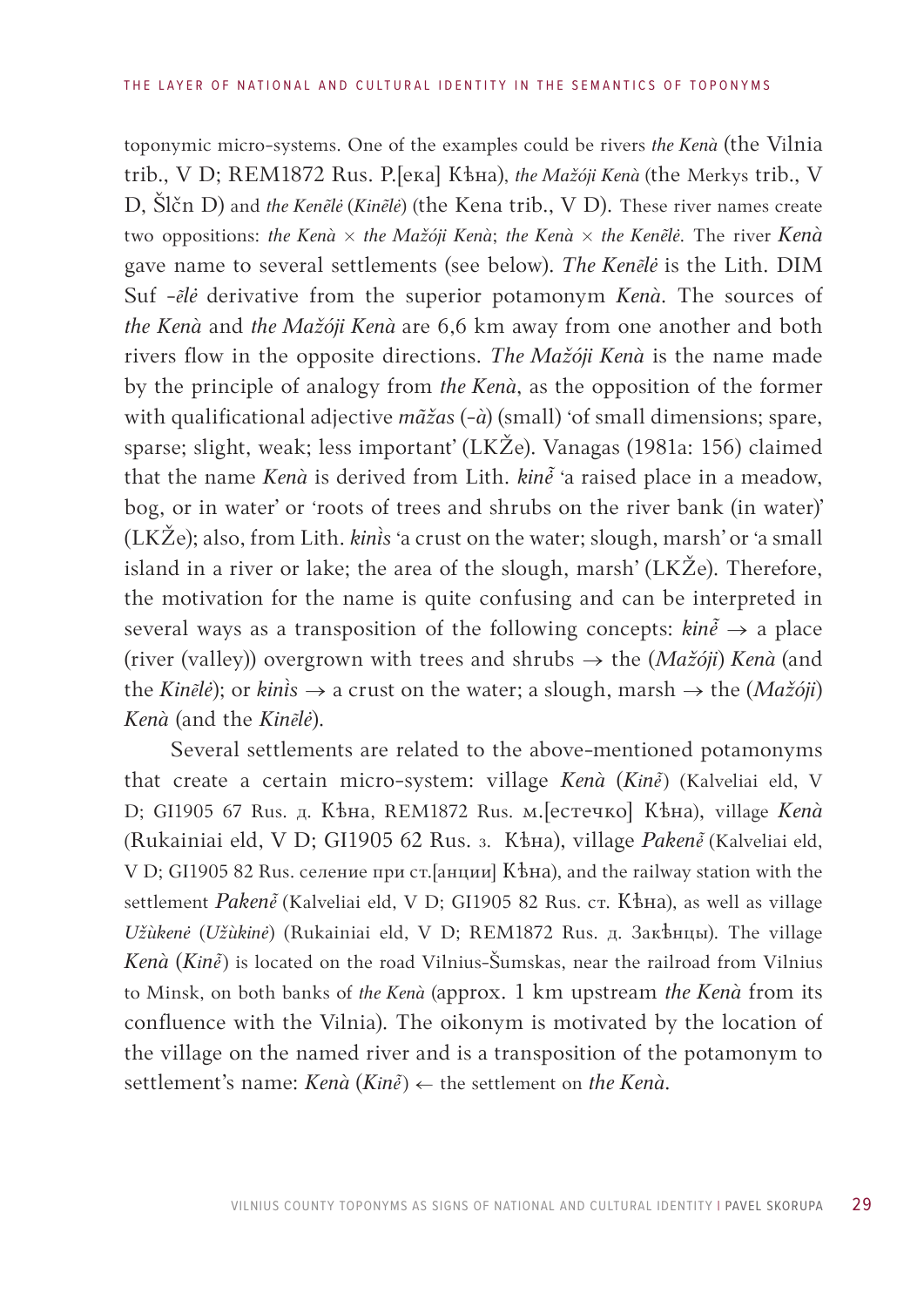<span id="page-29-0"></span>*Paken* $\tilde{e}$  and the railroad station of the same name are located on the right bank of the *Kenà* approx. 1,5 km to the west of *Kenà* (*Kin* $\tilde{e}$ ) on opposite sides of the railroad from Vilnius to Minsk. It may be claimed that both oikonyms are motivated by both the river and village  $\text{Kenà}$  ( $\text{Kin}{\tilde{e}}$ ) they are located close to, which is indicated by Lith. Pref *pa*- that expresses the concept of belonging (location):  $Paken\tilde{e}_{\rm w}$  /  $Paken\tilde{e}_{\rm RS}$   $\leftarrow$ the settlement below/near  $\textit{Kenà} \leftarrow \textit{pa-} + \textit{Kenà} \ (\textit{Kin}{\tilde{e}}).$  Alternatively,  $\textit{Paken}{\tilde{e}}_{\mathrm{v}}$  / *Paken* $\tilde{e}_{RS}$  could indicate the place on/near the river *Kenà*, but still expressing the concept of horizontal position in space:  $Paken\tilde{e}_{_{\rm N}}$  /  $Paken\tilde{e}_{_{\rm RS}}$   $\leftarrow$  the settlement on/ near the river *Kenà ← the Kenà*. *Kenà* and *Užùkenė* (Rukainiai eld.), are located approx. 11 km from the village *Kenà* (*Kin*), on the opposite banks upstream the *Kenà*, 3 km away from each other. As seen from the historical sources, the village *Kenà* is a younger settlement than the village analyzed above. Most probably it was established by people who have moved from *Kenà* (*Kin*), hence its name created by analogy, but still is motivated by its location close to the river and a relatively close distance to the village *Kenà* (*Kin*). *Užùkenė* is Lith. Pref *už*(*u*)- derivative from the oikonym *Kenà.*30

## 4.2. Toponyms Reflecting Flora

Through the Lithuanian language, toponyms of the Baltic resp. Lithuanian origin reflect nature, the lush vegetation, the rich and boundless sea of green forests characteristic of these lands. This category of toponyms includes both oikonyms and hydronyms that are

<sup>30</sup> Considering the distance (approx. 10 km) between the settlements *Paken*e and *Užùkenė*, they make a complete grammatical opposition based on Lith Pref *pa*- and *už*(*u*)- that serve the differentiating markers to the homogenious base lexemes -*ken* $\tilde{e}$ . In Lithuanian Pref  $u\tilde{z}(u)$ denotes the place behind the entity indicated by the reference word. Also, this prefix is used to derive words that denote the back and/or the edge of the entity being referred to by the reference noun or another entity behind it (DLKG 146). This means that the Lith. Pref *už*(*u*) derived toponyms indicate the place behind, beyond, or outside the place/object indicated by the base of the toponym. Thus, the oikonym *Užùkenė* is most likely the conceptualization of 1) the place (settlement) beyond *the Kenà* river, or 2) the place (settlement) outside the settlement *Kenà*. On the other hand, judging from the composition of the historical form Rus. *Закѣнцы*, which has the Rus. Suf morpheme -(*e*)*ц*- (most probably a plural from the colloquial Rus. \**закѣнец* that could refer to a person living beyond *the Kenà*). When added to a noun root, the Rus. Suf -(*e*)*ц*- forms a colloquial version of the noun with the diminutive or indifference, dismissiveness, or unimportance. Thus, at least from the historical perspective, the oikonym Rus. *Закѣнцы* (→ *Užùkenė*) additionally could have been emotionally coloured.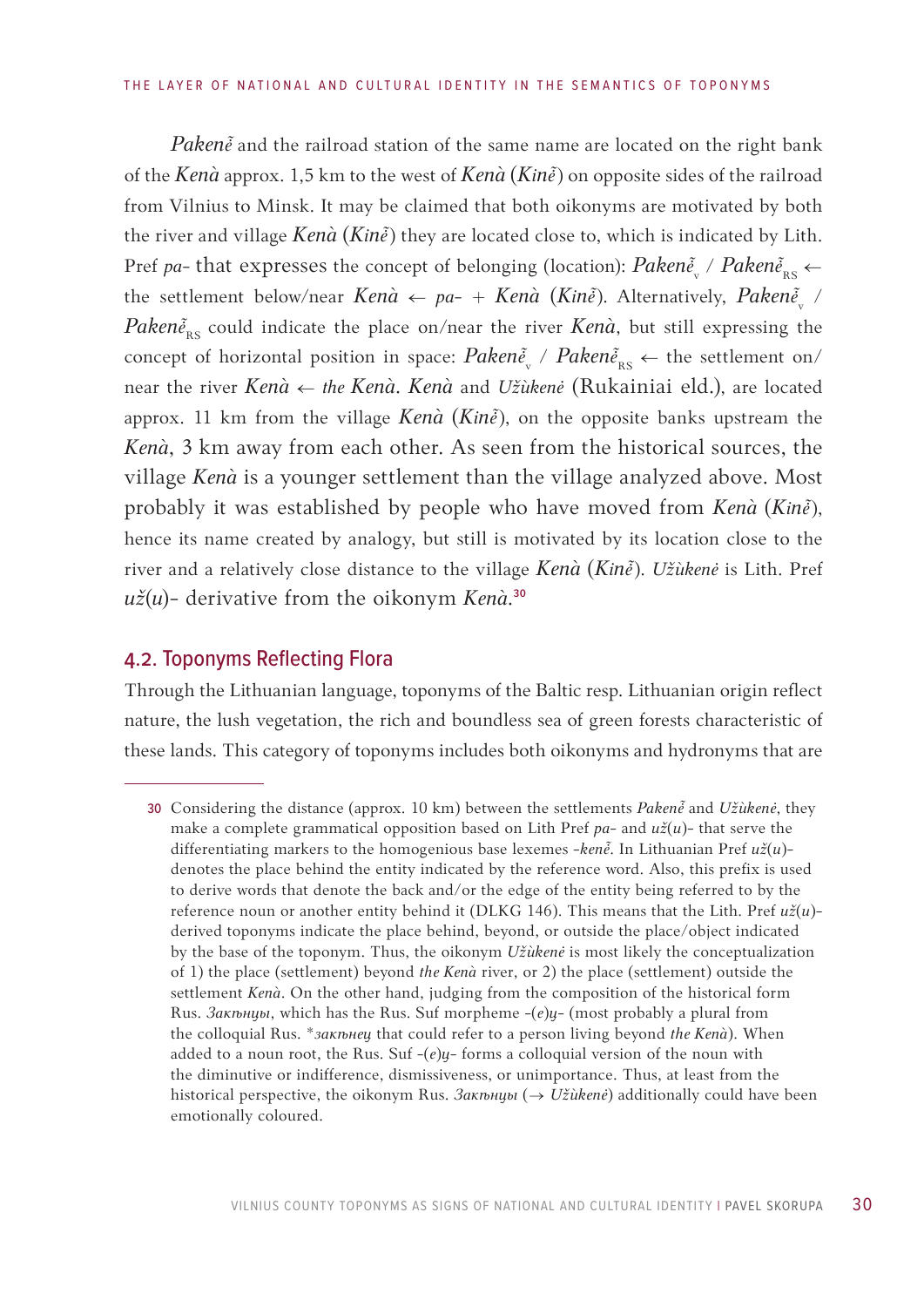motivated by tree species, terrestrial and aquatic plant species, and forest types. Some of the examples of such place names are presented in the respective sub-sections below.

#### 4.2.1. Toponyms Motivated by Tree Species

This group contains a rather big number of place names in the classes of hydronyms and oikonyms, the most vivid examples, cf. the following:

*The Ąžuoluona* (the P–1 stream trib., Ukm D) is a Lith. Suf *-uona*31 derivative from Lith. *žuolas* 'a large tree which bears acorns and typically has lobed deciduous leaves (Quercus)' (LKŽe) (cf. Vanagas 1981a: 54–55). Therefore, the potamonym may be analyzed as a transposition of the concept of the terrain overgrown with oak trees to the river flowing across it.

Several potamonyms refer to the birch forest. These include, but are not limited to the following rivers and streams: the *Béržė* (the Rudamina trib., V D), the *Béržė* (the Širvinta trib., Šr D), the *Béržė* (the Šalčia trib., Šlčn D), the *Beržuõlė* (the Strėva trib., El D), the *Beržūnà* or the *Beržuonà*32 (the Šalčia trib., Šlčn D, Belarus), the *Beržẽlis* (the Gauja trib., Šlčn D; REM1872 Rus. Р.[ечка] Березинка). All of these potamonyms, according to Vanagas (1981b: 13–14), have a common base Lith. *berž-* , which etymologically is associated with the phitolexeme Lith. *béržas* (birch) 'the slender hardy tree which has thin peeling bark and bears catkins (Betula)' (LKŽe), nevertheless, their meanings are different. Cf. the following: 1) The diminutive Lith. Suf *-elis* in the name *Beržẽlis* indicated the size of the stream. The *Beržẽlis* is indeed a small stream of only 7 km not far away from Dieveniškės (Šlčn D). The potamonym might have been motivated by the concept of size and could have been emotionally coloured by the concept of tenderness, amiability by transferring the properties of a small, thin birch to a stream: Lith. *beržẽlis* → a delicate, small birch tree → the *Beržẽlis*. 2) The *Béržė* may be related to and derived from Lith. *béržė* 'birch forest, birch

<sup>31</sup> Lith. Suf *-uon-* as well as *-ūn-a*, according to Saulius Ambrazas (1993: 149–150; 150–152) are used to derive names for agents (action doers) that possess a certain quality.

<sup>32</sup> The modern maps have both names: *the Beržūnà* and *the Beržuonà.* The river is named the *Beržūnà* from its source in Šalčininkai District to the border with Belarus; In Belarus, it is known as Bel. *Березина*/*Бярэзіна*; and a small section of it (about 1 km) from the Lithuanian-Belarusian border up to the point of its confluence with the Šalčia near Šalčininkai tn the river is called the *Beržuonà*. There are several rivers with similar names (*Березина*/*Бярэзіна*) in the territory of Belarus (Grodno and Minsk regions).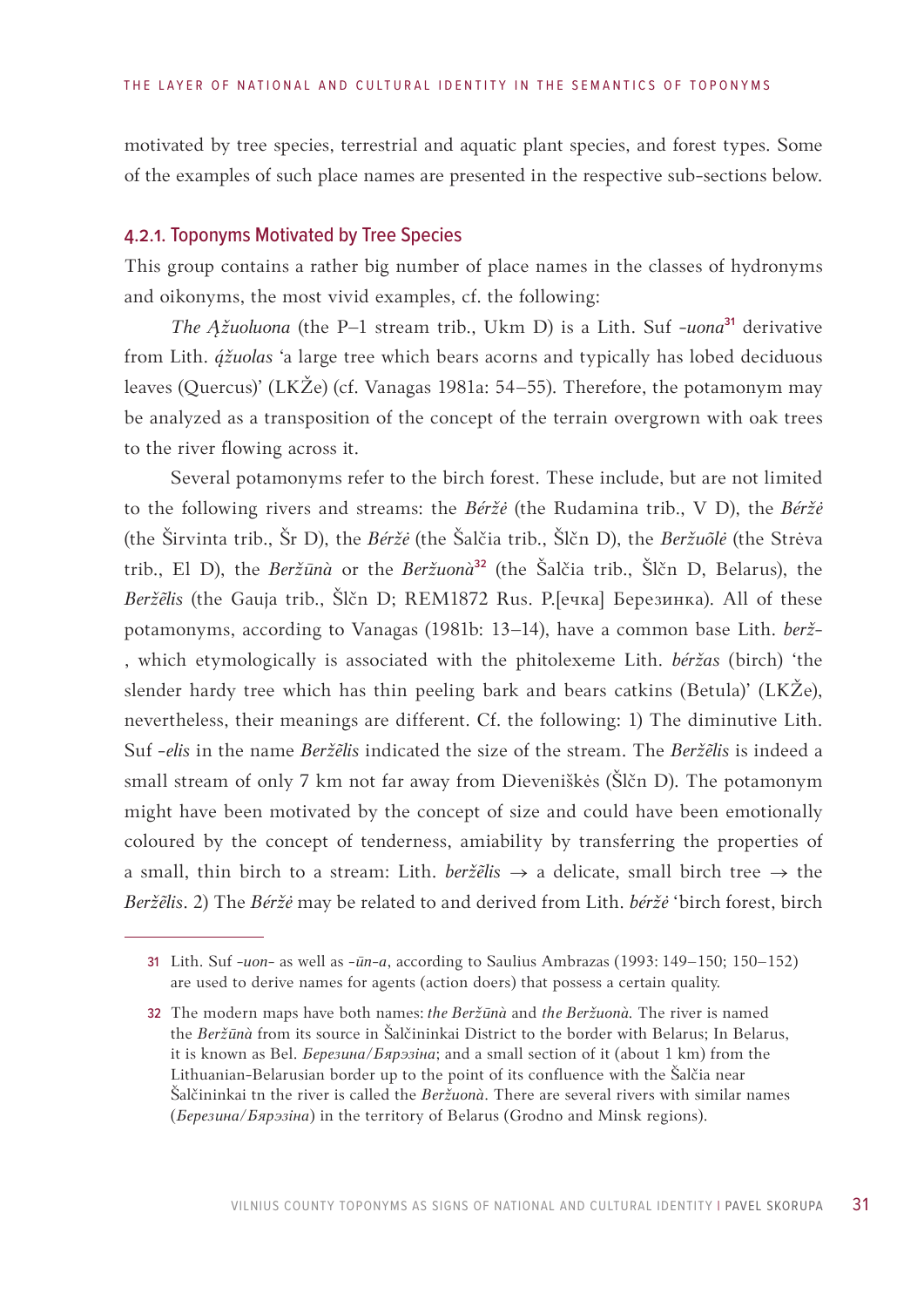grove' (LKŽe) and thus could be motivated by the name of the place meaning the set of objects and the transposition of the concept of a birch grove into the potamonym: Lith. *béržė* → a birch forest/grove → the *Béržė*. 3) The *Beržūnà* is a Lith. Suf *-ūna* derivative (alternatively, the *Beržuonà* ← *bérž-* + Suf *-uona*). Thus, the potamonym *Beržūnà/Beržuonà* might reflect the quality characteristic of the terrain the river flows across, i.e., the terrain covered with birch grove(s). 4) The *Beržuõlė* is a Lith. Suf *-uolis*, *-ė* derivative, which indicates the external quality of the object (see Ambrazas *et al*. 1994: 117). Thus, the potamonym may indicate to the place, which is "birchen", i.e., resembling or characteristic of birch, or resembling the wood of birch trees.

The name of the *Klevà* (the Gauja trib., Šlčn D; REM1872 Rus. Клева), the greatest part of which is in present Belarus (Bel. Клява / Клева) and only a small section is in Lithuania, is derived from Lith. *kl*ẽ*vas* 'the tree or shrub with lobed leaves, winged fruits, and colourful autumn foliage (Acer)' (LKŽe) (Būga 1961: 527; Vanagas 1970: 59; 1981a: 159). The potamonym may have been motivated by maple trees in the areas adjacent to the river by the transposition of the concept of the territory overgrown with maple trees into the river name: Lith. *kl*ẽ*vas* → the river in the vicinity of which there is a big concentration of maple trees → the *Klevà*.

Among oikonyms motivated by tree species, the following two names are derived by Pol. Suf *-ówka* could be mentioned: *Osinuvkà*<sub>v</sub> (Šr D, GSD1974 582 Osinuvka<sub>v</sub>) and  $S$ as*nuvkà*<sub>stead</sub> (Šr D, GSD1974 582 Sasnuvka<sub>stead</sub>). The oikonym *Osinuvkà*<sub>v</sub> is obviously related to and is derived from Pol. *osina* 'aspen; scrub or thickets of aspen' (WSJPe) and is motivated by the settlement's location by the area overgrown with aspen. Thus, the name is the conceptualization of the settlement located by the aspen thickets: Pol. *osina* +  $-\acute{o}wka$  ( $-\acute{u}vka$ )  $\rightarrow$  the settlement by the aspen thickets  $\rightarrow$  *Osinuvkà*. A similar conceptualization of the settlement, as a place by the thickets of a certain kind of trees, is observed in the oikonym *Sasnuvkà*, which is related to and derived from Bel. *сасна* / Pol. *sosna* 'pine', cf. Rus. *сосна* (Skarnik.by, WSJPe, SRYAe). The settlement is located by the pine forest and is a transposition of the phitolexeme into the oikonym: Bel. *сасна* / Pol. *sosna* + -*όwka* (-*uvka*) → the settlement by the pine forest → *Sasnuvkà*.

#### 4.2.2. Toponyms Motivated by Terrestrial and Aquatic Plants Species

These names present the transposition of the concept of the plant species typical to the region. This can be observed mainly among hydronyms, cf. the following: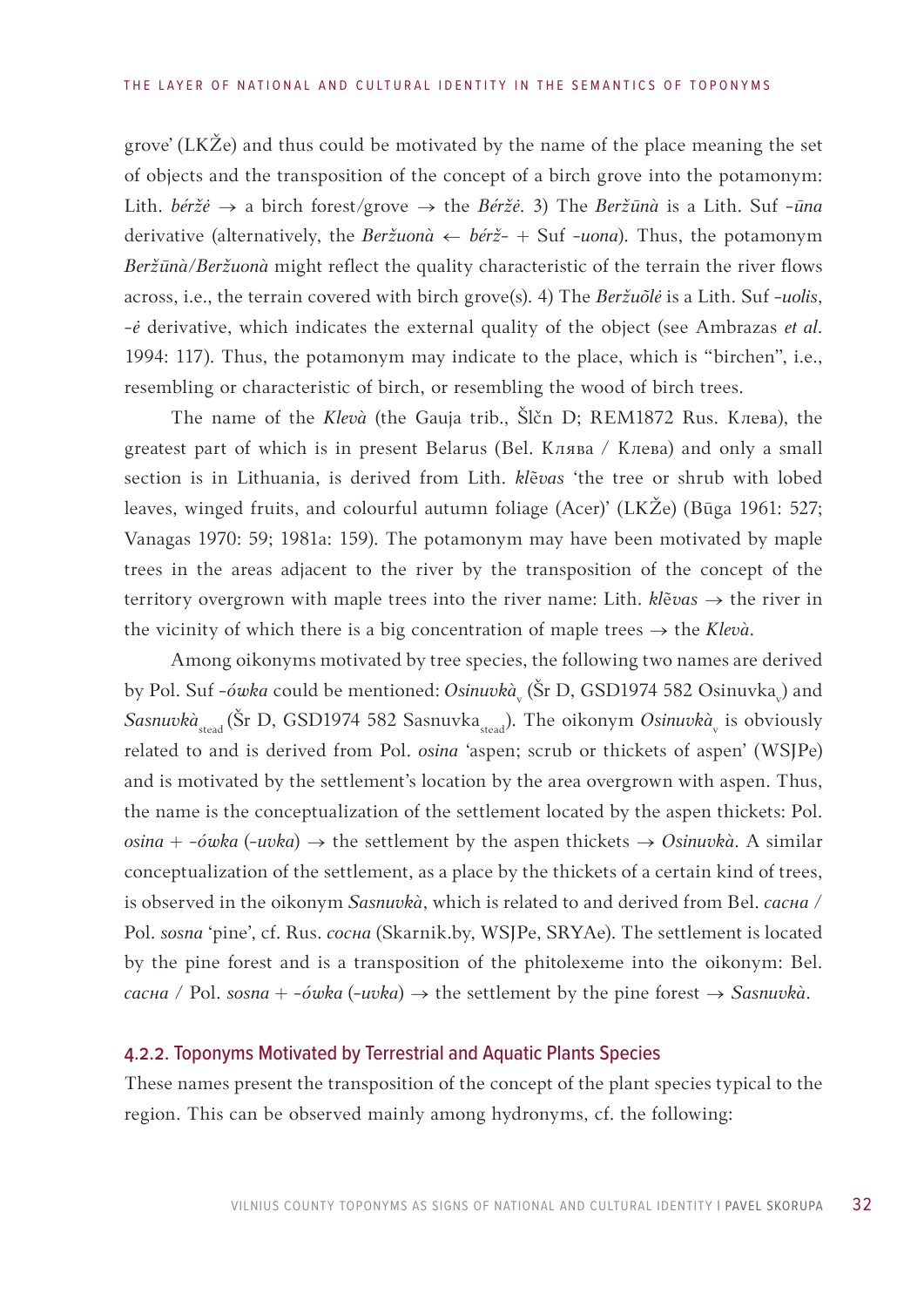The potamonym *Asiklė* (Žalesėlis lake, V D) is probably derived from Lith. asiūklis (horsetail, snake grass, puzzle grass) 'the spore plant of the horsetail family with small succulent leaves, rhizome (Equisetum)' (LKŽe) (cf. Vanagas 1970: 62, 67; Vanagas 1981a: 49) and is motivated by the thickets of this plant in the territories adjacent to the stream it names: Lith.  $asi\tilde{u}kl-is + -\dot{e} \rightarrow$  the river in the territories overgrown with horsetail → the *Asiklė*.

The stream name *Krienùkė* (the Parija trib., Ukm D) is obviously related to Lith. *kriẽnas* (horseradish) 'the plant of the cruciferous family, the roots and underground part of the stem of which is thickened, fleshy (Armoracia)' (LKŽe) (cf. Vanagas 1981a: 165) and most probably is motivated by the root vegetable species that may be found in the vicinity of the stream: Lith.  $kri\tilde{e}n-as + -uk-\tilde{e} \rightarrow a$  stream in the vicinity of which horseradish may be found → the *Krienùkė*.

Names of lakes *Luknà* (Trak D), *Luknẽlis* (Švčn D), as well as streams the *Luknà* (the Merkys trib., Trak D), the *Luknẽlė* (the Žeimena trib., Švčn D, lake Baltas)<sup>33</sup> are derived from Lith. *lùknė*, *lū̃gnė* (water-lily/pond lily) 'the aquatic plant of the fescue family (Nuphar)' (LKŽe) (cf. Vanagas 1981a: 197) and conceptualize the water bodies that are the habitat of the plant species that motivated their name: Lith.  $\hat{li}kn-\hat{e} + -a/$ *elis*/-*elė* → the lake/stream in which water-lilies grow → *Luknà*, *Luknẽlis*, the *Luknà*, the *Luknẽlė*.

#### 4.2.3. Toponyms Motivated by Forest Type

This group includes several oikonyms motivated by the type of forest the settlements they name are located by. These oikonyms convey the settlements' relation to other objects (place motivation or environmental motivation, i.e., they express the concept of possessivity or belonging to the place, location). A few examples in this class could be names of Slavic origin, such as the Pol. Suf -ówka derived oikonyms Boruvkà<sub>stead</sub> (Švčn D, GI1905 295 Rus. д. Боровая), which is related to Bel. *бор* / Pol. *bór* / Rus. *бор* 'large, dense, old coniferous forest' (Skarnik.by, WSJPe, SRYAe), *Dambuvkà*<sub>v</sub> (Šr D, GSD1974 579 Dambuvka<sub>v</sub>, GI1905 78 Rus. одн. Дембовка) and *Dembuvk*à<sub>v</sub> (Šr D, GSD1974, GI1905 78 Rus. з. Дембовка) that are related to Pol. *dębówka* 'oak grove' (WSJPe), as well as the settlement name  $Gajuvk\dot{a}_{\text{steady}}$  (V D, GSD1974 748 Gajuvka $_{\text{steady}}$ ),

<sup>33</sup> The segment of the river between lake *Batas* and lake *Luknẽlis* is called the *Baltẽlė*.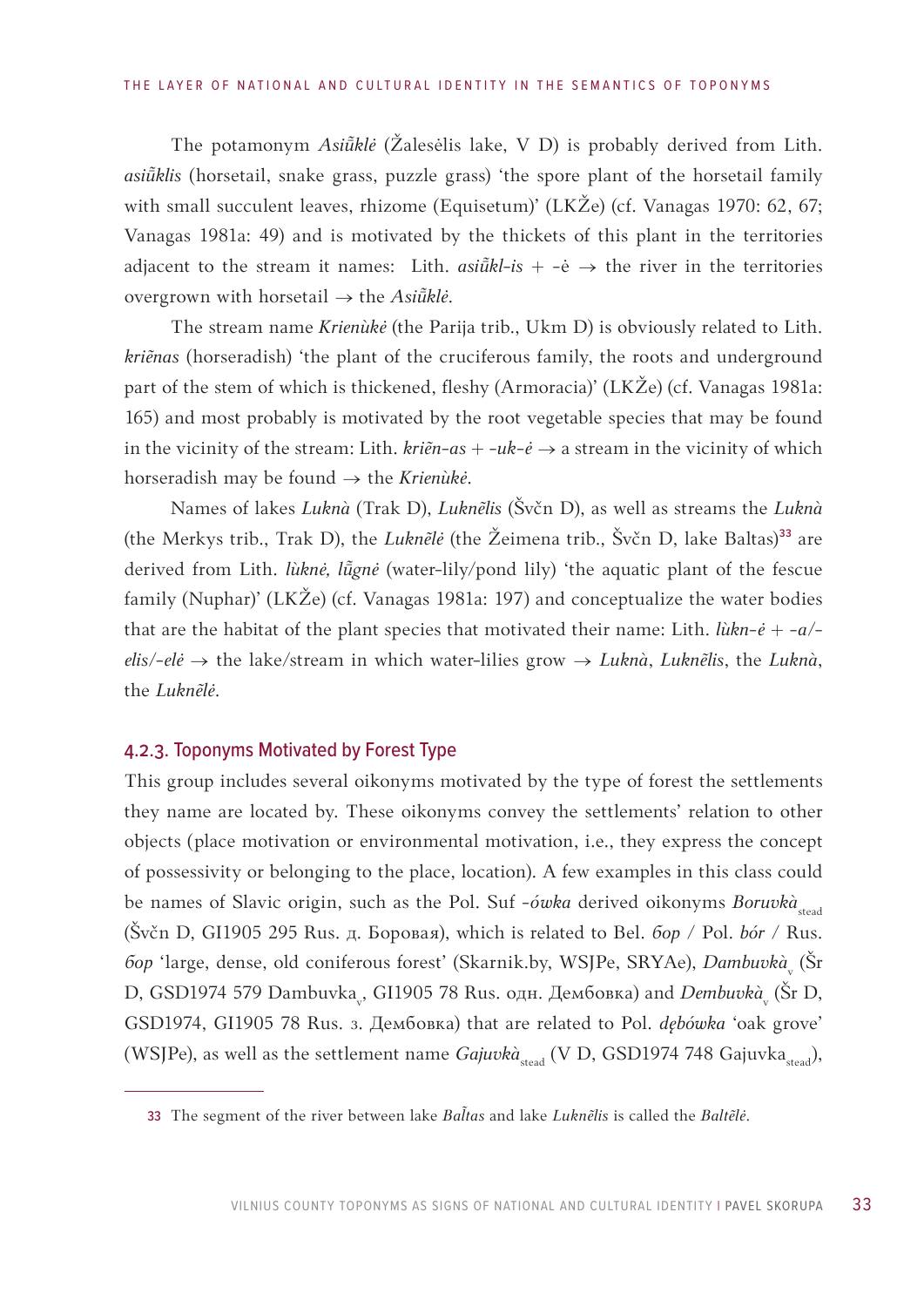which is related to Bel. *гай* / Pol. *gaj* 'small forest' (Skarnik.by, WSJPe). The mentioned oikonyms are the conceptualization and transposition of the forest types (and the nomenclature terms) into the names of settlements located by the respective forests.

The forest types are also conceptualized in hydronyms, cf. the following lake names: *Šilnis* (Sariai eld, Švnč D; Melagėnų forest, west of Sarai) and *Pãšilinis* (Sariai eld, Švnč D; 0,42 km to the west of *Šilnis*). The limnonym *Šilnis* may be related to and derived from Lith. *šlas* 'a coniferous wood' (LKŽe) by means of Lith. Suf -*inis* (also, cf. Vanagas 1970: 161; 1981a: 331) (→ Lith. *šili̇̀nis*, -*ė* 'the one in the coniferous forest' (LKŽe)<sup>34</sup>), and, thus, the name was motivated by the water body's location and expresses the relationship of possessivity (belonging to/located in a certain place): Lith. *šilinis*  $\rightarrow$  the lake in the forest  $\rightarrow$  *Šilinis*, which also may be a metonymic transposition of the nomenclature term Lith. *šlas* into the name. Due to *Pãšilinis*' relatively close proximity to lake *Šilnis*, the limnonym may be considered a Lith. Pref *pa*- derivative from *Šilnis*. However, *Pãšilinis* may have originated from Lith. *pašilė̃* 'a place by the forest' (LKŽe)  $\leftarrow$  Lith. *šilas* (also, cf. Vanagas 1970: 164). Thus, the limnonym may reflect the conceptualization of the lake's position either in relation to lake *Šilnis*, or the forest it is located in/close to<sup>35</sup>: 1)  $pa - + \tilde{S}$ *ilinis*  $\rightarrow$  the lake near lake  $\tilde{S}$ *ilinis*  $\rightarrow$ *Pãšilinis*; 2) Lith. *pašili̇̀nis*, -*ė* → located near the forest → *Pãšilinis*.

#### \*\*\*

It is noteworthy that certain plants, esp. tree species that have motivated the hydronyms and oikonyms of the Vilnius County as well as many similar names across Lithuania have had a special value in the beliefs and worldview of the ancient Balts resp. Lithuanians as well as other cultures. The birch, oak, maple, and other leafy and coniferous trees have long been considered the embodiment of vitality, growth, fertility, vegetative power, tranquility, etc.; the ancients also believed that these trees

<sup>34</sup> Lith. Suf -*inis*, -*ė* derived adjectives, among other meanings, refer to objects that exist in the place/location, indicated by the base lexeme (cf. DLKG 211).

<sup>35</sup> Vanagas (1970: 218–221) also asserts that the Lith. Pref *pa*- derivatives from other prefix derivatives are all used metaphorically, as they are derived to denote a place along/by another place. Later, the name of that place was transferred to a hydronym (or other toponym class). This applies to hydronyms (and, we believe, to other toponyms) of both clear and obscure derivation. Also, it is often difficult to decide whether the name is a primary or secondary name.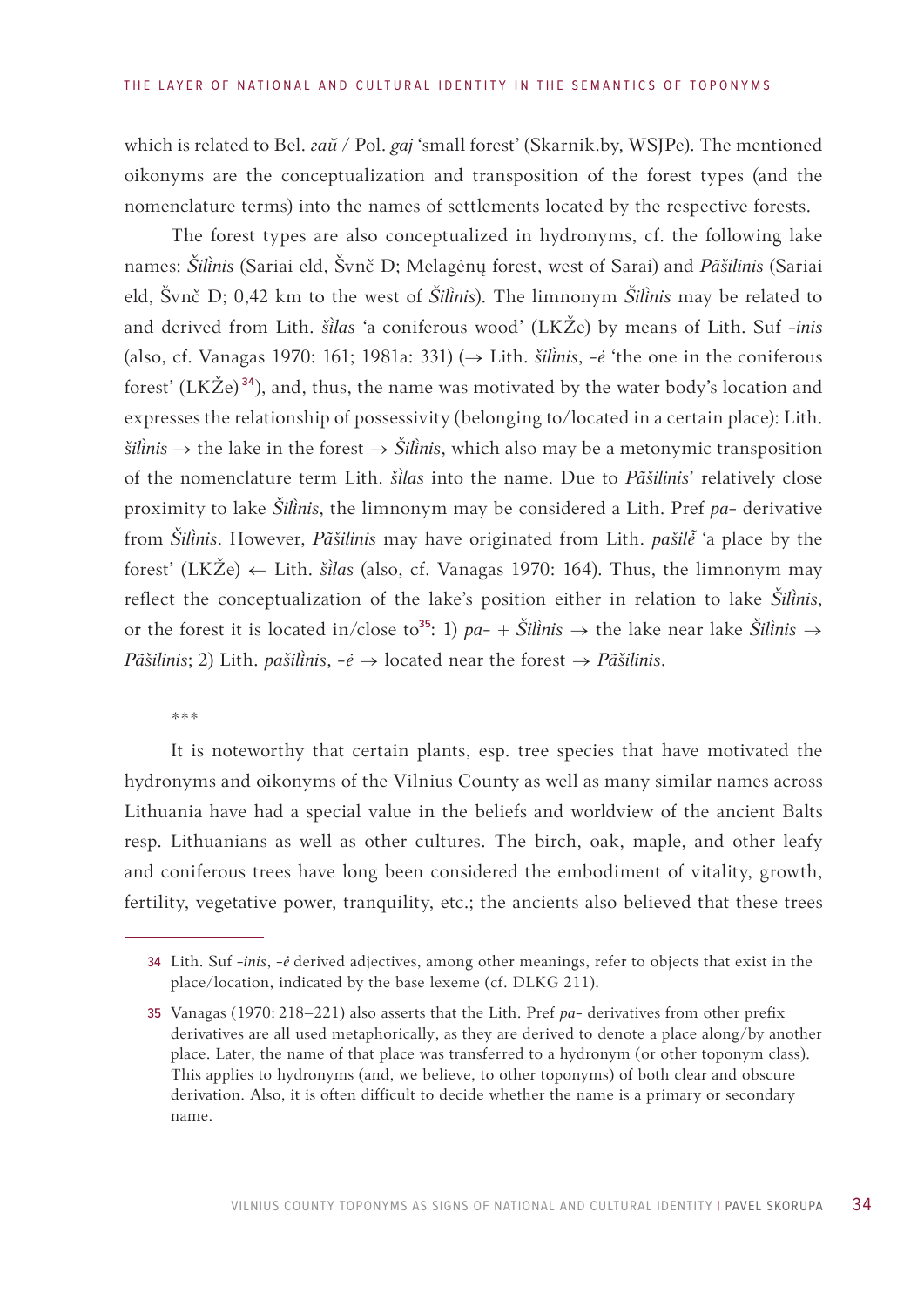<span id="page-34-0"></span>have been dwellings of many deities and the spirits of the dead (Dundulienė 2008: 55– 74). All the above potamonyms are without a doubt semantically motivated by plant names and are derived from phytolexemes of Lithuanian origin. These toponyms refer not only to individual species of trees, but also to the concentration of these species in the territories adjacent to the rivers, lakes, and settlements they denote. Overall, the concept of flora served as the motivation for 58 oikonyms, 7 limnonyms, 14 potamonyms now functioning in Vilnius County with only several examples presented in this study.

#### 4.3. Toponyms Reflecting Fauna

The fauna characteristic of the region, as well as of Lithuania, is reflected mostly in toponyms motivated by animal, bird, and fish species. Some of the most etymologically clear examples are presented in the sections below.

#### 4.3.1. Toponyms Motivated by Animal Species

The name of the *Elna* stream (the Neris trib., V D) is most probably derived from a Lith. zoolexeme *élnias* (also, *álnis*, *élnis*) (deer) 'the hoofed grazing or browsing animal, with branched bony antlers that are shed annually and typically borne only by the male (Cervus)' (LKŽe), but can as well be a derivative from the base *al*- (Lith. *aléti* 'to flow, run') (Vanagas 1981a: 40). The potamonym, therefore, 1) may have indicated the place where deers grazed: Lith.  $\acute{e}$ ln-ias + -a  $\rightarrow$  the river in the vicinity of which deers graze  $\rightarrow$  the *Elna*, or 2) could have been a metaphorical name that highlighted the quick flow of the river, which could have been as fast as a deer: Lith.  $\ell l n$ -ias + -a  $\rightarrow$ the river that flows as fast as deer  $\rightarrow$  the *Elna*.

The potamonym *Kiaunà* (the Žeimena trib., Ign D, Švčn D) is highly likely derived from Lith. *kiáunė, kiaunė* 'the predatory precious beast: a wood marten (Martes martes) and domestic marten (Martes foina)' (LKŽe) (cf. Vanagas 1981a: 155). The river flows through Labanoras forests. The river is very winding; there are many fast-flowing and shallow sections. The river name may have been either 1) the conceptualization of the river flow, which could have been compared to the fast and agile forest animal – marten: Lith. *kiáun-ė* + -*a* → the river the flow of which is fast as marten's moves  $\rightarrow$ the *Kiaunà*; or 2) the conceptualization of the place (river) the vicinities of which are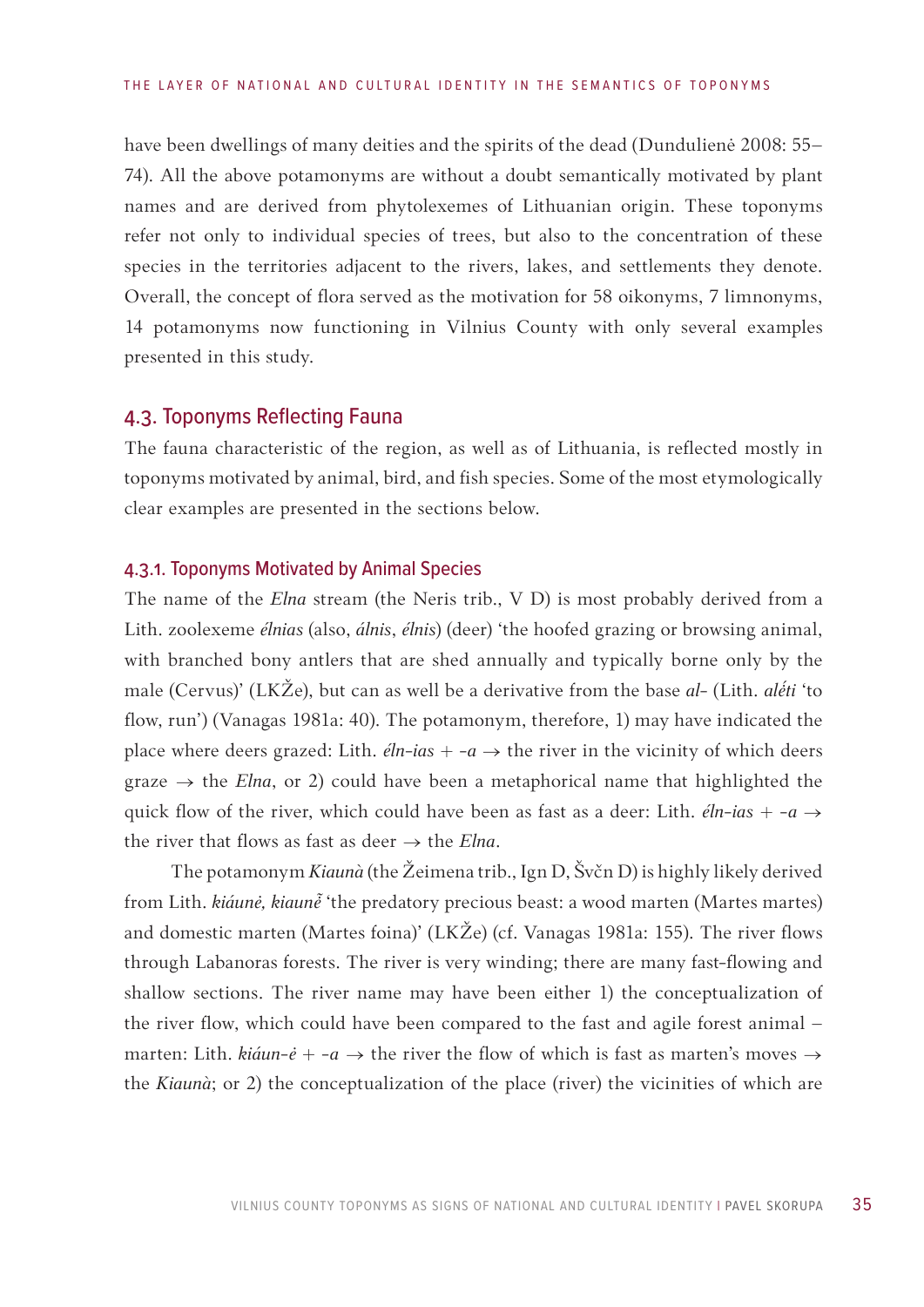rich in martens: Lith.  $kiáun-é + -a \rightarrow$  the river the vicinities of which are rich in martens  $\rightarrow$  the *Kiaunà*. It is noteworthy that in the past marten fur was very valuable.

The *Lokỹs* (the Neris trib., Jon D, Ukm D) stream name is related to Lith. *lokỹs* 'a big beast with long hair and wide paws, a bear (Ursus)' (LKŽe) (cf. Vanagas 1981a: 195). Most of the river's course lies in Kaušankos and Bareišių forests. Most probably the potamonym is the conceptualization of the place, where bears could be encountered with: Lith. *lokỹs* → the river in the vicinity of which bears dwell → the *Lokỹs.*

The *Turė* (the Verseka trib., Šlčn D; REM1872 Р.[ечка] Турейка) and the *Taurijà* (the Vilnia trib., V D; REM1872 Rus. Р. Таурiя) may be related to Lith. *taũras* (Lith. *tūras*, *turas* ← Pol. *tur*) 'an extinct species of the wild large cattle (Bos primigenius)' (LKŽe). Although, according to Vanagas (1981a: 342, 350), the origins of the last two potamonyms are not very clear, one may assume that these names are related to Lith. *taũras (tūras, turas)*, which in ancient times could have lived by these rivers. These two potamonyms could have been the characteristics of the strong currents of the respective rivers: Lith. *taũras* (*tū́ras*, *turas*)  $\rightarrow$  wild, strong, powerful  $\rightarrow$  the *Turė /* the *Taurijà*. The mentioned potamonyms the *Turė/*the *Taurijà* and many similar potamonyms may have perpetuated the animal that, on the other hand, may have had a deeper, symbolic meaning. According to Rimantas Balsys (2016), many peoples, including Indo-European nations, considered the bull, ox, or bison the zoomorphic representation of the deity of the harvest that was associated with the Sun, the Sky, thunderstorm, and rain. The oxen (horned) deities were also known to Lithuanians and Prussians by various names. It is also not a coincidence that the bull, bison, or ox is depicted in the coats of arms of Lithuanian nobility, in the seals and coats of arms of Lithuanian cities, as the bison (Lith. *taũras*) symbolizes nobility, strength, the care of the weak, while the bull (ox) is the symbol of diligence, patience, agriculture, and wisdom. These symbolic meanings correlate with still popular, persistent beliefs about the links of these animals to nobility, militancy, and fertility (Balsys 2016: 5–12).

#### 4.3.2. Toponyms Motivated by Bird Species

Such toponyms may be still found in the territories of Vilnius County and across Lithuania. To mention just a few names, cf. the following:

The *Ger̃vinė* (the Žižma trib., Šlčn D, Belarus: Bel. Гервиня) ← Lith. *gérvė, gervė̃* 'a large, long-beaked and long-legged swamp bird (Grus Grus)' (LKŽe) (cf. Vanagas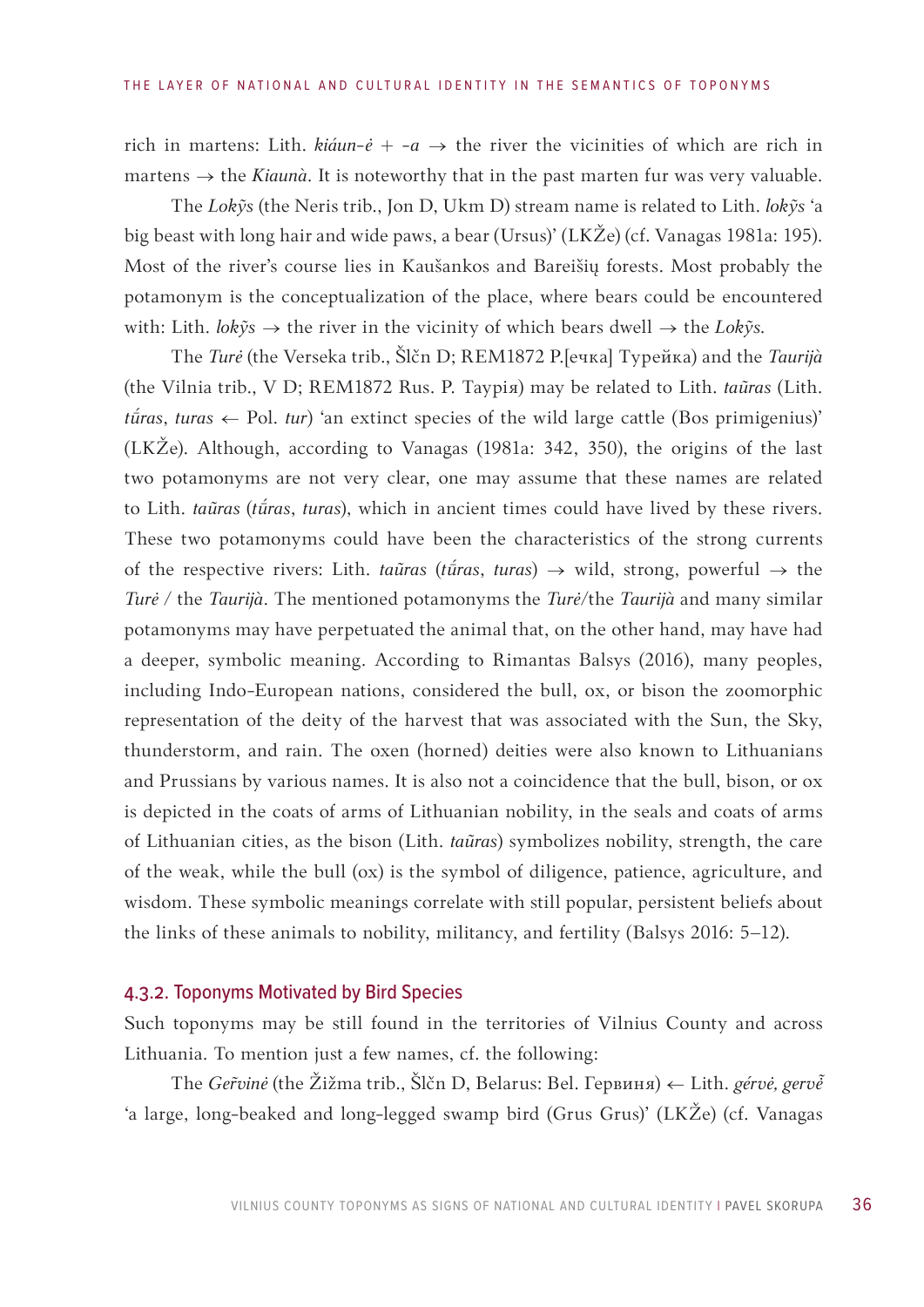1981a: 114), or from Lith. *ger̃vinas* 'crane male' (LKŽe) and may be a Lith. Suf -inė<sup>36</sup>. Due to the polysemy of its base, the potamonym, on the one hand, may be interpreted as a 'place where the crane lives' or a 'place where the cranes nest' by the transposition of the crane habitat concept: Lith. *gérvė* → a nesting place/habitat of cranes → the *Gervinė*. On the other hand, the potamonym may be related to Lith. *gervinė* 'raspberry, blackberry (Rubus caesius)' (LKŽe), and, therefore, the river name could be motivated by the name of the plant and mark the areas overgrown with blackberry bushes: Lith. *gervinė* → an area overgrown with blackberry bushes → the *Gervinė*.

Another example could be the lake names *Gaigãlis* and *Gaigaliùkas* (Pabradė eld, V D). *Gaigãlis* is most probably Lith. inflection -*is*, used to derive nouns denoting bearer of a quality or an attribute of a subject (cf. DLKG 113ff.), derivative from and may be related to Lith. *gai̇̃galas* 'drake; male of all the duck (Anatidae) family birds' (LKŽe) (cf. Vanagas 1981a: 103, LVŽ III 17–18), and semantically belongs to the group of hydronyms that convey the meaning of fauna, i.e., names derived from fauna related words (Vanagas 1981b: 76ff.). The name was possibly motivated by various species of birds from the Anatidae family, esp. a big number of male ducks. The limnonym may be considered a metaphoric transposition of a male-bird concept, or rather the lake that is habitat to many (male)-ducks: Lith. *gai̇̃gal- + -is →* a male-duck/the lake that is home for ducks *→ Gaigãlis*. The lymnonym *Gaigaliùkas* is the Lith. DIM Suf -*iukas* derivative from the name *Gaigãlis* and probably shares the same etymology and motivation. The suffix is motivated by the actual size of the lake, which is approx. five times smaller than *Gaigãlis*. Due to both lakes located close to each other, *Gaigaliùkas* may be considered the metonymic transposition of the name *Gaigãlis*: *Gaigaliùkas* ← *Gaigal*- + -*iùkas* ← a smaller lake close to lake *Gaigãlis*.

### 4.3.3. Toponyms Motivated by Fish Species

Toponyms of this semantic category are relatively infrequent in the territory of present-day Vilnius County. The most vivid example in this semantic category of names, in our opinion, are limnonyms *Krãkinis* (Pabradė eld, Švčn D; REM1872 Rus. Оз. Кракини) and *Krakinùkas* (Pabradė eld, Švčn D; REM1872 Rus. Оз. Малини).

<sup>36</sup> The suffix is used in Lithuanian to derive words indicating the place (Ambrazas 1993: 63, 231).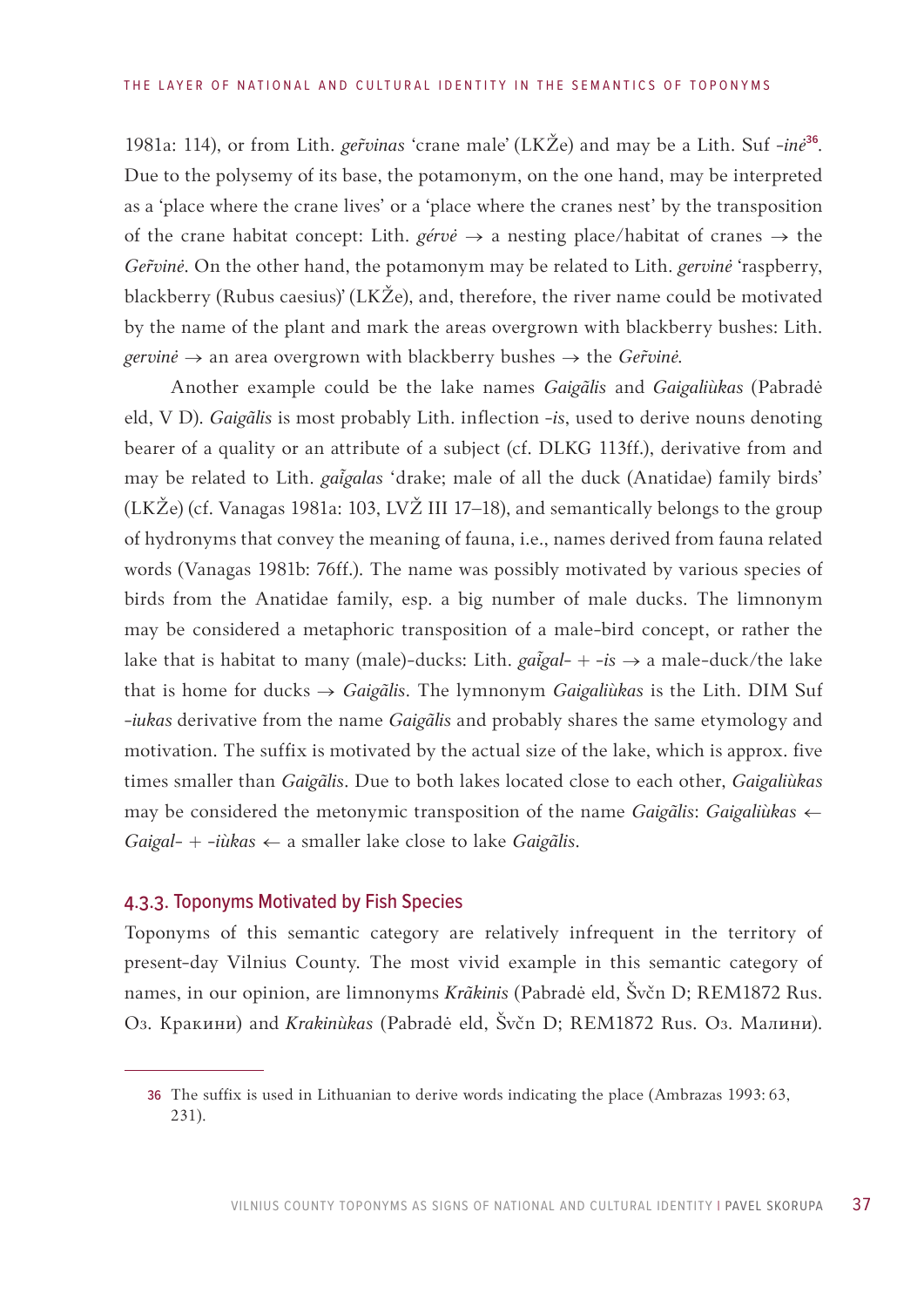*Krãkinis* is most probably related to Lith*. krãkė* 'crucian (Carassius carassius)' (LKŽe) (cf. Vanagas 1981a: 163). The limnonym is derived by mean of Lith. Suf *-inis* that is used to derive distinctive adjectives, the meaning of which among others is "the one having a distinctive feature consisting of an object indicated by a reference word" (DLKG 212). It may be claimed that the name is motivated by the zoolexeme and belongs to the group of hydronyms relating to fauna (cf. Vanagas 1981b: 79). Therefore, it may be claimed that the limnonym is the conceptualization of a place (lake) in which the dominant species of fish is Carassius Carassius: Lith*. krãk-ė* + -*inis* → the lake in which one may catch crucians → *Krãkinis*. *Krakinùkas* is obviously the result of renaming (cf. the historical form<sup>37</sup>) regarding the lake's size, which is indicated by Lith. Suf -*(i)ukas*, used to form the DIM names of babies, cubs, and fledglings (such derivatives can be considered as having the meaning of origin and belonging) (DLKG 90). The current name is derived from *Krãkinis* and is of the same etymology and motivation as the superior limnonym's name. Additionally, the DIM form is motivated by the size of the lake, as compared to that of lake *Krãkinis*. The limnonym may be considered the conceptualization of a place (lake) in which the dominant species of fish is Carassius Carassius: Lith. *Krakin*- + -*ùkas*  $\rightarrow$  a small lake in which one may catch crucians → *Krakinùkas*, but is also a metonymic transposition of the superior lake's name: *Krakinùkas* ← a small lake in the vicinity of lake *Krãkinis*.

\*\*\*

All of the above potamonyms and limnonyms are motivated by the transposition of the relevant animal, bird, and fish species names into the name of the water body. Thus, it could be assumed, among other things, that these names could have served as indicators of the locations where certain animal species could be found in abundance, i.e., served the "addresses" of the species' habitats. Animal species motivated toponyms may be considered the conceptualization of fauna typical of the region. Toponyms motivated by the concept of fauna include a total of 16 potamonyms and 45 limnonyms of clear etymology.

<sup>37</sup> The historical form is of unclear origins.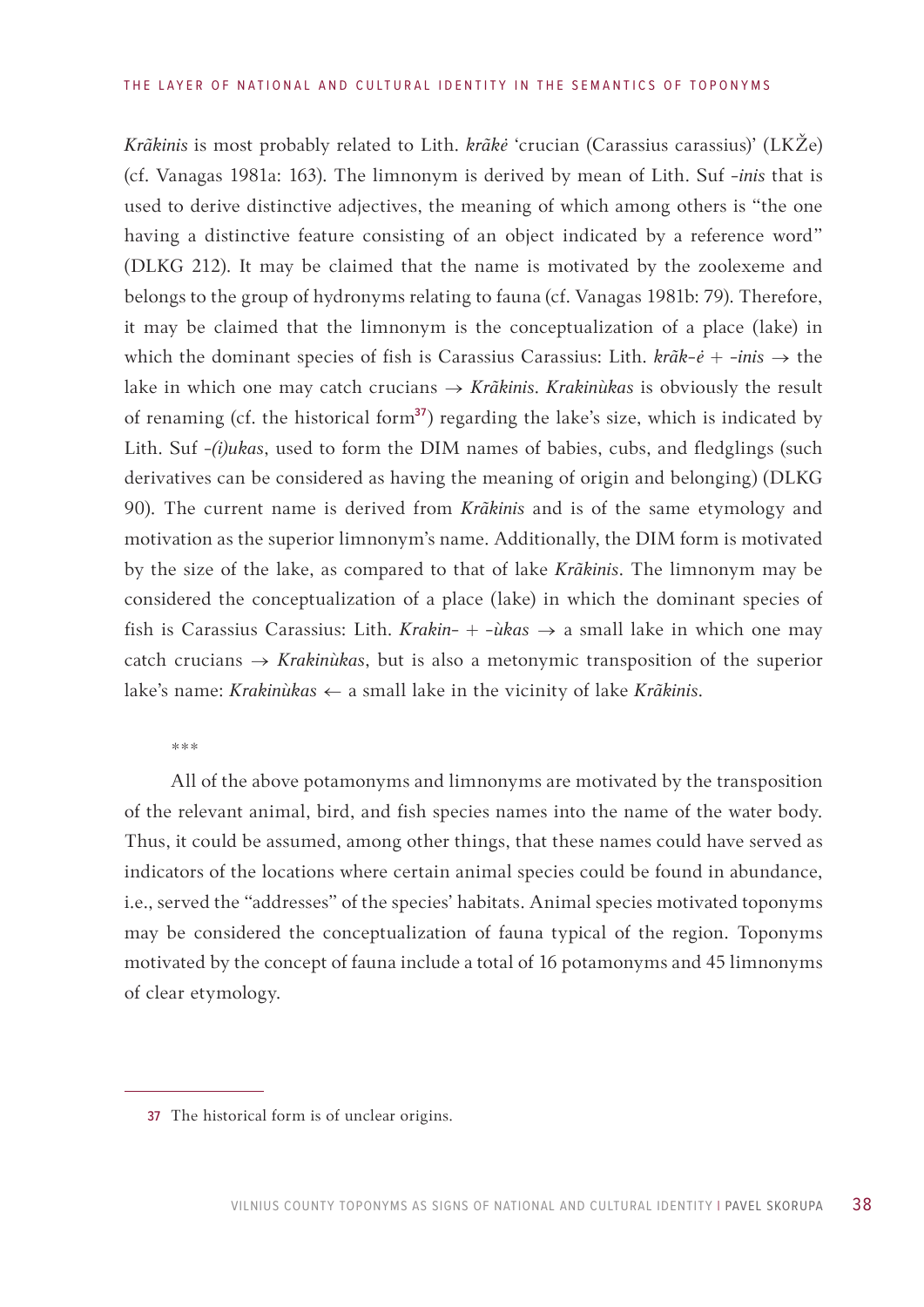# 4.4. Toponyms Reflecting Cultural Realia

Vilnius County hydronyms build a bridge between Lithuania's past and present, communicating information about the beliefs and creed of the ancient Balts and modern Lithuanians. This is obvious in the potamonym the *Báltupis* (also known as the *Cẽdronas/Kẽdronas* (the Neris trib., V C). One of the stops on the Calvary Cross Road is on the bridge over the stream. The part of the *Báltupis* that flows through Vilnius Calvary is considered sacred. Downstream, before the confluence with the Neris, the stream flows to the East, where its water is given extraordinary properties. The quality of "flowing due east", or "flowing against the Sun" is a characteristic feature of the sacred springs and streams of the ancient Balts (Vaitkevičius 2012). The second name of the stream is related to the Cedron river in Jerusalem, Israel (the Kidron  $\leftarrow$  Heb. *Naḥal Qidron*, literally the *Qidron River*). This is a good example of how the names that had a special meaning to people in the past obtain possibly new meanings relevant to the present. It has to be noted that *Báltupis* is a compound potamonym derived from the combination of Lith. *báltas* 'white' (LKŽe) + Lith. *upis* 'a river' (LKŽe) (cf. Vanagas 1981a: 56; LVŽ I 339–340). This is one of the many hydronyms across Lithuania that is motivated by colour. According to Vanagas (1988: 56), the meaning of the colour of water is characteristic of most Indo-European hydronyms.

The name of the *Koplyčiankà* (the Neris trib., V D) stream reflects the symbols of Christianity. The potamonym is a Slav. resp. Pol./Rus. Suf *-*(*i*)*ank-a* (*-янк-*(*а*)/*-aнк*- (*а*))38 derivative from Lith. *koplyčià* (← Pol. *kaplica*) 'a chapel; a small church; a separate part of a large church or other building where services may be held' (LKŽe). Thus, the potamonym is motivated by and refers to the place (object) next to the stream it names and expresses the relationship of belonging of the river to the mentioned object (Lith. *koplyčià*). There is little possibility that this potamonym conveys any sacred meaning besides the reference to the symbols of Christianity, i.e., a chapel/small church.

However, there are obviously much older names that have an embedded concept of sacredness, cf.: the lake name *Šveñtas* and/or stream name *Švent*, which Vanagas

<sup>38</sup> This suffix is used to derive feminine nouns with the meaning of an object or action that is characterized by a relationship to what is called by the words from which the corresponding nouns are derived (Slovar.cc).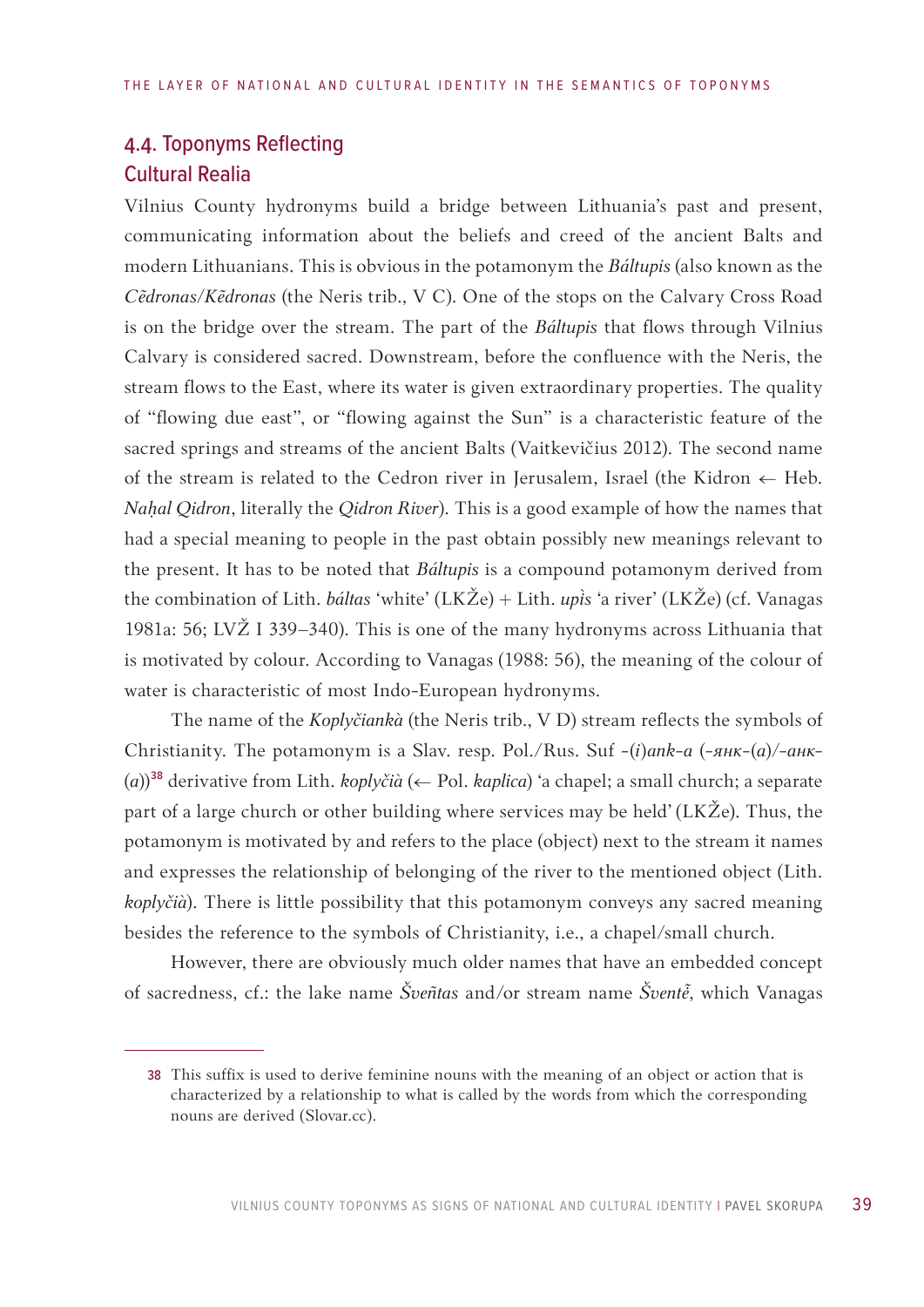(1996: 244–246) claims to be currently non-existent<sup>39</sup>. The limnonym *Šveñtas* is related to Lith. *šveñtas* 'arising from God, divine; the one in the grace of God, consecrated, sanctified' (LKŽe) (cf. Vanagas 1981a: 337) and may be attributed to the group of hydronyms of demonological meaning, i.e., names of water bodies that are associated with superstitions and beliefs (cf. Vanagas 1981b: 110–111). Therefore, the limnonym could have been motivated by the concept of holiness, sanctity: Lith. *šveñtas* → the sacred lake  $\rightarrow$  *Šveñtas*. The potamonym *Šventė* is Lith. inflection -*ė* derivative from Lith. *šveñtas*, *šventà* (cf. Vanagas 1981a: 337) and may be attributed to the group of hydronyms of demonological meaning, i.e., names of water bodies that are associated with superstitions and beliefs (cf. Vanagas 1981b: 110–111). In ancient times, the stream most probably was considered sacred, untouchable, posing no threat to humans; rituals of faith may have been performed in its vicinity. Therefore, the potamonym could have been motivated by the concept of holiness, sanctity: Lith. *šveñt-as*, *švent-à* + -*ė*  $\rightarrow$  the sacred stream  $\rightarrow$  *Šventė*. The similar meaning is conveyed by the first component of the compound potamonym *Šventelė-Dėmė* that names the stream flowing through lake *Šveñtas.* The component *Šventelė* is Lith. DIM Suf -*elė* from Lith. *šveñtas*, *šventà*, cf. limnonym *Šveñtas*, the second component *Dėmė* is related to Lith. *dėmė̃* 'dirty, soiled place; sin, flaw; a place that stands out from the environment in its color' (LKŽe), cf. Vanagas (1981a: 84). The potamonym may be considered the antonym itself, as its two components demonstrate the antonymic semantic relation between sacredness and sinfulness, purity and dirtiness. The name may also indicate the environment in which the stream flows, or the quality of the stream's bottom, which in some places may be considered clean, in others – dirty, muddy.

The meaning of sacredness may also be read in the limnonym opposition *Šveñčius* (El; REM1872 Rus. Оз.[еро] Свенце) × *Švenčiùkas* (El). Just as the names mentioned above, *Šveñčius* is Lith. inflection *-(i)us*, used to form names of nominal property holders (DLKG 124), derivative from Lith. *šveñtas* 'arising from God, divine;

<sup>39</sup> Currently, there exist two lakes *Šveñtas* and two streams with the root *Švent*- at approx. the same distance from *Švenčionys town*: lake *Šveñtas* (6 km north of *Švenčionėliai* town) and *the Šventelė-Dėmė* stream (the Žeimena trib.), which drains its waters into the Žeimena 4 km north of *Švenčionėliai* (both the lake and the stream are approx. 11,3 km northwest of *Švenčionys*); one more lake *Šveñtas* and *the Šventė* stream (the Juodynė trib.) are approx. 11,5 km northeast of *Švenčionys*.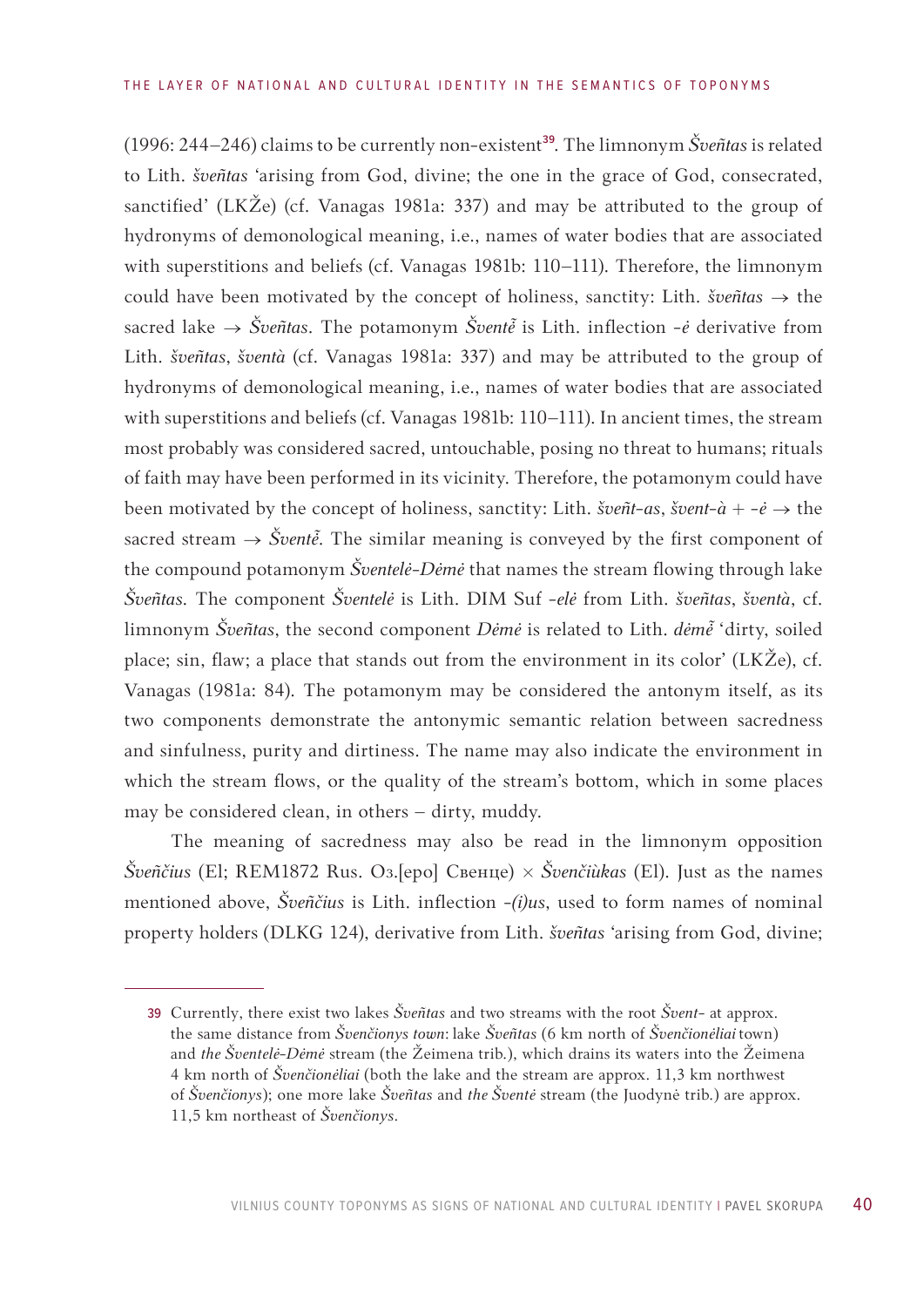the one in the grace of God, consecrated, sanctified' (LKŽe) and may be attributed to the group of hydronyms of demonological meaning, i.e., names of water bodies that are associated with superstitions and beliefs (cf. Vanagas 1981b: 110–111). In ancient times, the lake most probably was considered sacred, untouchable, posing no threat to humans; rituals of faith may have been performed in its vicinity. Therefore, the limnonym could have been motivated by the concept of holiness, sanctity: Lith. *šveñtas* [*t* > *č*] + -*ius* → the sacred lake → *Šveñčius*. *Švenčiùkas* is Lith. DIM Suf -*(i)ukas* derivative from limnonym *Šveñčius* and may be considered either 1) the transposition of the concept of sacredness into the limnonym, coupled with the meaning of smallness: Lith. šveñt-as  $[t > \check{c}]$  +  $-(i)$ *ukas*  $\rightarrow$  the small sacred lake  $\rightarrow$  *Švenčiùkas*, or 2) the metonymic transposition of the limnonym *Šveñčius*, and be considered the name formed on the principle of analogy, i.e., highlighting the same distinguishing feature, but also coupled with the meaning of smallness:  $\check{S}$ venčiùkas  $\leftarrow \check{S}$ venč- + -(*i*) *ukas* ← the small sacred lake in the vicinity of lake *Šveñčius*.

An interesting example in the class of potamonyms that partly reflects Baltic mythology is the stream name *Kaukysa* (the Vilnia trib., V C). This potamonym, which has been mentioned in the 18th c. sources as *Каукиса* (also, *Коукииса*), is most probably derived from a Lith. root/stem *kauk-* and is related to Lith. *kaũkas* (Razauskas 2016: 8), i.e., 'a wealth-bearing spirit of the house' (LKŽe). Due to the polysemy of the base lexeme, the potamonym may also be related to Lith. *kaũkti* 'to howl; to produce a howling sound, to growl, to crackle' (LKŽe). The name may be motivated by the sound produced by the water, esp. when the stream floods in spring or autumn (our observations). Thus, additionally to the metaphoricity of the name (the transposition of the spirit into the stream), the meaning of the potamonym can be explained by the transposition of the concept of the sound: Lith. *kaũkti →* to produce a howling sound, to growl, to crackle *→* the *Kaukysa.*

\*\*\*

Toponyms presented in this category as well as similar place names across Lithuania are only a few of the names in the class of hydronyms that may have had symbolic meanings that reflect people's beliefs, whether past or present. Such toponyms may have marked places of worship or referred to the beings of the spiritual world. Some of them name geographical objects that are believed to have healing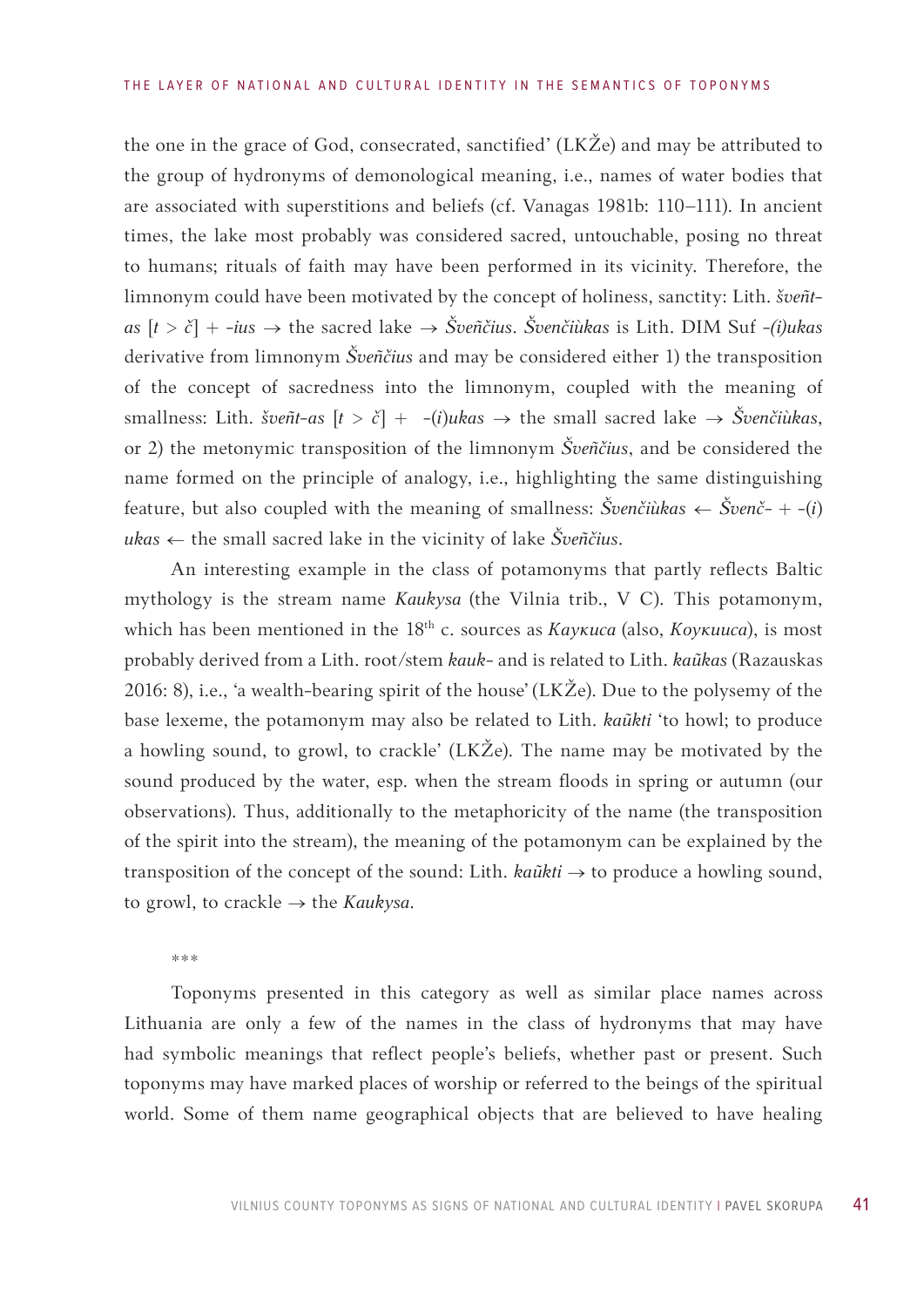powers, e.g., *Cẽdronas/Kẽdronas*. The meanings the names of this category had in the worldview of the ancient people are rather clear. This category is limited. It contains only 5 potamonyms and 11 limnonyms of more or less clear etymology in the overall corpus of 362 river names and 718 lake names.

# 4.5. Toponyms Reflecting Nation's Historical Facts and Circumstances

Several toponyms communicate the historical development of Vilnius County (and Lithuania in general) through the perspective of the prevailing Lithuanian language – the official state language and the language of ethnographical regions of Lithuania. In some cases, the historical-cultural development of the state is also conveyed by toponyms of non-Lithuanian resp. Slavonic origin, but these names make only a small part (less than 3 percent) of the entire corpus of the currently functioning Vilnius County oikonyms and hydronyms.

### 4.5.1. Toponyms Motivated by Settlement Types

This group contains mainly names from the class of oikonyms that have developed primarily from the nomenclature terms. The current forms of these oikonyms may be considered the perpetuation of a type of settlement, cf.: *Slabadà* (V D; GI1905 63 Rus. ф. Слободка, REM1872 Rus. ф. Слобода) and *Slabadkà* (V D; REM1872 Rus. ф. Слободка) – two villages approximately 10 km away from each other, as well as ten more villages derived from the same base in the present-day Vilnius County: *Slabadà* (V D; REM1872 Слободка); *Slabadà* (V D); *Slabadà* (Šlčn D); *Slabadškė* (Švnč D; REM1872 Слободзишки); *Slabadà* (Švnč D); *Slabadà* (Trak D) REM1872 Слобода); *Slabadà* (Ukm D); *Slabadà* (Ukm D; REM1872 Слободка); *Slabadà* (Ukm D; REM1872 Слобода); *Slabadà* (Ukm D; REM1872 Слободка), as well as many more in various corners of Lithuania. These oikonyms are probably related to and derived from Bel. *cлабадá*, Rus. *cлободá*, or Ukr. *слободá*, i.e., 'a large village with a free population (until the abolition of serfdom in Russia)' or 'a village near the city, a suburb (outdated)' (SRY 649). In the history of Russia, Belarus, and Ukraine the word *слободá* was used to refer to a type of settlement or part of town the people of which had freedom from local feudal lords and served the state as peasants, artisans,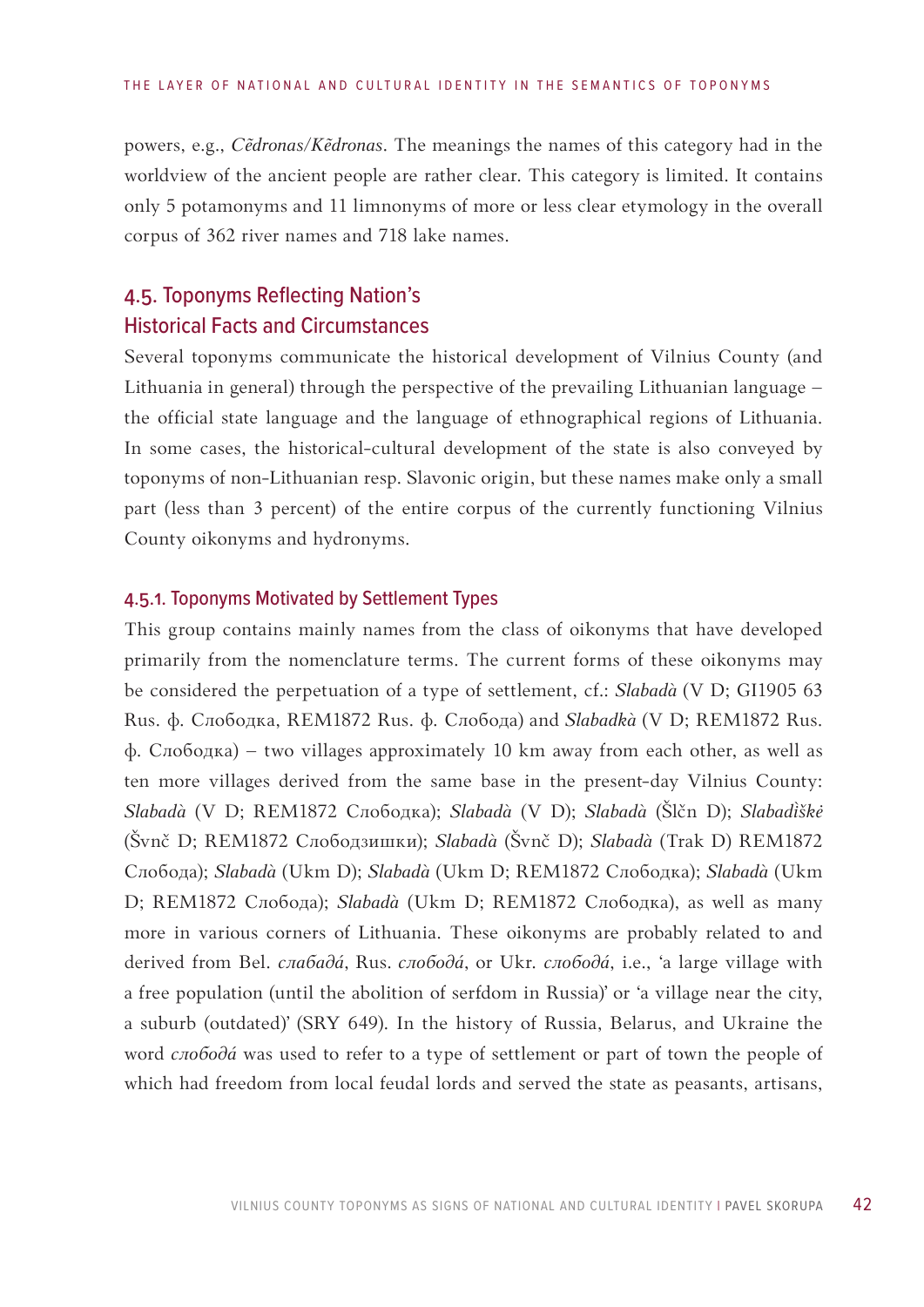or merchants (Chaikina, Monzikova, Varnikova 2004: 8). Until the 19th c., settlements inhabited by non-serf peasants and representatives of other classes<sup>40</sup> were called Rus. *свобóда* 'freedom'. After the abolition of serfdom, all the peasants became non-serfs, whereas the names of the settlements were changed to Rus. *слободá* (the stress shifted from the second to the third syllable) (cf. Rut 2007). Therefore, the oikonyms *Slabadà*, *Slabadkà* (and other related place names) are motivated by the metaphoric transposition of the concept of freedom: Rus. *cлободá/свобóда* 'freedom' *→* a (small) settlement with free population *→ Slabadà* (*Slabadkà*).

Another example could be several settlements with the component *Būdà*, such as *Senóji Būdà* (El; GI1905 339 Rus. д. Буда-Старая, REM1872 Rus. Буда), *Nauj*ó*ji Būdà* (El; GSD1974 654 Naujoji Būda<sub>v</sub>, GI1905 313 Rus. з. Буда-Новополь), *Būdà* (Trak D; GSD1974 648 Būda<sub>v</sub>, GI1905 339 Rus. д. Буда 2-ая, REM1872 Rus. з. Буда), *Senóji Būdà* (Trak D; GSD1974 646 Senoji Būda<sub>v</sub>, GI1905 339 Rus. д. Буда-Старая, REM1872 Rus. д. Старая Буда), *Būdà* (Trak D; GSD1974 642 Būda<sub>v</sub>, GI1905 313 Rus. ф. Буда, REM1872 Rus. д. Буда), *Semelškių Būdà* (Trak D; GSD1974 658 Semeliškių Būda<sub>v</sub>, GI1905 337 Rus. д. Буда-Сумелишская (2 villages), REM1872 Rus. д. Буда Сумилишки), *Būdà I* (Trak D; GSD1974 646 Būda I<sub>v</sub>, GI1905 339 Rus. д. Буда 1-ая, REM1872 Rus. з. Буда), *Būdà III* (Trak D; GSD1974 646 Būda III<sub>v</sub>, GI1905 339 Rus. д. Буда 3-ая, REM1872 Rus. з. Буда). The lexeme *Būdà* in all the mentioned oikonyms, as well as oikonyms *Būdà* (Šr D), *Būdà* (El), *Būdà* (Trak D), and many others across Lithuania, is most probably related to Lith. *būdà*, *būdė* 'tent, shelter (guard's, shepherd's, etc.) cottage' (LKŽe) (cf. LVŽ I 589–590)  $\leftarrow$  Bel.  $\delta y \partial a$ , Pol. *buda* 'a simple structure made of perishable materials, used as a makeshift shelter for people' (Skarnik.by, PWN, WSJPe). Oikonyms with component *Būdà* are historically (culturally) and economically motivated, as in the past (in Poland and neighbouring countries) this was a nomenclature term that referred to temporary settlements and accommodations in forests or deforested areas, but initially referred to temporary accommodation of settlers in the forest, who were engaged in hunting, beekeeping, etc., and later engaged in agriculture, the temporary accommodations were eventually replaced by permanent dwellings (cf. SGKP I 439). Thus, the oikonym *Būdà* is a

<sup>40</sup> The inhabitants of *слободá* were called Rus. *слобожáне* (*pl* from Rus. *слобожáнин/ слобожáнка* 'a *m*/*f* dweller of *слободa*' (SRY 649).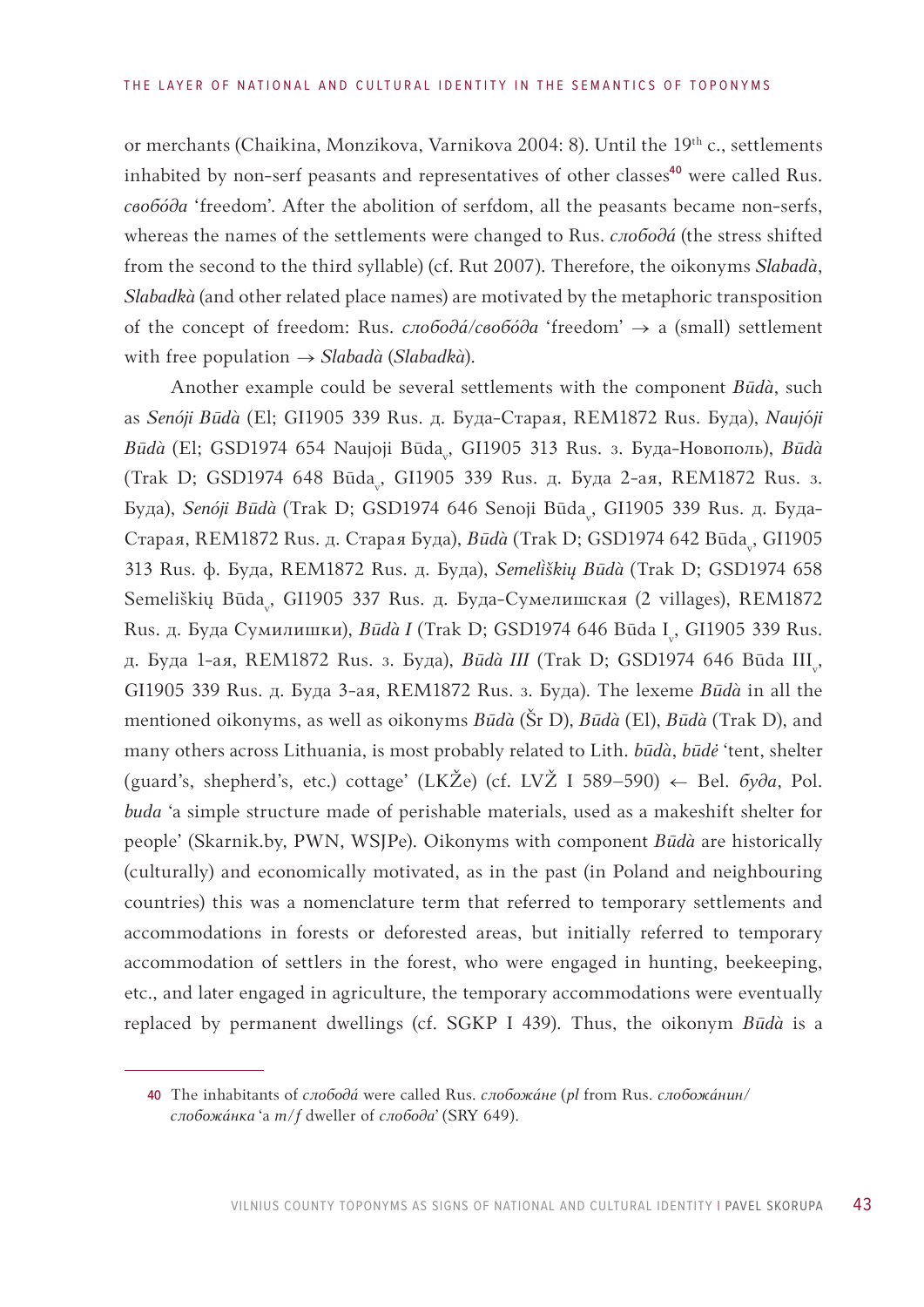metonymic transposition of a nomenclature term:  $B\bar{u}d\hat{a} \leftarrow$  the settlement (dwelling) in the forest or deforested area ← Lith. *būdà* (Bel. *буда*, Pol. *buda*).

### 4.5.2. Toponyms Motivated by the Recency of Settlements

This category contains several examples from the oikonymy of Vilnius County. For instance, there is a number of oikonyms referring to the settlements in the newly allocated lands, cf.: *Naujãlaukis (I) (El; GSD1974 558 Naujalaukis* I<sub>v</sub>, GI1905 322 Rus. ф. Новополь, REM1872 Rus. Новополе), *Naujãlaukis II* (Trak D; GI1905 314 Rus. д. Новополь, REM1872 Rus. Новополе), *Naujãlaukis* (El; GSD1974 558 Naujalaukis II<sub><sub>v</sub>, GI1905 322 Rus. 3. Новополь, REM1872 Rus. Новополе), *Naujãlaukis II* (Trak D;</sub> GI1905 314 Rus. ф. Новополь, REM1872 Rus. Новополе). *Naujãlaukis* is a compound oikonym, related to Lith. *naũjas* 'new; one that appeared recently' (LKŽe) and *laũkas* 'a flat, tree-free location; a field' (LKŽe), cf. Lith. *naujãlaukis* 'newly plowed soil' (LKŽe), and is most likely the transposition of the concept of the new location (field) to the oikonym: Lith. *naũjas laũkas* → a new settlement in/by the field → *Naujãlaukis.*41 This may also be a metonymic transposition of the nomenclature term into the oikonym: *Naujãlaukis* ← a new, flat, tree-free location ← Lith. *naũjas laũkas*, which is also reflected in the older oikonym forms. All the above settlements are rather old and started to form in the time when Lithuania was a part of the Russian Empire. The settlement names most probably were motivated by the allocation of new land parcels to people, esp. farmers, who moved into a new location to cultivate the wildlands.

Similar concepts are reflected in oikonyms *Naujãsodis I* (Trak D; GSD1974 645 Naujasodis I<sub>v</sub>, GI1905 340 Rus. д. Новоселки-Затрочскіе, REM1872 Rus. д. Новоселки) and *Naujãsodis II* (Trak D; GSD1974 645 Naujasodis II<sub>v</sub>, GI1905 338 Rus. д. Новоселки-Бражольскiе, REM1872 Rus. з. Новоселки), *Naujãsodis* (Šlčn D; REM1872 Rus. Новоселки), *Naujãsodis* (Švčn D), *Naujãsodis* (Ukm D; REM1872 Rus. Новосады) and many more similar names across Lithuania most probably share the same etymology and are related to Lith. *naũjas* 'new; one that appeared recently' and *sodà* 'undispersed village; village', *sõdžius* 'peasant residence, village', cf. Lith.

<sup>41</sup> The settlements *Naujãlaukis*<sub>v</sub> (El; REM1872 Rus. Новоселки), *Naujãlaukis*<sub>stead</sub> (Trak D; REM1872 Rus. з. Новополе), as well as many other same names across Lithuania most probably share the same etymology and motivation.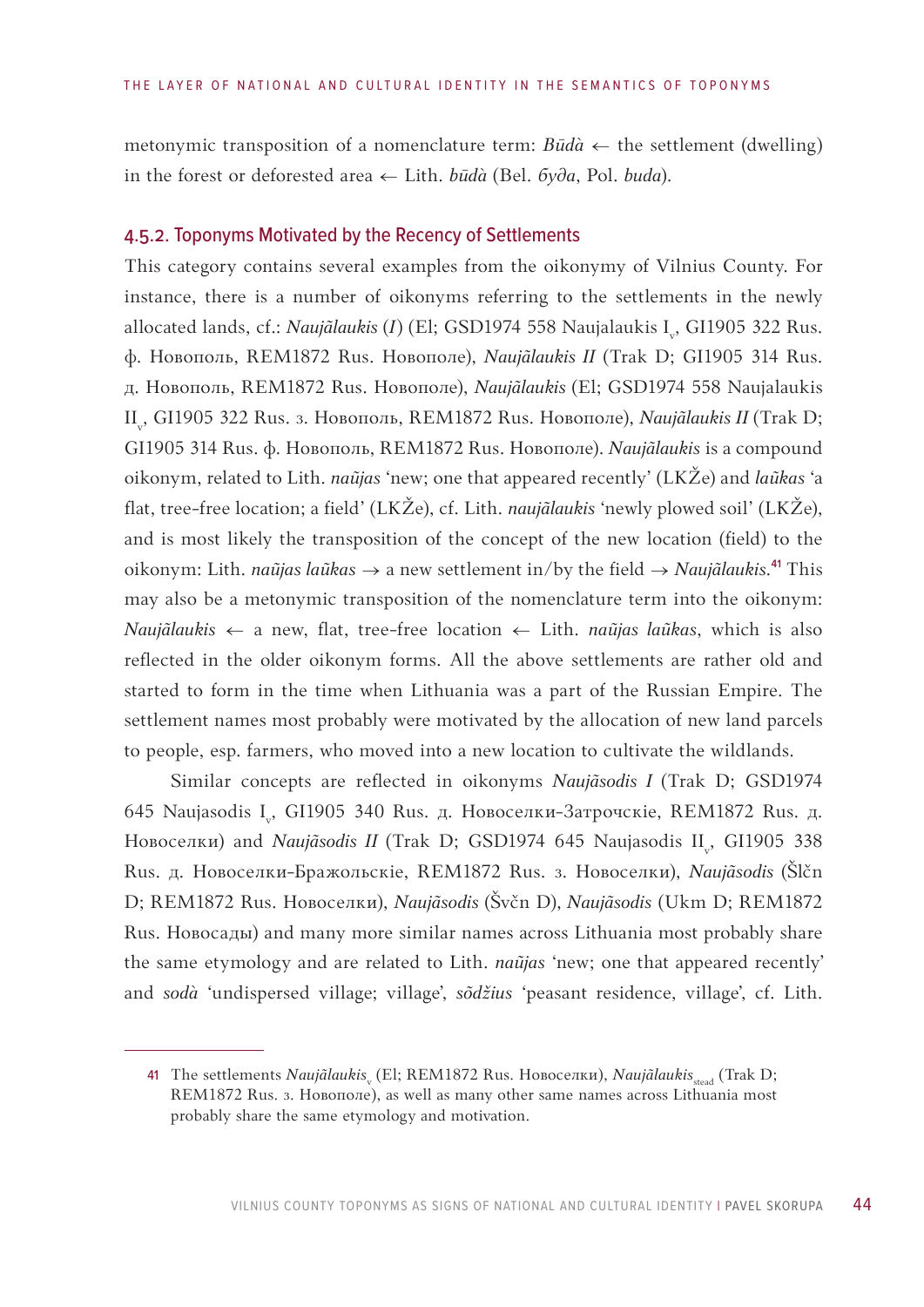*naujãsodis* 'newly planted garden' ← *naũjas* 'new' and *sõdas* 'garden' (cf. LVGDB, Zinkevičius 2011: 130). The oikonyms, therefore, were motivated by the concept of a new settlement with gardens (a typical attribute of such settlements in the rural area) and is a metonymic transposition of a nomenclature term: *Naujãsodis* ← a new settlement in the rural location ← Lith. *naũjas sõdžius, naujà sodà*, *naujãsodis*.

### 4.5.3. Toponyms Motivated by the Purpose of the Named Object

We believe, the meaning of the names in this group (mainly from the class of oikonyms) was once related to the use of the named objects (locations) for specific purposes. The group includes: 1) oikonyms that were motivated by the economic activities carried out in or in the vicinity of the named objects and locations by the dwellers and refer to the professions and crafts, and 2) oikonyms that were motivated by industrial facilities located in or near the named objects. Cf. the following:

## **a) Oikonyms Motivated by Economic Activities**

Settlement names *Kalesniñkai<sub>v</sub>* (V D; REM1872 Rus. Колесники) and *Kalesniñkai<sub>v</sub>* (Šlčn D; REM1872 Rus. Колесники) are related to and derived from Bel. *калеснік* or Pol. *koleśnik* 'wheelwright, wheeler; craftsman making and repairing cart wheels' (Skarnik.by, WSJPe, PWN). The oikonyms most obviously served as an indicator of settlements, where the main economic activity of the dweller(s) has been the manufacture of cart or carriage wheels. These oikonyms could be considered the transposition of the profession name: Bel. *калеснік* / Pol. *koleśnik* → a settlement of wheelers → *Kalesniñkai*.

There are dozens of settlements *Kanikai* (REM1872 Rus. Конюхи) in both Vilnius County and across Lithuania, which are derivatives from Rus. *конюх*, Bel. *конюх* 'a mews, stable worker, horse breeder' (Slovar.cc; Skarnik.by). Thus, *Kanikai* is motivated by the transposition of the concept of the stable workers/horse breeders' settlement, i.e., the transposition of the profession into the settlement name: Rus. *конюх* / Bel. *конюх*, *канюх* → a settlement of stable workers/horse breeders → *Kanikai*.42

<sup>42</sup> However, the question arises as to whether this name could be derived from Slav. words of the similar lexeme, i.e., Rus. *канюк* (also, *кобчик*), Bel. *канюк* (also, *каня*), Pol. *kaniuk*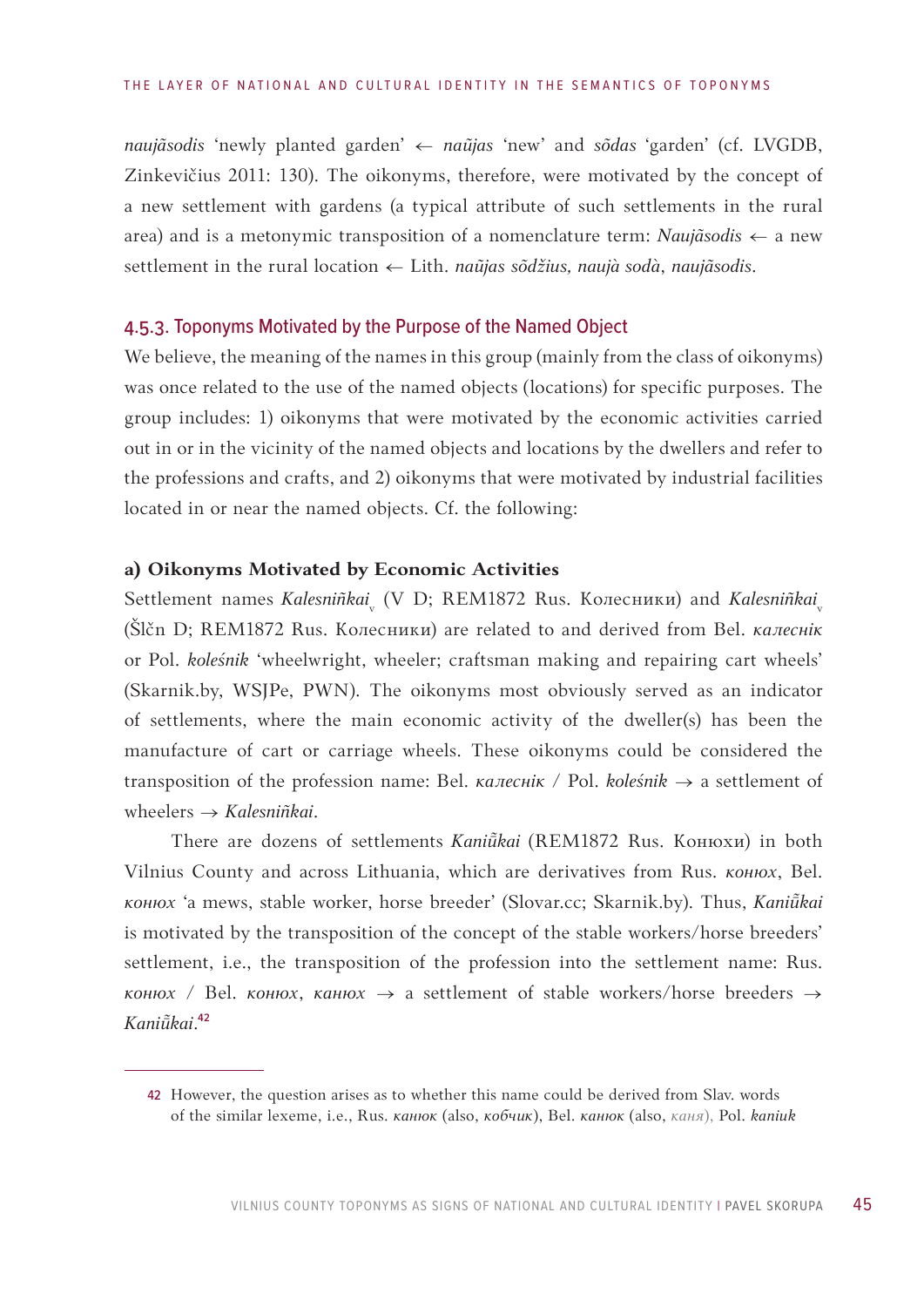### THE LAYER OF NATIONAL AND CULTURAL IDENTITY IN THE SEMANTICS OF TOPONYMS

*M*edininkai (V D; KA1861 719 Rus. м. Мѣдники)<sup>43</sup> is the name of the historical settlement known since the  $13<sup>th</sup>$  c. and was granted the status of the town in the  $14<sup>th</sup>$ -17<sup>th</sup> cc. The settlement faced a decline before the end of the  $18<sup>th</sup>$  c. (VLE XIV). The present-day village forms the opposition with *Dideji Mẽdininkai* (V D; GSD1974 756 Didieji Medininkai<sub>v</sub>, GI1905 82 Rus. им. Мѣдники Комаровские, REM1872 Rus. Госп. д. Мѣдники). Both oikonyms are *pl* derivatives from Lith. *mẽdininkas* (the dialectal *mẽdinykas*) 'a forest dweller, forester' (LKŽe), as, according to Zinkevičius (2007: 43), the obsolescent word Lith. *mẽdis* (*mẽdžias*) was used to refer not to a single tree, but rather to a forest. As Lithuania has always been a forested land, there have been plenty of inhabitants related to forests. Therefore, the motivation of the oikonyms *Mẽdininkai* and *Dideji Mẽdininkai* may be interpreted as the transposition of the concept of a forest dweller or forester (Lith. *miško sargas*, *eigulys*) into a settlement as if perpetuating crafts and professions in its name: Lith. *mẽdininkas / mẽdinykas* → a forest dweller, forester → (*Dideji*) *Mẽdininkai*.

Several settlement names could have been emotionally coloured at the time they originated. These are three homogeneous oikonyms Šafárnė<sub>stead</sub> (Šr D, GSD1974 586 Šafarnė<sub>stead</sub>, GI1905 81 Rus. з. Шафарня), *Šafárnė*<sub>v</sub> (Šr D, GSD1974 582 Šafarnė<sub>stead</sub>),  $\check{S}$ a*fárnė* (Trak D, GSD1974 640 Šafarnė "GI1905 315 Rus. з. Шафарня), which are related to and derived from Bel. (derogatory) *шафярня* 'drivers' (Skarnik.by). The motivation of these oikonyms is not very clear, but it may be assumed that the settlements they name were home to representatives of the driver's profession. Thus, these oikonyms may also be considered the transposition of the professional term: Bel. (derogatory) *шафярня* → a settlement established by a person who worked as a driver → *Šafárnė*.

<sup>&#</sup>x27;the common buzzard (Buteo buteo)' (Slovar.cc, Skarnik.by, PSPR 179), thus relating the oikonym to the settlement of people, who either tamed these birds of prey, or used them in hunting.

<sup>43</sup> Cf.: the dial. *Miedniki, Медники, Mẽdnykai*. Although *Mẽdininkai*<sub>v</sub> historically was a bigger settlement, the status of which could be equalled to that of a small town, the present-day *Didieji Mědininkai* historically was bigger in terms of lands that belonged to it, to be more presize, at the end of  $19<sup>th</sup>$  – the beginning of the  $20<sup>th</sup>$  cc., the owner of the lands \*Komarovsky (Rus. \*Комаровски or \*Комаровский) owned 5 separate land parcels of various size with coutry seats (Lith. *dvaras*, *sodyba*) in the vicinity of the present-day *Dideji Mẽdininkai* (cf. GI1905 82).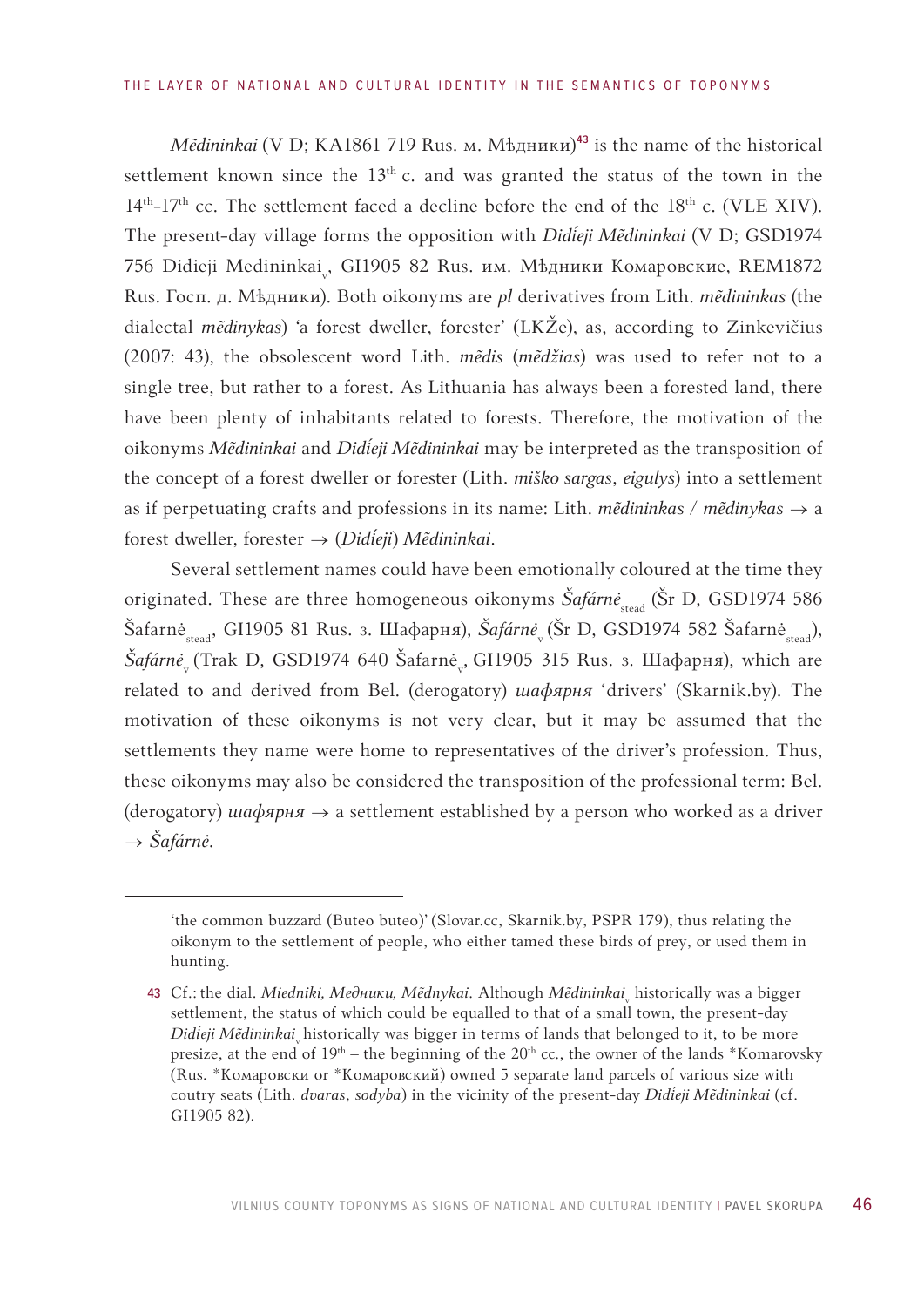## **b) Oikonyms Motivated by Industrial Facilities**

*Tartõkas* (Šlčn D; GI1905 76 Rus. выс. Тартакъ (или Зарѣчье)) and *Šalčininklių Tartõkas* (Šlčn D; GI1905 76 Rus. вод. мел. Тартакъ, REM1872 Rus. Пильн.[я] [a sawmill]) may be derived from Lith. *tartõkas* 'a lumbermill, sawmill' (LKŽe), which is a Polonism, cf. Pol. *tartak* 'a lumbermill, sawmill', i.e., a facility where logs are cut into lumber, or 'a mill' (→ Bel. *тартáк* 'a lumbermill, (saw)mill', Rus. (dial.) *тартáк* 'a lumbermill, (saw)mill') (LKPŽ 647). According to the locals, there was a sawmill in *Tartõkas* village until the middle of the 20th century, while in *Šalčininklių Tartõkas* there was a mill by the Visinčiá river. *Tartõkas* is motivated by the transposition of the concept of the sawmill into the oikonym: *tartõkas* → a settlement with the (saw)mill/ lumbermill → *Tartõkas*. The composite oikonym *Šalčininklių Tartõkas* is motivated by the same concept of the sawmill but additionally is modified by the attribute  $\delta$ alčininkė̃lių (genitive case ← Šalčininkė̃liai), which also expresses the relationships of possessivity and origins: Šalčininkė̃lių Tartõkas ← the settlement with a (saw)mill/ lumbermill in the vicinity of *Šalčininkė̃liai* village.

A number of settlements scattered in various corners of Švenčionys and Širvintos districts obviously got their names from the nomenclature term for the industrial facility the main activity of which was the production of bricks and related building materials, cf. the following names: *Cegel̃nė*<sub>v</sub> (Pabradė eld., Švčn; D GSD1974 598 Cegelnė<sub>v</sub>, GI1905 263 Rus. з. Цегельня), *Cegélnia<sub>stead</sub> (Sariai eld., Švčn D; GSD1974* 605 Cegelniastead, GI1905 263 Rus. з. Цегельня, REM1872 Rus. Кирп.[ичный завод]), *Cegel̃nė*<sub>stead</sub> (Alionys eld., Šr D; GSD1974 581 Cegelnė<sub>stead</sub>, GI1905 63 Rus. з. Цегельня, REM1872 Rus. Кирп.[ичный завод]), *Cegel̃nė<sub>v</sub> (*Gelvonai eld., Šr D; GSD1974 579 Cegelnės<sub>v</sub>, KGS1903 168 Rus. д. Цегельня, REM1872 Rus. Кирп.[ичный завод]), Cegelnė<sub>stead</sub> (Širvintos eld., Šr D; GSD1974 584 Cegelnė<sub>stead</sub>, GI1905 81 Rus. Эсишки-Цегельня, з., REM1872 Rus. Kирп.[ичный завод]). These names are obviously related to and derived from Lith. Polonism *cegel̃nė* 'brick factory' (LKŽe), but could also originate from one of two languages of the national minorities, cf. Bel. *цагельня*, Pol. *cegielnia* 'factory of bricks and other clay building materials' (Skarnik.by, WSJPe, PWN). The mentioned settlements developed in the vicinity of the brick factories, as can be seen from the information presented in REM1872, in which several of these settlements were marked as Rus. Кирп.[ичный завод], i.e., 'brick factory'. Hence, the motivation of the oikonyms is under discussion. All of them are the transposition of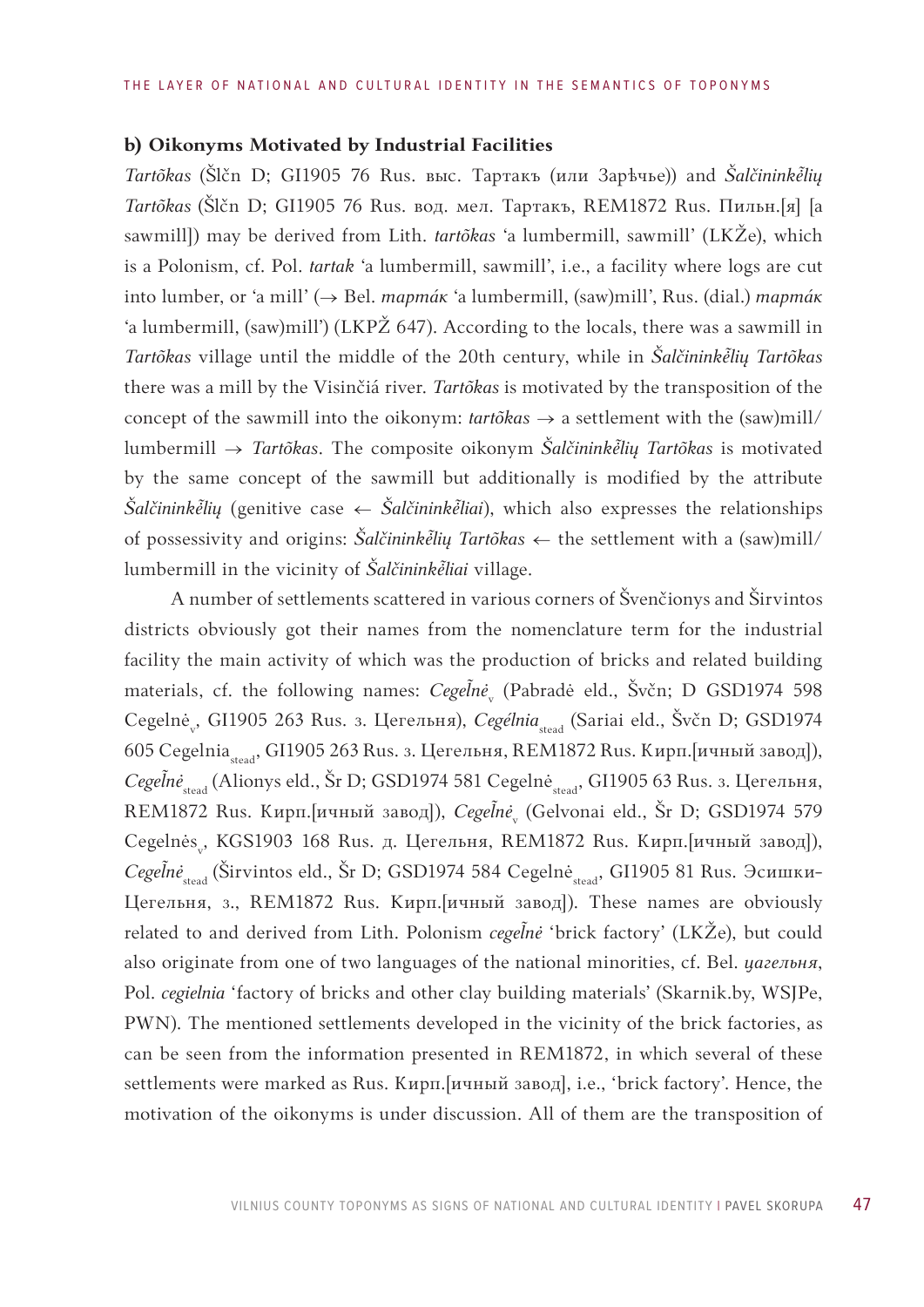the nomenclature term into the oikonym: Lith. *cegel̃nė* / Bel. *цагельня*, Pol. *cegielnia* → a settlement in the vicinity of a brick factory  $\rightarrow$   $C e g e \tilde{l} n \dot{e}$  /  $C e g \acute{e} l n i a.$ 

A similar motivation is characteristic of the oikonyms *Papiernià*<sub>v</sub> (Šr D, GSD1974 582 Papiernia<sub>v</sub>, GI1905 22 Rus. д. Паперня, REM1872 Rus. Попирня, зав.[од]) and *Smoliárnė*<sub>stead</sub> (V D, GSD1974 746 Smoliarnė<sub>stead</sub>). The oikonym *Papiernià* is obviously of Slavic origin and is related to and derived from Bel. *паперня* or Pol. *papiernia* 'paper factory' (Skarnik.by, WSJPe, PWN) and is a metonymic transposition of the nomenclature term for the facility producing paper. This is also obvious from the historical map, in which next to the inscription of the settlement name there is a marking REM1872 Rus. зав.[од] 'factory'. It may be suggested that in the vicinity of this village, there was a paper factory. Thus, the oikonym is the conceptualization of the factory producing paper: Bel. *паперня* / Pol. *papiernia* → a settlement in the vicinity of a paper factory → *Papiernià*. The same motivation and conceptualization may be read in the oikonym *Smoliárnė*, which is the derivative from Rus. *смолярня* / Pol. *smolarnia* / Bel. *смалярня* 'tar factory' (SRYAe, WSJPe, Skarnik.by): Rus. *смолярня* / Pol. *smolarnia* / Bel. *смалярня* → a settlement in the vicinity of tar producing facility → *Smoliárnė*.

\*\*\*

It may be claimed that toponyms, which reflect the historical facts and circumstances, i.e., the historical development of Lithuania, are historically and economically coloured, as they perpetuate not only types and recency of the named settlements, but also convey certain information about the economic activities carried out by the local population as well as the professions and crafts that had been (and most probably still are) relevant in Lithuanian lands. Such toponyms are observed mainly in the class of oikonyms and include 42 settlement names in the corpus of 3900 oikonyms.

# 4.6. Toponyms Reflecting People

Based on the ideas about culture, language, and identity presented in Chapters 1 and 2, it may be claimed that the greatest assets of any nation are people. It is people, who classify and categorize the surrounding world. It is them, who are carriers of physical attributes, customs, beliefs, and language. It is people who both individually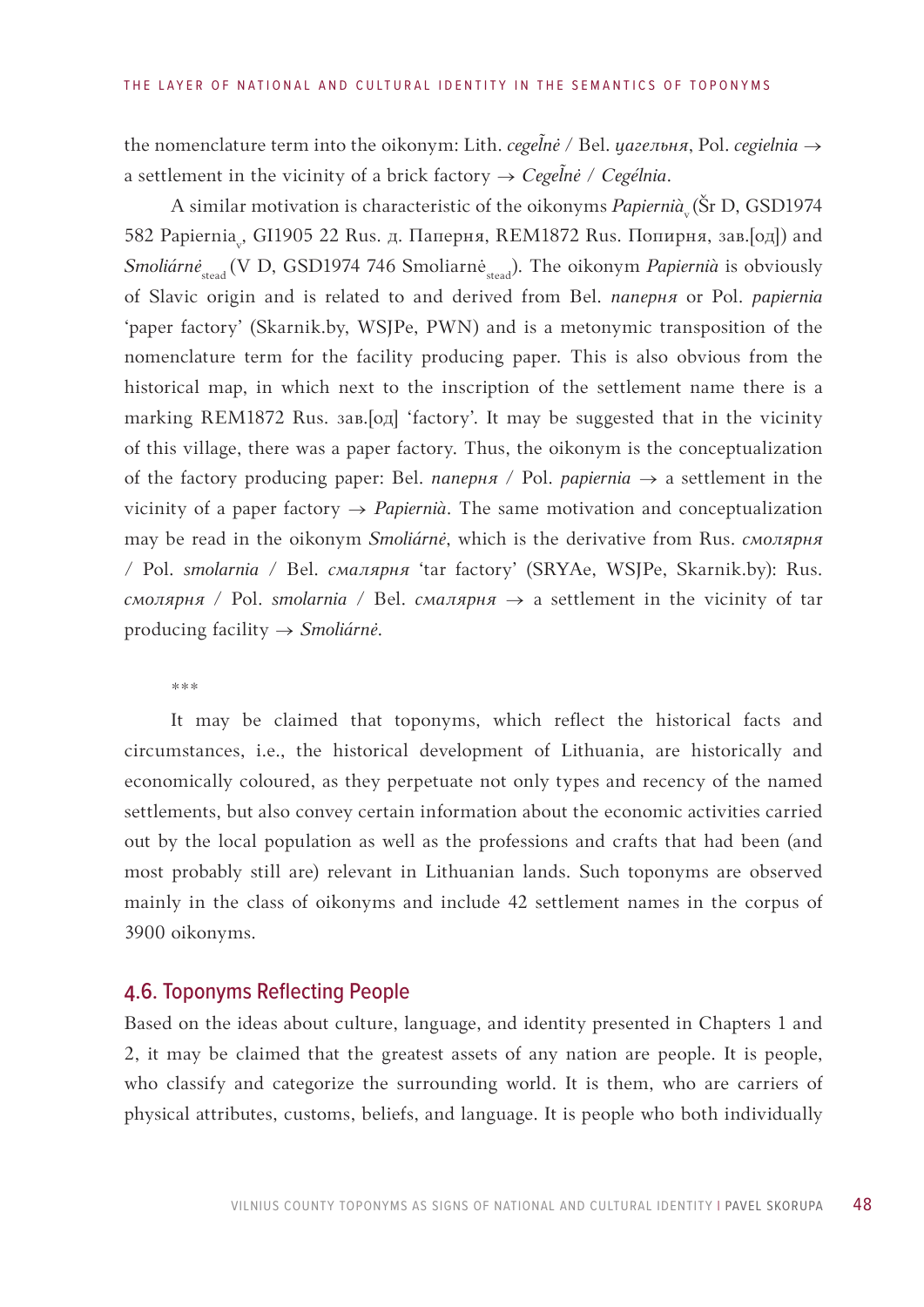and collectively add to that cumulative deposit of both tangible and intangible worlds that culture is. And it is them who create and bear the cultural resp. national identity.

The biggest part of the analyzed Vilnius County toponyms are names reflecting people. These are mainly oikonyms of anthroponymic origin and are motivated by the relationship with the person, i.e., express the concept of possessivity and belonging to the person.

The oikonym *Daučiónys* (V D, GSD1974 741 Daučionys<sub>v</sub>, GI1905 50 Rus. д. Довцяны, REM1872 Rus. Довцяны) most probably originated and is *pl* Lith. Suf -*onys* derivative from PN \**Daučiónis*, related to Lith. anthroponyms *Daučiónas*, *Daučỹs* (cf. LVŽ II 150). Therefore, it may be claimed that the oikonym is a metonymic transposition of PN \**Daučiónis*: *Daučiónys* ← *Dauč-iónis + -onys ←* the settlement established by/ belonging to *Daučiónis/*the *Daučiónys family. The related oikonym Daučioniùkai<sub>v</sub> (V* D; GSD1974 741 Daučioniukai<sub>v</sub>, GI1905 50 Rus. 3. Довцянки, REM1872 Rus. 3. Довцянки) is Lith. DIM Suf -*iukai* derivative from the oikonym *Daučiónys*, judging from both settlements' close proximity (also cf. LVŽ II 150, Razmukaitė 1998: 40). The settlement with the DIM name was most probably established by people who have separated/moved from *Daučiónys* village. From the historical types of both settlements, it is obvious that DIM Suf in *Daučioniùkai* is motivated by the settlement's size (based on the comparison of land plots belonging to both settlements by the end of the 19<sup>th</sup> c. (cf. GI1905 50)). Therefore, the oikonym may be considered a metonymic transposition of the bigger settlement's name with the concept of size coded in the DIM form of the neighbouring settlement: *Daučioniùkai* ← *Dauč-iónis* + -*iukai* ← a small(er) settlement in the vicinity of village *Daučiónys* (most probably established by people, who moved from the former).

The oikonyms *Kochanovkà I*<sub>v</sub> (Švčn D; GSD1974 609 Kochanovka I<sub>v</sub>, GI1905 300 Rus. з. Кохановка I, REM1872 Rus. ф. Кохановка), Kochanovkà II<sub>v</sub> (Švčn D; GSD1974 609 Kochanovka II<sub>v</sub>, GI1905 300 Rus. 3. Кохановка II, REM1872 Rus. ф. Кохановка), *Kochanovkà III*<sub>v</sub> (Švčn D; GSD1974 609 Kochanovka III<sub>v</sub>, GI1905 300 Rus. з. Кохановка III, REM1872 Rus. ф. Кохановка), its form from the living language *Kachanaukà*, is of the anthroponymic origin and is Slav. origin Suf -*auka* derivative from Rus. PN *Кахан, Кахана* (cf. LVGDB). To be more precise, the oikonym is Pol. Suf *-ówka* or Rus. Suf *-овка* derivative and is related to either Pol. *Kochan* (old PN, surname) / *Kochanowski* (Rymut 1999: 420) or Bel. / Rus. PN *Кохан* (Biryla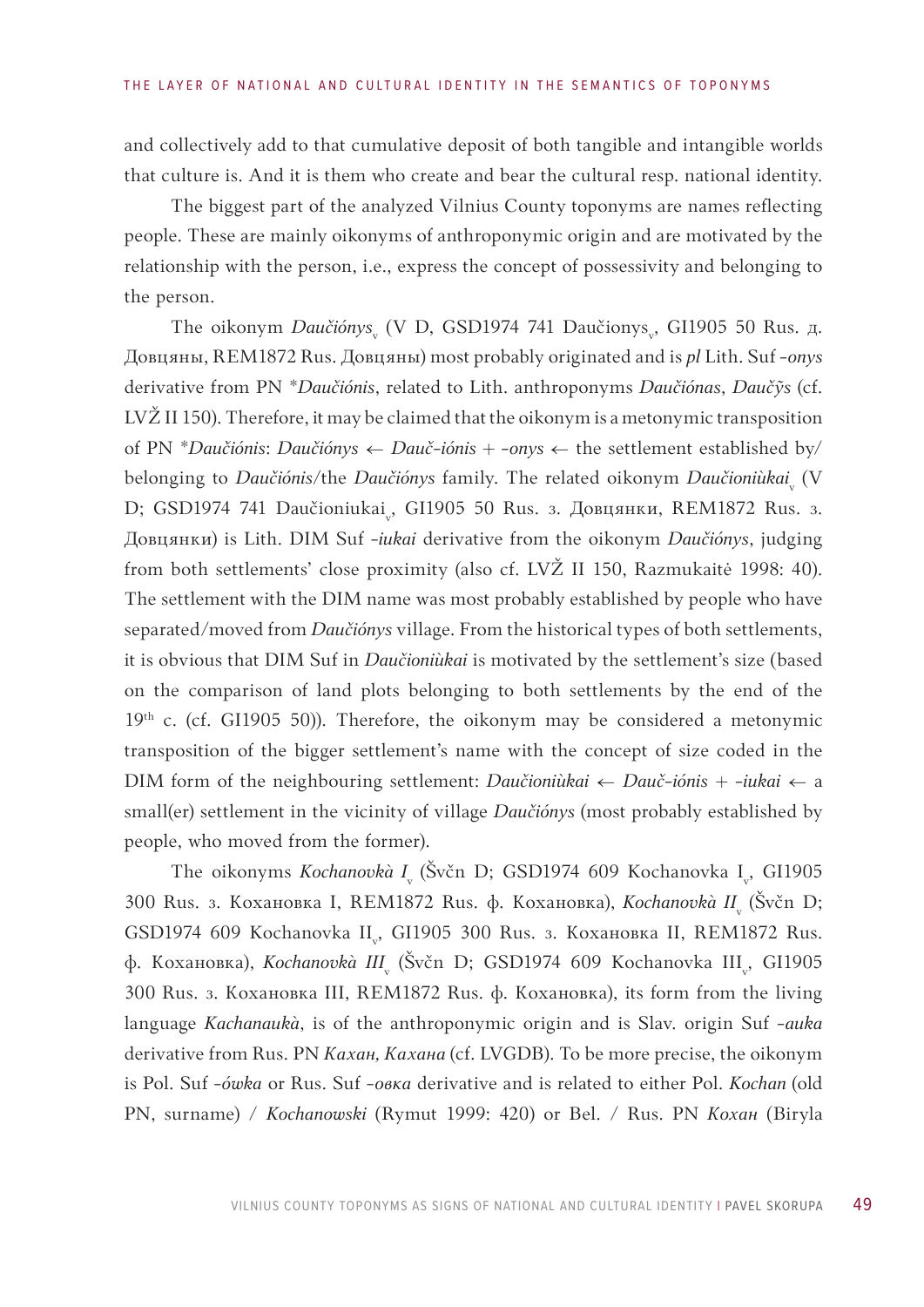1969: 216) *←* analogical nickname *Kochan* (*Кохан*) *←* Pol. *kochany*, Bel. *каханы*, Ukr. *коханiй* 'darling, beloved, sweet' (cf. PWN, WSJPe, Skarnik.by, SUM). Therefore, the oikonym could be motivated by and is a metonymic transposition of the PN, based on the concept of ownership/possessivity: *Kochanovkà ← Кахан, Кахан-а, Kochan* + *-ówka* or *-овка* ← the settlement belonging to/established by *Кахан, Kochan*. The DMs *I*, *II*, *III* carry out no semantic load and perform only the differentiating function. However, it may be suggested that they could mark the chronology of settlements' development (establishment).

The oikonym *Noškū́nai*<sub>v</sub> (El D; GSD1974 658 Noškūnai<sub>v</sub>, REM1872 Rus. д. Нашкуны) is most probably Lith. Suf -*ūnai* derivative from Lith. anthroponym \**Noškus*, cf. Lith. *Nõskus*, *Noskas*, probably with a consonant change [*s* → *š*], related to Pol. *Nosko*, *Nosek*, also Lith. PN *Naskáuskas* (PDB, Zinkevičius 2008: 315). On the other hand, the oikonym may be of Slav. origin and may be related to Bel. surname \**Нашко*, cf. *Нашко, Нашкёвіч* (Biryla 1969: 298), with a possible vowel change [Slav. *a* → Lith. *o*], cf. the older forms: GI1905 338 Rus. д. Нашкуны, REM1872 Rus. д. Нашкуны, SGKP VI 930 Naszkuny, Naszkunele. The oikonym most probably is motivated by the concept of possessivity and is a metonymic transposition of the PN: *Nošknai* ← the settlement established by/belonging to \**Noškus* (*Nõskus*, *Noskas*) **/**   $^*$ Нашко (Нашко). The related oikonym *Noškūnė̃liai*<sub>v</sub> (El D; GSD1974 658 Noškūnėliai<sub>v</sub>, REM1872 Rus. з. Нашкунели) is Lith. DIM Suf *-ėl-iai* derivative from the oikonym *Noškūnai*. The DIM Suf is motivated by both the type of the settlement and the area of lands that belonged to it from the historical perspective, cf.: GI1905 338 Rus. д. Нашкуны, 144 дес. [ятин, dessiatin], REM1872 Rus. д. Нашкуны [Noškūnai] vs. GI1905 338 Rus. з. Нашкунели, 22 дес., REM1872 Rus. з. Нашкунели [Noškūnẽliai]. The DIM oikonym is motivated by the settlement's location in relation to *Noškūnai* and the village most probably was established either by people who separated from the main settlement or by newcomers who moved into the vicinity. The oikonym may be, therefore, considered the metonymic transposition of the primary oikonym:  $N$ oškūnė̃liai ← *Noškū́n-ai* + -ėliai ← *Noškū́nai*.

\*\*\*

Most of the oikonyms belonging to this category (as well as in those in the categories presented in the above sections of Chapter 4) are autochthonous legacies, i.e.,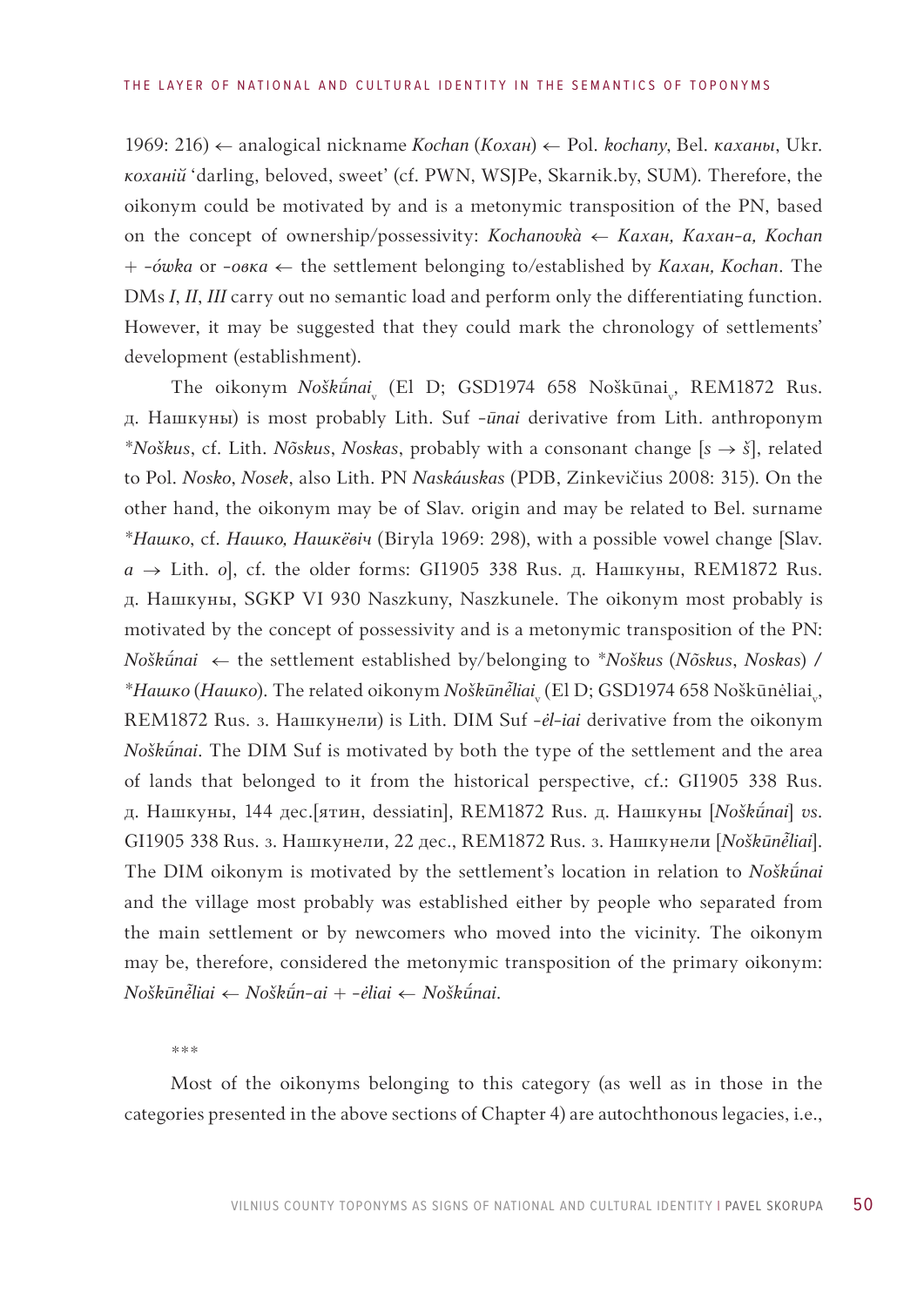### THE LAYER OF NATIONAL AND CULTURAL IDENTITY IN THE SEMANTICS OF TOPONYMS

are of Baltic resp. Lithuanian origin with very few names created by rather big Slavic minorities of the region. Overall, 570 oikonyms of clear semantics and motivation were identified during the research in the corpus of 3900 currently functioning oikonyms in Vilnius County. It is impossible to list and analyze hundreds of such toponyms, therefore, we again limited ourselves to the presentation of several examples only. All of these oikonyms are motivated by the concept of possessivity and are metonymic transpositions of personal names of individuals or families who lived in the region and left their footprint in the history of these lands in form of settlement names they were related to.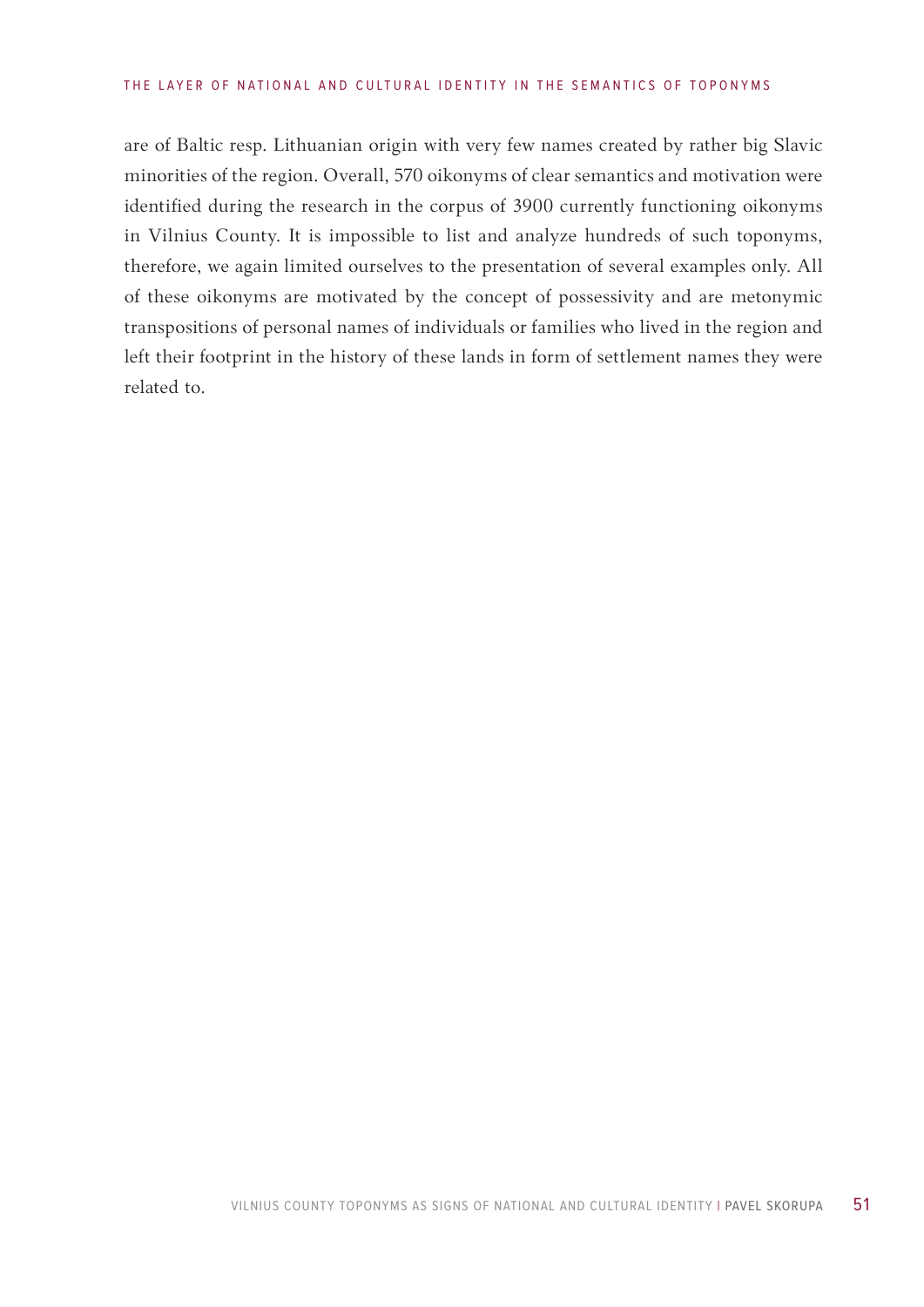# 5. FINAL REMARKS

There is no doubt that the proper names of any nation reflect its culture and identity. The examples of hydronyms and oikonyms presented in this study in an attempt to look at Lithuanian toponymy through the prism of national and cultural identity show that for the most part Vilnius County toponymy is the autochthonous legacy, i.e., is of the Baltic resp. Lithuanian origin. Most of them testify to the Lithuanian spirit of this region. Due to the contradictory historical processes, the onomasticon of Vilnius Region (including the current Vilnius County) also reflects an obvious influence of other languages resp. cultures (ethnicities), esp. Slavonic. This is reflected in a number of Slavic origin toponyms. The most obvious examples of such toponyms are presented in the sections of Chapter 4 along with place names that are autochthonous legacies of the historical Vilnius lands. Nevertheless, the influence of Slavic minorities on toponymy and the Lithuanian onomasticon is difficult to evaluate, as in many cases it is difficult to identify whether a toponym is of Slavic or Lithuanian origin. These place names could be derivatives from either Slavic or Lithuanian appellatives or proper names, or are the result of onymization from Slavic or Lithuanian appellatives, or could be a translated name. Given the fact that rather big Slavic ethnic groups have been living in Vilnius County, there is a possibility that such place names could be derived from languages spoken by Belarussian, Russian, and Polish ethnic minorities, who for many centuries also populated the region.

All the analyzed toponyms perpetuate both the national and cultural identity of the population, which gave the places both Lithuanian and non-Lithuanian (Slavonic) names. In a multicultural environment, the identification of a toponyms' motivation is possible only with a thorough knowledge of historical-cultural realia and aspects of language development. The historical-cultural context is also important when it comes to determining the linguistic motivation (development and patterns of word formation in a particular linguistic environment) of onyms. The influence of historical-linguistic and socio-cultural contexts, i.e., the influence of other languages (Belarussian, Polish, Russian), disturbance, and decay of natural development, forms the specifics of the onyms resp. toponyms research in Vilnius lands.

The conceptualization of ethnic (national) and esp. cultural identity is quite difficult due to the complexity of both terms. They encompass a wide variety of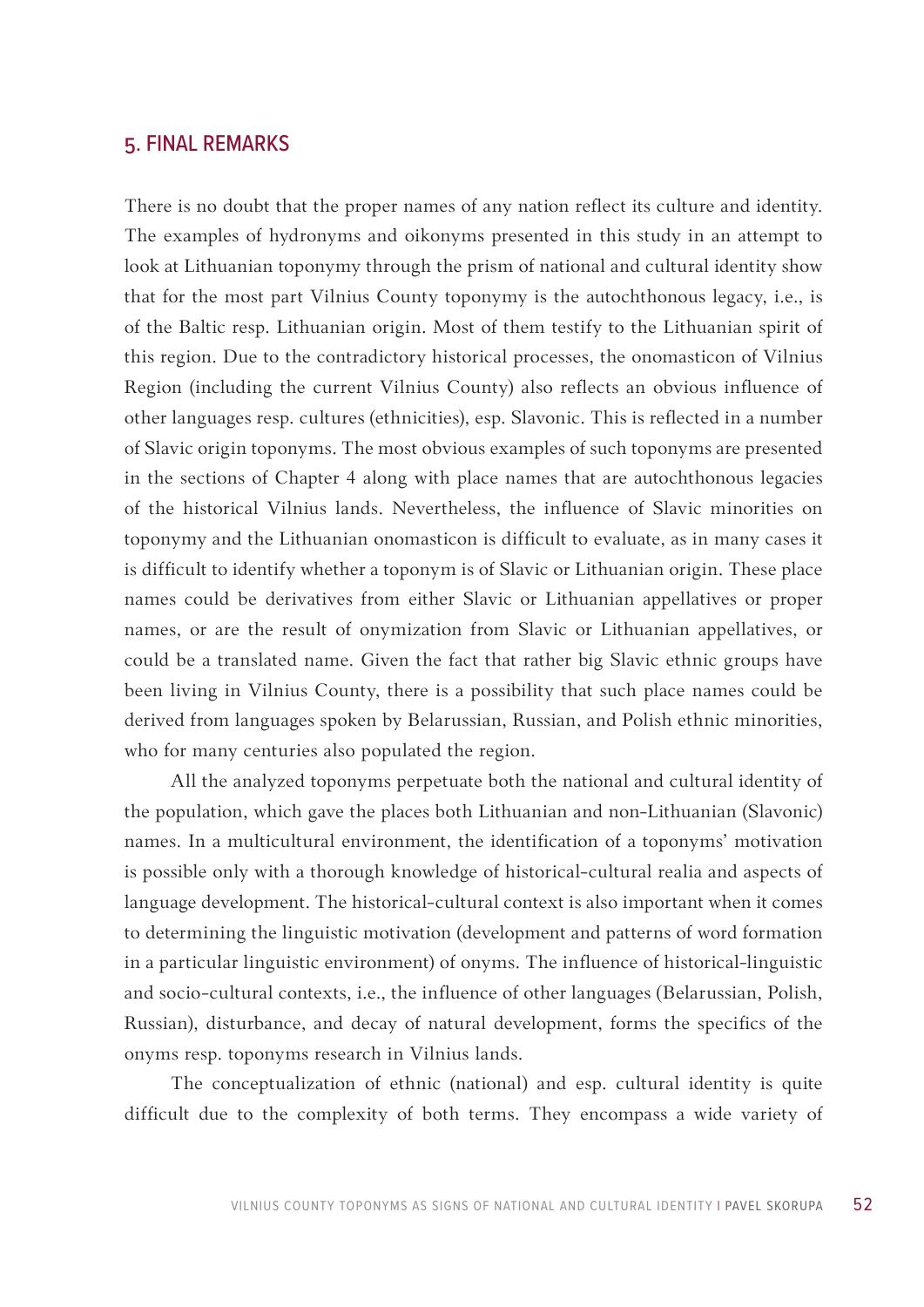### FINAL REMARKS

additional meanings and notions that are researched by different disciplines. The concepts of ethnic and cultural identity seem to overlap, as it is impossible to define a nation (ethnos) without mentioning the cultural factors shaping its identity. After all, each group of people, who attribute themselves to a certain nation, has their own, indigenous culture. Both ethnic and cultural identities are formed by the difference from other nations and cultures based on the "we-they" opposition, which promotes a sense of belonging to one's own nation/culture. Among the identity-forming factors are common origin, language, state, customs and traditions, material culture, cultural values, ideas about the "homeland", true faith, etc. These factors are always related to local contexts and are defined historically.

Language is not only a means of communication but also an instrument to conceptualize the world, name objects, and phenomena, give them meaning, and associate them with the material and spiritual life of a nation through word-evoked images. The national narrative expressed in and by language occupies a special place in every culture and is related both to the nation's territories and to its history. Toponyms (like all onyms) are an integral part of any language. This means that they are an integral part of national and cultural identity, as they perform not only the referential function but also convey the cognitive, emotional, cultural, and social dimension of the place they name. They reflect both personal and collective identity. The analysis of the toponym motivating concepts helps to reveal both the geographical peculiarities and historical-cultural realia of a certain region. Therefore, toponyms have not only cultural value but are an important linguistic identity-forming factor.

The importance of language as a factor forming the ethnic and cultural narrative is revealed through the analysis of the present-day Vilnius County toponyms. The research based on both the traditional and modern (Cognitive) Onomastics theories and methods reveals the complexity of the semantic substrate in the toponymy of the region, which is affected by language interactions resp. contacts due to the cultural periphery and long-term multilingualism of the population. Ethnicity-related subjects are clearly expressed in the oldest proper names – hydronyms, which convey information about the natural and topographic relief features, flora, and fauna of this land. The features of cultural identity are reflected in both oikonyms and hydronyms, which unite Lithuania's past and present, reveal certain aspects of the faith of the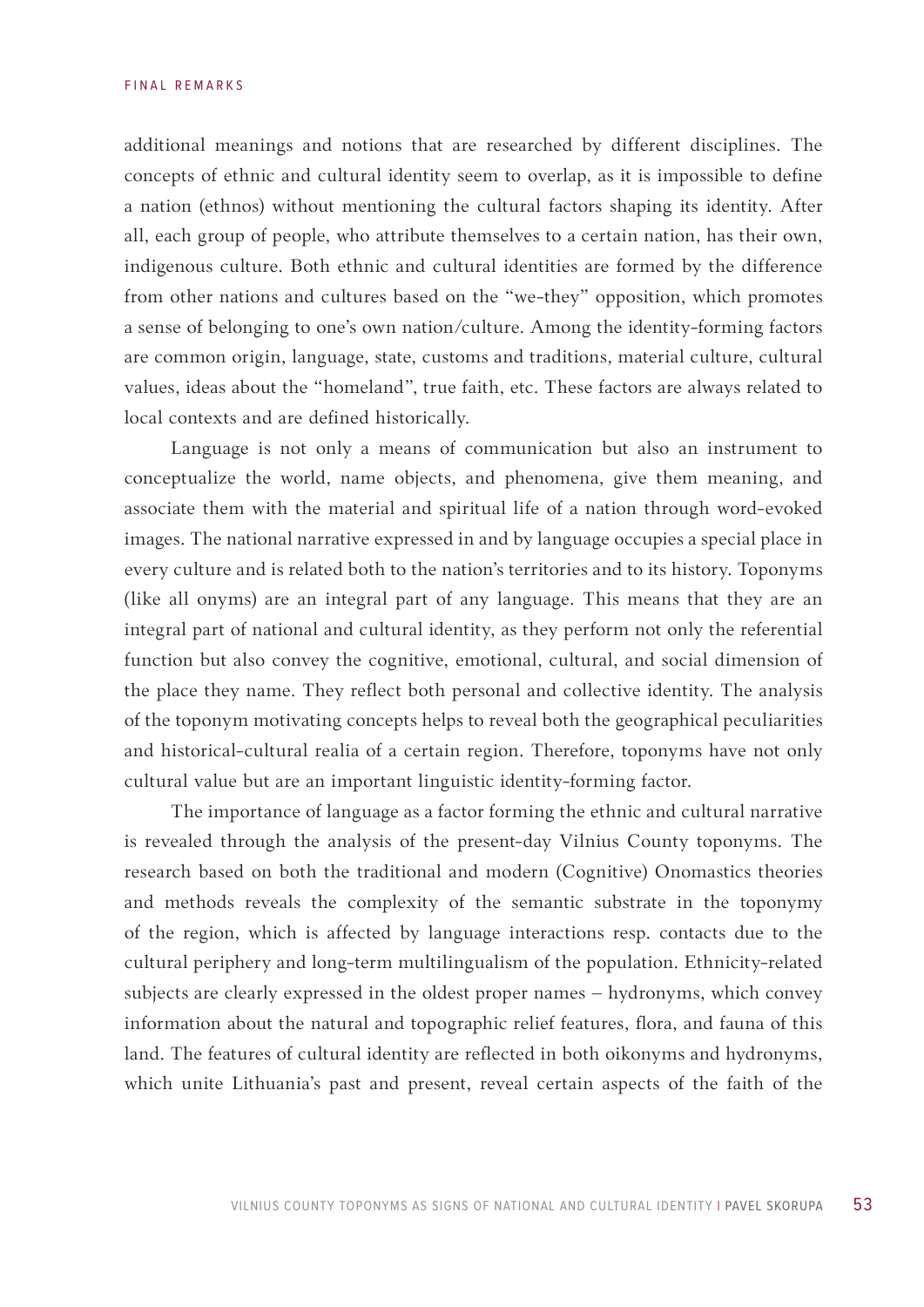ancient Balts and modern Lithuania, the historical development of the country, and perpetuate crafts and professions, people, etc.

In addition, the analysis of the selected toponyms demonstrates the influence of Slavonic languages on the Lithuanian onomasticon, as toponyms of Slavic origin (although a very small number) are also rather deeply rooted in Lithuanian toponymy and are functioning in the Vilnius County at the official level. Therefore, we are convinced that the analysis of toponyms or other names that have emerged in historically and culturally peripheral-problematic areas is likely to open up the possibility of a different approach to ethnicity, nationality, and cultural self-understanding.

It is obvious that the selected toponyms of the present-day Vilnius County not only perform a referential function. Through their semantics and meanings encoded in them, toponyms convey the cognitive, emotional, cultural, and social dimensions of the places they denominate, i.e., they convey a wealth of information about the nature, history, culture, and people of a given area.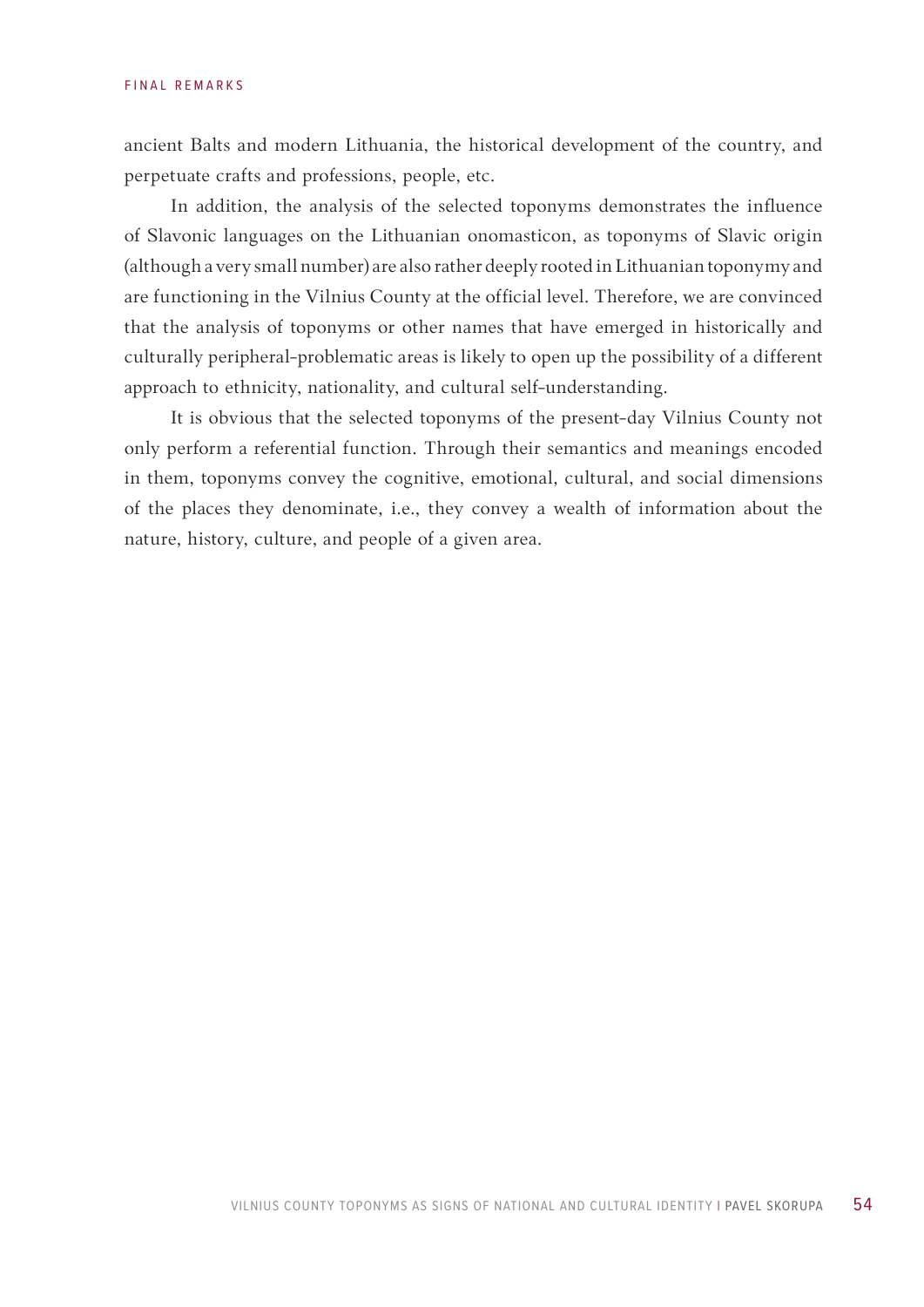# **CONCLUSIONS**

- 1. The concepts of ethnic (national) and esp. cultural identity are very complex, as they encompass a wide variety of additional meanings and notions. It is impossible to define a nation (ethnos) without mentioning the cultural factors shaping ethnic identity. Both ethnic and cultural identity is formed by the difference from other nations and is both shaped based on the local contexts and historically defined identity-forming factors, such as common origin, language, state, customs and traditions, material culture, cultural values, ideas about the "homeland", true faith, etc.
- 2. Language, which is a means of communication, is also the instrument of world conceptualization through the naming of objects and phenomena and giving them meaning by associating them with the material and spiritual life of a nation through word-evoked images. The national narrative expressed in and by language occupies a special place in every culture and is related both to the nation's territories and to its history. Like any other onym, a toponym is an integral part of any language and through language place names become an integral part of national and cultural identity. They perform the referential function and convey the cognitive, emotional, cultural, and social dimension of the place, reflecting reflect both personal and collective identity. The analysis of the toponym motivating concepts helps to reveal both the geographical peculiarities and historical-cultural realia of a region and serves as an important linguistic identity-forming factor.
- 3. The research based on both the traditional and modern (Cognitive) Onomastics theories and methods reveals the complexity of the semantic substrate of the presentday Vilnius County officially functioning toponyms. The features of ethnic and cultural identity are expressed in several toponyms resp. hydronyms and oikonyms of more or less clear etymology, semantics, and motivation. The analysis has also shown that the toponymy of the region is affected by language contacts due to the cultural periphery and the long-term multilingualism of the population.
- 4. The features of ethnic resp. national and cultural identity is reflected by the following semantic categories of both oikonyms and hydronyms:
	- 1) toponyms reflecting topographical relief features, i.e., hydronyms and oikonyms that conceptualize the region's terrain, include a relatively small number of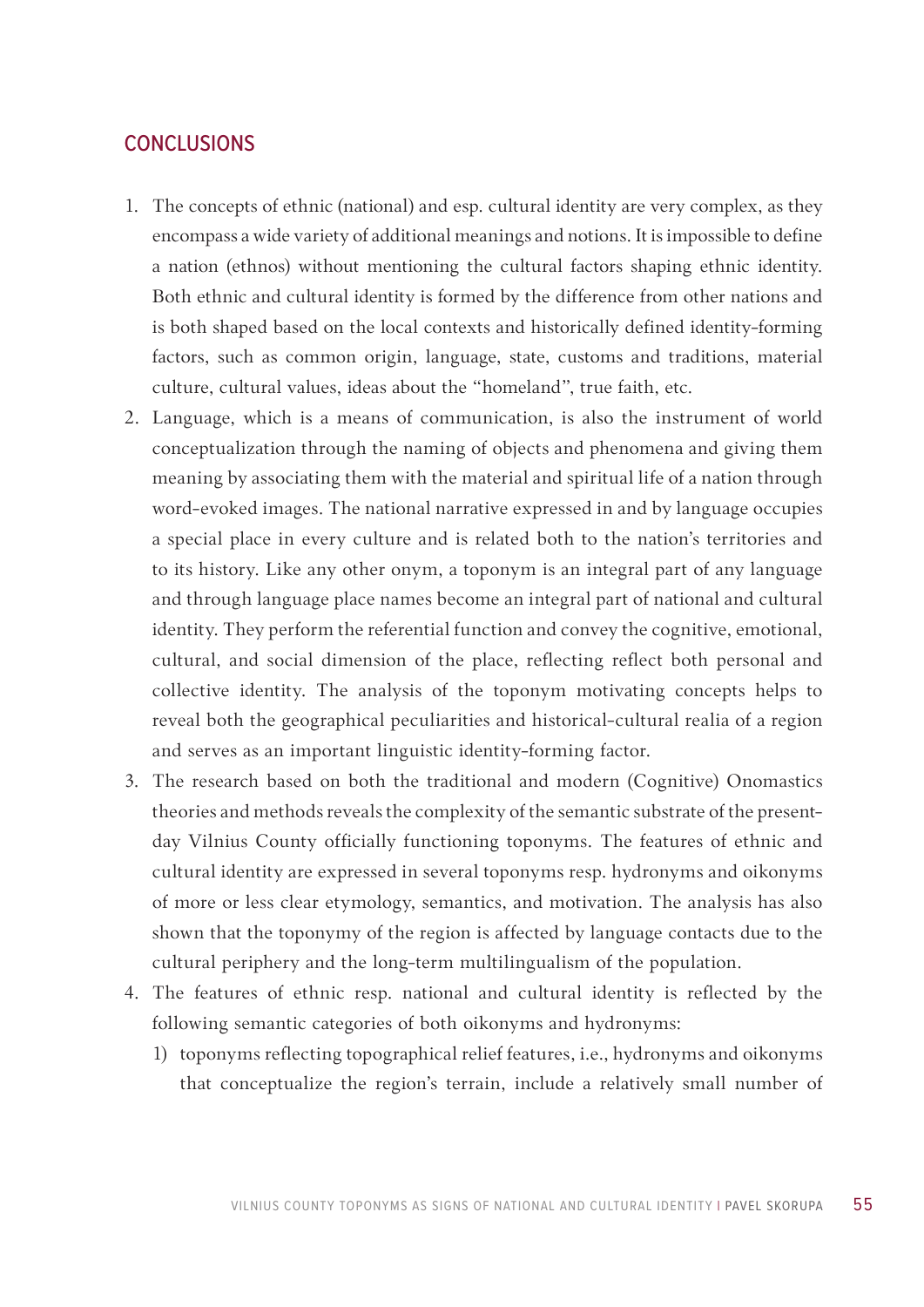hydronyms (only 25 limnonyms out of the total number of 718 lake names, and 14 potamonyms out of 362 river names) and oikonyms (51 out of 3900 settlement names);

- 2) toponyms reflecting flora, i.e., toponyms motivated by tree, terrestrial and aquatic plants species, as well as those motivated by forest type, include the total of 58 oikonyms, 7 limnonyms, 14 potamonyms now functioning in Vilnius County with only several examples presented in this study;
- 3) toponyms reflecting fauna, i.e., toponyms motivated by the animal, bird, and fish species typical to the region and Lithuania in general, include the total of 16 potamonyms and 45 limnonyms of clear etymology, which are transpositions of relevant animal, bird, and fish species names into names of water bodies, which could be considered the conceptualization of fauna typical of the region;
- 4) toponyms reflecting cultural realia, which may have had symbolic meanings that reflected people's beliefs, include only 5 potamonyms and 11 limnonyms of more or less clear etymology in the overall corpus of 362 river names and 718 lake names;
- 5) toponyms reflecting nation's historical facts and circumstances, i.e., toponyms motivated by settlement types, recency of the settlement, purpose of the named object (economic activities and industrial facilities), are historically and economically coloured toponyms observed mainly in the class of oikonyms and include 42 settlement names in the corpus of 3900 oikonyms;
- 6) toponyms reflecting people are observed in the class of oikonyms (570 names of clear semantics and motivation identified in the corpus of 3900 currently functioning oikonyms) and are motivated by the concept of possessivity and are metonymic transpositions of personal names of individuals or families who lived in the region.
- 5. The analysis of the selected toponyms demonstrates the influence of Slavonic languages on the toponymy of the region, as toponyms of Slavic origin (although a very small number, i.e., 150 place names or 2,92 % of the total corpus of 5126 Vilnius County toponyms) are also rather deeply rooted in the region at the official level.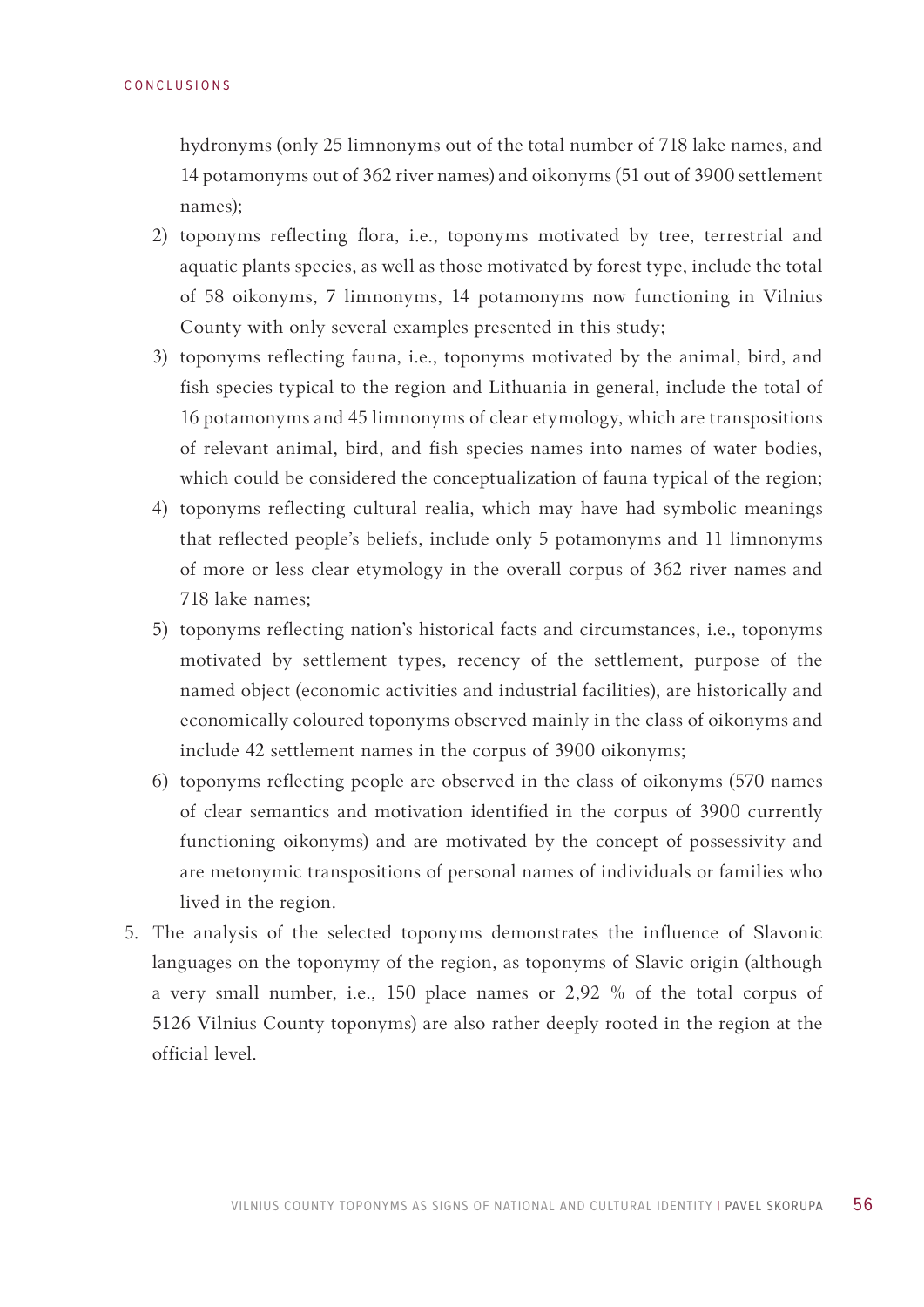# SUMMARY IN LITHUANIAN Tautinio ir kultūrinio tapatumo ženklai Vilniaus apskrities toponimijoje

Tauta, kaip atskira etninė grupė, egzistuojanti žmonijos istorijoje, yra kompleksinis ir pastovus socialinis darinys, kurio vidaus saitai, tokie kaip bendra teritorija, kalba, elgsenos ypatumai, papročiai, religija, savęs suvokimas ir kt., formavosi per amžius. Tautos istorija ir kasdienės vertybės, puoselėjamos bendruomenės, atlieka svarbų vaidmenį formuojant jos narių etninį (tautinį) tapatumą. Kiekviena tauta, arba etninė bendruomenė, palieka savo istorijoje įvairaus pobūdžio reliktus, liudijimus ir simbolius. Tokiais liudijimais (ir net simboliais) drąsiai galima laikyti toponimus, kurie yra neatsiejama individo gyvenimo ir tautos istorijos dalis, o kartu ir reikšmingas tapatumo komponentas, atskleidžiantis žmogaus kilmę ir gyvenamąją vietą. Nors vietovardžių, kaip ir viso vardyno, studijos pirmiausia yra kalbos tyrimo objektas, šie tyrimai siejasi ir su kitomis mokslo disciplinomis, tokiomis kaip kognityvinė lingvistika, antropologija, istorija ir t. t.

Etninio (tautinio), ypač kultūrinio, tapatumo sąvokų konceptualizavimas yra gana sudėtingas procesas dėl kiekvienos iš jų įvairiapusiškumo / įvairiaaspektiškumo. Abi sąvokos apima didelę reikšmių įvairovę, kurią tyrinėja įvairios mokslo disciplinos. Atrodo, kad etninio (tautinio) ir kultūrinio tapatumo sampratos iš dalies sutampa, nes neįmanoma apibrėžti tautos (etnoso) neminint kultūrinį etninį (tautinį) tapatumą formuojančių veiksnių, būdingų kiekvienai bendruomenei. Juk bet kuriai žmonių grupei būdinga savita kultūra ir tos kultūros charakteristika. Tarp tapatumą formuojančių veiksnių išskirtini šie: bendra kilmė, kalba, valstybė, papročiai ir tradicijos, materialioji kultūra ir kultūrinės vertybės, idėjos apie "gimtąjį kraštą", tikėjimą ir pan. Šie veiksniai visada yra susiję su vietos kontekstu ir apibrėžti istoriškai.

Kalba yra ne tik bendravimo priemonė, bet ir pasaulio konceptualizacijos priemonė, įvardijanti daiktus ir reiškinius, suteikianti jiems reikšmę, per žodžius sužadinanti asociacijas ir vaizdinius, siejanti juos su materialiniu ir dvasiniu tautos gyvenimu. Kalba išreiškiamas tautinis naratyvas užima ypatingą vietą kiekvienoje kultūroje ir yra susijęs tiek su tautos gyvenamąja teritorija, tiek su jos istorija. Toponimai (kaip ir visi vardai) yra neatsiejama kiekvienos kalbos dalis. Taigi, jie yra sudedamoji tautinio ir kultūrinio tapatumo dalis, nes ne tik atlieka referencinę funkciją, bet ir perteikia kognityvinį, emocinį, kultūrinį ir visuomeninį įvardijamų vietų vardų aspektą.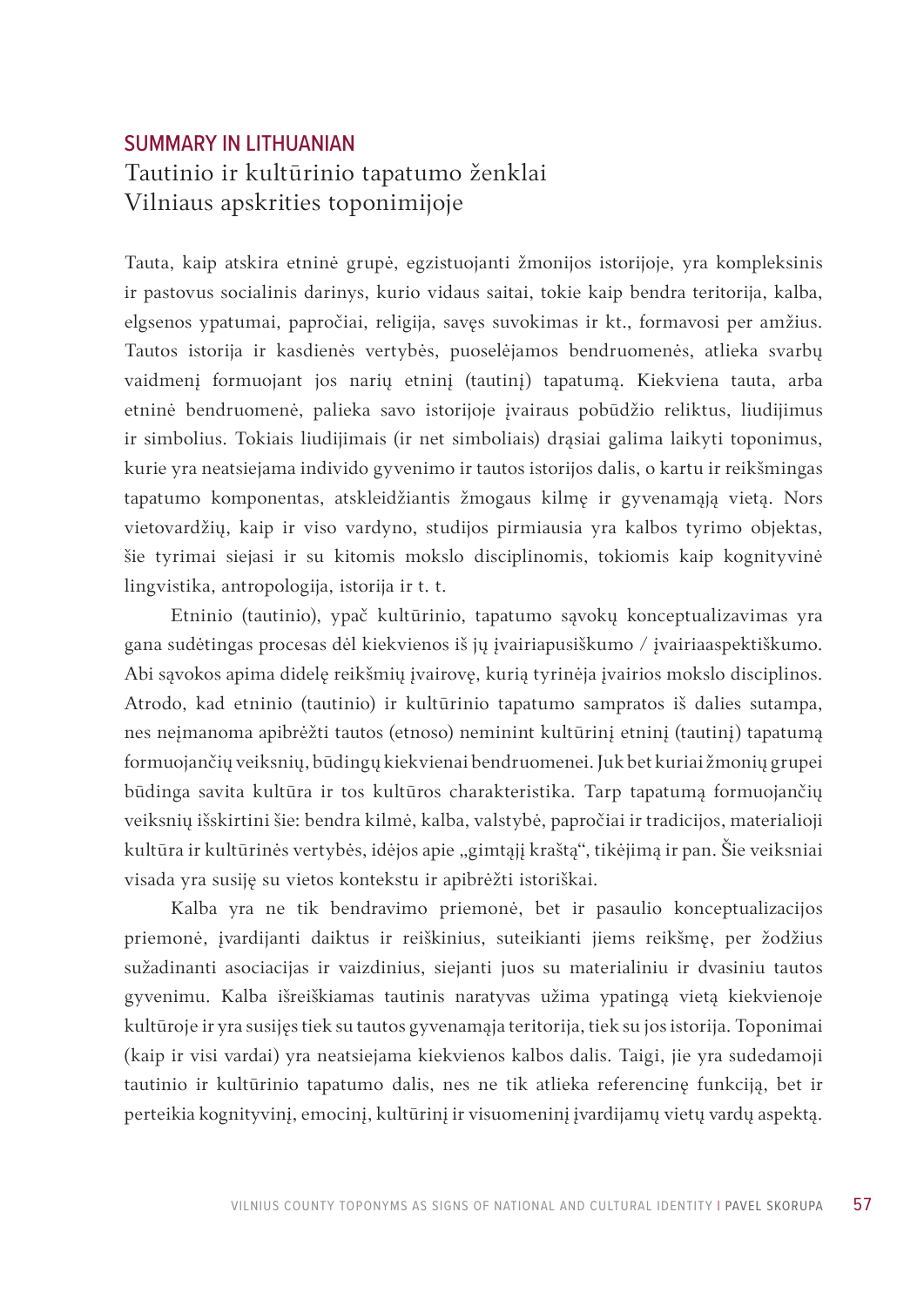Vietovardžius motyvavusių konceptų analizė padeda atskleisti ne tik geografinius tam tikro regiono ypatumus, bet ir istorinius-kultūrinius dalykus, todėl toponimai turi ne vien kultūrinę vertę, – jie yra svarbus kalbinis tapatumą formuojantis elementas.

Kalbos, kaip etninį ir kultūrinį naratyvą formuojančio veiksnio, svarbą atskleidžia išskirtų dabartinės Vilniaus apskrities toponimų analizė. Per 2018−2020 m. buvo surinkti 5 126 dabartinėje Vilniaus apskrityje šiuo metu funkcionuojantys toponimai: 3 900 gyvenamųjų vietų (didmiesčių, miestelių, kaimų, geležinkelio stočių su gyvenvietėmis) vardai, 718 ežerų vardų, 362 upių ir upelių vardai, 146 tvenkinių vardai. Šioje mokslo studijoje analizuojami toponimai – tai tik maža vietovardžių dalis, kuri, manytina, geriausiai atspindi pagrindinį šio leidinio tikslą ir iškeltus uždavinius, bandant pademonstruoti, kad iš toponimų galima "perskaityti" juose "užkoduotas" tautines (etnines) ir kultūrines reikšmes. Likusi surinktų vietų vardų dalis – būsimosios disertacijos, straipsnių ir kitų autoriaus tyrimų objektas.

Tyrimas, pagrįstas tiek tradicine, tiek šiuolaikine (kognityvine) onomastikos teorija ir metodais, atskleidžia regiono toponimijos semantinio substrato sudėtingumą, kuriam dėl kultūrinės periferijos ir gyventojų ilgalaikės daugiakalbystės situacijos įtakos turėjo kalbų sąveika (kontaktai). Etniniai dalykai yra aiškiai išreikšti seniausiuose tikriniuose varduose – hidronimuose, kurie atskleidžia šio krašto reljefo ypatybes, būdingą florą ir fauną, pavyzdžiui, ežerų vardai *Kenavas*, *Luknà*, *Luknẽlis* ir kt., upių vardai *Asiklė*, *Béržė*, *Mažóji Kenà* ir kt. Kultūrinio tapatumo bruožus atspindi tiek vandenvardžiai, tiek gyvenamųjų vietų vardai, kurie jungia Lietuvos praeitį ir dabartį, bylodami apie senovės baltų ir šiuolaikinės Lietuvos tikėjimą, pavyzdžiui, upėvardžiai *Báltupis* (*Cedronas*), *Koplyčianka*, *Kaukysa*, gyvenviečių vardai *Slabada*, *Slabadiškė* atskleidžia istorinę šalies raidą, *Kanikai*, *Mẽdininkai*, *Tartõkas* įamžina amatus ir profesijas. Be to, pasirinktų vietovardžių analizė parodo kitų kalbų (ypač slavų) įtaką lietuvių onomastikai, nes randama nemažai nelietuviškų vietovardžių ar lietuvių (baltų) kilmės vietovardžių, slaviškų priesagų vedinių. Taip pat Vilniaus krašto toponimuose yra aptinkamas seniausias kalbinis substratas (ypač hidronimijoje), liudijantis gilią šių žemių praeitį ir tautų (kultūrų) migraciją. Taigi, tikėtina, kad, nagrinėjant istoriškai ir kultūriškai periferinėse-probleminėse teritorijose susidariusius toponimus (hidronimus, oikonimus ar kitus vietų vardus), rasis ir kitokio požiūrio į etniškumą, tautiškumą ir kultūrinį savęs supratimą galimybių.

Etninį resp. tautinį ir kultūrinį tapatumą atspindi šios semantinės oikonimų ir hidronimų kategorijos: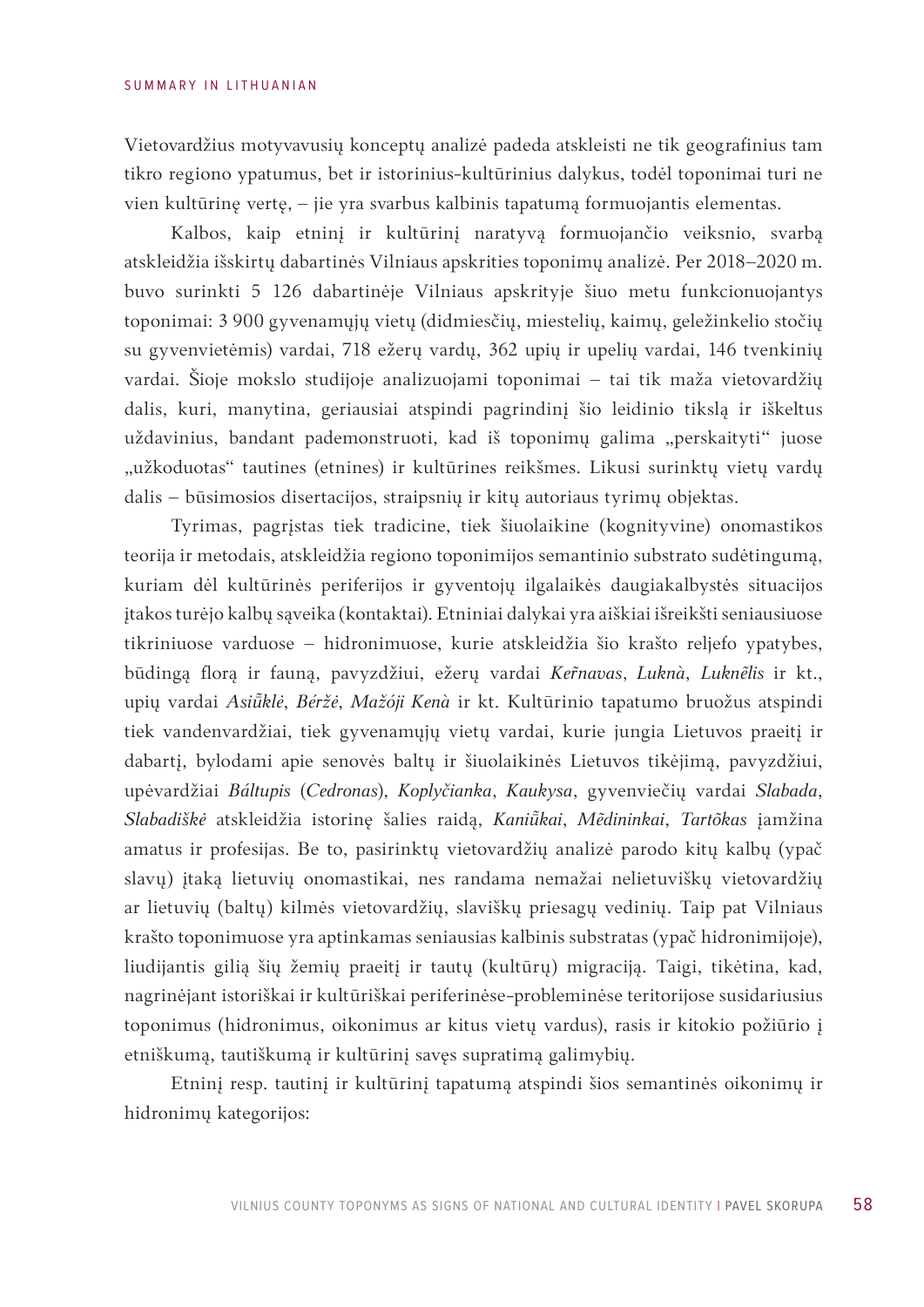- 1) topografinius reljefo ypatumus atspindintys toponimai, t. y. regiono reljefą apibūdinantys hidronimai ir oikonimai, kurie apima palyginti nedaug hidronimų (tik 25 iš 718 ežerėvardžių ir 14 iš 362 upėvardžių) ir oikonimų (51 iš 3 900 gyvenviečių vardų);
- 2) florą atspindintys vietovardžiai, t. y. medžių, sausumos ir vandens augalų rūšimis motyvuoti vietovardžiai, taip pat miško tipo motyvuoti vietovardžiai apima iš viso 58 oikonimus, 7 limnonimus ir 14 potamonimų (šiame darbe analizuojami tik keli šios kategorijos pavyzdžiai);
- 3) fauną atspindintys toponimai, t. y. regionui ir Lietuvai būdingi gyvūnų, paukščių ir žuvų rūšių motyvuoti toponimai, iš viso apima 16 potamonimų ir 45 limnonimus, kurie yra atitinkamų gyvūnų, paukščių ir žuvų rūšių pavadinimų transpozicijos į vandens telkinių vardus, juos būtų galima laikyti regionui būdingos faunos konceptualizavimu;
- 4) kultūrines realijas atspindintys toponimai, galėję turėti simbolines, žmonių įsitikinimus ir pasaulėžiūrą atspindinčias reikšmes, apima tik 5 potamonimus ir 11 aiškios etimologijos limnonimų iš visų 362 upių ir 718 ežerų vardų;
- 5) toponimai, atspindintys tautos istorinius faktus ir aplinkybes, t. y. vietovardžiai, motyvuoti gyvenviečių tipais, gyvenvietės naujumu, įvardijamo objekto paskirtimi (ūkine veikla ir pramonės objektais), yra istoriškai ir ekonomiškai nuspalvinti vietovardžiai, dažniausiai stebimi oikonimų klasėje ir apima 42 gyvenviečių pavadinimus 3 900 oikonimų korpuse;
- 6) žmones atspindintys toponimai apima 570 aiškios semantikos ir motyvacijos gyvenviečių pavadinimus iš visų 3 900 oikonimų ir yra motyvuoti posesyvumo samprata, jie yra metoniminiai asmenų ar šeimų, gyvenusių regione, asmenvardžių perkėlimai į gyvenviečių vardus.

Atrinktų toponimų analizė parodė slavų kalbų įtaką regiono toponimijai. Tyrimo metu buvo aptikta labai nedaug slavų kilmės vietovardžių (150 vietovardžių, arba 2,92 % visų 5 126 Vilniaus apskrities toponimų), giliai įsišaknijusių regione oficialiajame lygmenyje.

Akivaizdu, kad pasirinkti tirti dabartinės Vilniaus apskrities vietovardžiai ne tik atlieka referencinę funkciją. Savo užkoduotomis reikšmėmis toponimai perteikia pažintinius (kognityvinius), emocinius, kultūrinius ir socialinius įvardijamų vietų aspektus, t. y. suteikia daug informacijos apie tam tikros vietovės gamtą, istoriją, kultūrą ir žmones.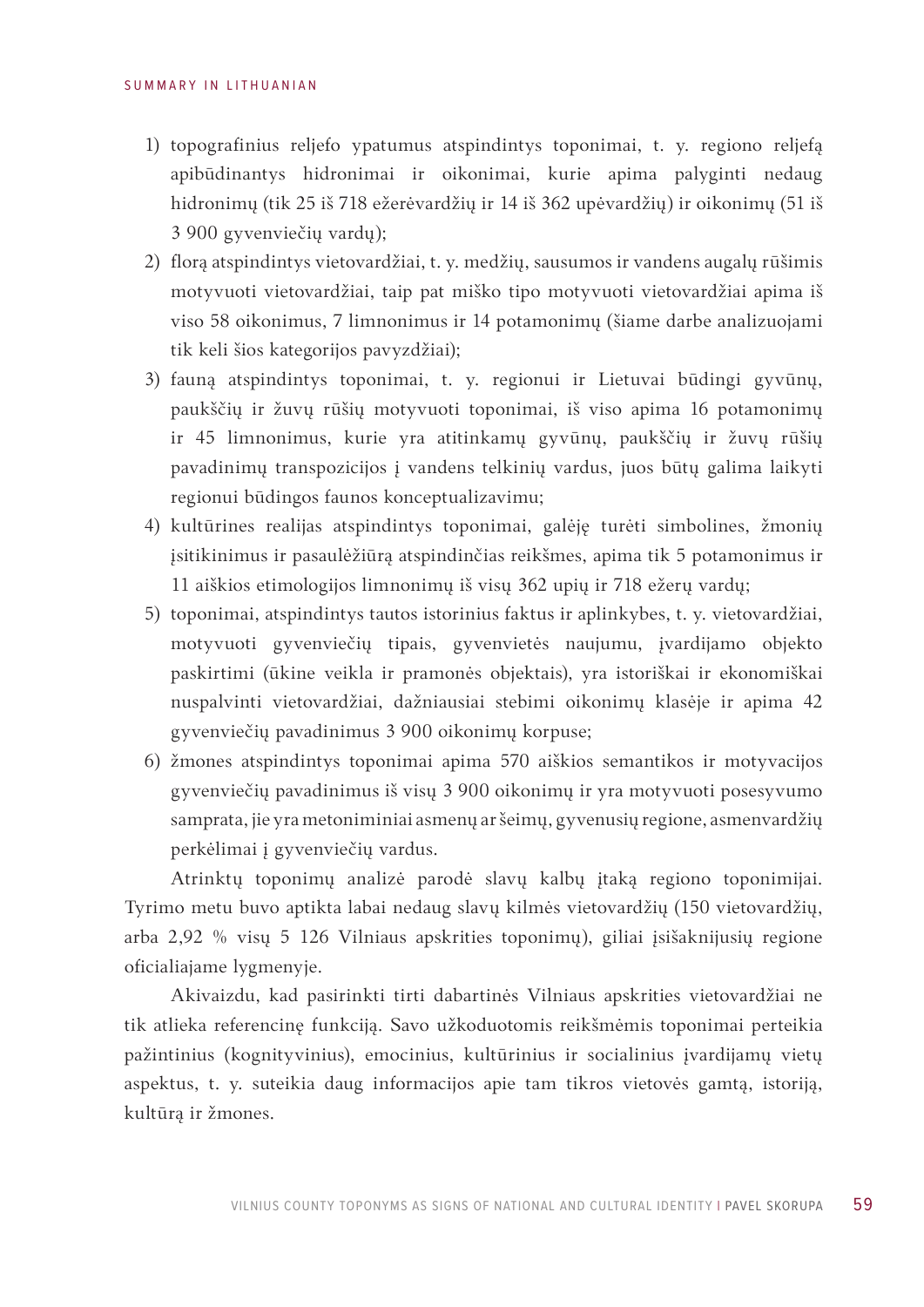## TOPONYM SOURCES

- GI1905 Goshkevic[h Iosif I. 1905: Гошкевич Iосиф I.](https://rusneb.ru/catalog/000199_000009_003727513/) *Виленская губернiя. Полный списокъ населенныхъ мѣстъ со статистическими данными о [каждомъ поселенiи](http://ezerai.vilnius21.lt/)*, [Вильна: Г](http://ezerai.vilnius21.lt/)убернская Типографiя. Available at:
- https://rusneb.ru/catalog/000199\_00000[9\\_003727513/.](https://www.geoportal.lt/geoportal/)
- GK *[Gamtos katalogas](https://www.geoportal.lt/geoportal/). Lietuvos vandens telkiniai*. Available at: http://ezerai.vilnius21.lt/.
- GP *Geoportal.lt*: Lietuvos erdvinės informacijos portalas. Available at: https://www. geoportal.lt/geoportal/.
- GSD1974 Centrinė statistiko[s valdyba prie Lietuvos TSR ministrų tarybos 1974:](https://knyga.lietuvai.lt/w/images/7/79/Lietuvos_gyventojų_surašymas_1959_ir_1970.pdf) *Lietuvos [TSR kaimo gyvenamosios vie](https://knyga.lietuvai.lt/w/images/7/79/Lietuvos_gyventojų_surašymas_1959_ir_1970.pdf)tovės 1959 ir 1970 metais (Visasąjunginių gyventojų surašymo duomenys)*, Vilnius. Available at:

https://knyga.lietuvai.lt/w/images/7/79/Lietuvos\_gyventojų\_surašymas\_1959\_ir\_1970.pdf.

- IVDB Lietuvių kalbos instituto lietuvių kalbos išteklių informacinė sistema "E. kalba": Istorin[ių vietovardžių duomenų bazė \(](https://ekalba.lt/Istoriniai_vietovardziai)*The Institute of the Lithuanian Language Informational System of the Lithuanian Language Resources*: *The Historical Place Names Database*). Available at: https://ekalba.lt/Istoriniai\_vietovardziai.
- KA1861 Korevo Anton K. 1861: [Корево Антон К.](https://www.prlib.ru/item/426806) *Матерiалы для географiи и статистики Россiи, собранные офицерами генералного штаба. Виленская губернiя*, Санкт-Петербургъ: типографiя Iосафата Оргизко. Available at: https://www.prlib. ru/item/426806.
- KG[S1903 Ковенский Губернский Статистический комитет 1903:](http://book-olds.ru/BookLibrary/17000-Kovenskaya-gub/1902.-Spisok-naselennyih-mest-Kovenskoy-gubernii-na-1902-god.html) *Алфавитный [списокъ населённыхъ мѣстъ Ковенской губернiи на 1](http://book-olds.ru/BookLibrary/17000-Kovenskaya-gub/1902.-Spisok-naselennyih-mest-Kovenskoy-gubernii-na-1902-god.html)902 год*, Ковна: Типографiя Губернского Правленiя. Available at:
- http://book-olds.ru/BookLibrary/17000-Kovenskaya-gub/1902.-Spisok-naselennyih-mest-Kovenskoy-gubernii-na-1902-god.html.
- LKIVK Lietuvių kalbos instituto Vardyno skyriaus vietovardžių, surinktų iš gyvosios kalbos, kartoteka (*The Catalogue of Lithuanian Place Names Written from the Living Language of the Research Center of Baltic Languages and Onomastics at the Institute of the Lithuanian Language*).
- LVGDB Lietuvių kalbos instituto lietuvių kalbos išteklių informacinė sistema "E. kalba": Lietuvos vietovardžių geoinformacinė duomenų bazė (*[The Institute of the Lithuanian](https://ekalba.lt/lietuvos-vietovardziu-geoinformacine-duomenu-baze)  [Language Informational](https://ekalba.lt/lietuvos-vietovardziu-geoinformacine-duomenu-baze) System of the Lithuanian Language Resources*: *Geoinformational Database of Lithuania's Place Names*[\). Available at: https:/](https://mapire.eu/en/map/russia-1872/)/ekalba.lt/lietuvosvietovardziu-geoinformacine-duomenu-baze.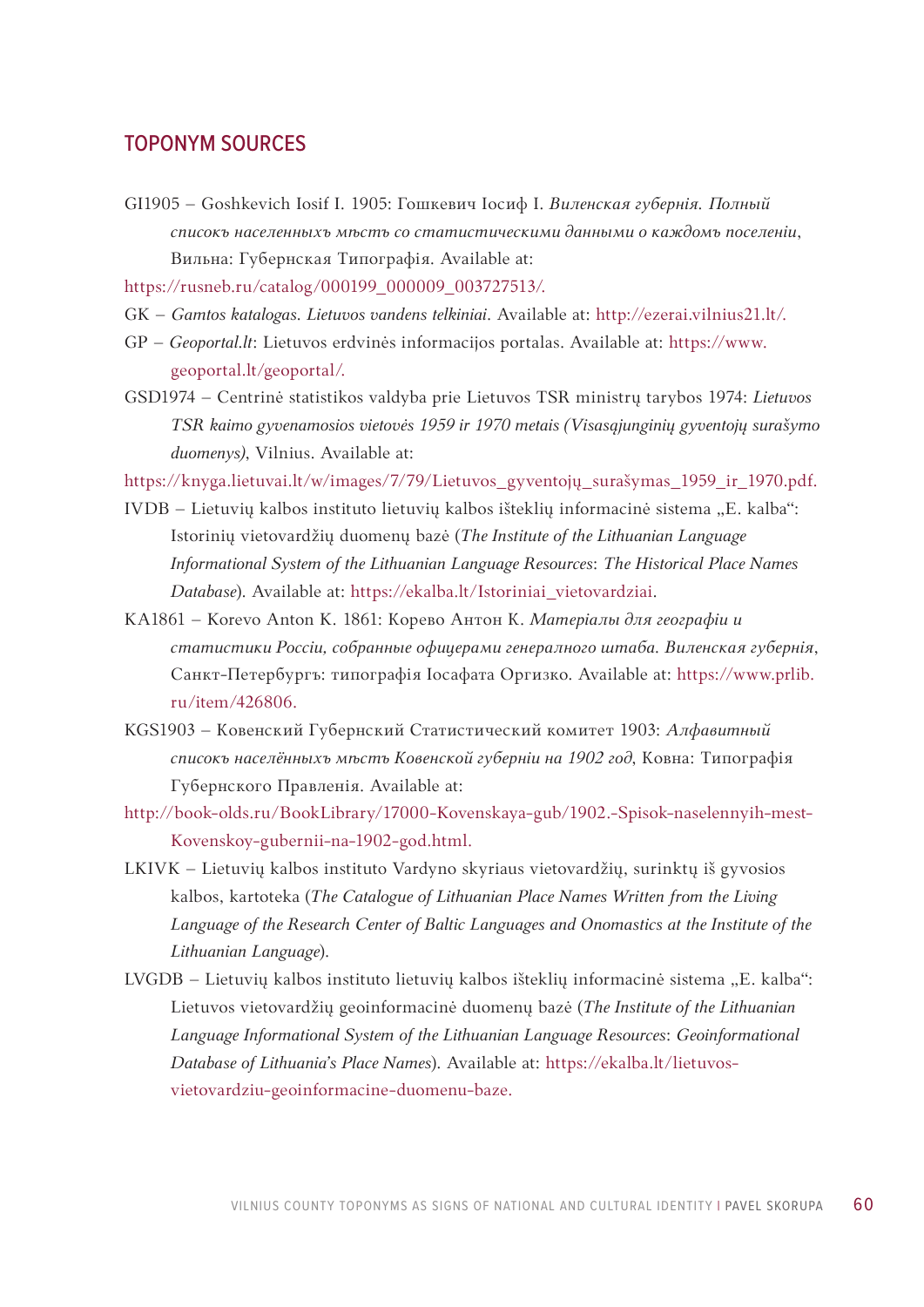### TOPONYM SOURCES

- REM1872 Russian Empire 1872 Map. MAPIRE Historical Maps Online. Availa[ble at:](https://uetk.am.lt)  [https://map](https://uetk.am.lt)ire.eu/en/map/russia-1872/.
- UETK Lietuvos upių, ežerų ir tvenkinių kadastras (*[The Rivers, Lake](https://www.geoportal.lt)s, and Ponds Cadaster of the Republic of Lithuania*). Available at: https://uet[k.am.lt.](https://www.elektrenai.lt/)
- [Vilnius County Map](https://www.elektrenai.lt/)s Map of the Republic of Lithuania. Available [at: https://www.](http://www.salcininkai.lt/) [geoportal.lt](http://www.salcininkai.lt/).

Vilnius County Municipalities' websites:

Ele[ktrėnai Municipality web sit](https://www.sirvintos.lt/lt)e at: https://www.elektrenai.lt/.

Šalčininkai D[istrict Municipality web site at: http](http://www.svencionys.lt/lit/I_pradzia)://www.salcininkai.lt/.

Širvintos District [Municipality web site a](https://www.trakai.lt/)t: [https://www.sirvintos](http://old.trakai.lt/).lt/lt.

Švenčionys District Municipality we[b site at: http://www.sve](https://www.ukmerge.lt/)ncionys.lt/lit/I\_pradzia.

Trakai Distric[t Municipality web site](https://vilnius.lt/lt/) at: https://www.trakai.lt/; http://old.trak[ai.lt/.](https://www.vrsa.lt/)

[Ukmergė Distr](https://www.vrsa.lt/)ict Municipality web site at: https://www.ukmerge.lt/.

Vilnius City Municipality web site at: https://vilnius.lt/lt/.

Vilnius District Municipality web site at: https://www.vrsa.lt/.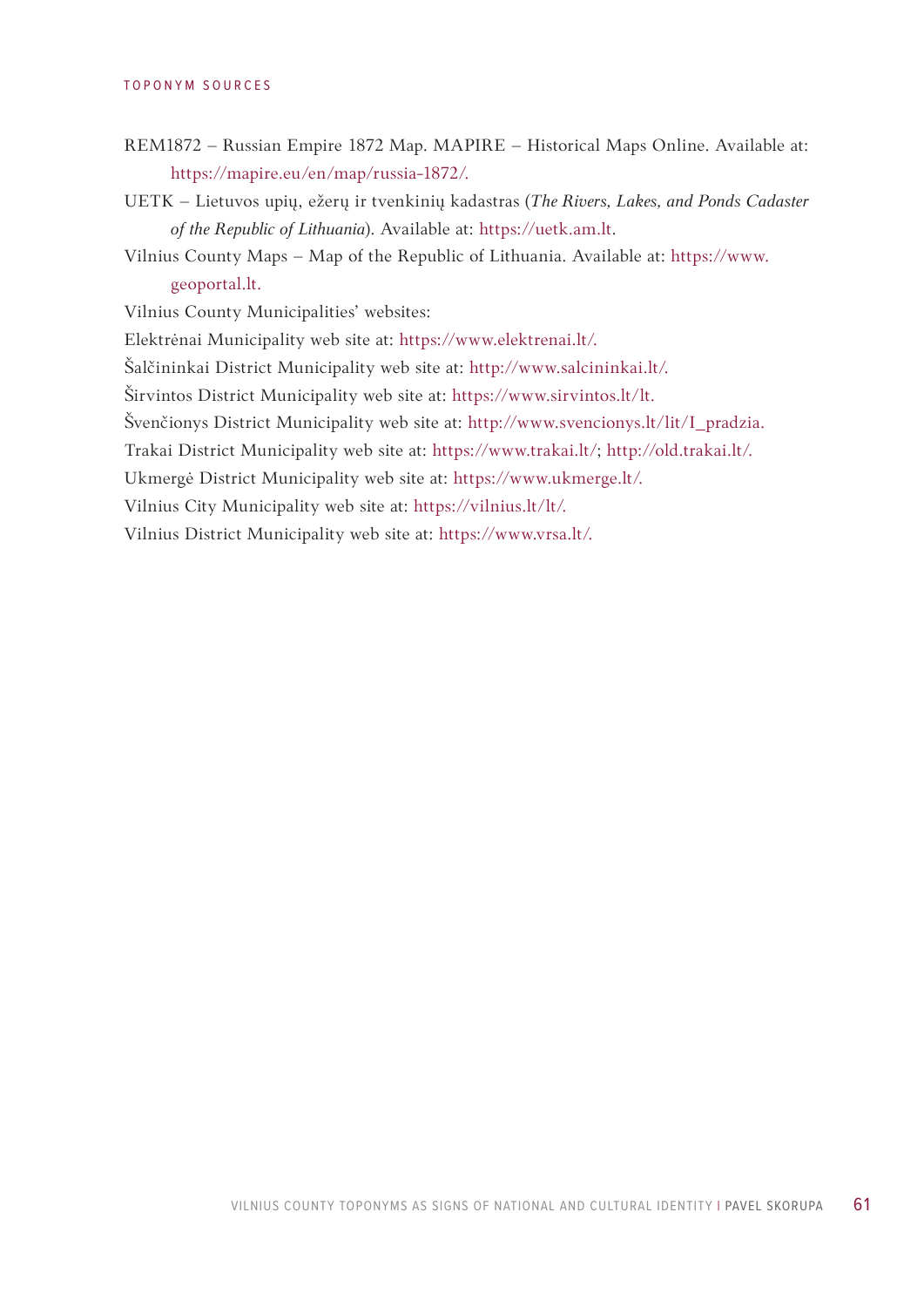Ahundova Gjulshen 2011: Ахундова Гюльшен. Психолингвистические основы функционирования тюркской топонимии (на материале географических названий Азербайджана, Дагестана и других cопредельных регионов). – *Türkologiya* 3, 45–51.

Ainiala Terhi, Saarelma Minna, Sjöblom Paula 2016: *Names in Focus. An Introduction to Finnish Onomastics*, Helsinki: Finnish Literature Society.

- Ainiala Terhi, Östman Jan-Ola (eds.) 2017: *Socio-Onomastics. The Pragmatics of Names*, Pragmatics & Beyond New Series, vol. 275, Amsterdam: John Benjamins Publishing Company.
- Alasli Malak 2019: Toponyms' contribution to identity: The case study of Rabat (Morocco). – *29th International Cartographic Conference (ICC 2019)*, 15–20 July 2019, Tokyo, Japan; *Proceedings of the International Cartographic Association*, 2: 1–7.
- Alminauskis Kazimieras 1934: *Instrukcija Lietuvos žemės vardynui surašyti*, Klaipėda: Rytas.
- Andryuc[hshenko Olga, Suyunova Gulnara, Tkachuk Sofja 2015: Th](http://indjst.org/index.php/indjst/article/view/84835)e Cognitive Aspects of the Study of Regional Onomastics. – *Indian Journal of Science and Technology* 8 (S10), 1*–*8. Available at: http://indjst.org/index.php/indjst/article/view/84835.
- Atshkasov Valeriy 1999: Ачкасов Валерий. Етническая идентичность в ситуациях общественного выбора. – *Жyрнал социологии и социальной антропологии* II(1), 45–56.
- Balode Laimute 1993: Skonio semantikos hidronimai Latvijoje. *Lietuvių kalbotyros klausimai* 32, 7–14.
- Balode Laimute 2012: Metaphoric hydronyms in Latvia. *Baltistica: Studies in Baltic [linguistics Supplement](http://www.ziemgala.lt/lt/metrastis-gimtasai-krastas/gimtasai-krastas-20161/jautis-baltu-pasaulejautoje-nuo-aukos-auksciausiems-dievams-iki-javu-dvasios)* VIII, 9–17.
- [Balsys Rimantas 2016: Jautis baltų pasaulėjautoje: nuo aukos aukščiausiems dievams iki](http://www.ziemgala.lt/lt/metrastis-gimtasai-krastas/gimtasai-krastas-20161/jautis-baltu-pasaulejautoje-nuo-aukos-auksciausiems-dievams-iki-javu-dvasios)  [javų dvasios. –](http://www.ziemgala.lt/lt/metrastis-gimtasai-krastas/gimtasai-krastas-20161/jautis-baltu-pasaulejautoje-nuo-aukos-auksciausiems-dievams-iki-javu-dvasios) *Gimtasai kraštas* 1(10), 5–12. Available at: http://www.ziemgala.lt/lt/ metrastis-gimtasai-krastas/gimtasai-krastas-20161/jautis-baltu-pasaulejautoje-nuoaukos-auksciausiems-dievams-iki-javu-dvasios.
- Bilkis Laimutis, Ragauskaitė Alma, Sviderskienė Dalia, Kačinaitė-Vrubliauskienė Dalia, Skorupa Pavel 2019: *G[rasilda Blažienė: bibliografija](http://journals.lki.lt/actalinguisticalithuanica)*, Vilnius: Lietuvių kalbos institutas.
- Bilkis Laimutis 2020a: Dėl kaimo vardo Ývoliai kilmės. *Acta Linguistica Lithuanica* 83, 178–192. Available at: http://journals.lki.lt/actalinguisticalithuanica.
- Bilkis Laimutis 2020b: Dėl kaimo vardo *Jedžiõtai* raidos ir kilmės. *Lituanistica* 66, 4(122), 275–287.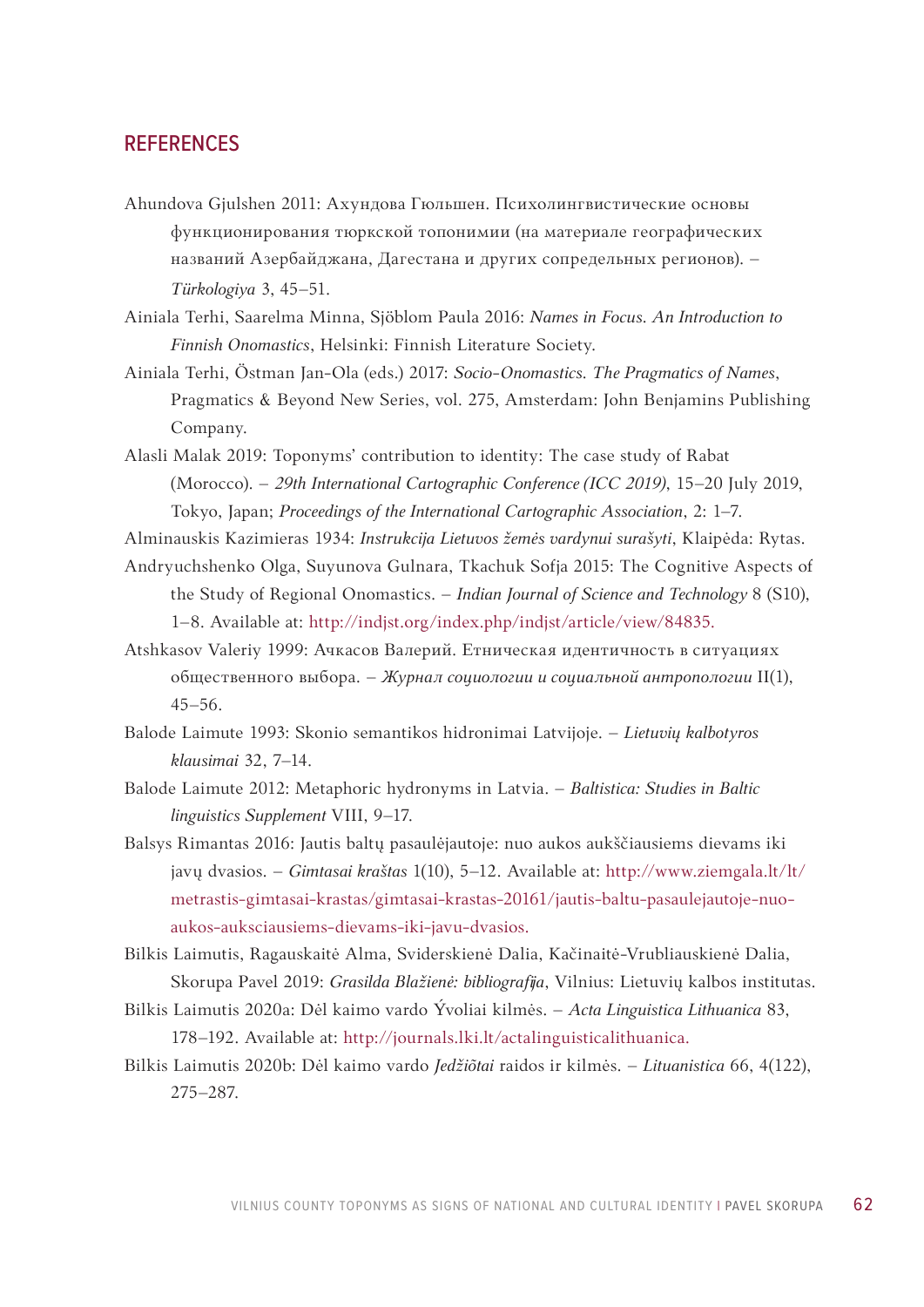### **DEFEDENCES**

- Biolik Maria 1989: Nazwy bagien, brodów i mokradeł w dorzeczu dopływów Zalewu Wiślanego. – *Onomastica* 33, 123–138.
- Biryla Mikalaj V. 1966: Бірыла Мікалай В. *Беларуская антрапанiмiя. Уласныя імёны, імёны-мянушкі, імёны па бацьку, прозвішчы*, Мінск: Навука i Технiка.
- Biryla Mikalaj V. 1969: Бірыла Мікалай В. *Беларуская антрапанiмiя.* 2: *Прозвішчы, утвораные ад апелятыўнай лексікі*, Мінск: Навука i Технiка.
- Blažienė Grasilda 2011: Блажене Г. О балтийских ойконимах Калининградской области. – *Культурное наследие Восточной Пруссии* 1: *сборник статей*, Калининград: Изд-во БФУ им. И. Канта, 78–95.
- Blažienė Grasilda 2013: Noch einmal zum Altpreußischen und zu den altpreußischen Eigennamen in den geschichtlichen Quellen des Deutschen Ordens. – *Индоевропейское язык[ознание и классическая филология](http://iling.spb.ru/comparativ/mater/tronsky2013/tronsky2013.pdf)* – *XVII: [матерялы чтений,](http://iling.spb.ru/comparativ/mater/tronsky2013/tronsky2013.pdf) посвященных памяти профессора Иосифа Моисеевича Тронского,* 24–26 июня 2013 г., Санкт-Петербург: Наука, 66–78. Available at: http://iling.spb.ru/comparativ/mater/tronsky2013/tronsky2013.pdf.
- Blažienė Grasilda 2018: Zu den russischen Personnamen in den Folianten des Deutschen Ordens. – *Индоевропейское языкознание и классическая филология-ХХII* (*[чтения](https://tronsky.iling.spb.ru/static/tronsky2018_01.pdf)  [памяти И. М. Тронского](https://tronsky.iling.spb.ru/static/tronsky2018_01.pdf)*): *материалы Международной конференции, проходившей 18–20 июня 2018 г.*, oтв. pед. Н. Н. Казанский, первый полутом, СПб.: Наука, 109–75. Available at: https://tronsky.iling.spb.ru/static/tronsky2018\_01.pdf.
- Blažienė Grasilda 2020: Блажене Г. Baltische Spuren in Ortsnamen Europas? Индоевропейское языкознание и классическая филология–*XXIV*: [материалы](https://tronsky.iling.spb.ru/static/tronsky2020_01.pdf)  [чтений, посвященных памяти профессора](https://tronsky.iling.spb.ru/static/tronsky2020_01.pdf) Иосифа Моисеевича Тронского, 22– 24 июня 2020 г., Санкт–Петербург: Институт лингвистических исследований, 443–465. Available at: https://tronsky.iling.spb.ru/static/tronsky2020\_01.pdf.
- Bölcskei Andrea 2014: Culture Dependent Toponym Types (The Concept of SETTLEMENT in Different Cultures). – *Els noms en la vida quotidiana*: Actes del XXIV Congrés Internacional d'ICOS sobre Ciѐncies Onomàstiques, Barcelona: Generalitat de Catalunya, Departament de Cultura (=Biblioteca Tѐcnica de Politica Lingüística 11), 1010–1018.
- Bourdieu Pierre 1991: *Language and Symbolic Power*, Cambridge: Polity Press.
- Brendler Silvio 2006: *Grundlagen der englischen Zunamenforschung*, Hamburg: Baar.
- Brendler Silvio 2008: *Nomematik: Identitätstheoretische Grundlagen der Namenforschung (insbesondere der Namengeschichte, Namenlexikographie, Namengeographie, Namenstatistik und Namenstheorie)*, Hamburg: Baar.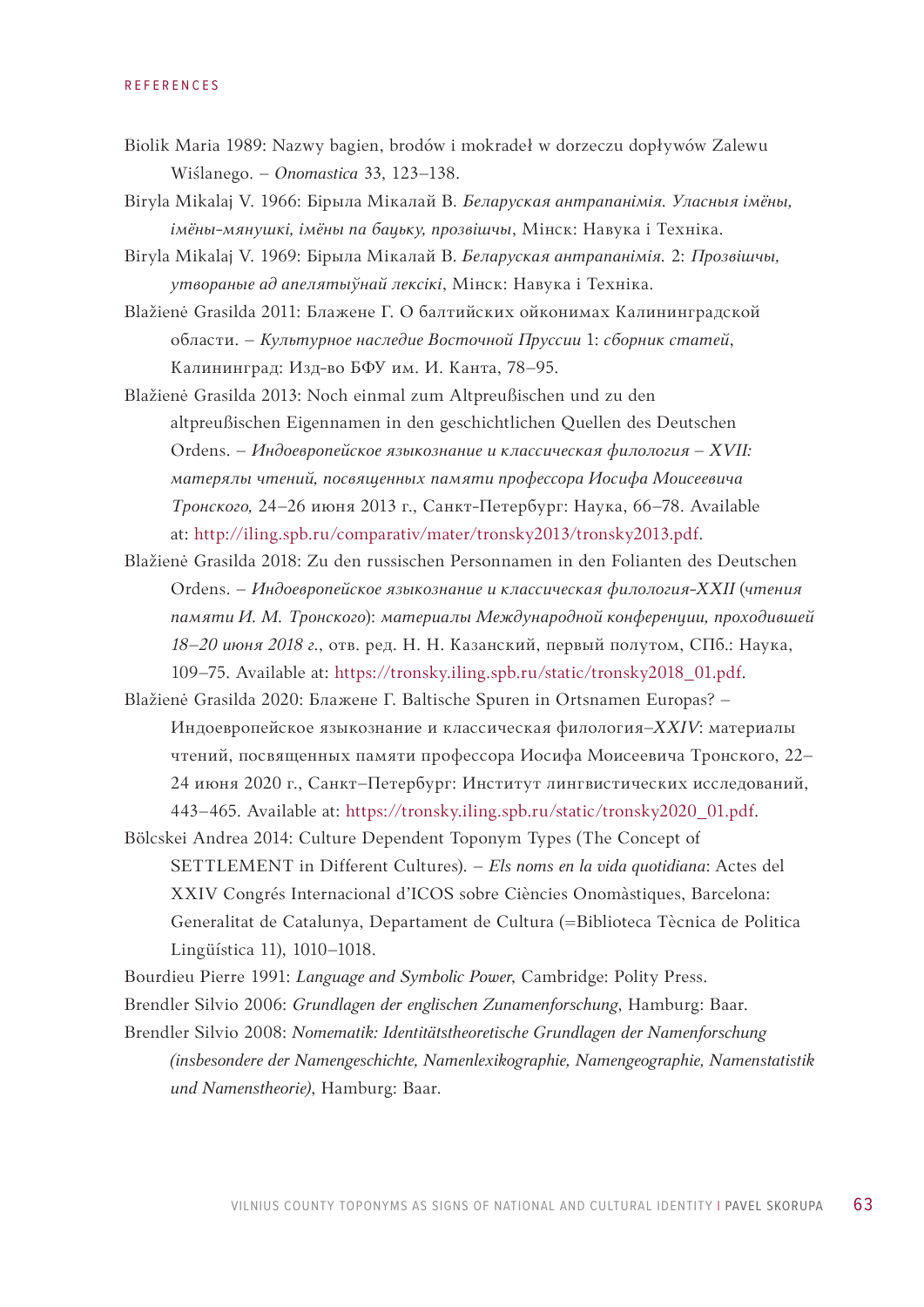Brendler Silvio 2012: Identity of Name(s) as a Crucial Problem in Name Studies, Or: Towards the Recognition of Onymic Identity as a Principal Onomastic Concept. – *Oslo Studies in Language* 4(2), 29–44.

Brendler Silvio (ed.) 2016: *Cognitive Onomastics. A Reader*, Hamburg: baar.

- Būga Kazimieras 1958: *Rinktiniai raštai* 1, Vilnius: Valstybinė politinės ir mokslinės literatūros leidykla.
- Būga Kazimieras 1959: *Rinktiniai raštai* 2, Vilnius: Valstybinė politinės ir mokslinės literatūros leidykla.
- Būga Kazimieras 1961: *Rinktiniai raštai* 3, Vilnius: Valstybinė politinės ir mokslinės literatūros leidykla.
- Bukharova Gulnur Kh., Samitova Luiza Kh., Tagirova Salima A., Davletkulova Akhmet Kh., Davletbajeva Raisa G., Usmanova Minsilu G. 2016: Color Symbolism in the Bashkir Toponymy. – *International Journal of Environmental and Science Education* 11(18), 12281–12288.
- Chaikina Yulia I., Monzikova Liudmila N., Varnikova Yevgeniya N. 2004: Чайкина Юлия И., Монзикова Людмила Н., Варни[кова Евгения Н.](http://sro.sussex.ac.uk/196/) *Из истории топонимии Вологодского края*, Вологда: Вологодский институт развития образования.
- Coates Richard 2006: Properhood. *Language* 82(2), 356–382. Available at: http://sro. sussex.ac.uk/196/.
- Coates Richard 2012: Eight Issues in the Pragmatic Theory of Properhood / Aštuonios pragmatinės tikrinių žodžių problemos. – *Acta Linguistica Lithuanica* LXVI, 119–140.
- Coates Richa[rd 2015: A concise theory of meaningfulness in liter](http://digitalcommons.brockport.edu/jlo/vol4/iss1/3)ary naming within the framework of The Pragmatic Theory of Properhood. – *Journal of Literary Onomastics* 4(1), 31–34[. Available at: http://digitalc](http://eprints.uwe.ac.uk/27187)ommons.brockport.edu/jlo/vol4/iss1/3.
- Coates Richard 2016: On the theoretical possibility of proper verbs. *Linguistics* 54(2), 411– 431. Available at: http://eprints.uwe.ac.uk/27187.
- Dacewicz Leonarda, Abramowicz Zofia 2001: Interdyscyplinarny charakter badań onomastycznych. – *Acta onomastica* XLI*–*XLII, 29*–*33.
- DLKG Ambrazas Vytautas (red.), Garšva Kazimieras, Girdenis Aleksas, Jakaitienė Evalda, Kniūkšta Pranas, Krinickaitė Stasė, Labutis Vitas, Laigonaitė Adelė, Oginskienė Elena, Pikčilingis Juozas; Ružė Albertas, Sližienė Nijolė, Ulvydas Kazys, Urbutis Vincas, Valeckienė Adelė, Valiulytė Elena 1994: *Dabartinės lietuvių kalbos gramatika*, Vilnius: Mokslo ir enciklopedijų leidykla.
- Dobrić Nikola 2010: Theory of Names and Cognitive Linguistics the Case of the Metaphor. – *Filozofia i društvo* 21, 135–147.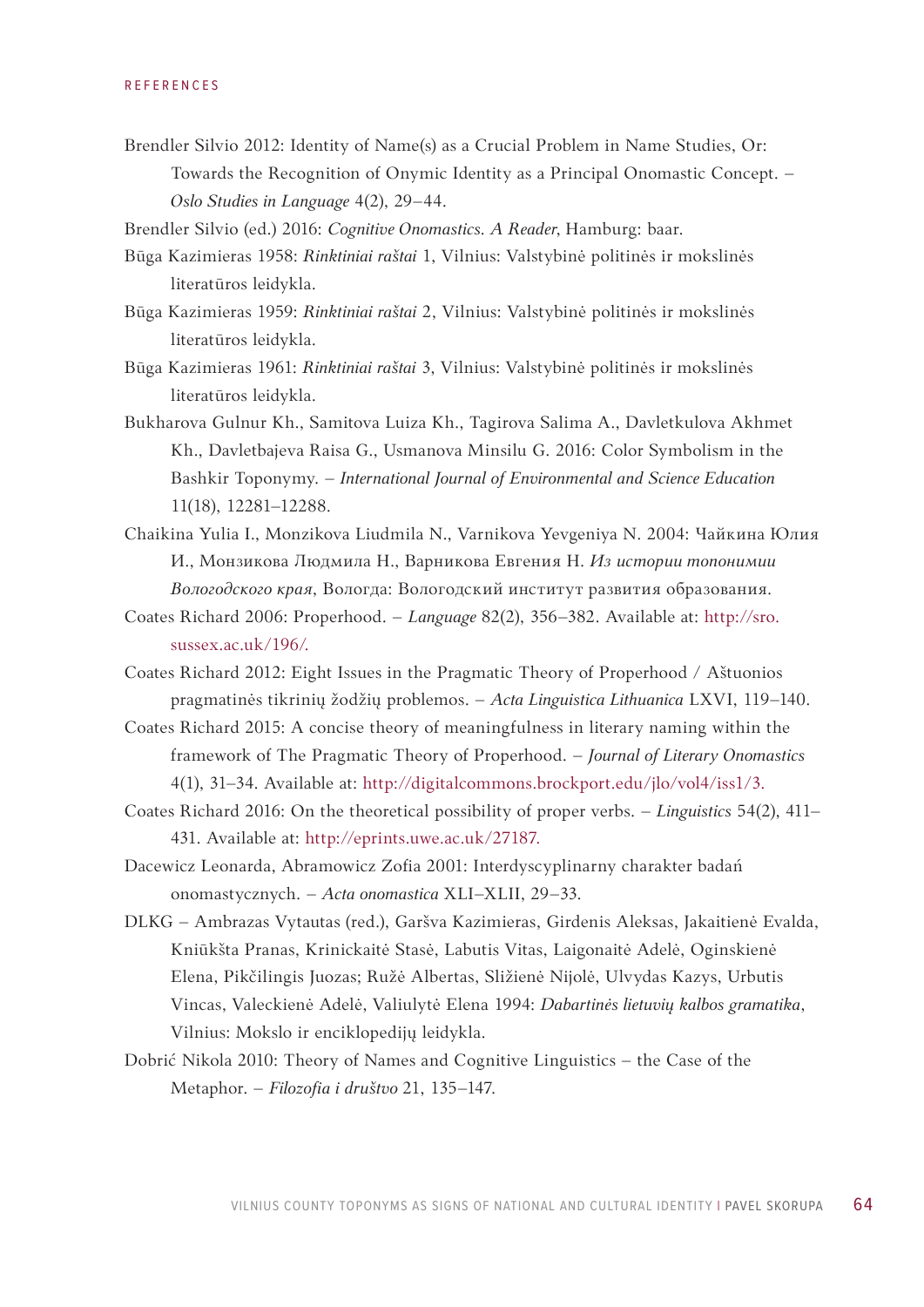- Dundulienė Pranė 2008: *Medžiai senovės lietuvių tikėjimuose*, Vilnius: Mokslo ir enciklopedijų leidybos institutas.
- Förstemann Ernst 1863: *Die deutschen Ortsnamen*, Nordhausen: Försteman.
- Garšva Kazimieras, Grumadienė Laima (sud.) 1993: *Lietuvos rytai*, Vilnius: Valstybinis leidybos centras.
- Garšva Kazimieras (sud.) 1999: *Etninių žemių lietuviai dabartinėje Baltarusijoje*, Vilnius: Tautinių mažumų ir išeivijos departamentas prie Lietuvos Respublikos Vyriausybės.
- Garšva Kazimieras 2019: Балтизмы (топонимы, фамилии) в Польше, Беларусии. *Droga ku wzajemnosci* 20, 51–64.
- Garšva Kazimieras 2020a: Vilniaus apskrities kalbų interpretacijos. *Voruta* 2(868), 60–64.
- Garšva Kazimieras 2020b: Lietuvių kalba ir vardynas tarp Kernavės, Trakų ir Vilniaus. *Voruta* 3(869), 77–83.
- Gataullin Ravil G., Fatykhova Lija A. 2018: Гатауллин, Равиль Г., Фатыхова Лия А. "Цветные" топонимы и их особенности. - Вестник Башкирского университета 23(1), 211–219.
- Gudavičius Aloyzas 2009: *Etnolingvistika*, Šiauliai: Šiaulių universiteto leidykla[.](https://dspace.udpu.edu.ua/xmlui/handle/6789/3361?show=full)
- [Hontsa Irina S. 2014: Гонца, Ірина С. Структурно-граматичні](https://dspace.udpu.edu.ua/xmlui/handle/6789/3361?show=full) особливості двочленних ойконімів Черкащини. – *Вісник Черкаського університету: Філологічні науки* 7, 86–90. Available at: https://dspace[.udpu.edu.ua/xmlui/handle/6789/3361?show=full.](https://icosweb.net/publications/onomastic-terminology/)
- [ICOS OT –](https://icosweb.net/publications/onomastic-terminology/) The International Council of Onomastic Sciences (ICOS) Onomastic terminology and ICOS lists of Onomastic terms [Interactive]: https://icosweb.net/ publications/onomastic-terminology/.
- Ilchenko Irina I., Isachuk Nastasiya V. 2016: Ільченко, Ірина І.; Ісачук, Настасія В. 2016. Бiнарнi опозицiï в топовiмiï Надвеликолужжя. – *Перспективи розвитку філологічних наук* (м. Київ, 13–14 травня 2016 р.), Херсон: Видавничий дім «Гельветика» 99–102.
- Isajiw Wsevolod W. 1993: Definition and Dimensions of Ethnicity: A Theoretical Framework. – *Challenges of Measuring an Ethnic World: Science, politics and reality*: Proceedings of the Joint Canada-United States Conference on the Measurement of Ethnicity April 1–3, 1992, Statistics Canada and U.S. Bureau of the Census, eds. Washington, D.C.: U.S. Government Printing Office, 407–427.
- Ivoška Darius 2016: Bemerkungen zur Problematik der baltischen Ortsnamen westlich der Weichsel / Keletas pastebėjimų dėl baltiškų vietovardžių į vakarus nuo Vyslos problematikos. – *Acta Linguistica Lithuanica* 74, 208–225.
- Ivoška Darius 2018: *Baltische Eigennamen in den Dokumenten des Deutschen Ordens*: daktaro disertacija, Vilnius: Lietuvių kalbos institutas, Vytauto Didžiojo universitetas.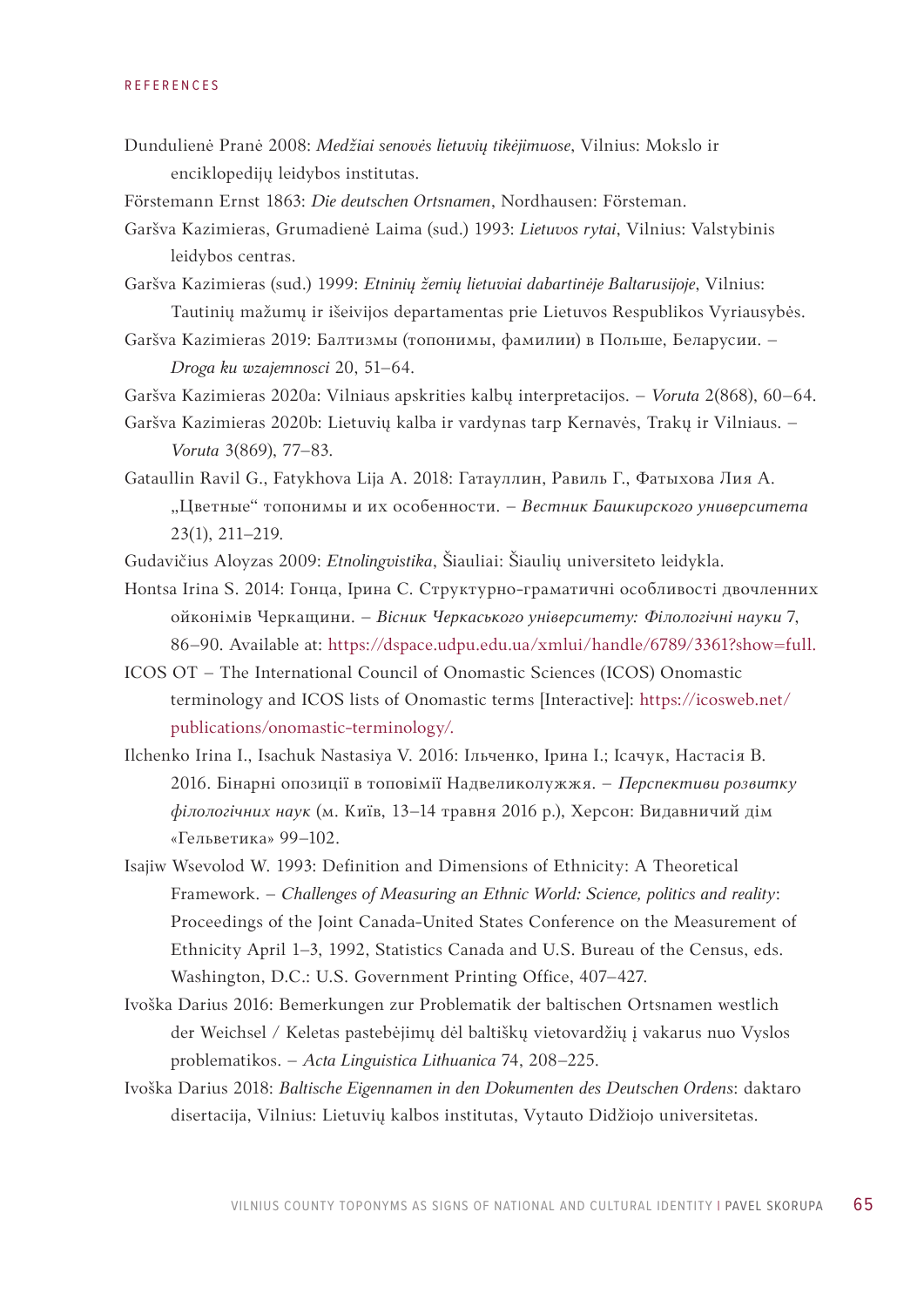- Ivoška Darius 2019a: Litauische historische Personennamen in dem "Marienburger Tresslerbuch der Jahre 1399–1409ˮ. – *Acta Linguistica Lithuanica* 81, 97–109.
- Ivoška Darius 2019b: Widerspiegelung der prussischen Kultur in den Grenzenbeschreibungen des Deutschen Ordens. – *Jahrbuch der Historischen Kommission für ost- und westpreußische Landesforschung und der Copernicus-Vereinigung für Geschichte und Landeskunde Westpreußens. Mitteilungen aus dem Gehei[men](https://onomajournal.org/wp-content/uploads/2021/08/Onoma-55-1.07-Ivoska-final-web-August.pdf)  [Staatsarchiv Preußischer Kulturbesit](https://onomajournal.org/wp-content/uploads/2021/08/Onoma-55-1.07-Ivoska-final-web-August.pdf)z* 10, 7–23*.*
- Ivoška Darius 2020a: Trends of Naming Individuals of Different Origin in the Medieval Prussia. – *Onoma* 55, 133–147. Available at: https://doi.org/10.34158/ ONOMA.55/2020/8.
- Ivoška Darius 2020b: Zur Frage der baltischen Eigennamen des Gebietes *Ragnit* und *Tilsit* in den Ord[ensdokumenten des 14–15 Jahrhunderts / Dėl baltiškų](http://journals.lki.lt/actalinguisticalithuanica/article/view/2045) *Ragainės* [ir](http://journals.lki.lt/actalinguisticalithuanica/article/view/2045) *Tilžės* srities tikrinių vardų XIV–XV a. ordino dokumentuose. – *Acta Linguistica Lithuanica* 83, 132–150. Available at: http://journals.lki.lt/actalinguisticalithuanica/ article/view/2045.
- Jovaiša Eugenijus 2012: *Aisčiai.* I knyga: *Kilmė*, Vilnius: Edukologija.
- Jovaiša Eugenijus 2014: *Aisčiai.* II knyga: *Raida*, Vilnius: Lietuvos edukologijos universiteto leidykla.
- Jovaiša Eugenijus 2016: *Aisčiai.* III knyga: *Lietuvių ir Lietuvos pradžia*, Vilnius: Lietuvos edukologijos universiteto leidykla.
- Jovaiša Eugenijus 2020a: *The Aestii. The Western Balts*, Kaunas: Vytauto Didžiojo universiteto leidykla.
- Jovaiša Eugenijus 2020b: *Kapai ir žmonės*, Vilnius: Unseen Pictures.
- Jurkštas Jonas 1985: *Vilniaus vietovardžiai*, Vilnius: Mokslas.
- Karaliūnas Simas 2005: *Baltų praeitis istoriniuose šaltiniuose* 2, Vilnius: Lietuvių kalbos institutas.
- Karpenko Elena, Golubenko Lidiya 2015: Problems of Cognitive Onomastics. *Записки з ономастики* [18, 285–293.](http://www.xlinguae.eu/2018_11_02_22.html)
- [Khokhlova Irena, Zamo](http://www.xlinguae.eu/2018_11_02_22.html)rshchikova Liudmila, Filipova Viktoria 2018: Indigenous place names: the cognitive-matrix analysis. – *XLinguae* 11(2), 275*–*291. Available at: htt[p://](https://doi.org/10.35321/e-pub.6.klaipedos-krasto-toponimai) [www.xlinguae.eu/2018\\_11\\_02\\_22.html.](https://doi.org/10.35321/e-pub.6.klaipedos-krasto-toponimai)
- [Kiseliūnaitė Dalia 2](https://doi.org/10.35321/e-pub.6.klaipedos-krasto-toponimai)020: *Klaipėdos krašto toponimai. Istorinis ir etimologinis registras*, Vilnius: Lietuvių kalbos institutas. Available at: https://doi.org/10.35321/e-pub.6.klaipedoskrasto-toponimai.
- Kondrashina Vera V. 1980: Кондрашина, Вера В. Соотносительный ряд «верхний» «нижний» в русской топонимии. – *Вопросы ономастики* 14, 29–35.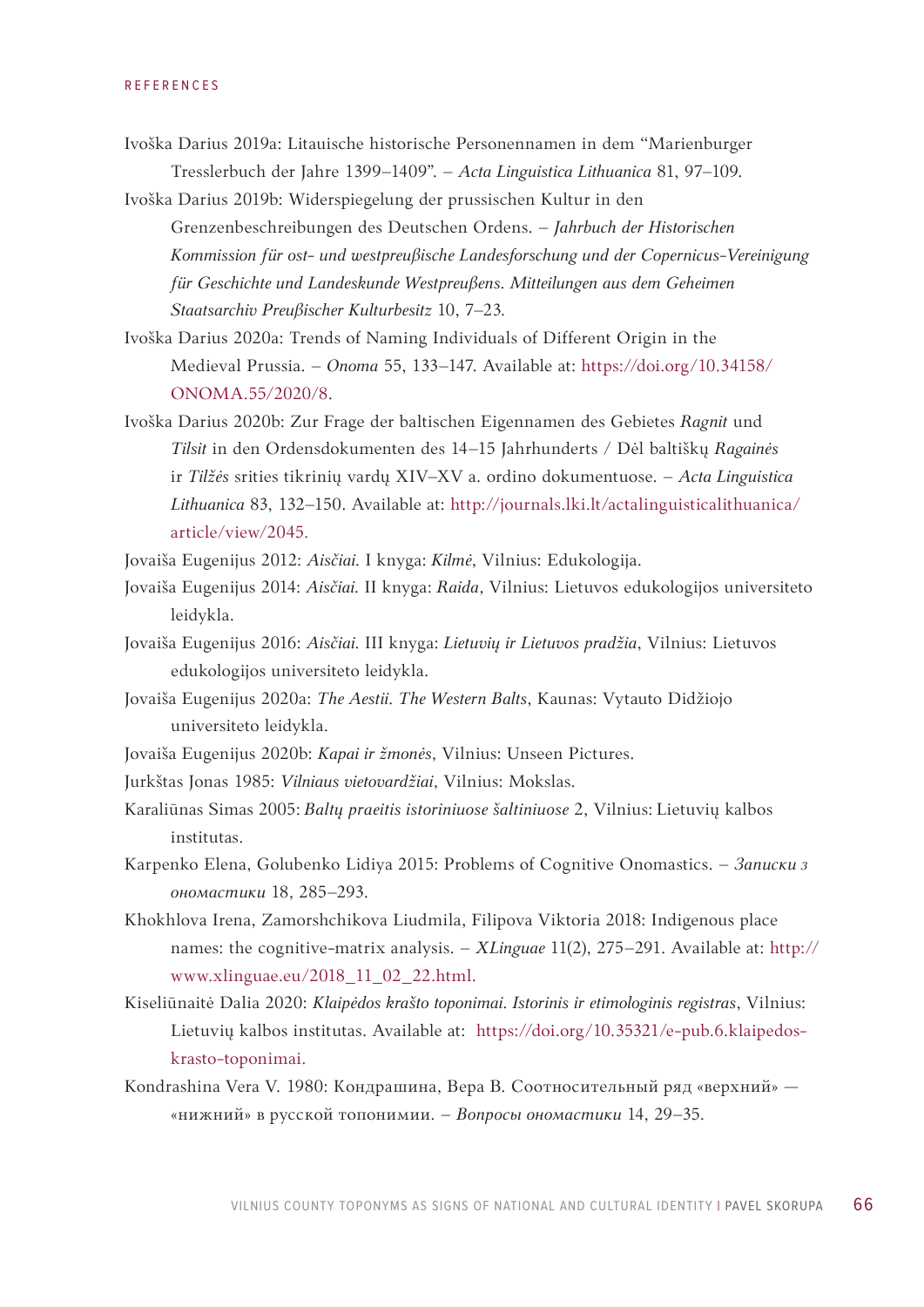- Korepanova Anna P. 1973: Корепанова, Анна П. Протиставлення як засіб утворення слов'янських ойконімів. – *Мовознавство* 4, 30–33.
- Kövecses Zoltan 2002: *Metaphor: a practical introduction*, New York: Oxford University Press.
- Lakoff George, Johnson Mark 2003 (1980): *Metaphors we Live By*, Chicago: The University of Chicago Press.
- Leibnitz Gottfried Wilhelm 1881: *Die philosophischen Schriften* 5, Hrsg. von. C. I. Gerhard, Berlin: Weiddemann.
- Leino Antii 2005: In search of naming patterns: A survey of Finnish lake names. *Naming the World. From Common Nouns to Proper Names*: Proceedings from the International Symposium, Zadar, September 1st–4th, 2004; *QUADRION* 1, 355–367, Roma: Società Editrice Romana.
- Leino Antii 2007: Construction Grammar in onomastics: the case of Finnish hydronyms. *Proceedings of the XXIInd International Congress of Onomastic Studies* 1, 297–309.
- LKPŽ Kregždys Rolandas 2016: *Lietuvių kalbos polonizmų žodynas* I–II, Vilnius: Lietuvių kalbos institutas.
- LKŽe *Lietuvių kalbos žodynas* 1–20 (1941–2002), e. variantas, red. kolegija G. Naktin[ienė,](https://ekalba.lt/lietuviu-kalbos-zodynas)  [J. Paulauskas, R. Petrokienė, V. Vitk](https://ekalba.lt/lietuviu-kalbos-zodynas)auskas, J. Zabarskaitė, vyr. red. G. Naktinienė, Vilnius: Lietuvių kalbos institutas, 2005 (atnaujinta versija 2008 ir 2018). Available at: https://ekalba.lt/lietuviu-kalbos-zodynas.
- LSD 2013 Lietuvos statistikos departamentas 2013: *[Gyventojai pagal tautybę, gimtąją kalbą](https://web.archive.org/web/20130923095014/http://web.stat.gov.lt/uploads/docs/gyv_kalba_tikyba.pdf)  [ir tikybą. Lietuvos Respublikos 2](https://web.archive.org/web/20130923095014/http://web.stat.gov.lt/uploads/docs/gyv_kalba_tikyba.pdf)011 metų visuotinio gyventojų ir būstų surašymo rezultatai*, Vilnius. Available at: https://web.archive.org/web/20130923095014/http://web.stat. gov.lt/uploads/docs/gyv\_kalba\_tikyba.pdf.
- LVGDB Lietuvių kalbos instituto lietuvių kalbos išteklių informacinė sistema "E. Kalba": Lietuvos vietovardžių geoinformacinė duomenų bazė / *[The Institute of the Lithuanian](https://ekalba.lt/lietuvos-vietovardziu-geoinformacine-duomenu-baze)  [Language Informational](https://ekalba.lt/lietuvos-vietovardziu-geoinformacine-duomenu-baze) System of the Lithuanian Language Resources*: *Geoinformational Database of Lithuania's Place Names*. [Interactive]: https://ekalba.lt/lietuvosvietovardziu-geoinformacine-duomenu-baze.
- Maciejauskienė Vitalija 2001: "Lietuvos vietovardžių žodynas": pobūdis, sandara ir rengimo sunkumai. – *Tarptautinė Kazimiero Būgos konferencija*: *Etimologija ir onomastika*, Vilnius: Vilniaus universitetas, Baltistikos ir bendrosios kalbotyros katedra, 29–31.
- Maciejauskienė Vitalija 2002: Lietuvių vietovardžiai visuomenei ir mokslui. *Kalbos kultūra* 75, 56–64.
- Maciejauskienė Vitalija 2002a: "Lietuvos vietovardžių žodynas": pobūdis ir sandara. -*Lituanistica* 2(50), 102–117.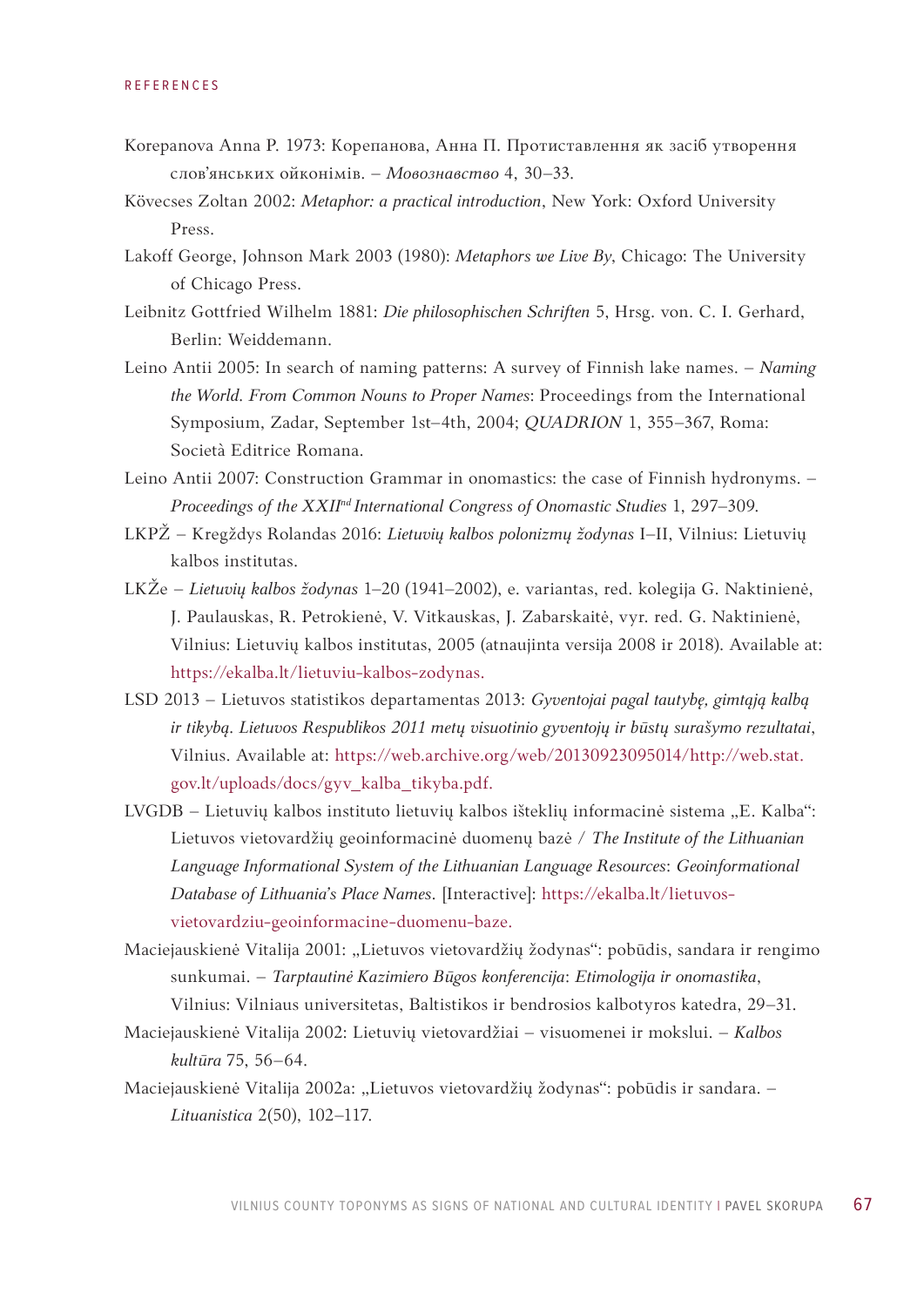- Muldoon James 1997: *Varieties of Religious Conversion in the Middle Ages*, Florida: University Press of Florida.
- Petkova Diana 2005: Cultural Identity in a Pluralistic World. Petkova Diana & Lehtonen Jaakko. *Cultural Identity in an Intercultural Context* 27, 11–66.
- Podolskaja Nataliya V. 1978: Подольская, Наталия В. *Словарь русской ономастической терминологии*, Москва: Наука.
- PSPR Rozwadowska Maryja F. 1974: *Podręczny słownik polsko-rosyjski*, Warszawa: Wiedza powszechna.
- PWN *S*ł*ownik j*ę*zyka polskiego* (na podstawie *Słownik języka polskiego pod red. W. Doroszewskiego 1997; Słownika 100 tysięcy potrzebnych słów* pod red. J. Bralczyka 2005; *[Wielkiego słownik](https://sjp.pwn.pl/)a ortograficznego PWN z zasadami pisowni i interpunkcji* pod red. E. Polańskiego 2017), Warszawa: Wydaw[nictwo Naukowe PWN 1997–2021,](http://www.sovijus.lt/wordpress/wp-content/uploads/2016/07/8_Razauskas.pdf)  [on-line version. Available at: https://sjp.p](http://www.sovijus.lt/wordpress/wp-content/uploads/2016/07/8_Razauskas.pdf)wn.pl/.
- Razauskas Dainius 2016: Kaukysa ir kaukai. *Tarpdalykiniai kultūros tyrimai* 4(1), 8. Available at: http://www.sovijus.lt/wordpress/wp-content/uploads/2016/07/8\_ Razauskas.pdf.
- Razmukaitė Marija 1998: *Lietuvos priesaginiai oikonimai*: daktaro disertacija, Vilnius: Lietuvių kalbos institutas, Vytauto Didžiojo universitetas.
- Razmukaitė Marija 2002: Lietuvos sudėtinių oikonimų darybos bruožai. *Acta Linguistica Lithuanica* 46, 123–130.
- Razmukaitė Marija 2003: Sudėtiniai Lietuvos oikonimai. *Baltu Filoloģija* 12(2), 63–80.
- Reszegi Katalin 2012: Cognitive Approaches to Hungarian Toponymy. *Onoma* 47, 367– 379.
- Rymut Kazimierz 1999: *Nazwiska Polaków* 1 (A–K), Kraków: Wydawn. Inst. Języka Polskiego PAN.
- RLKŽ *Rusų*–*lietuvių kalbų žodynas* I–IV, Vilnius: Mokslas, 1982–1985.
- Rut Marija 2007: Рут Мария. *Этимологический словарь русского языка для школьников*, Екатеринбург: У-Фактория Владимир.
- Rutkowski Mariusz 2011: Dictionary of Proper Names, Metaphors and Connotations: Outline of Theoretical Background. – *Acta onomastica* [LII, 141](http://monderusse.revues.org/docannexe4079.html)*–*148.
- [Saparov Arseny 2003: The alt](http://monderusse.revues.org/docannexe4079.html)eration of place names and construction of national identity in Soviet Armenia. – *Cahiers du Monde russe* 44(1), 179–198. Available at: http:// monderusse.revues.org/docannexe4079.html.
- SGKP Sulimi[erski Filip, Walewski Władysław \(red.\) 1880–191](http://dir.icm.edu.pl/pl/Slownik_geograficzny/)4: *Słownik geograficzny*  Królestwa Polskiego i innych krajów słowiańskich I-XV, Warszawa: Druk "WIEKU" Nowy-Świat Nr. 59, Available at: http://dir.icm.edu.pl/pl/Slownik\_geograficzny/.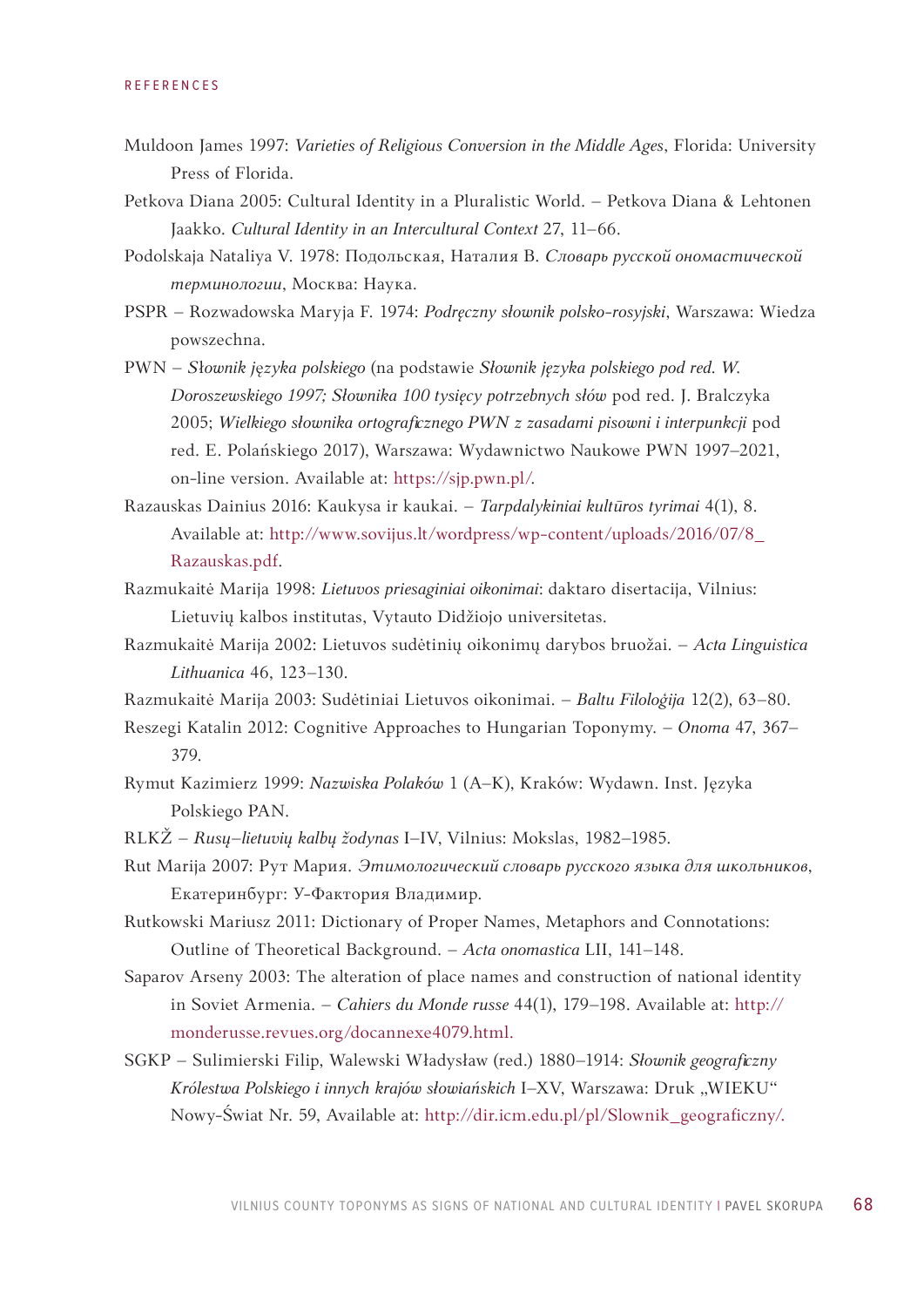- Sjöblom Paula 2011: A Cognitive Approach to the Semantics of Proper Names. *Onoma: Journal of the International Council of Onomastic Sciences* 41, 63–82.
- Skarnik.by Мазок Алег, Літ Серж (comp.) 2015: *Белорусско–русский словарь* [\(на](https://www.skarnik.by/)  [основе академическо](https://www.skarnik.by/)го словаря под редакцией Я. Коласа, К. Крапивы и П. Глебки 1953: *Руска-беларускі Слоўник* 1–3, Мiнск: Інстытут Мовазнаўства АН БССР), e-version. Available at: https://www.skarnik.by/.
- Skorupa Pavel 2021a: Motivation and semantics of the present-day Vilnius County toponym oppositions: the concept of the object's position in space. – *Acta Linguistica Lithuanica* 84, 254–282.
- Skorupa Pavel 2021b: Footprints of Language Contacts in the Present-Day Vilnius County Hydronyms and Oikonyms: The Impact of Slavic Languages on Lithuanian Toponymy. – *Acta Linguistica Lithuanica* 85, 219–243.
- Slíz Mariann 2017: *[Personal Names in Mediev](https://slovar.cc/rus/tolk.html)al Hungary*, Hamburg: baar.
- Slovar.cc *Большой современный толковый словарь русского языка*, 2010–2020, e-version [authors collective]. [Interactiv[e\]: https://slovar.cc/rus/tolk.html.](http://teoria-practica.ru/rus/files/arhiv_zhurnala/2017/6/sociology/soleimani.pdf)
- [Soleimani Sara 2017: Солеймани Сара. Концепц](http://teoria-practica.ru/rus/files/arhiv_zhurnala/2017/6/sociology/soleimani.pdf)ия культурной идентичности в социологии. – *Теория и практика общественного развития* 6. Available at: http:// teoria-practica.ru/rus/files/arhiv\_zhurnala/2017/6/sociology/soleimani.pdf.
- SRY Ožegov Sergej I. 1984: Ожегов, Сергей И. *Сл[оварь русского языка](http://feb-web.ru/feb/mas/mas-abc/default.asp)*, Москва: [«Русский Язык».](http://feb-web.ru/feb/mas/mas-abc/default.asp)
- SRYAe Yevgenyeva Anastasiya (ed.) 1999: Евгеньева Анастасия П*. Cловарь русского языка: В 4-х т*, Москва: Полиграфресурсы. Available at: http://feb-web.ru/feb/ mas/mas-abc/default.asp.
- Stachowski Kamil 2018: O opozycjach kolorystycznych w ojkonimii Polski. *Acta onomastica* LIX, 197*–*214.
- Starks Donna, Taumoefolau Melenaite, Bell Allan, Davis Karen 2005: Language as a Marker of Ethnic Identity in New Zealand's Pasifika Communities. – *ISB4: Proceedings of the 4th International Symposium on Bilingualism*, 2189-2196. Somerville, MA: Cascadilla Press.
- *Štĕpán Pavel 2009: Oppositions in Toponymy. Names in Multi-Lingual, Multi-[Cultural and](https://yorkspace.library.yorku.ca/xmlui/handle/10315/4034)  Multi-Ethnic Contact:* [Proceedings of the 23rd](https://yorkspace.library.yorku.ca/xmlui/handle/10315/4034) International Congress of Onomastic Sciences, August 17–22, 2008, York University, Toronto, Canada, 915*–*920. Available at: https://yorkspace.library.yorku.ca/xmlui/handle/10315/4034.
- *SUMe Словника українсь[кої мови. Академічн](http://sum.in.ua/)ий тлумачний словник* (*1970—1980*), *oнлайн-версія* на бази *Словника української мови в 11 томах* за ред. І. К. Білоді́дa, Київ: Наукова думка, 1970–1980. Available at: http://sum.in.ua/.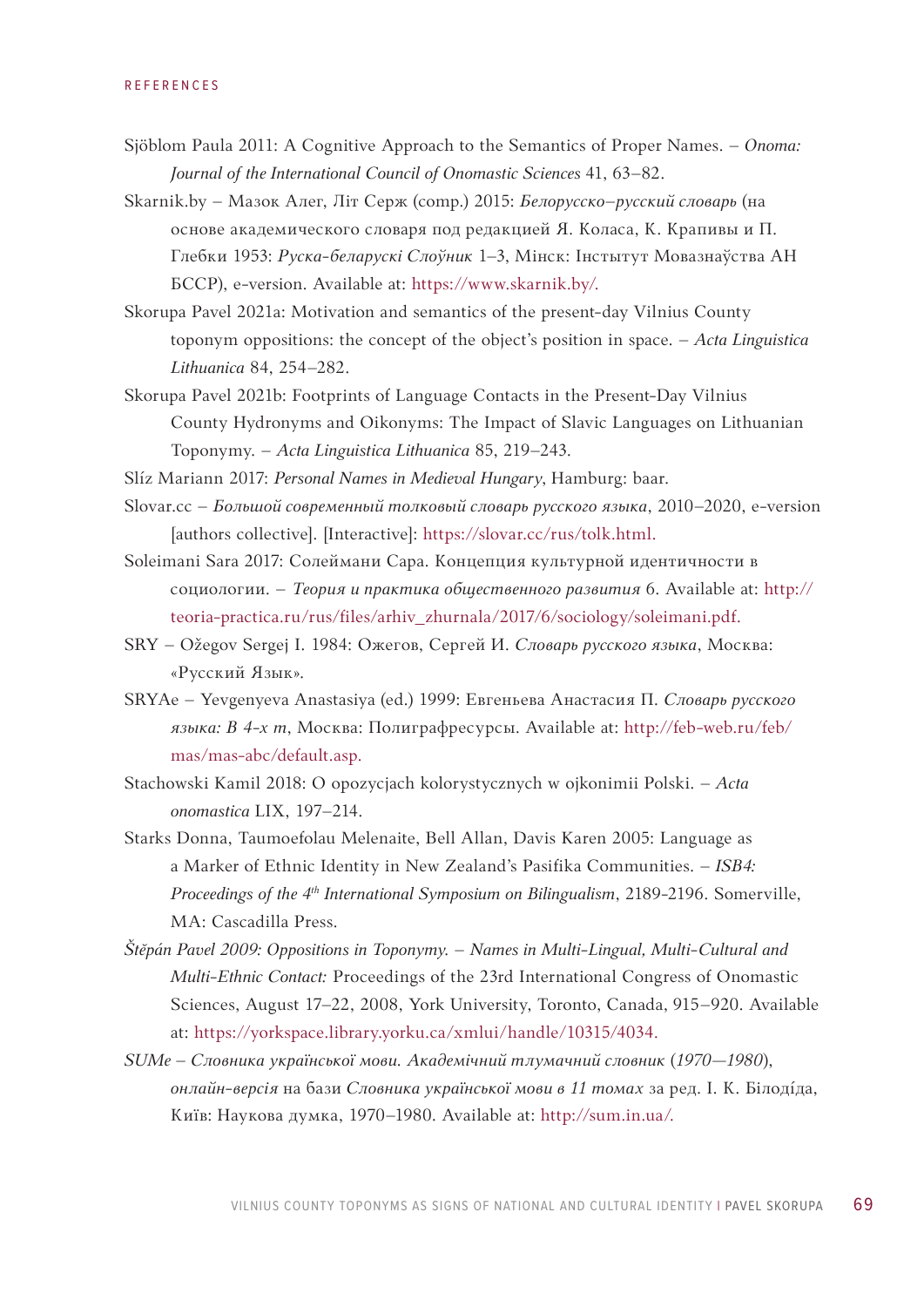- Superanskaja Aleksandra V. 1970: Суперанская, Александра В. Терминологичны ли цветовые названия рек? – *Местные географические термины*, 120—127. Москва: Мысль.
- Sviderskienė Dalia 2006a: Marijampolės apskrities sudurtiniai oronimai. *Lituanistica*  4(68), 47–59.
- Sviderskienė Dalia 2006b: Marijampolės apskrities drimonimų darybos ir kilmės polinkiai. – Acta Linguistica Lithuanica / Lietuvių kalbotyros klausimai 54, 49–62.
- Sviderskienė Dalia 2007: Marijampolės apskrities gyvenamųjų vietų vardai. *Acta Linguistica Lithuanica / Lietuvių kalbotyros klausimai* 57, 99–122.
- Sviderskienė Dalia 2016: Sudurtinių Marijampolės apskrities helonimų motyvacija / Motivation of Compound Helonyms of Marijampolė County. – *Acta Linguistica Lithuanica* LXXV, 243–273.
- Sviderskienė Dalia 2017: Sudėtinių Marijampolės apskrities helonimų motyvacija / Motivation of Composite Helonyms of Marijampolė County. – *Acta Linguistica Lithuanica* LXXVII, 78–102.
- Szerszunowicz Joanna 2010: Some Remarks on Cultural Connotations of Urbanonyms and Idiomaticity in a Contrastive Perspective. – *Acta onomastica* XLI(2), 547*–*555.
- Tkachenko Yevgeniy N. 2003: *Ткаченко, Евгений Н*. Взаимодействие гидронимов и ойконимов (в бассейне реки Казенный Торец). – *Філологічні студії*, 58–62.
- Tkachenko Yevgeniy N. 2013: Ткаченко, Євген M. Бурлук Бурлучок: формально незмінні т[а граматично переоформлені імена \(у басе](http://nbuv.gov.ua/UJRN/PhSt_2013_9_59)йні річки Великий Бурлук). – *Філологічні студії. Науковий вісник Криворізького державного педагогічного університету* 9, 399–406. Available at: http://nbuv.gov.ua/UJRN/ PhSt\_2013\_9\_59.
- Tkachenko Yevgeniy N. 2014: Ткаченко, Евгений Н. Явление бинарной оппозиции в региональной топонимии (на примере географических названий Слобожанщины). – *Вестник Воронежского государственного университета* 3, 67–70.
- Udolph Jürgen 2004: Gewässernamen. *Namenarten und ihre Erforschung. Ein Lehrbuch für das Studium der Onomastik*[, Hrsg. von Andrea und Silvio Brendler. Hamburg: baar.](https://unstats.un.org/unsd/geoinfo/UNGEGN/docs/pdf/RES_UN_E_updated_1-11_CONF.pdf)
- [UNGEGN Resolutions Adopted a](https://unstats.un.org/unsd/geoinfo/UNGEGN/docs/pdf/RES_UN_E_updated_1-11_CONF.pdf)t the Eleven United Nations Conferences on the Standardization of Geographical Names. Available at: https://unstats.un.org/unsd/ geoinfo/UNGEGN/docs/pdf/RES\_UN\_E\_updated\_1-11\_CONF.pdf.

Vaitkevičius Vykintas 2012: *Neris. 2007 metų ekspedicija*, antra knyga, Vilnius: Mintis. Vaitkevičiūtė Valerija 2007: *Tarptautinių žodžių žodynas*, Vilnius: Leidykla "Žodynas". Vanagas Aleksandras 1970: *Lietuvos TSR hidronimų daryba*, Vilnius: Mintis.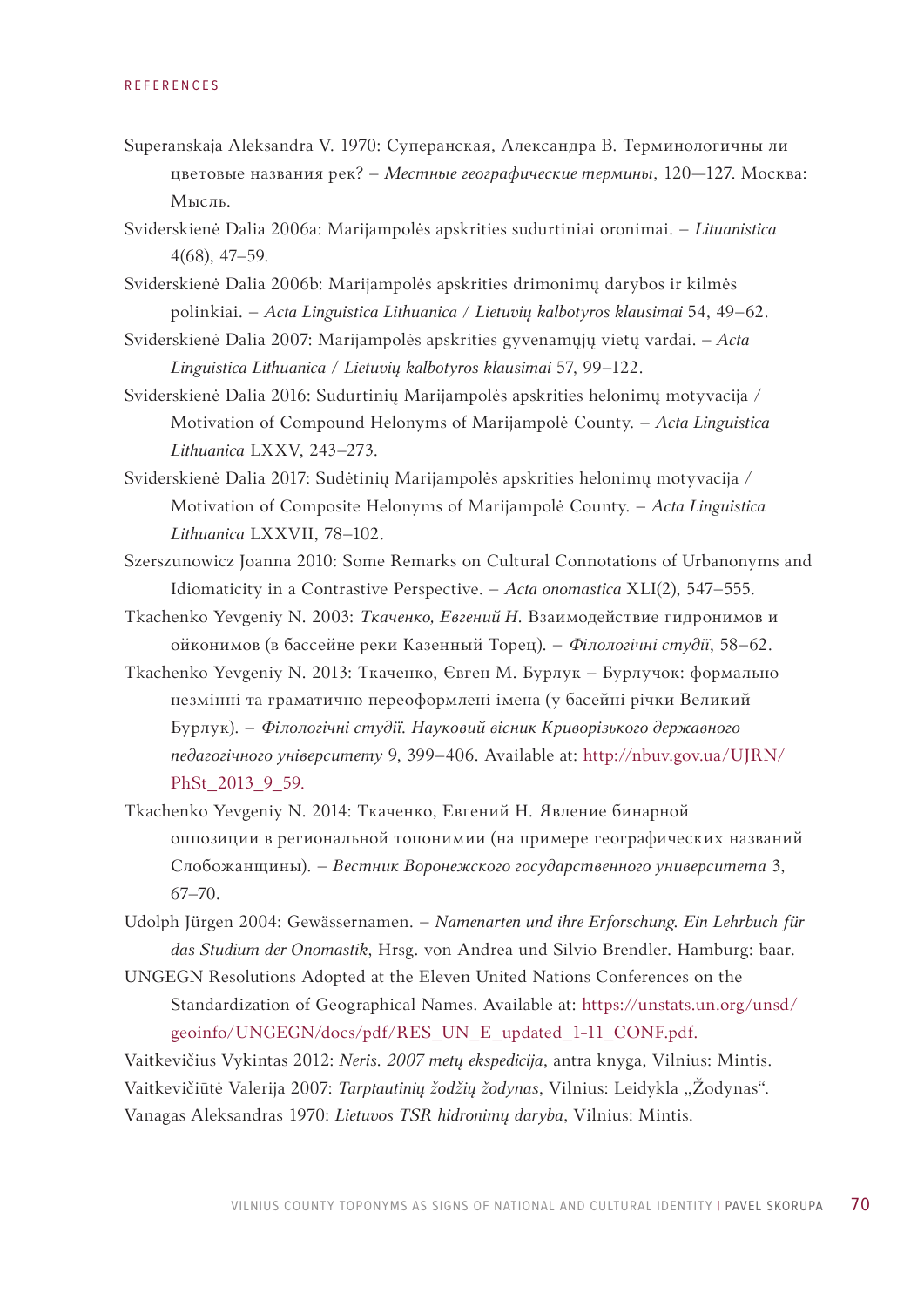- Vanagas Aleksandras 1981a: *Lietuvių hidronimų etimologinis žodynas*, Vilnius: Mintis.
- Vanagas Aleksandras 1981b: Lietuvių hidronimų semantika. *Lietuvių kalbotyros klausimai* 21, 4–153.
- Vanagas Aleksandras 1988: *Lietuvių vandenvardžiai*, Vilnius: Mokslas.
- Vanagas Aleksandras 1996: *Lietuvos miestų vardai*, Vilnius: Mokslo ir enciklopedijų leidykla.
- Van Langendonck Willy 2007: *Theory and Typology of Proper Names*, Berlin: de Gruyter.
- Van Langendonck Willy 2013: A Semantic-Pragmatic Theory of Proper Names / Semantinė pragmatinė tikrinių žodžių teorija. – *Acta Linguistica Lithuanica* LXIX, 99–129.
- Van Langendonck Willy, Van de Velde Mark 2016: Names and grammar. Carole Hough (ed.). *The Oxford Handbook of Names and Naming*.
- Van Langendonck Willy 2017: A Dichotomy in the Diachronic Structure of Family Names. – *PROCEEDINGS OF ICONN* 4, 45–50.
- Vitkus Aleksandras 2001: Dualistinis lietuvių tautybės susidarymas ir trialistinis Lietuvos krikšto pobūdis; skiriama Mindaugo krikšto 750 metų sukakčiai. – *Mokslas ir gyvenimas* 7/8, 42–43.
- Woodman Paul 2014: The Interconnections Between Toponymy and Identity. *Review o[f](https://wsjp.pl/) [Historical Geogr](https://wsjp.pl/)aphy and Toponomastics* IX(17–18), 7–20.
- WSJPe *Wielki słownik języka polskiego*, red. P. Žmigrodski, Kraków: Instytut języka polskiego PAN, e. wersja. Available at: https://wsjp.pl/.
- Zinkevičius Zigmas 2007: *Senosios Lietuvos valstybės vardynas*, Vilnius: Mokslo ir enciklopedijų leidybos institutas.
- Zinkevičius Zigmas 2008: *Lietuvių asmenvardžiai*, Vilnius: Lietuvių kalbos institutas.
- Zinkevičius Zigmas 2011: *Lietuvos senosios valstybės 40 svarbiausių mįslių*, Vilnius: Mokslo ir enciklopedijų leidybos institutas.
- Zinkevičius Zigmas 2012: *Vilnijos lenkakalbių pavardės*, Vilnius: Mokslo ir enciklopedijų leidybos centras.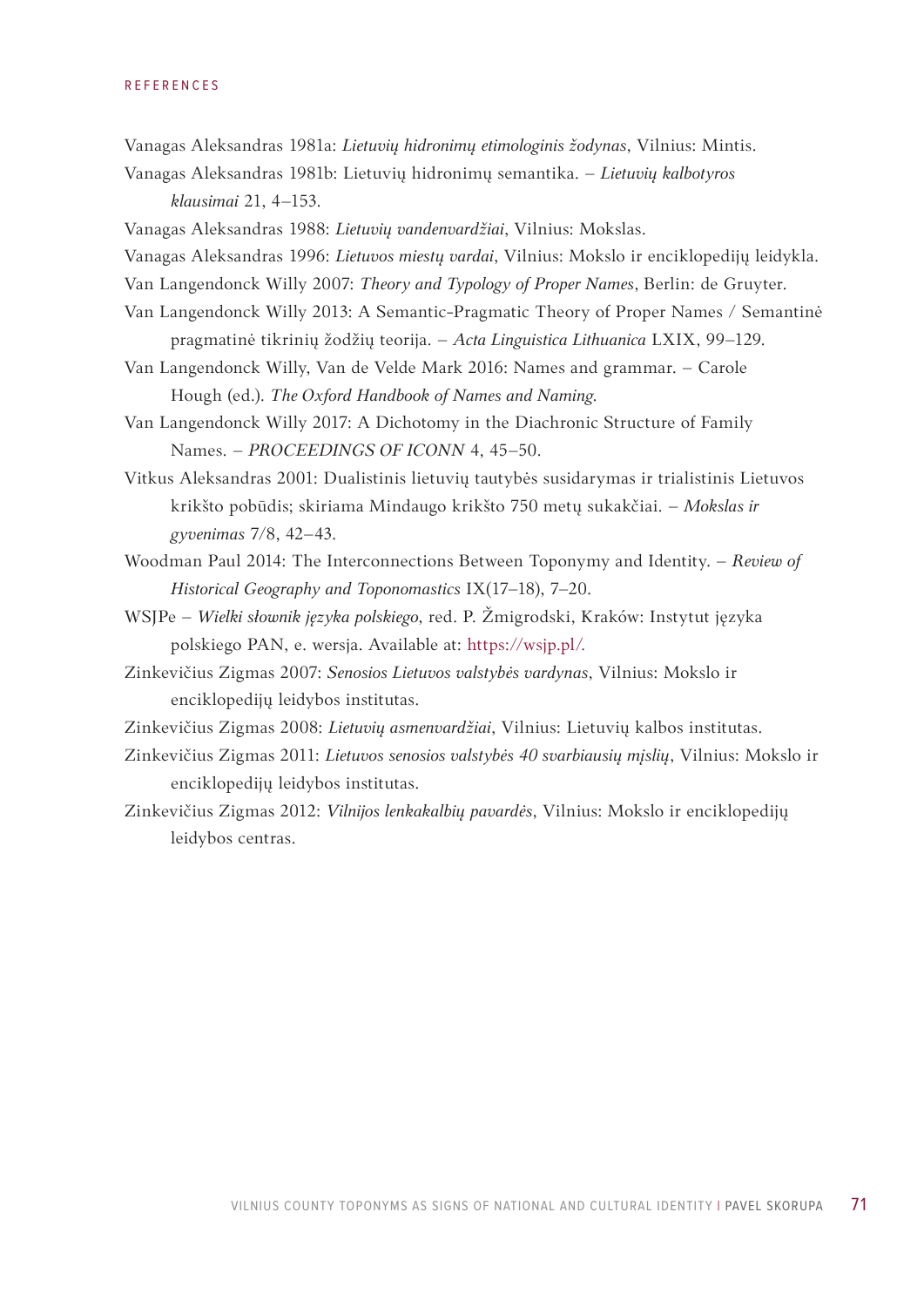# ABBREVIATIONS

## **Object Abbreviations**

 $C - city$ D – district eld – eldership mun. – municipality RS – railway station stead – steading tn – town trib. – tributary v – village

# **Localization Abbreviations**

El – Elektrėnai Ign – Ignalina Jon – Jonava Šlčn – Šalčininkai  $\check{S}r - \check{S}$ irvintos Švnč – Švenčionys Trak – Trakai Ukm – Ukmergė V – Vilnius

### **Other Abbreviations**

| Alb.       | - Albanian                         |
|------------|------------------------------------|
| Bel.       | - Belarussian                      |
| cf.        | - compare                          |
| dial.      | - dialectal                        |
| <b>DIM</b> | – diminutive                       |
|            | DM/DMs - differentiating marker(s) |
| e.g.       | - for example                      |
| En.        | – English                          |
| et al.     | - and others                       |
| etc.       | – and other                        |
| $\int$     | - feminine                         |
| Finn.      | – Finnish                          |
| Heb.       | - Hebrew                           |
| i.e.       | – that is                          |
| Indo-Eur.  | - Indo-European                    |
| Lith.      | - Lithuanian                       |
| Lv.        | – Latvian                          |
| m          | – masculine                        |
| pl         | - plural                           |
| Pol.       | – Polish                           |
| PN         | - personal name                    |
| Pref       | - prefix                           |
| Rus.       | - Russian                          |
| S          | – singular                         |
| Slav.      | - Slavic                           |
| Suf        | $-$ suffix                         |
| Thr.       | - Thracian                         |
| Ukr.       | – Ukrainian                        |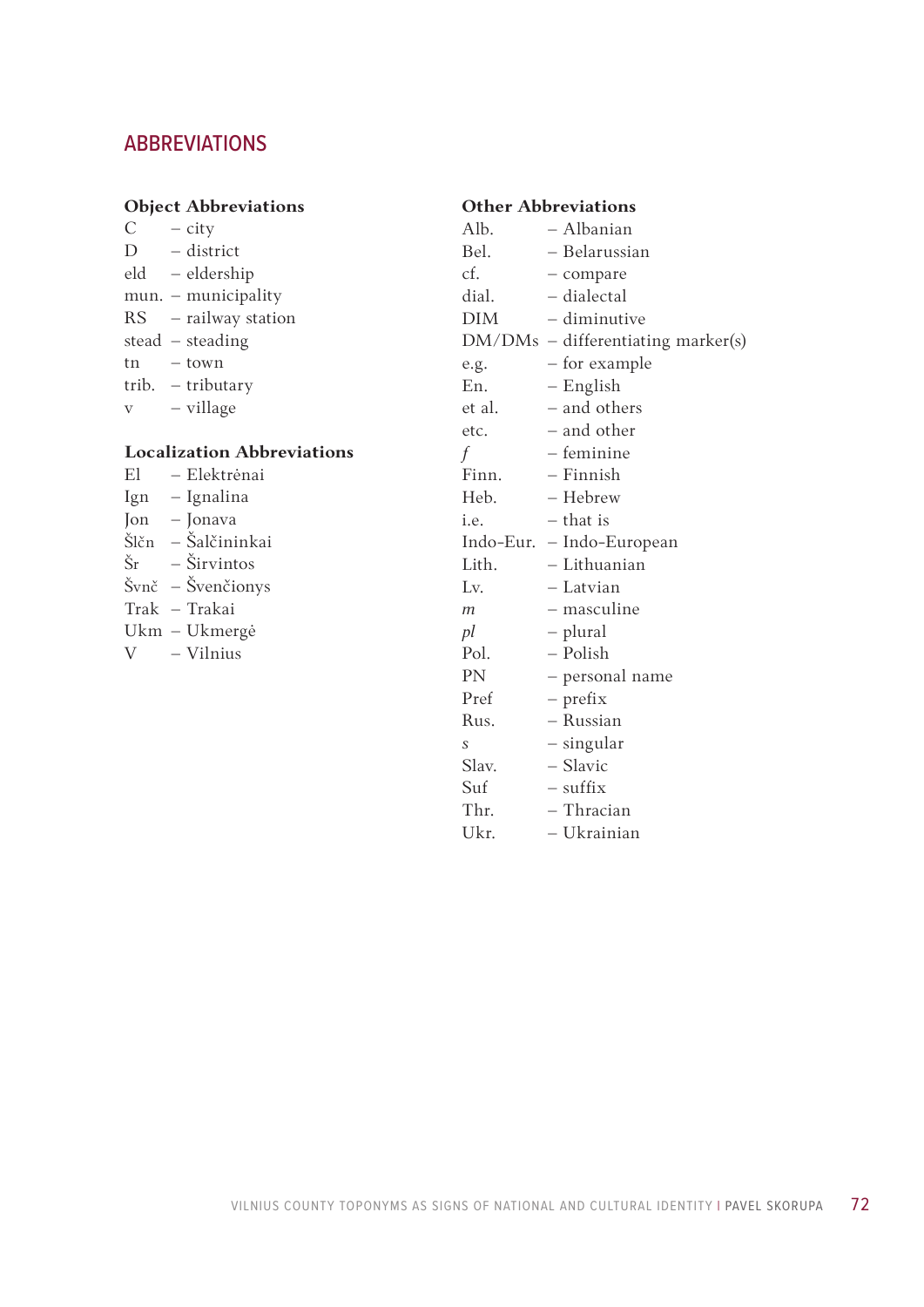### TOPONYM INDEX

#### **A**

Alẽšiškės [24](#page-23-0) Alẽšiškės I [24](#page-23-0) Alẽšiškės II [24](#page-23-0) Antãkalnis [28](#page-27-0) Antãkalnis I [28](#page-27-0) Antãkalnis II [28](#page-27-0) Antãkalnis III [28](#page-27-0) Asiū̃klė [33](#page-32-0) Aukštíeji Semeniùkai [26](#page-25-0) Ąžuoluona [31](#page-30-0)

#### **B**

Baltẽlė [33](#page-32-0) Báltupis [39](#page-38-0) Béržė [31](#page-30-0) Beržẽlis [31](#page-30-0) Beržūnà [31,](#page-30-0) [32](#page-31-0) Beržuõlė [31](#page-30-0) Beržuonà [31,](#page-30-0) [32](#page-31-0) Boruvkà [33](#page-32-0) Bražuõlė [23](#page-22-0) Bražuõlės II tvenkinỹs [23](#page-22-0) Bražuõlės I tvenkinỹs [23](#page-22-0) Bražuõlės tvenkinỹs [23](#page-22-0) Būdà [43](#page-42-0) Būdà I [43](#page-42-0) Būdà III [43](#page-42-0)

## **C**

Cẽdronas [39,](#page-38-0) [42](#page-41-0) Cegélnia [47,](#page-46-0) [48](#page-47-0) Cegelnė [47,](#page-46-0) [48](#page-47-0)

### **D**

Dambuvkà [33](#page-32-0) Daučioniùkai [49](#page-48-0) Daučiónys [49](#page-48-0) Dembuvkà [33](#page-32-0) Dideji Mẽdininkai [46](#page-45-0)

# **E**

Elna [35](#page-34-0)

# **G**

Gaigãlis [37](#page-36-0) Gaigaliùkas [37](#page-36-0) Gajuvkà [33](#page-32-0) Gervinė [36](#page-35-0)

# **J**

Jagėlónys [27](#page-26-0) Jarà [13](#page-12-0)

## **K**

Kalesniñkai [45](#page-44-0) Kalniniai Mijáugonys [27](#page-26-0) Kaniūkai [45](#page-44-0) Kaukysa [41](#page-40-0) Kẽdronas [39,](#page-38-0) [42](#page-41-0) Kenà [29](#page-28-0) Kenà (Kinė̃) [29](#page-28-0) Kenẽlė (Kinẽlė) [29](#page-28-0) Kernavė<sup>[25](#page-24-0)</sup> Ker̃navas [25](#page-24-0) Kiaunà [35](#page-34-0) Klevà [32](#page-31-0) Klõniniai Jagėlónys [27](#page-26-0) Klõniniai Mijáugonys [27](#page-26-0) Kochanovkà [50](#page-49-0) Kochanovkà I [49](#page-48-0) Kochanovkà II [49](#page-48-0) Kochanovkà III [49](#page-48-0) Koplyčiankà [39](#page-38-0) Krãkinis [37](#page-36-0), [38](#page-37-0) Krakinùkas [37,](#page-36-0) [38](#page-37-0) Krienùkė [33](#page-32-0) Kirnė [25](#page-24-0) Kivė [13](#page-12-0)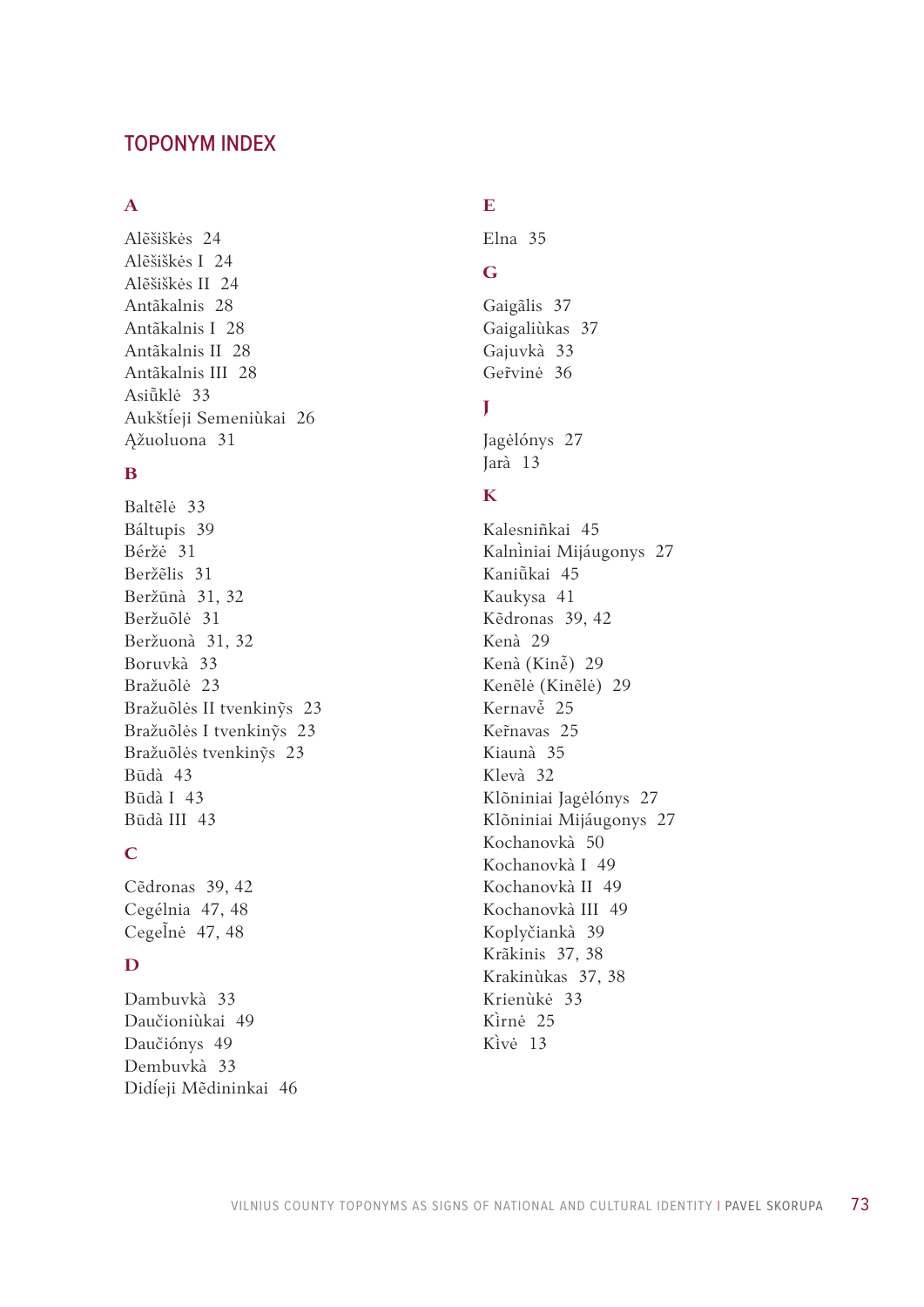#### **L**

Lok ỹs [36](#page-35-0) Luknà [33](#page-32-0) Luknẽlė [33](#page-32-0) Luknẽlis [33](#page-32-0)

### **M**

Mažóji Kenà [29](#page-28-0) Mẽdininkai [46](#page-45-0) Mijáugonys [27](#page-26-0)

#### **N**

Naujãlaukis [44](#page-43-0) Naujãlaukis (I) [44](#page-43-0) Naujãlaukis II [44](#page-43-0) Naujãsodis [44](#page-43-0) Naujãsodis I [44](#page-43-0) Naujãsodis II [44](#page-43-0) Naujóji Būdà [43](#page-42-0) Nemenčià [24](#page-23-0) Nemenčinė [24](#page-23-0) Nemenčinė II [24](#page-23-0) Nẽvardas Áukštas [26](#page-25-0) Nẽvardas Žẽmas [26](#page-25-0) Noškūnė̃liai [50](#page-49-0) Noškūnai [50](#page-49-0)

### **O**

Osinuvkà [32](#page-31-0)

### **P**

Pakenė [29,](#page-28-0) [30](#page-29-0) Papiernià [48](#page-47-0) Pãšilinis [34](#page-33-0)

# **S**

Šafárnė [46](#page-45-0) Šalčininkė̃liai [47](#page-46-0) Šalčininkėlių Tartõkas [47](#page-46-0) Sasnuvkà [32](#page-31-0) Šačininkų II tvenkinỹs [23](#page-22-0) Šačininkų I tvenkinỹs [23](#page-22-0) Semelškių Būdà [43](#page-42-0) Senóji Būdà [43](#page-42-0) Šilinis [34](#page-33-0) Slabadà [42](#page-41-0), [43](#page-42-0) Slabadkà [42](#page-41-0), [43](#page-42-0) Slabadiškė [42](#page-41-0) Smoliárnė [48](#page-47-0) Švenčiùkas [40,](#page-39-0) [41](#page-40-0) Šveñčius [40,](#page-39-0) [41](#page-40-0) Šveñtas [39,](#page-38-0) [40](#page-39-0) Šventė [39](#page-38-0)

# **T**

Tartõkas [47](#page-46-0) Taurijà [36](#page-35-0) Turė [36](#page-35-0)

### **U**

Užùkenė [29](#page-28-0), [30](#page-29-0)

# **V**

Viesų̃ III tvenkinỹs [23](#page-22-0) Viesų̃ II tvenkinỹs [23](#page-22-0) Viesų̃ I tvenkinỹs [23](#page-22-0)

# **Z**

Žemíeji Semeniùkai [26](#page-25-0)